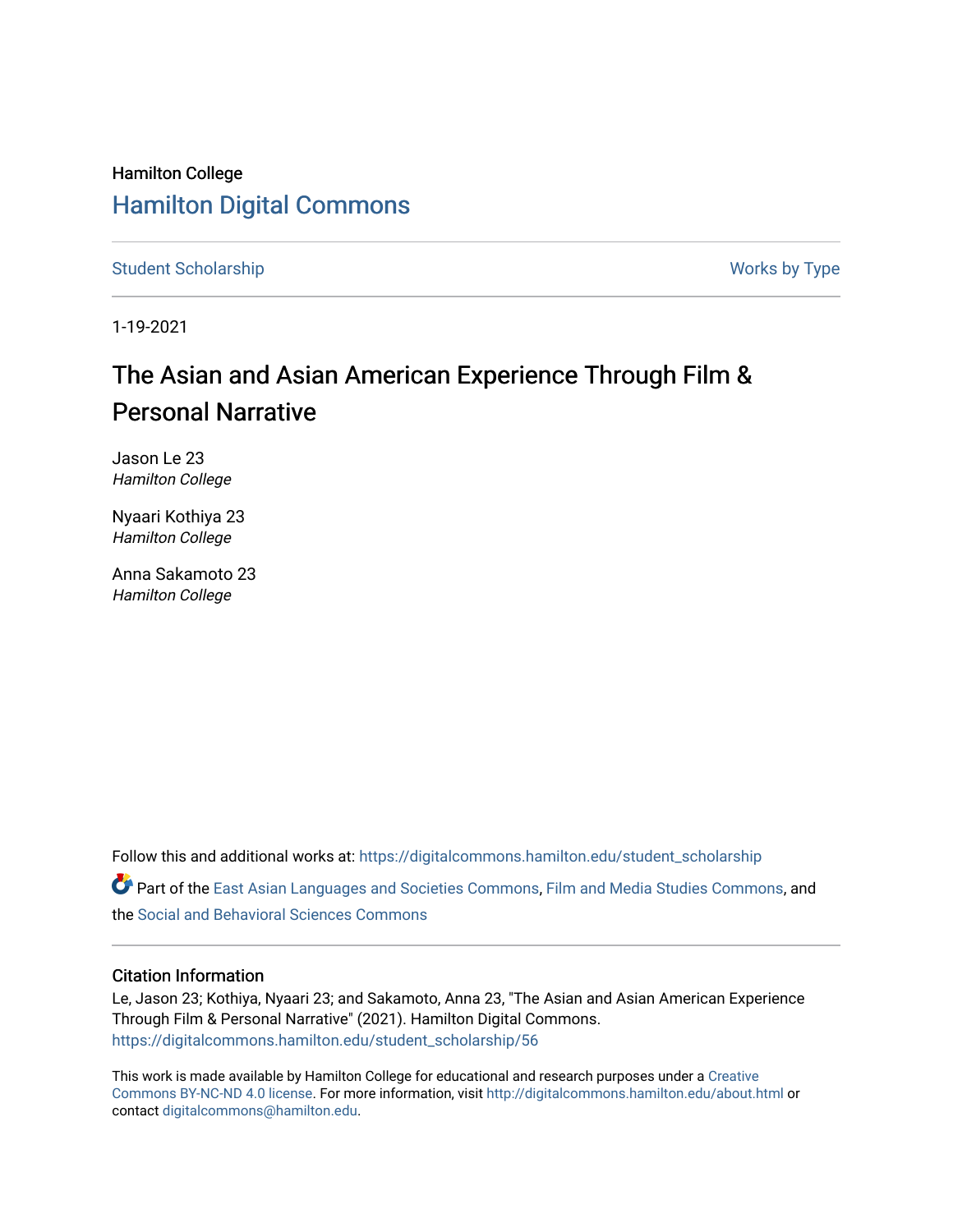# The Asian and Asian American Experience Through Film & Personal Narrative

Nyaari Kothiya, Jason Le, & Anna Sakamoto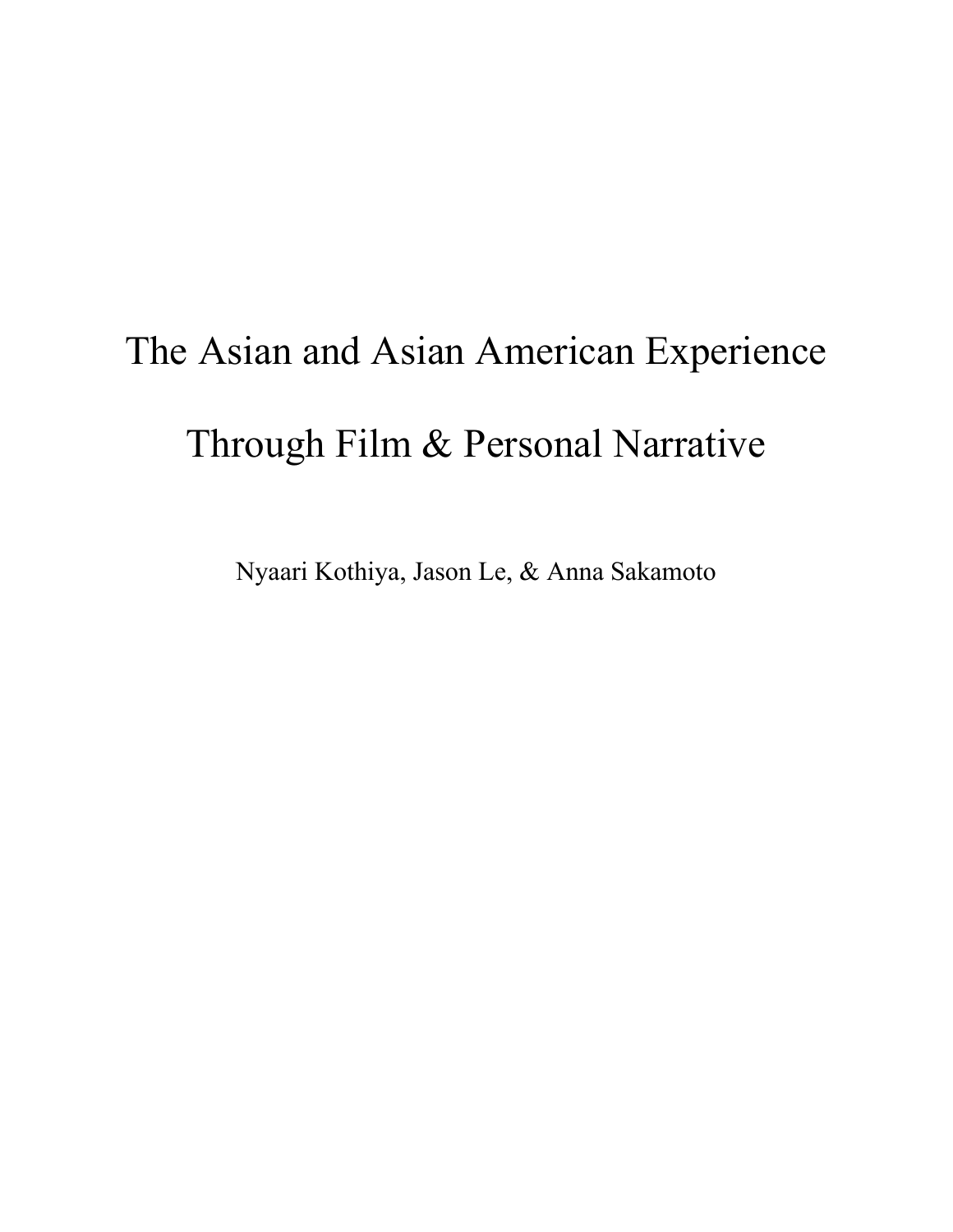### Acknowledgements

We would like to thank Professor Kyoko Omori for her continuous support and guidance, both for this research project and in class and outside of class. We would also like to thank the Levitt Public Affairs Center for funding our research project.

I, Jason Le, would like to personally thank my peer network in both Houston, Texas and Hamilton College for their continuous support and words of encouragement. Specifically, I would like to thank Kirolous Shenouda, Alberto Hernandez, Joshua Le, Thomas DeOcampo, and Lance Dugars. Finally, I would like to thank Katelynn Faulkner for giving me words of encouragement and support to think about while working on this project.

I, Nyaari Kothiya, would like to express my gratitude for Mrs. Jacki McKenna, Nicole Okere, Taryn Pastore, and Kirolous Shenouda for all the support they provided and helping me get to this point in my life.

I, Anna Sakamoto, would like to thank my mom, Pamela Sakamoto, for her endless support and advice.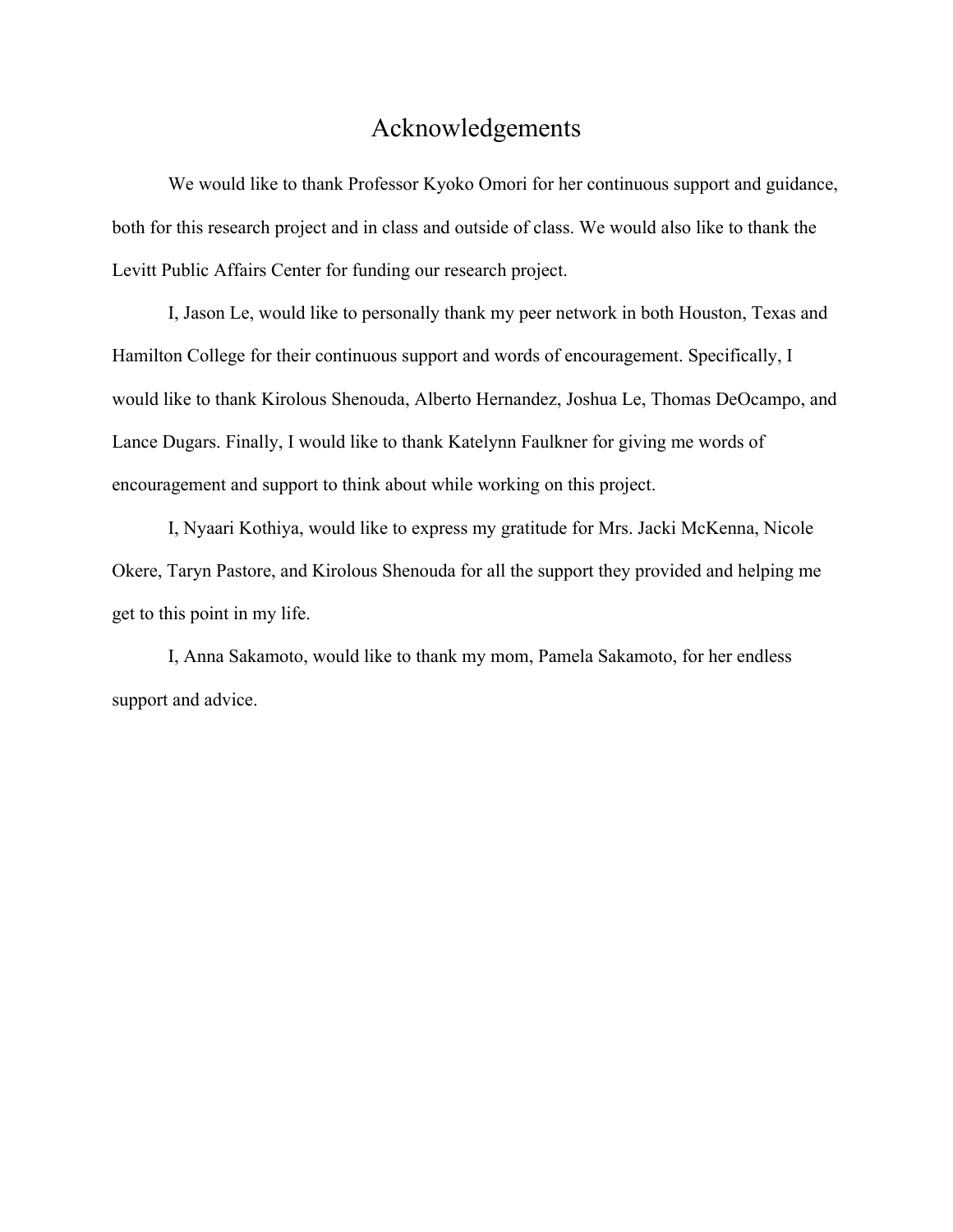#### INTRODUCTION

An identity is made up of many aspects. For example, race, ethnicity, and culture are fundamental working parts of an identity as one cannot be examined without being influenced by others. Objectively, one can argue that the term "Asian" means a person of Asian descent while "Asian American" is a person who is ethnically Asian, but is a United States citizen. However, subjectively, these terms take on a different meaning depending on the person. In this paper, we define the word "Asian" as being a person of Asian descent more aligned, socially and culturally, with their country of origin more so than the United States. "Asian American" means a person of Asian descent more aligned with American culture, still retaining aspects of their Asian culture. There are countless stories by and about Asians and Asian Americans available in English and various media. This winter project team studied film as a medium for such storytelling. Films, both nonfiction and fiction, capture both the Asian and Asian American experiences.

The purpose of this paper is to analyze an array of films about Asian and Asian American experiences. The factors that we took into consideration while selecting films include: the presence of an Asian cast, the portrayal of an aspect of being Asian and/or Asian American, the film's popularity in media, and recommendations from Professor Omori for a historical range. We also tried to include a variety of genres but didn't consider the director's or creator's race as a determining factor. In this paper, we examine a brief history of Asians and Asian Americans in the United States, and our experiences as Asians and/or Asian Americans at Hamilton College. We also discuss common themes in films we watched in order to understand the Asian or Asian American experience as told through film as a medium. The themes we chose to analyze include: family, the American Dream, transition, feeling out of place, the model minority myth, and stigma. In exploring the themes, we analyze the films and weave in personal anecdotes.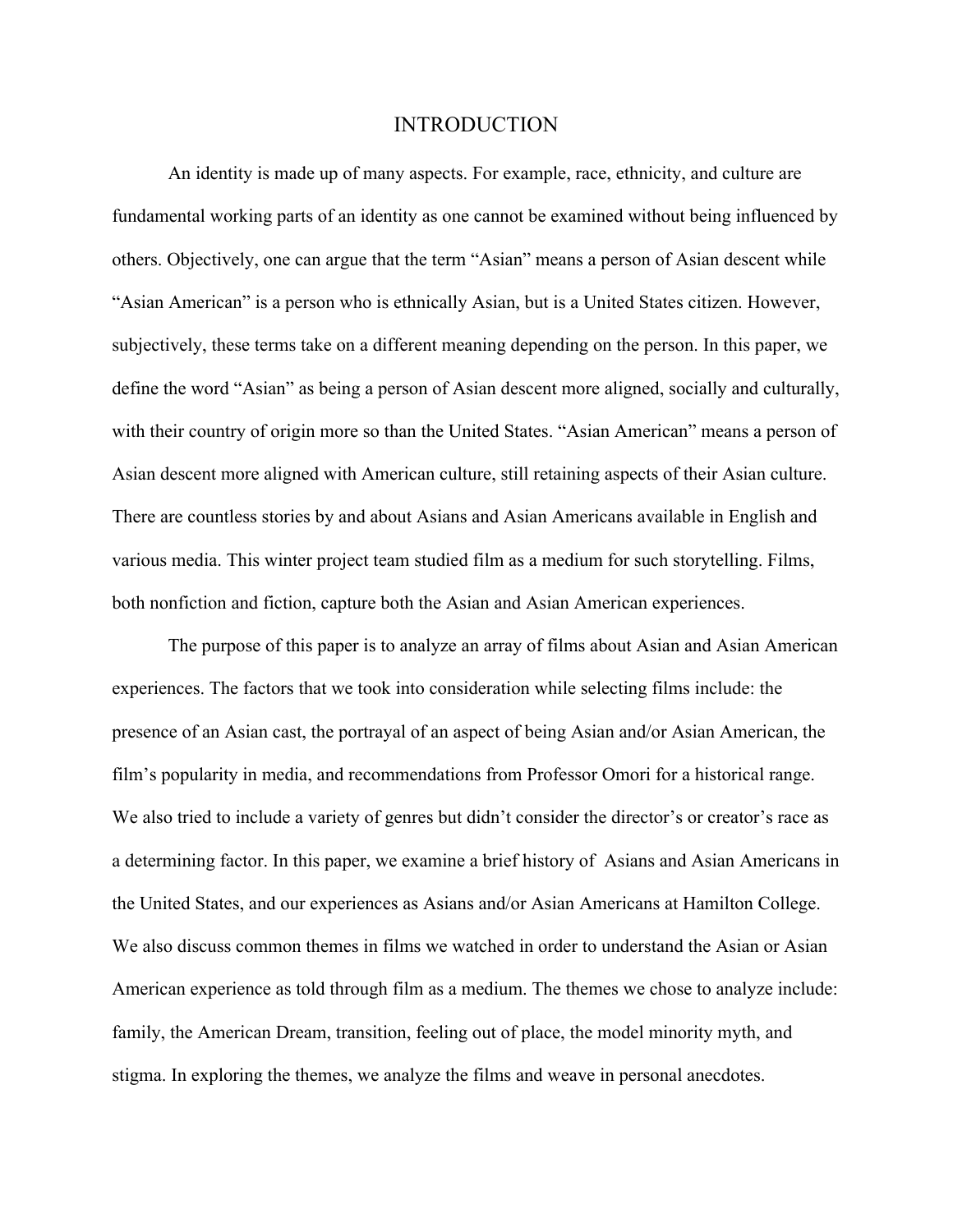This project emerged from a compelling passion and genuine curiosity to understand what it means to be Asian or Asian American. We are audience members who have chosen to write a paper in the hopes of learning about ourselves, one another, and other Asian cultures. We tried to approach each analysis without bias and made sure to thoroughly research familiar and unfamiliar topics highlighted in each film. Jason Le was born and raised in Orange County, California for half his life and currently resides in Houston, Texas. He identifies as a Vietnamese American and is looking to explore what it means to be Asian American in both the United States and at Hamilton College. Nyaari Kothiya was born in India and immigrated to the United States, moving to New Jersey during her sophomore year of high school. She struggles to label herself as either Asian or Asian American and aims to gain a clearer understanding of herself through this project. Anna Sakamoto was born and raised in Tokyo, Japan and later moved to Honolulu, Hawaii. She is half Japanese and half Caucasian and is looking to gain a better understanding of cultures and experiences outside of East Asia. This research fellowship is dear to our hearts and deeply personal. We appreciate this opportunity presented to us by the Levitt Center and Professor Kyoko Omori.

#### HISTORICAL CONTEXT

The history of Asian immigration to the United States and Asian Americans is linked to hundreds of years of imperialism and colonialism. Please note that this section is not a complete recounting of every ethnic group's experience, but one that touches upon prominent episodes and recurring themes.

The first immigrants from Asia settled on the shores of the thirteen colonies as early as 1763, more than a decade before the birth of the United States. Filipino sailors deserted Spanish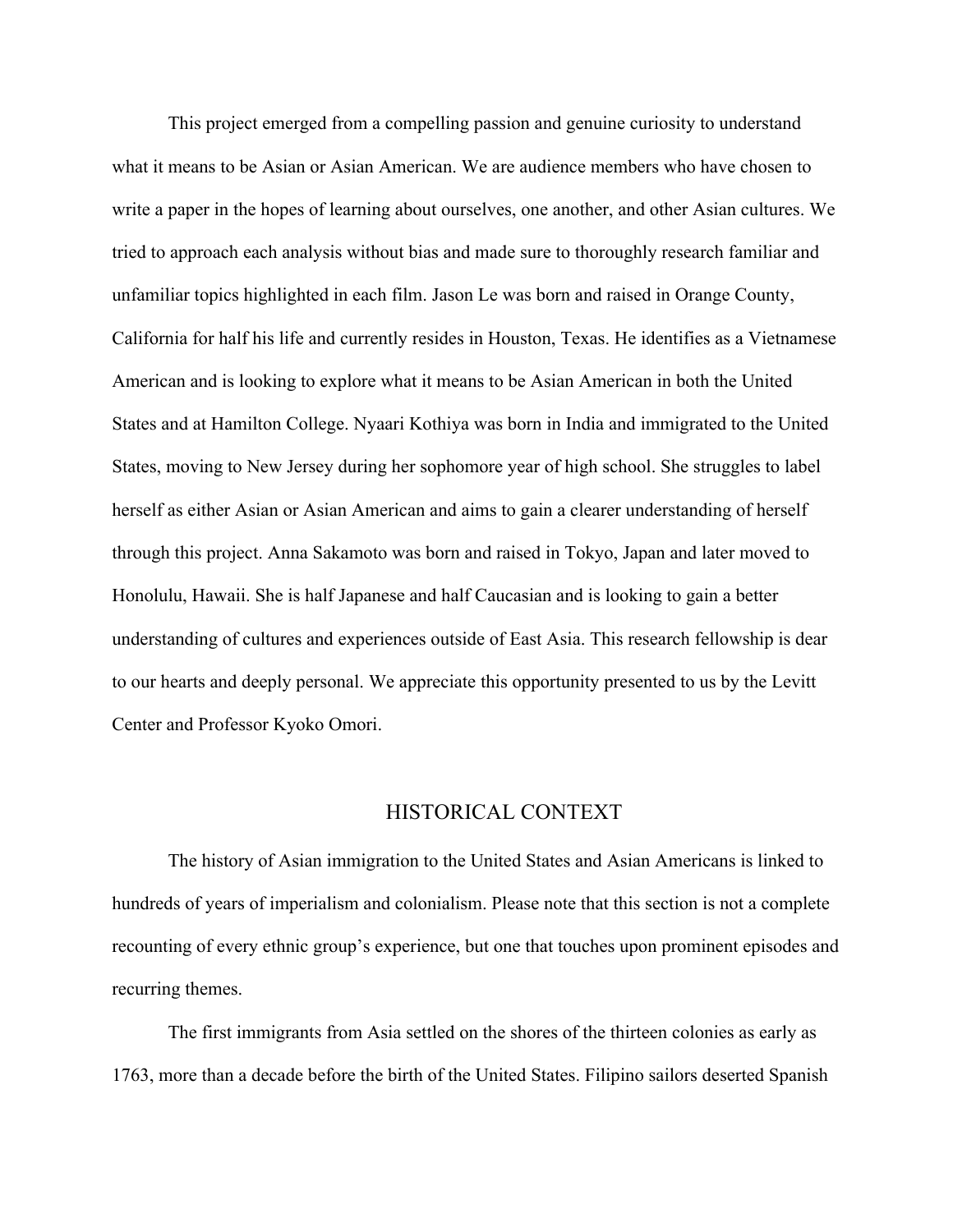ships, leaving their colonial masters and residing near the future New Orleans where they would quietly stay.

The first mass migration of immigrants from Asia took place a century later when Chinese men arrived to take part in California's gold rush. Driven from China by poverty, lack of economic opportunity, political unrest, and a collapsing dynastic government, the early immigrants were enticed by glorious visions of a "Gold Mountain" that would make them so wealthy that they could return home after a mere sojourn. Few fulfilled this dream; most struggled in the United States, relegated to menial labor. The white population was suspicious of the Chinese from the start. Prospectors from the east hungered for the same gold and work and resented that the Chinese were willing to toil for less money.

Chinese sojourners-cum-settlers are part of the story of America's great westward expansion in the mid-nineteenth century. Actively recruited in China for their industriousness, they proved essential workers in laying track for the Central Pacific Railroad and Transcontinental Railroad. The workers angered their competitors because they were willing to labor for less under harsher, more perilous conditions. White Americans who felt threatened economically accused them of not assimilating and being morally degenerate.

Chinese workers also traveled to Hawaii to work on the sugar plantations. Although Hawaii had not yet been annexed by the United States, American plantation owners actively recruited them from 1850 on. In time the Chinese would be joined by Japanese, Korean, and Filipino workers -- as many as 300,000 in total would arrive over the course of seventy years and significantly shift the population to become an Asian majority on the islands. Nevertheless, they all encountered discrimination, assigned to the lowliest labor, and were deprived of rights.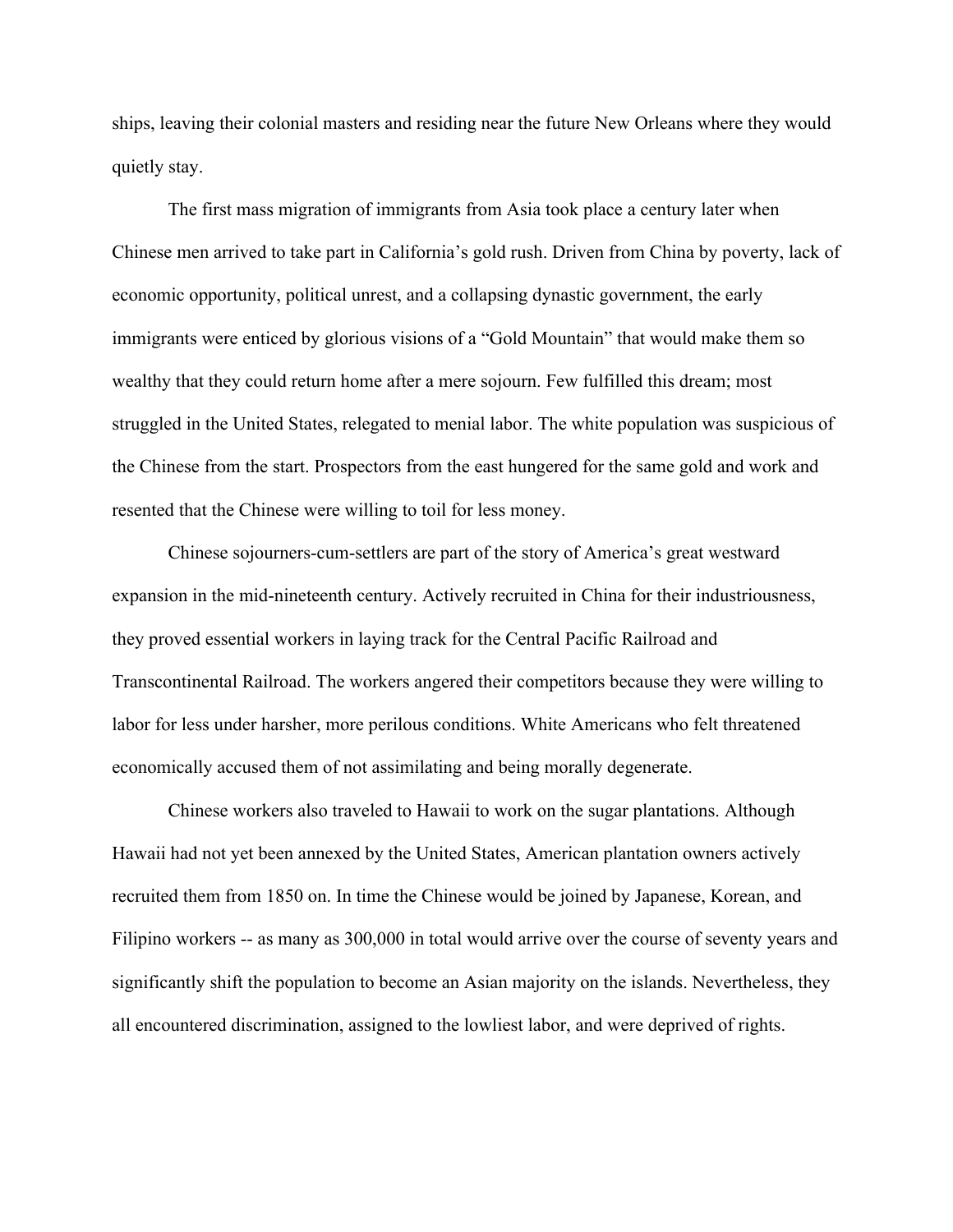Conditions on plantations proved as arduous as on the railroads, although the work was steadier with multi-year contracts and life less transient.

Ultimately, those first invited to work in the United States would be the first excluded. The anti-Chinese sentiment, arising from steadily simmering economic competition and biased perceptions of an alien race, reached a fevered pitch with the Chinese Exclusion Act of 1882 that specifically prohibited Chinese laborers. The wording was direct, stating that the flow of Chinese laborers "endangers the good order of certain localities within the territory thereof." Once invited, then damned, Chinese laborers were subject to the first and only major legislation banning a specific nationality from immigrating to the United States. This Act strengthened the systemic racial hierarchy in America and served as a precedent for future ethnically and racially targeted restrictions.

The Chinese Exclusion Act immediately and dramatically reduced immigration from China, but the American need for labor continued unabated. Immigrants from Japan filled the void, constituting a second wave of immigrants from Asia. Young Japanese men traveled to the west coast and Hawaii with dreams of amassing enough gold in three years to return to Japan and never have to work again. Instead of the lustrous mountain of the gold rush, they believed that the roads were paved with gold and the trees lush with jewels -- so wild were the pitches of job recruiters in Japan for the plantations and railroads. Japanese men -- second sons in a land of primogeniture, from tax-choked farms and impoverished villages, began immigrating to Hawaii in 1868 and the west coast in the 1890s. Their experiences were similar to those of the Chinese. They were in demand for their work ethic but paid too little to prosper. Owing to discriminatory legislation in states, such as Washington and California, they were unable to venture much beyond the railroads for occupations, as they were prohibited from owning land. Instead, they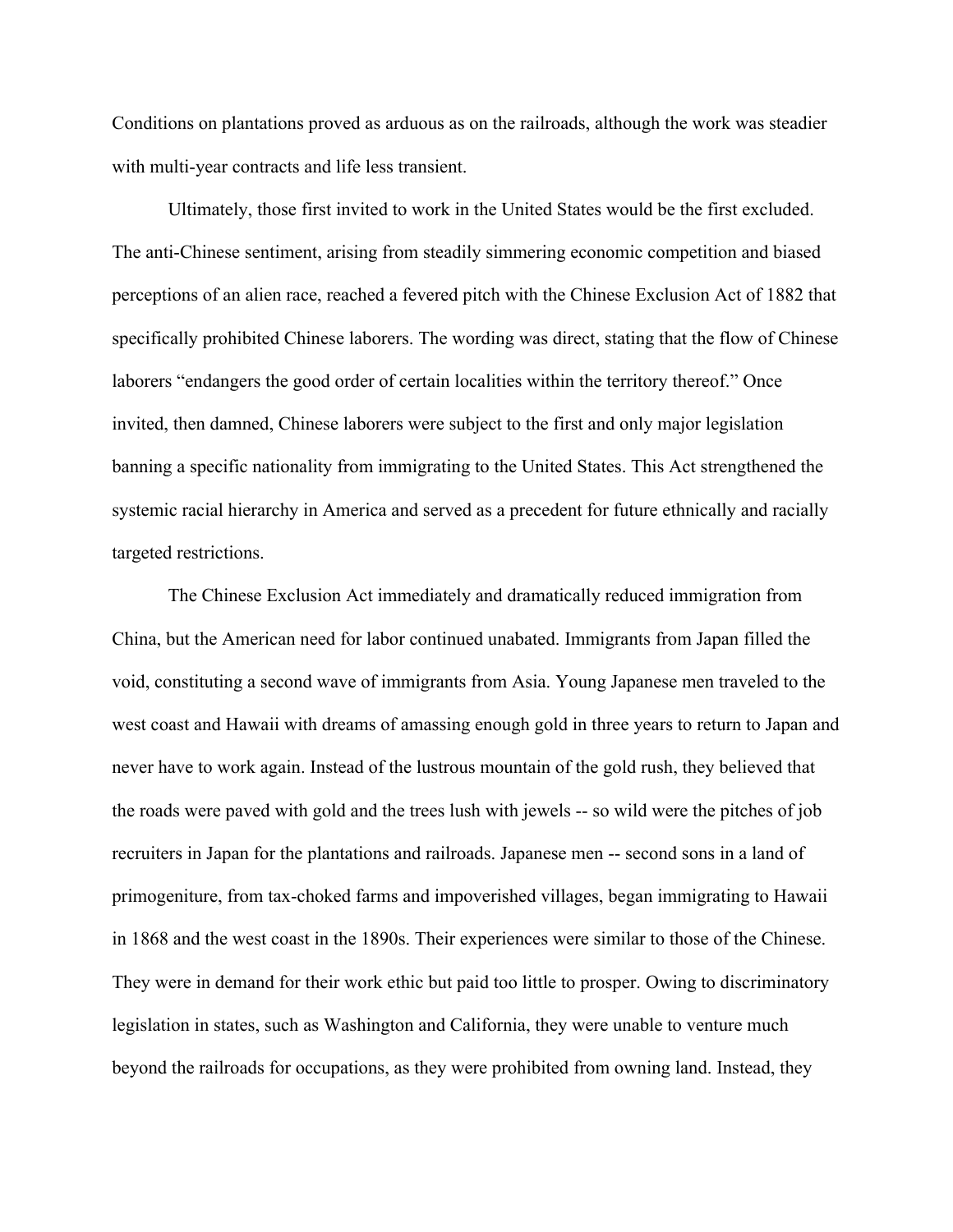left the railroads to work the land as tenant farmers. Through dint of their unstinting attention to small farms, many succeeded but met hostility from whites who perceived them as foreigners threatening their own economic viability, false fears from a fragile majority.

Unlike the Chinese, Japanese women also immigrated en masse to the United States. They began arriving in the early 20th century as picture brides, women wed in Japan with their grooms in absentia, through arranged marriages between families. The women disembarked from ships in the United States, holding photographs of their spouses, often surprised to find wizened men in the place of the young bachelors pictured. These women were not sojourners but settlers who lent stability to the ethnic Japanese population. The couples began to have families, determined to stay in the United States and raise their children as Americans.

Yet there was a growing undercurrent of tension between white society and Japanese immigrants. The "Yellow Peril" idea took hold in the press and, by extension, the popular imagination from the turn of the century. It was a historical concept with economic roots and an international, political dimension. As the United States expanded into the Pacific, victorious in the Spanish-American War at the turn of the century and ambitious in its reach into Cuba, Hawaii, and the Philippines etc., it increasingly viewed Japan as its Pacific imperial rival. In the space of a decade, the small island nation had astonished the world by vanquishing China in the Sino-Japanese War of 1894-1895 and Russia in the Russo-Japanese War of 1904-1905. The American jingoistic press played upon fear and rivalry and promoted views of the Japanese in the United States as spies for the emperor. Political cartoons depicted the Japanese as "Asian hordes" and warned that the "Yellow Peril" would culminate in an invasion, miscegenation, and the destruction of the white race. This conspiracy theory would continue to negatively impact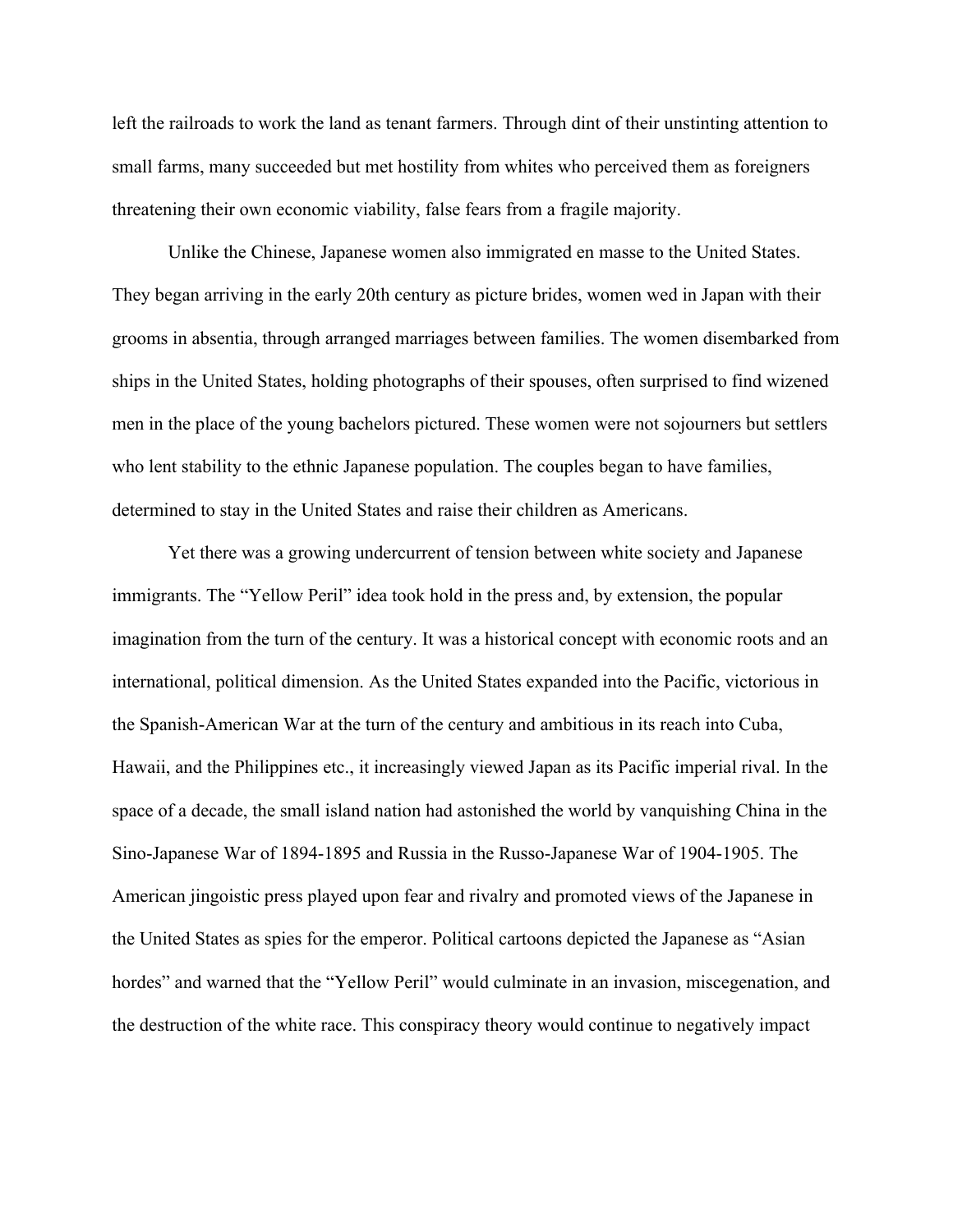US-Japan relations, attitudes towards Japanese communities, and relations with individual Japanese in the United States.

The flow of Japanese to the United States diminished abruptly in 1908 when the United States and Japan concluded what was euphemistically called the Gentlemen's Agreement in which they agreed that Japan would not issue more passports to Japanese laborers who wished to go to the United States. Although others, such as students or professionals, were permitted, the effect of the Gentlemen's Agreement was similar to the effect of the Chinese Exclusion Act. It also arose from fears that the Japanese would take American jobs. There was one major exception to the Agreement: Japanese women could still immigrate. From that point, thousands of women -- usually picture brides -- headed eastward. Yet, less than two decades later, in the wake of post-WWI isolationism and nativism, Congress passed the Immigration Act of 1924. It greatly limited immigration from Eastern Europe and Japan, essentially ending Japanese immigration.

On December 7th, 1941, when Japan attacked Pearl Harbor, longtime American suspicions towards Japan were confirmed. To this day, the adjective "sneak" often precedes "attack" in describing Japan's assault. By mid-February 1942, President Franklin D. Roosevelt had signed Executive Order 9066, authorizing the "evacuation" of ethnic Japanese from the west coast, motivated by fears that ethnic Japanese on the west coast were spies loyal to Japan. This order set in motion the internment of approximately 120,000 ethnic Japanese within three months. Two-thirds were US-born, second-generation American citizens. Dispatched inland to remote concentration camps without the benefit of due process, they were incarcerated on the judicial basis of posing threats to national security. Despite exhaustive investigations, not a single person was ever proved to have committed an act of sabotage.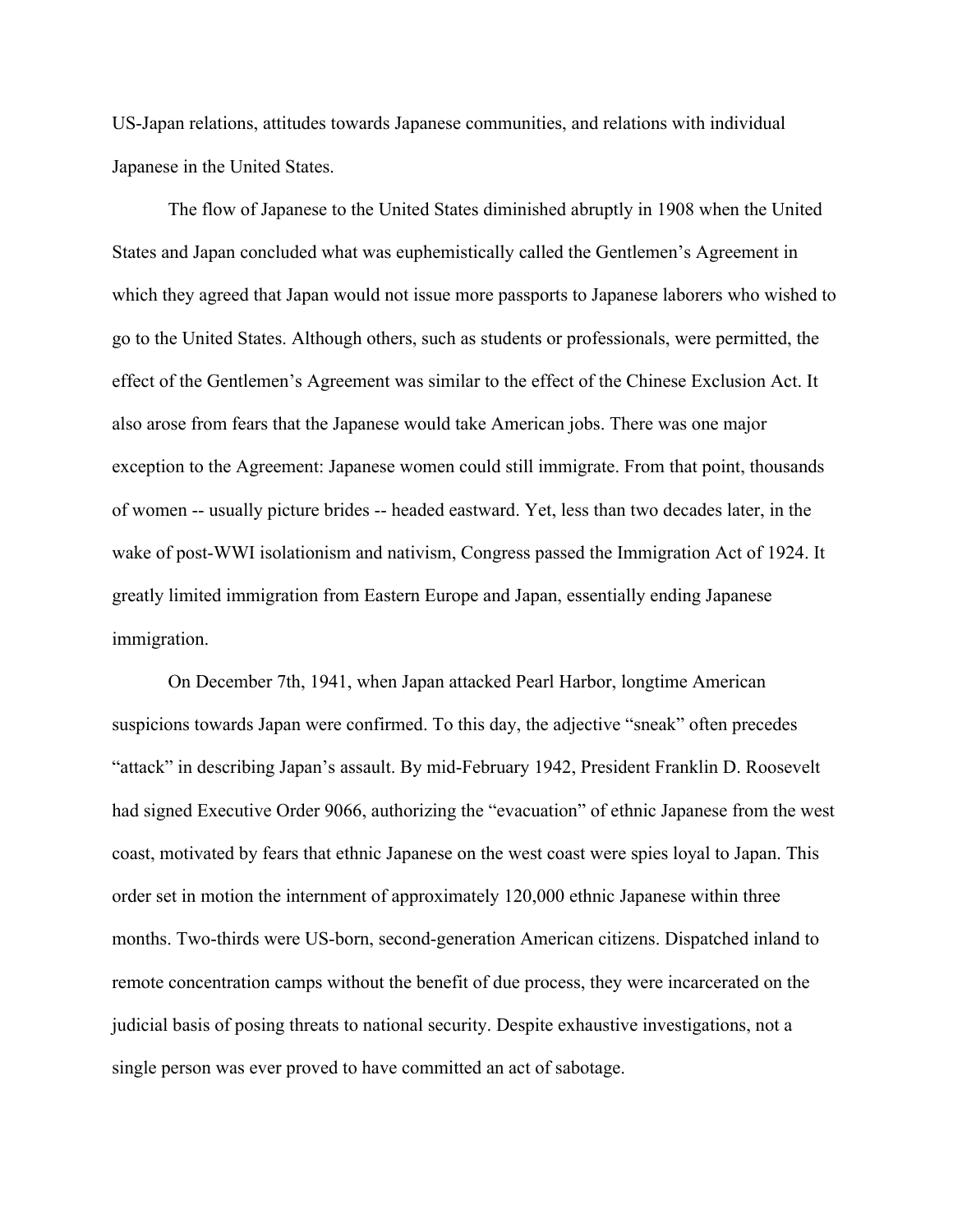Less than three years ago, in 2018, the United States Supreme Court finally recognized that the internment was unconstitutional. In criticizing the decision of Korematsu v. United States that upheld the internment, Chief Justice John Roberts wrote, "The forcible relocation of U.S. citizens to concentration camps, solely and explicitly on the basis of race, is objectively unlawful and outside the scope of presidential authority." He added, "Korematsu was gravely wrong the day it was decided, has been overruled in the court of history, and -- to be clear -- 'has no place in law under the Constitution.'"

Ironically, the chief justice expressed these words when the Court upheld President Trump's travel ban for citizens from several largely Muslim countries. The former President's Executive Order 13769, issued in 2017, restricted travel to the U.S. from Iran, Iraq, Syria (including refugees), Libya, Somalia, Sudan, and Yemen. In instituting this ban, the Trump administration reinforced anti-Muslim and anti-immigrant sentiments, racial tensions, and structural racism. Banning travel from predominantly Muslim countries in three versions of the executive order breached international agreements opposing discrimination on the basis of nationality. In this way, the Muslim Ban was a throwback to the Chinese Exclusion Act.

The historical context that we have provided so far focuses on how fraught legal immigration has been from China and Japan in the past 150 years, how the immigrants were beckoned, subjugated, and perceived as fundamentally foreign. There is a direct connection between this prejudice and how not only immigrants, but also citizens of Japanese descent were arrested en masse, rounded up, and imprisoned during World War II. At the same time, there are many other groups with their own complicated encounters with a nation whose identity has been steeped in a culture of whites as the dominant race.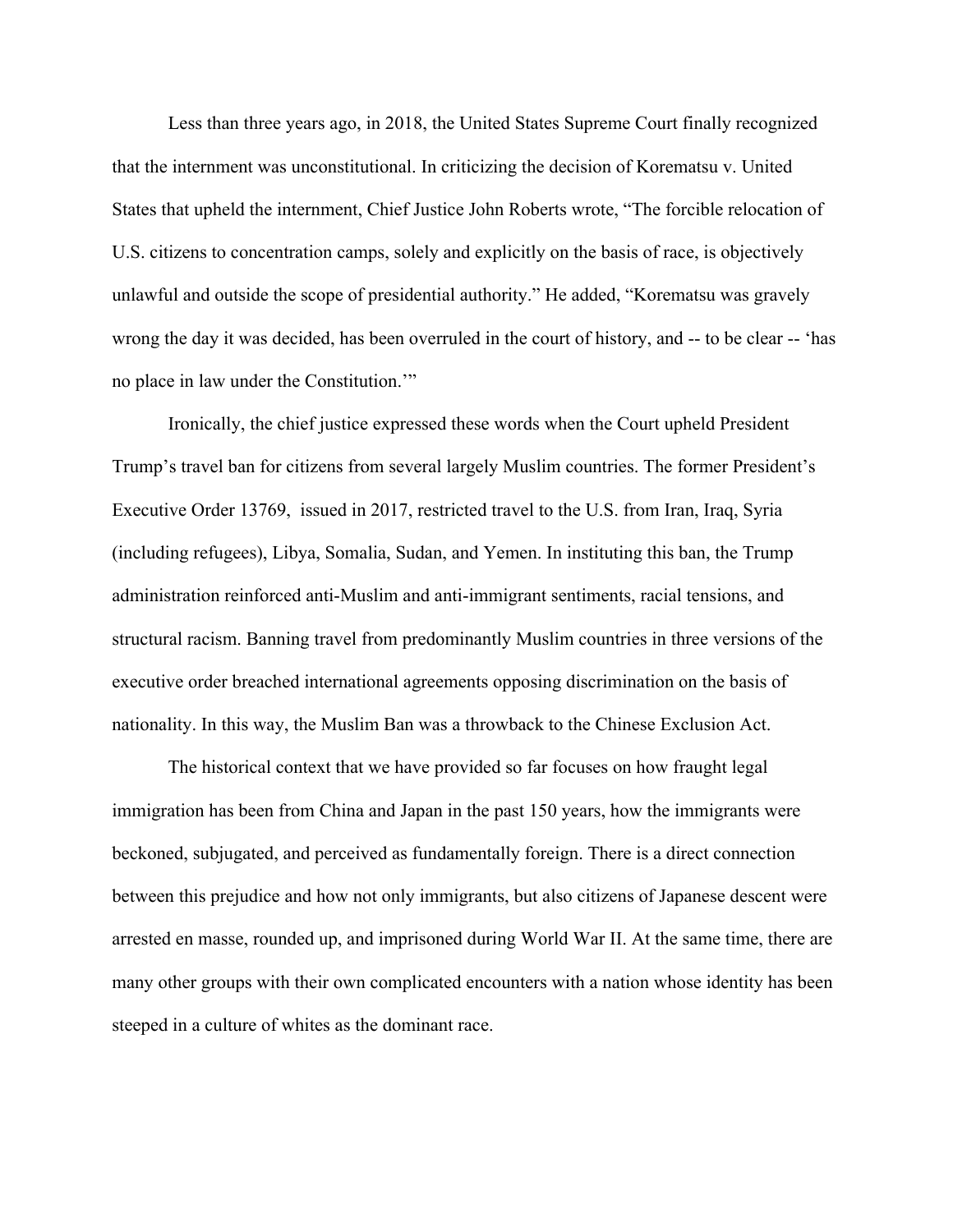Filipinos began immigrating to the United States in large numbers after the Philippines became an American territory in 1898. In the 1920s and 1930s, they experienced poor treatment similar to the Chinese and Japanese who preceded them. California passed an anti-miscegenation law during this time to protect so-called racial purity. When the Philippines achieved independence in 1935, Filipinos were reclassified as aliens, and the quota permitted to immigrate to the United States dropped to only fifty per year, even as the Philippines remained under the United States for a decade as part of the Commonwealth. Filipino soldiers joined the American forces to fight in WWII, but many did not receive veterans' benefits for their service. Still the number of Filipino immigrants has increased over time as the Philippines was the second largest origin nation for immigrants from 1990 until 2010 when India and China surpassed it.

India's story commences in earnest later, after 1965 when quotas were replaced by skills and family relationships as means to immigrate to the United States. Highly educated, Indian immigrants have become financially prosperous quickly. However, as South Asians, they too have confronted racism.

In the 21st century, American distrust of Asia is directed primarily towards China, an economic, military, and political rival for superpower status. The pandemic has brought tensions to a head. For one year, from January 23, 2020, when the coronavirus was first identified in Wuhan, until January 20, 2021 when President Trump departed the White House, the President insisted on calling Covid-19, the "China Virus." Every time he employed this term, he implied an anonymous, evil danger. This language reinforces stereotypes of "Yellow Peril"-style hordes, this time in the form of advancing, swirling droplets, and perpetuates prejudice towards Chinese, Chinese Americans, and Asians as a whole. In the past year, incidents against all Asian Americans and Pacific Islanders, ranging from verbal harassment to physical assaults, have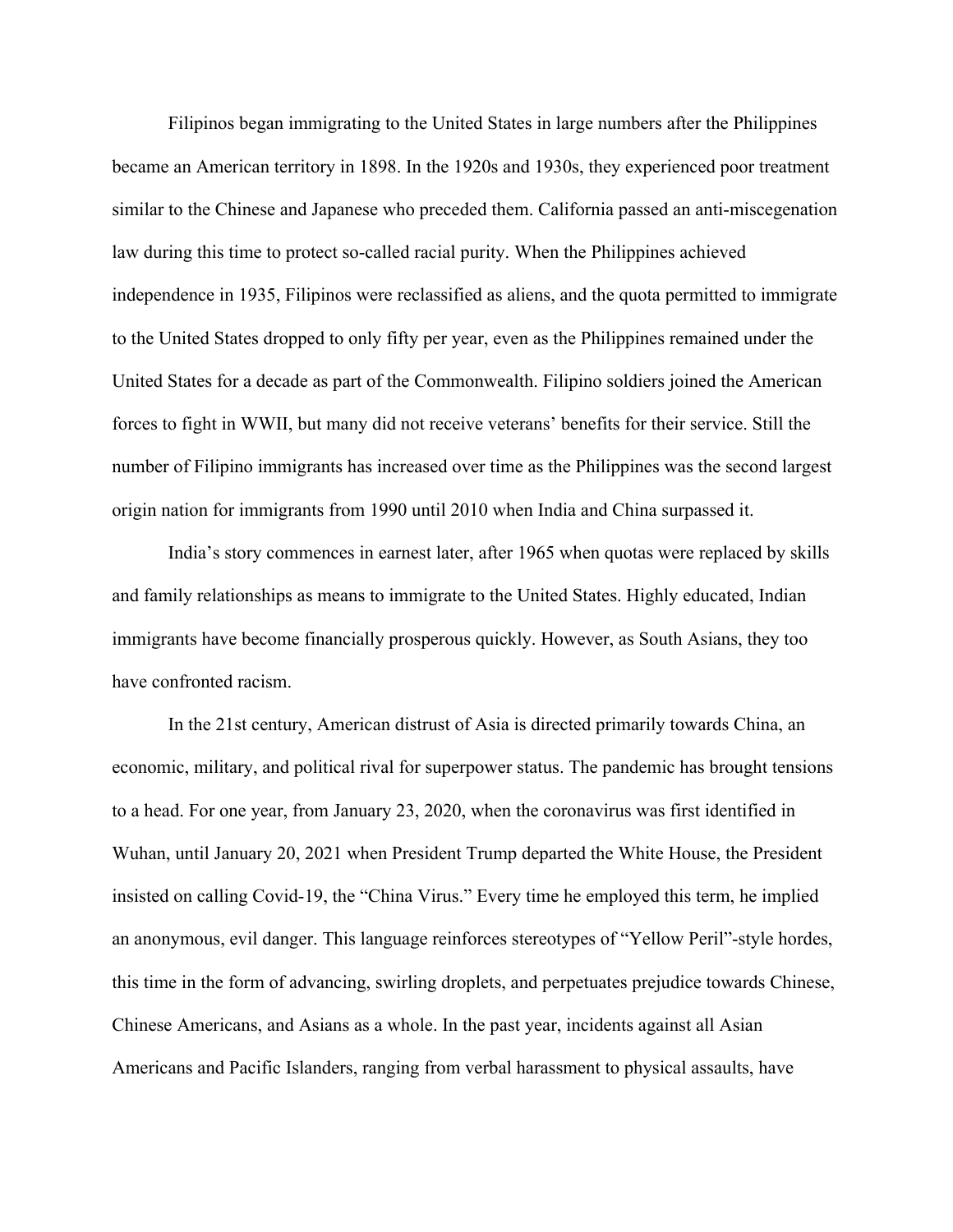surged in the United States. American deaths to Covid-19 now exceed the number of American soldiers killed in World War II and are expected to reach 600,000. Even with President Biden's recent directive to confront anti-Asian prejudice, tensions could continue to rise.

Did the overall concept of "Yellow Peril" end with Japan's surrender after World War II and postwar status as a key American ally or has it shifted to China? Based on the frictions today, the latter looks likely. What is additional evidence of a contemporary manifestation? A theme underlying the Asian experience in the United States is the subordinate place of Asian Americans in society. One depiction is the enduring custom of yellowface in performances that date from the late 19th century. White actors played Asian characters, who were usually depicted as sinister tyrants, exotic creatures, or absolute fools. Not only did yellowface eliminate an avenue for possible employment, but it also promoted negative images of Asians. Over time, these images perpetuated stereotypes. Yellowface is prevalent in the history of Hollywood. This behavior occurs in numerous Hollywood films across decades, such as *Madame Butterfly* (Olcott, 1915, United States), *Dragon Seed* (Bucquet, Conway, 1944, United States), *Breakfast at Tiffany's* (Edwards, 1961, United States), and *Ghost In The Shell* (Sanders, 2017, United States). These films not only have actors in yellowface makeup, but also express anxieties about interracial encounters and the possibility of racial contamination. Fortunately, the Asian American community is advocating for itself more than ever before in countering yellowface, but the history of pernicious, enduring systemic racism is real.

Rupert Sanders' *Ghost in the Shell* (Sanders, 2017, United States) is a poor live-action adaptation based on the Japanese manga of the same name. Infamously known for its casting of an A-list celebrity, Scarlett Johansson as well as a predominantly Caucasian cast, Sanders' adaptation comes off as accommodating and appealing to a Western audience as an illustration of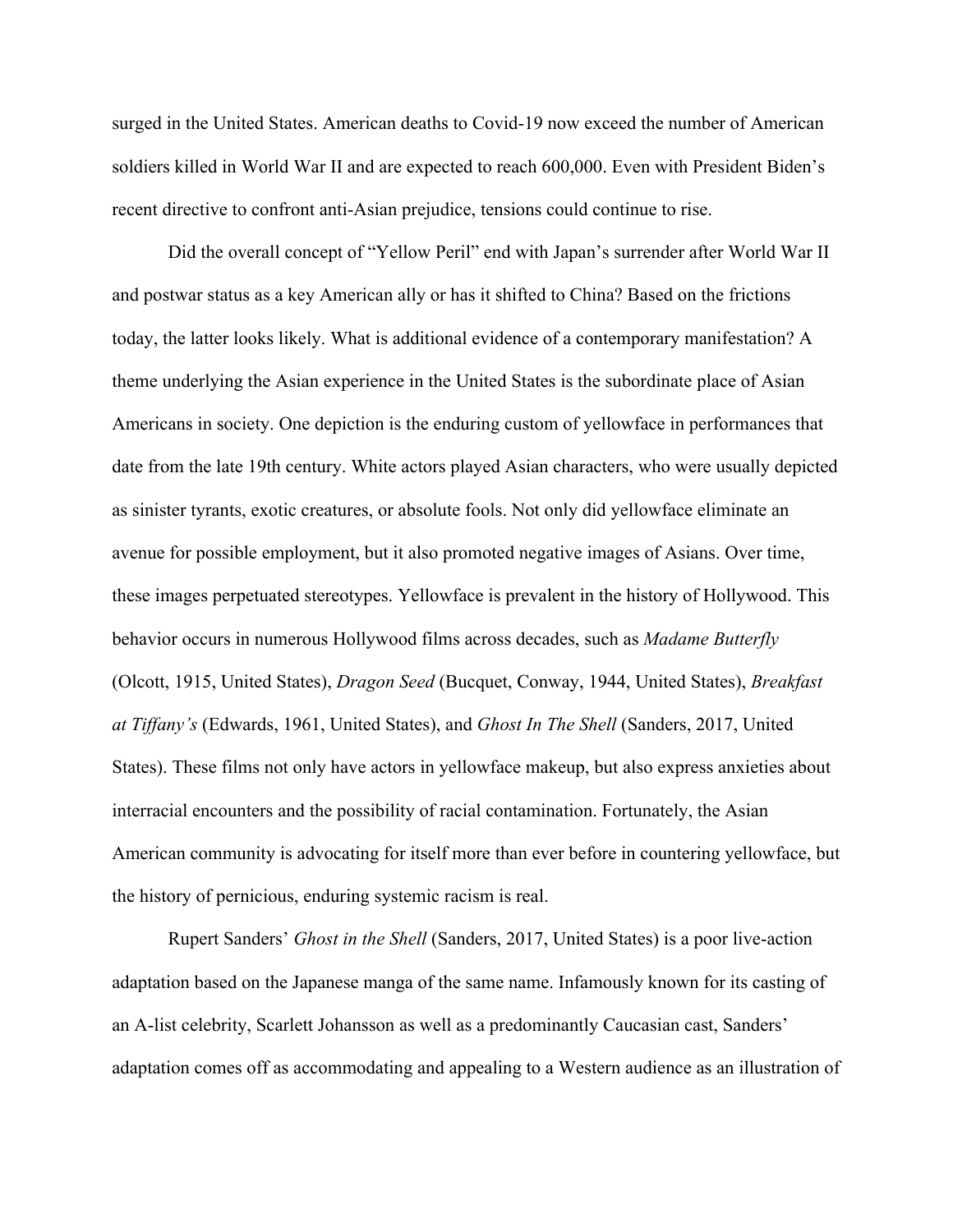the white-savior complex. The white savior complex, according to Yusuf Jailani, stems from the belief among Westerners that "they are more advantaged than people in other parts of the world." (Jalini 53) Rather than remaining true to the franchise's Japanese origins, Sanders portrays his Caucasian cast (with the exception of Kitano Takeshi) as heroes in the film, the ultimate "good guys." By depicting his majority Caucasian cast as such, he accommodates the Western audience, giving into the white-savior complex and its "impression of privilege, although justifiable, has gradually paved the way for a sense of Western superiority. [...] Westerners seek to 'liberate' less privileged people and societies in other parts of the world by acting on their behalf" (Jalini 53).

#### COMMON THEMES

#### FAMILY

Family is often seen as a core part of a person's life. How does one define family? Is family only established by blood or can the idea be extended to friends? According to Evelyn Nakano Glenn, "historical and contemporary snapshots of gender, sexual, and generational dynamics […] reveal the flexibility of the family and the creativity of Asian Americans in fashioning their relationships and households to help them navigate their lives in America" (Glenn 92). This opening portion of film analysis not only explores what family means in different types of households but also the intricate dynamics that exist between family members and generations. Family establishes a person's identity and trajectory. Through coming of age shows like *Fresh Off The Boat* (2015) and *Never Have I Ever* (2020), emotionally appealing movies like *The Joy Luck Club* (1993), *Searching* (2018), *The Farewell* (2019), *Ms. Purple* (2019), *Monsoon* (2019), and *Flower Drum Song* (1961)*,* comedy-drama films like *3 Idiots*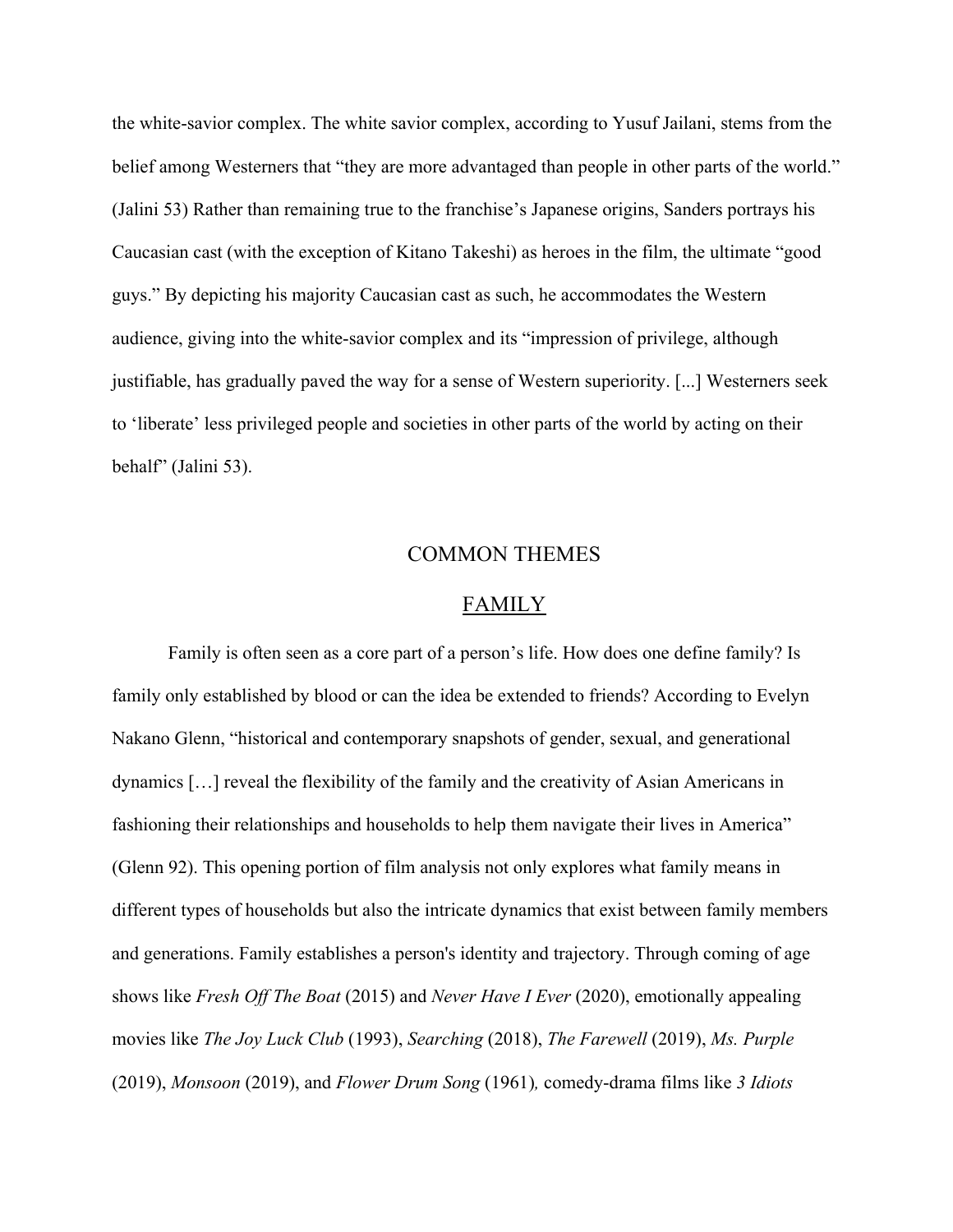(2009), and *Crazy Rich Asians* (2018), critically acclaimed movies like *Parasite* (2019), *Slumdog Millionaire* (2008), and *Train to Busan* (2016), and animated short films like *Wind* (2019) and *Bao* (2018), this section pinpoints family behavior, conflicting beliefs between different generations, and the characteristics of Asian and Asian American households.

#### **Flower Drum Song**

Henry Koster's *Flower Drum Song* (Koster, 1961, United States), adapted from the 1958 broadway musical, details the journeys of Mei Lin, a recent illegal immigrant from China; Sammy Fong, a nightclub boss; Linda Low, a showgirl at Sammy Fong's nightclub; and Wang Ta, Master Wong's son, trying to find love in their lives. The film emphasizes the dichotomy of two generations, the recent immigrant generation, from China to America in this case, and the generation that was born and brought up in the United States. Master Wong, who had immigrated to the United States, shares his distrust in the American way of life, including banks, slang, and the lack of respect for elders of the family. Wong Ta, Master Wong's eldest son, was born and brought up in the States, causing him to be more assimilated into the American society. His desire for the autonomy of dating and finding love for himself and Master Wong's belief in arranged marriages creates conflict not just within the family, but also within the lives of Mei Lin and her father. The family's generation gap, as well as the integration of Chinese values and customs into American society, is depicted through various songs. "The Other Generation" features Master Wong and his youngest son. Master Wong dons traditional attire, while his youngest son dresses completely in baseball attire. Their clothing serves as a visual showcase of the stark difference between their generations. Not only does the song feature contrasting costumes, but the lyrics also emphasize the lack of understanding each generation has regarding the other. Interestingly, Ta isn't featured in the song, even though he was born and brought up in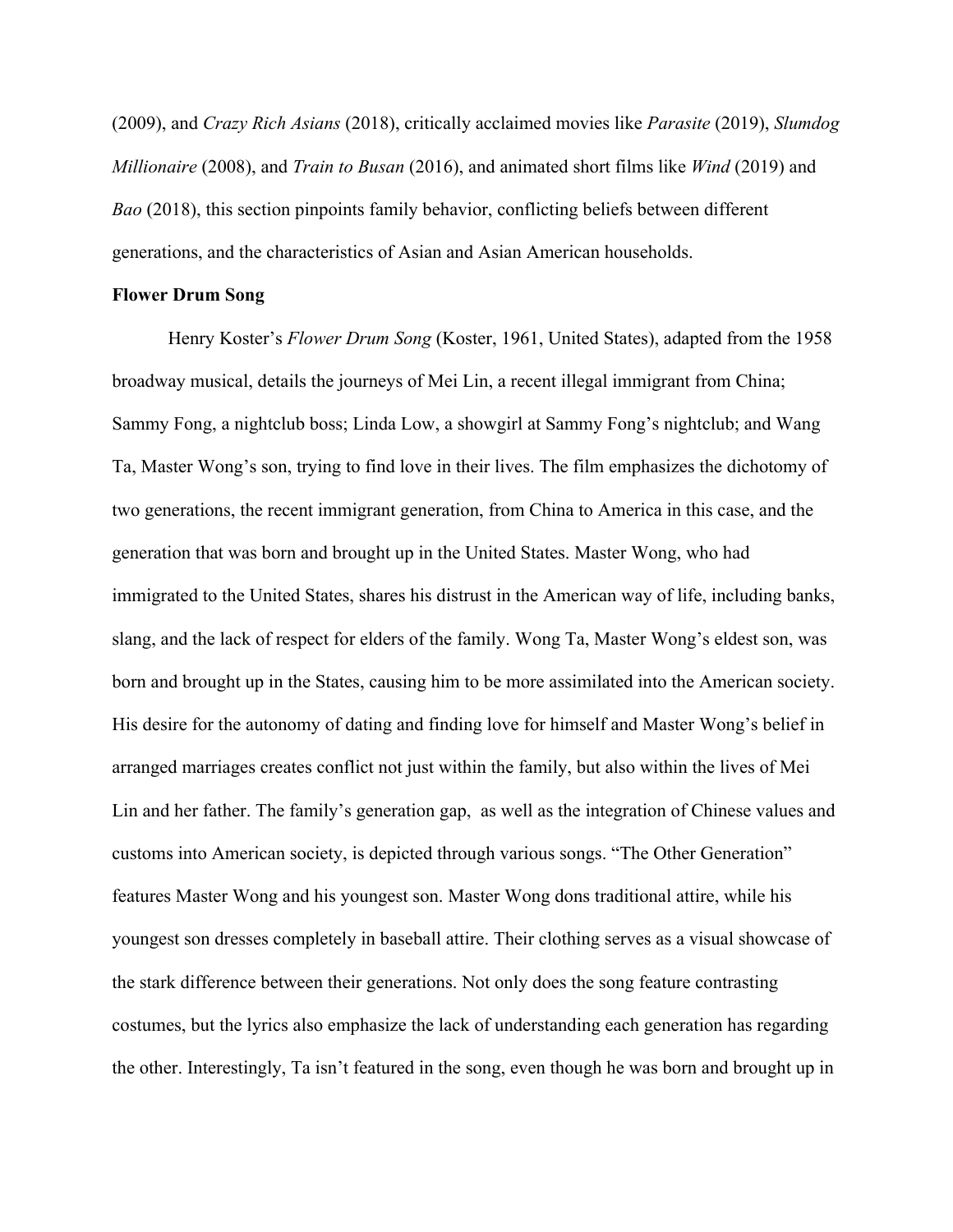the United States. Despite holding different beliefs from his father, Ta's exclusion from the song creates a perception of Ta being the outlier, creating a middle ground between the two contrasting generational values. Additionally, Ta's absence foreshadows the ending of the movie. It justifies his role as a middle ground because not only is his marriage to Mei Lin approved by Master Wong as an arranged marriage at the beginning of the film but also because Ta eventually marries her out of his love for her.

#### **The Joy Luck Club & Fresh Off The Boat**

Wayne Wang's *The Joy Luck Club* (Wang, 1993, United States) focuses on the fraught relationships between four pairs of mothers and daughters, and the lessons they reaped from their lives. The lessons each daughter learns stems from experiences in their mothers' lives. The dynamics of all four relationships are unique, leading to different lessons being passed onto each daughter. Similar to Amy Tan's novel by the same name, Wang's narrative film targets mothers and daughters as his target audience, attempting to relate the story to mothers and daughters who experienced differing cultures, respectively.

During Waverly's childhood, Lindo used her as a trophy to show off to the world how good a child she had, boasting of Waverly's exceptional chess skills. In turn, Waverly wanted to do everything she could to make Lindo proud of her, a mentality she kept into her adulthood. Consequently, Waverly is left conflicted between two worlds: one of a traditional world that focuses on making mother proud, and one of a Western world that focuses on pursuing love and passion. Through the dialogue, Wang reveals that Waverly had married and divorced a Chinese man, gave Lindo a granddaughter, and finally become engaged to a white man whom she loved. Owing, in part, to Waverly's inability to communicate her previous unhappiness to her mother, their relationship suffers as both parties remain unaware of each other's feelings. As a result of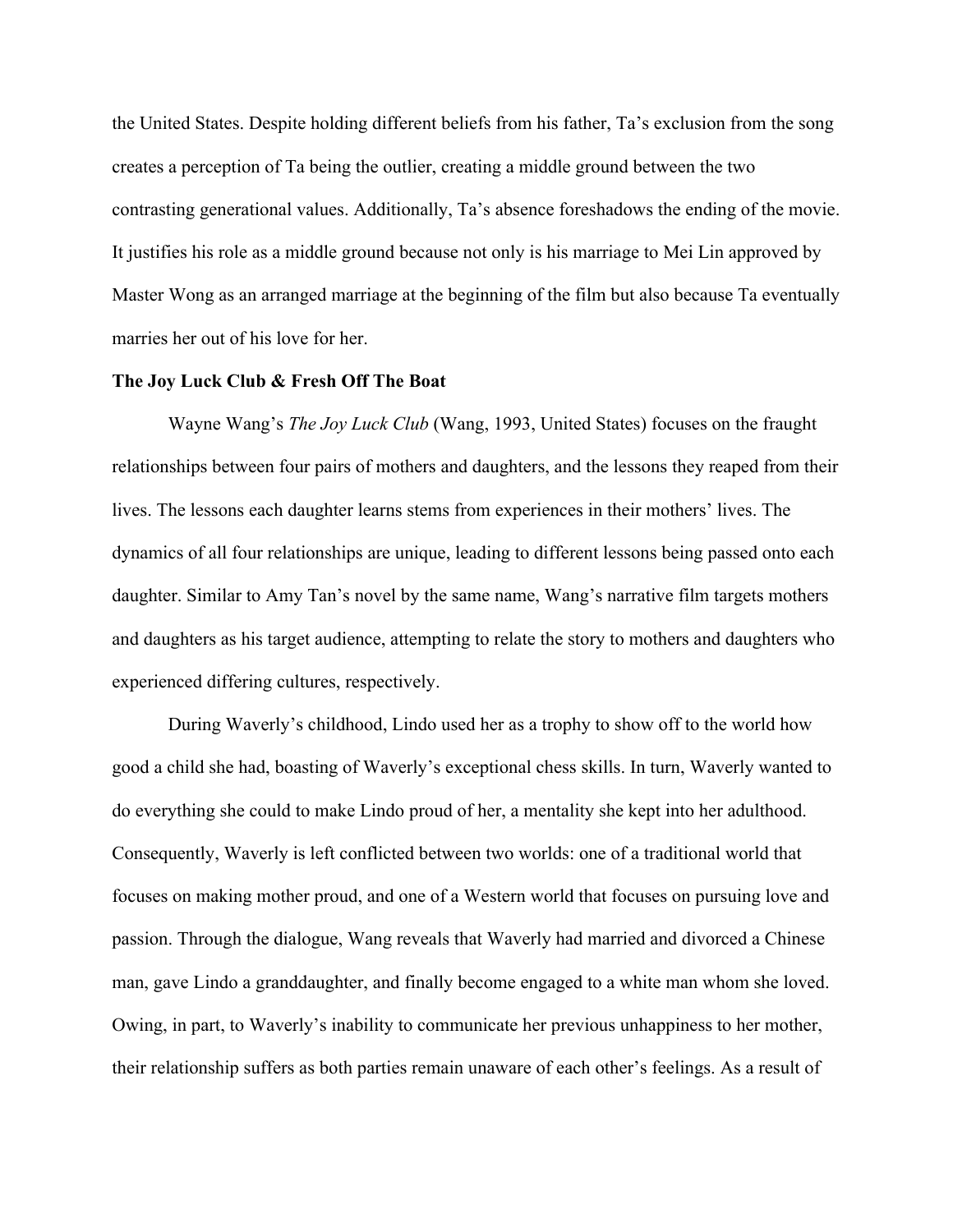Waverly's deviation from Lindo's expectations, their relationship appears more distant. Similar to Waverly's situation, Lindo had not communicated intimately with her own mother during her teenage years, resulting in a distanced relationship. However, before Waverly's wedding, Waverly and Lindo talk. As a result of that conversation, they reconcile and develop a stronger relationship. Through Lindo and Waverly's relationship, Wang conveys the importance of open and honest conversations with family members to ensure healthy relationships.

Ying Ying and her daughter Lena's stories focus on being stuck in a less than ideal marriage. Ying Ying's husband was abusive and adulterous, while Lena's was indifferent, leading to an empty marriage. Similar to Ying Ying's inability to find the confidence needed to leave her abusive relationship, Lena rationalizes her husband's lack of interest in their relationship. Despite their similar approaches to upsetting situations, Ying Ying inspires Lena to confront her unhappiness in her marriage and gives her the courage to figure out what she truly wants in life. Eventually, Lena gains the confidence to stand up and make demands to her husband, with her mother's help. Similar to Lindo and Waverly's experiences, Ying Ying and Lena's situations mirror one another. Wang brings out a mother's role in providing her daughter a guiding hand.

Before her marriage to Ted, Rose was high-spirited, fearless, and full of life. However, the pressures of being an ideal wife and conforming to a high-end lifestyle stripped her of her personality and made Rose a shell of herself. Because of Rose's change in personality, her relationship with Ted became hollow, pushing them to the verge of a divorce. Reflecting on her own mother's experience, An Mei provides Rose with the wisdom and the confidence to stand up for herself, leading to a reconciliation with Ted.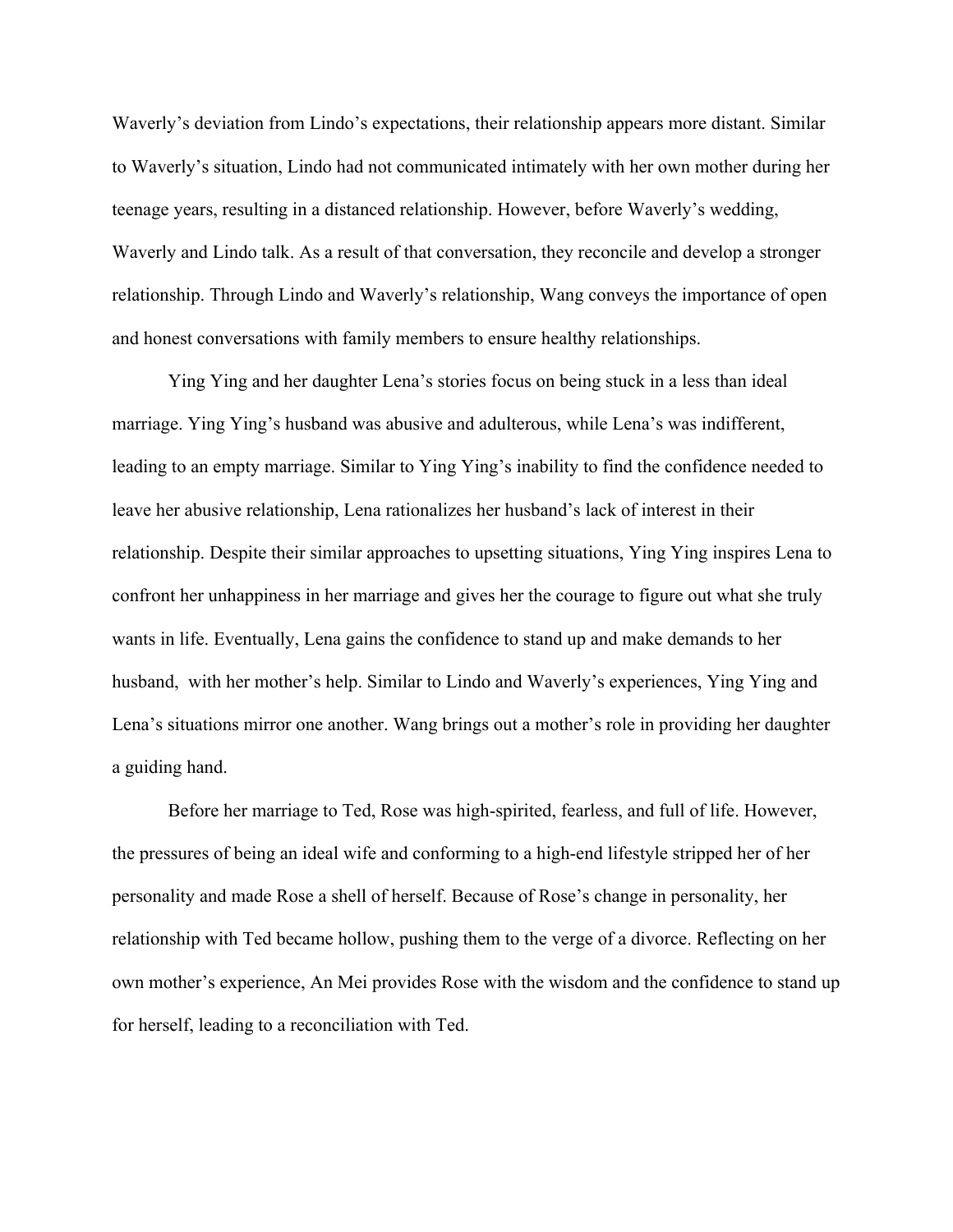Suyuan and June's stories are interspersed throughout the movie. June, in her childhood, started to play the piano as a passion. However, seeing June's interest in piano, Suyuan made her participate in competitions to flaunt her talent to try and surpass Waverly's talent in chess. A culmination of similar experiences led June to believe that Suyuan's love was conditional only if she was good enough. The suppression of her frustrations towards Suyuan eventually leads to June breaking down to her mother. As a result, June is able to confidently tell her mother her honest thoughts of the worthlessness she experienced under her mother's eyes. In response, Suyuan is able to convey that her love for her daughter was unconditional, reconciling their uneasy relationship. In hindsight, June reflects on her relationship with Suyuan which leads to an appreciation for her mother.

Wang utilizes each mother-daughter pair to highlight the importance of family. By starting with each relationship as uneasy and evolving their relationships into loving ones, Wang emphasizes the importance of family to the Asian experience.

*Fresh Off the Boat* (Khan, 2015, United States), created by Nahnatchka Khan and adapted from Eddie Huang's memoir, depicts a family's adjustment to suburban Orlando, Florida after having recently moved from Chinatown in Washington, DC. This family comedy, broadcast on ABC, appeals to people of different ages across the country. The Huang family consists of the parents Jessica (Constance Wu) and Louis (Randall Park), their children -- Eddie, Evan, and Emery, and Louis' mother. The multigenerational Huang household reflects many Asian households.

The family dynamic is emphasized through Jessica's and Louis' actions and interactions. For instance, Jessica's sister, Connie, her husband, son, and Jessica's mother visit the Huangs in Orlando. The episode focuses on the rivalry between the sisters and their husbands, each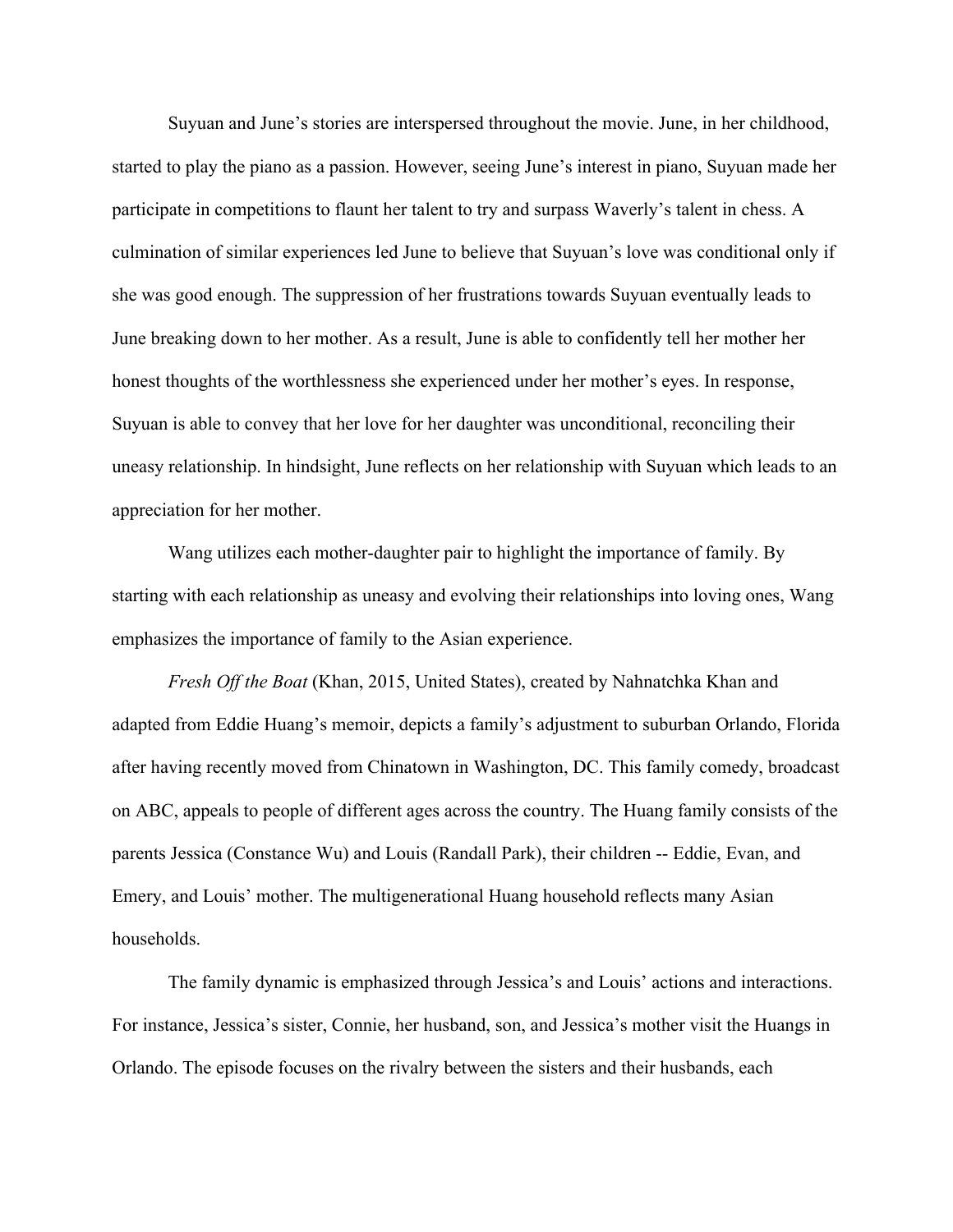character showing off their financial success to one another. In addition, Jessica's and Connie's rivalry stems from wanting to impress their mother and become the favorite child.

The subtext, explained with the use of subtitles, reveals a conversation between Jessica and Connie and their competitive relationship. The sisters' spoken dialogue is the opposite of the subtitles that appear on the screen, where their conversation is civil and complimentary, while the subtext shows the exchanges of insults and criticisms. The episode ends with a resolution between Jessica and Connie. In this scene, the director makes use of the subtext again to portray the real meaning behind the conversation between Jessica and Connie. The subtext of the resolving conversation is polite while the spoken dialogue is an exchange of endearing insults ("Success Perm." *Fresh Off the Boat,* season 1, episode 4, Hulu, 2015. *Hulu,* https://www.hulu.com/watch/a6791561-e7d6-4547-b0b9-096eb085ccaa). Screenplay writers use irony for comedic monologues. The theme of sibling rivalry makes a reappearance in Episode 10 when Emery and Evan compete against one another in order to win the science fair and impress their mother ("Blind Spot." *Fresh Off the Boat,* season 1, episode 10, Hulu, 2015. *Hulu,* https://www.hulu.com/watch/2dd05c93-b635-453e-b018-1895cfa51cb2).

Throughout the series, the conflict and resolutions among the Huang family members depict family dynamics due to cultural differences between Taiwan and America. For example, the Huang's next-door neighbors are a Caucasian family. Honey, the young second wife of Marvin and stepmom to Marvin's teenage daughter Nicole, struggles with parenting. After receiving parenting advice from Jessica, Honey becomes strict, assertive, and controlling rather than trying to befriend her stepdaughter. A common Western approach to parenting is befriending one's child, eliminating the hierarchical parent-child relationship. Jessica views the strategy as ineffective; even if Jessica's aspirations and desires do not match her children's, she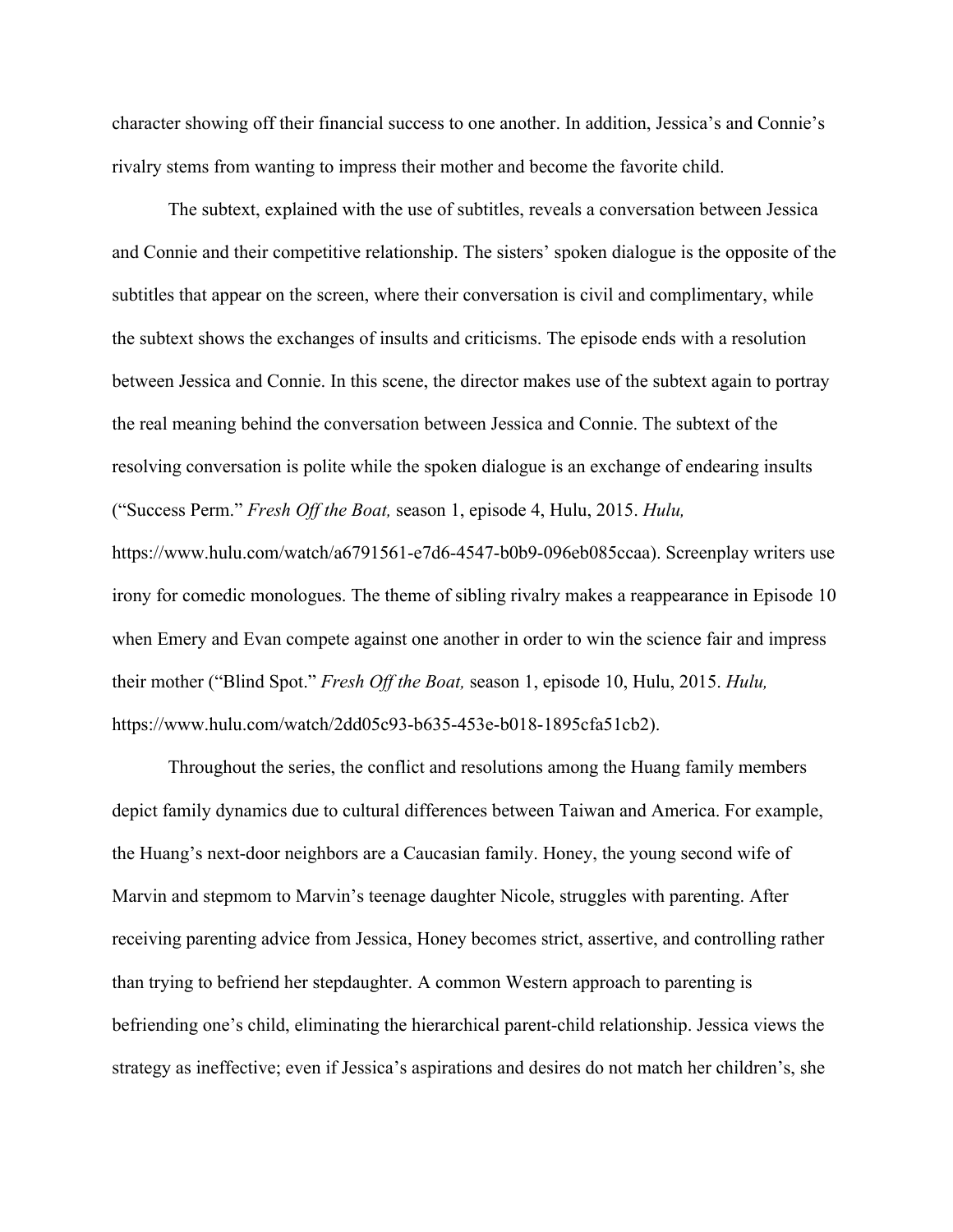believes she still has complete control over what they do and do not pursue ("So Chineez." *Fresh Off the Boat,* season 1, episode 13, Hulu, 2015. *Hulu,* https://www.hulu.com/watch/98c22d39 ee2e-4f8c-aef6-0707444ee3f6). The series focuses on individual family members as well as the family dynamic. Despite each character presenting different personality traits, the Huangs portray an ideal, close-knit family.

Although *Fresh off the Boat* and *The Joy Luck Club* focus on family through a Chinese cultural lens, their approach to family differs drastically. Both employ the importance of learning lessons but use different methods to portray familial ties: one with humor and one with a more serious and intimate perspective. *Fresh off the Boat*'s reliance on humor makes it easier to digest and to avoid the negative aspects of family interactions. Throughout the series, the Huang family not only learns how to adapt but also appreciate one another as both a Chinese and American family. The show's writers choose to portray their adaptation through minor inconveniences with the Huang's day to day lives, often learning from one another or their worlds around them together. Sometimes the children help their parents learn certain American customs, and the parents help their children learn to appreciate being Chinese. *The Joy Luck Club*, on the other hand, focuses purely on a mother taking in her experiences in the past and applying them, and providing lessons to her daughter when she needs it. The mothers of *The Joy Luck Club* do not learn harsh lessons of the world from their children, but rather guide them while the daughters rely on and look up to their mothers regarding how to navigate through their problems.

#### **Slumdog Millionaire**

Danny Boyle's coming-of-age film *Slumdog Millionaire* (Boyle, 2008, United States) follows Jamal Malik, an impoverished Indian-Muslim boy, from adolescence to adulthood. Throughout the film, Boyle chooses to concentrate on the importance of family through the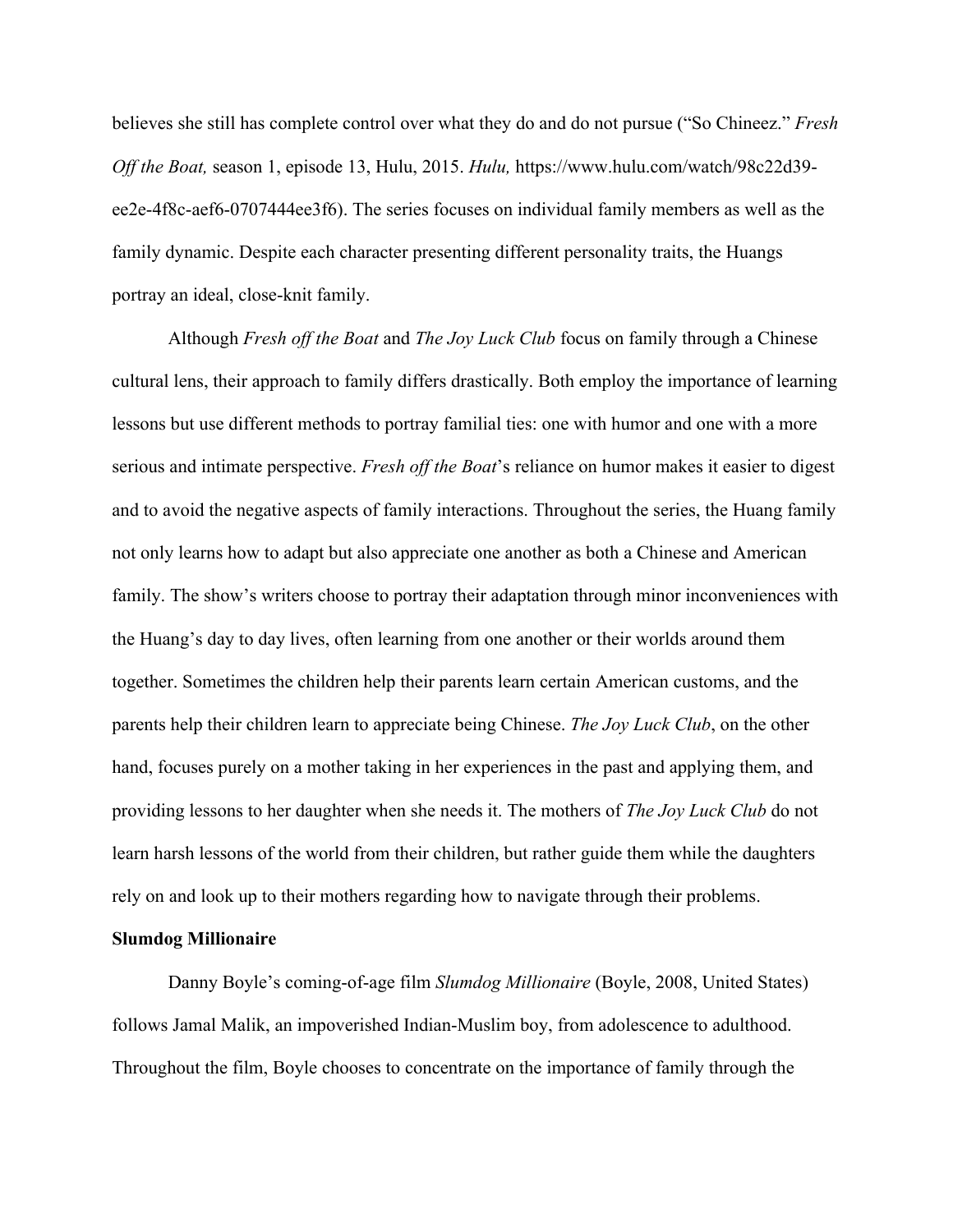relationship between Jamal and his older brother, Salim. Through a series of flashbacks, Boyle develops a rocky relationship between the two. First, as playful boys to brothers who are stripped of innocence, forced to rely on one another for survival. Bounded by brotherhood and shared traumas, Salim looks out for Jamal after their single mother is murdered during the Bombay Riots. Salim is protective of his brother, showing his hesitation to welcome strangers like Latika, a young homeless girl, into the group. In addition, Salim is compelled to abandon Latika in order to help his brother first. Despite finding wealth in a life of crime, Salim's territorial nature protected Jamal by ensuring a fate without slums and poverty. Jamal and Salim's relationship is everything but perfect, yet both come to find solace in one another despite their different outlooks on life. Viewing the world as cruel and unforgiving, Salim makes decisions that evoke a sense of distrust in Jamal. Despite Salim's amoral behavior, Jamal continuously returns to his brother's side every few years. Jamal's motivation for locating Salim and Latika reveals his desire for human connection.

#### **3 Idiots**

*3 Idiots* (Hirani, 2009, India), by award-winning director Rajkumar Hirani, portrays the non-blood brotherhood between three engineering students. Told in a non-linear manner, the film focuses on both the present and the past lives of Raju, Farhan, and Rancho, and their journey through cut-throat academia. The friends rely on and support one another, forming an unbreakable bond that mimics familial closeness. Each character finds himself in ironic situations (presumably for comic relief) and serious dilemmas threatening his physical and mental health and future success. The audience watches the characters develop from students to professionals, and their willingness to make sacrifices along the way for each other at the cost of their own wellbeing. Instances of selfless acts include: Rancho saving Raju's father from a life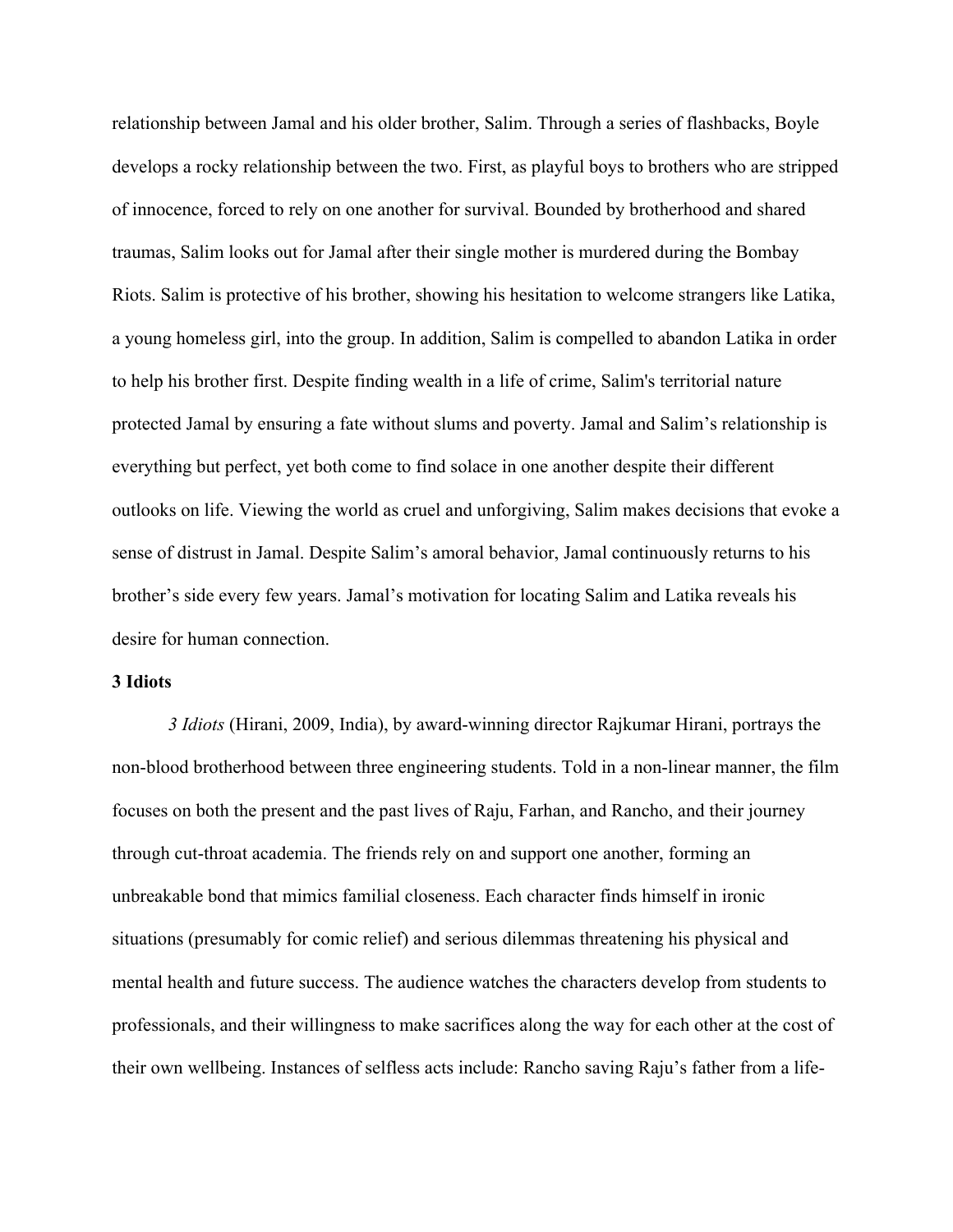threatening health scare, and Farhan and Raju clearing their work schedules to find Rancho after years of losing touch. Without expecting anything in return, the characters provide services and favors for one another out of love and admiration.

For example, Raju finds himself in a compromised position when the film's antagonist Virus - a strict, unaccommodating, rigid professor - makes him choose between expelling Rancho or writing to his father in regards to his own expulsion. Unable and emotionally unfit to make a decision, Raju attempts suicide, rather than betray Rancho and let down his family. Raju's failed suicide attempt and lengthy recovery unearths Rancho's compassion and support for Raju. Farhan also hastens Raju's recovery with daily visits to the hospital and good humor. This scene touches on the risk of untreated mental health and the importance of companionship.

#### **Train to Busan**

*Train to Busan* (Yeon, 2016, South Korea), directed by Yeon Sang-ho, is a horror, thriller, action zombie film that initially takes place in Seoul, South Korea. In the midst of a zombie outbreak, a father and daughter journey to Busan in an effort to see the daughter's mother post-divorce. The audience watches a quick-spreading infection impact an array of characters with different personalities, ages, and socioeconomic backgrounds. Most of the film is shot on a train or in train stations, limiting the environment to an everyday public transport setting. Sang-ho's choice to film in a confined environment immerses the audience into the film and encourages a connection to certain characters. Viewers witness how a life-threatening event brings out the best and worst traits in characters, where some only fend for themselves and others make sacrifices for those around them. In Seok-Woo's case, he is initially portrayed as an aloof, workaholic father who shows little interest in his young daughter's life and interests. By the end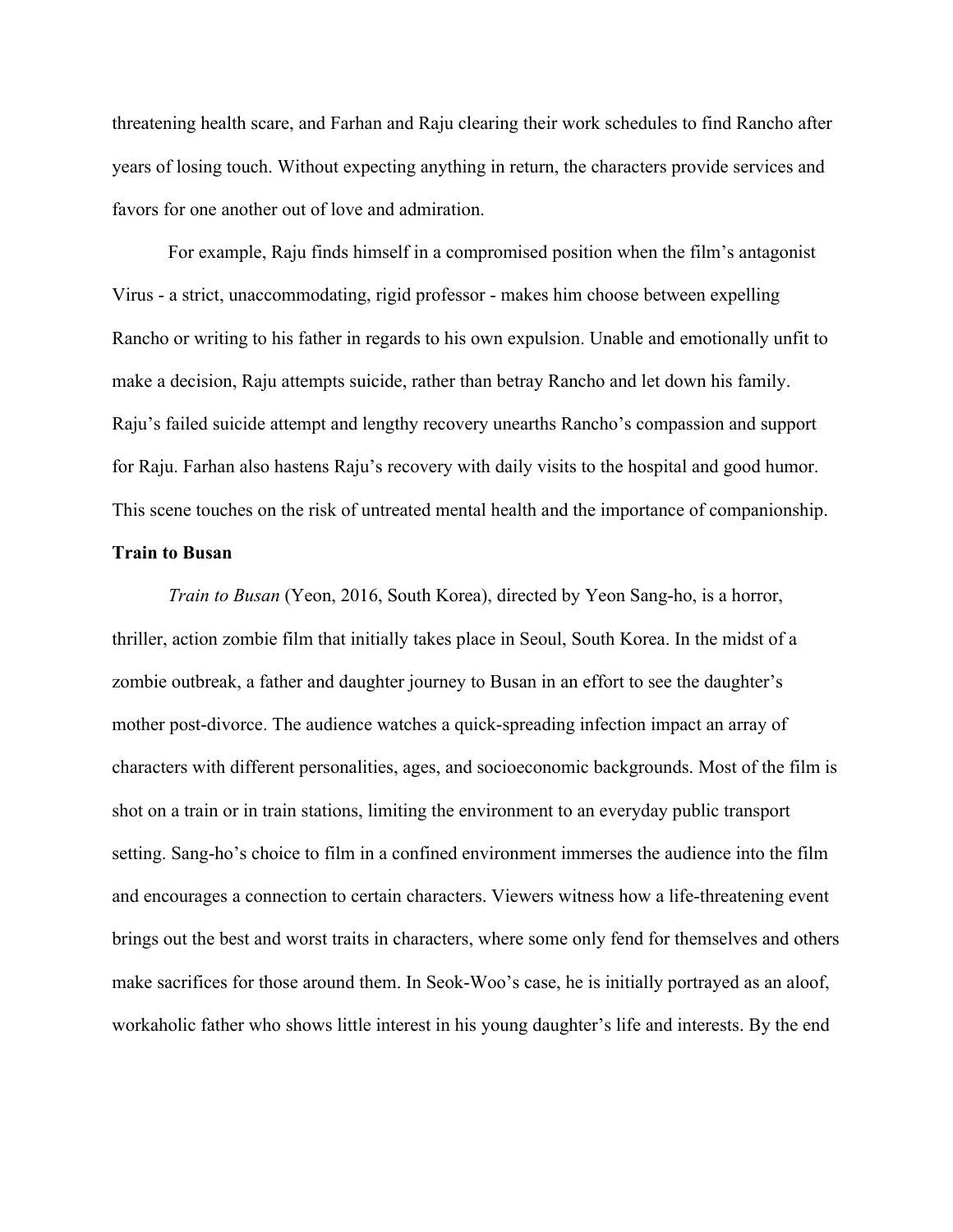of the film, Seok-Woo evolves into a selfless, caring hero who not only does everything he can to protect his daughter, but also those around him, like a pregnant woman.

#### **Crazy Rich Asians**

Hollywood's beloved romantic comedy, *Crazy Rich Asians* (Chu, 2018, United States), directed by Jon M. Chu, covers family dynamics and the Chinese diaspora, and is an ostentatious display of wealth, particularly in Singapore. Rachel Lu (Constance Wu) and Nick Young's (Henry Golding) love withstands the test of Nick's mother Eleanor (Michelle Yeoh) and traverses socioeconomic class tensions and cultural differences between America and China. Wealth -- particularly old money, status, cultural capital, and education are heavily valued by the Young family and their social circle. Eleanor disapproves of Rachel providing for her single immigrant mother with her income as an economics professor. The pressure to marry within one's caste to uphold the family name forces Nick to move to the U.S. to escape the weight of his household's expectations.

In a culminating scene, Rachel plays a strategic game of Mahjong while sitting in the chair facing the West, and Eleanor, sitting in the chair to the East, plays a game of Mahjong. To attain Eleanor's attention and respect, Rachel plays the strategic game, putting her on the path to victory. Many viewers perceived this artful scene as Rachel winning, thus, displaying her worth and knowledge to Eleanor. Those who understand the game of Mahjong would know that Rachel, in fact, loses purposely to Eleanor in order to show her why she rejected Nick's proposal. Rachel understands that family comes first, allowing Eleanor to win the rigged game. This key moment shows the evolution of Rachel's character and the cultural gap between Western and Eastern society. Yet, in a typical, Westernized, Hollywood ending, Rachel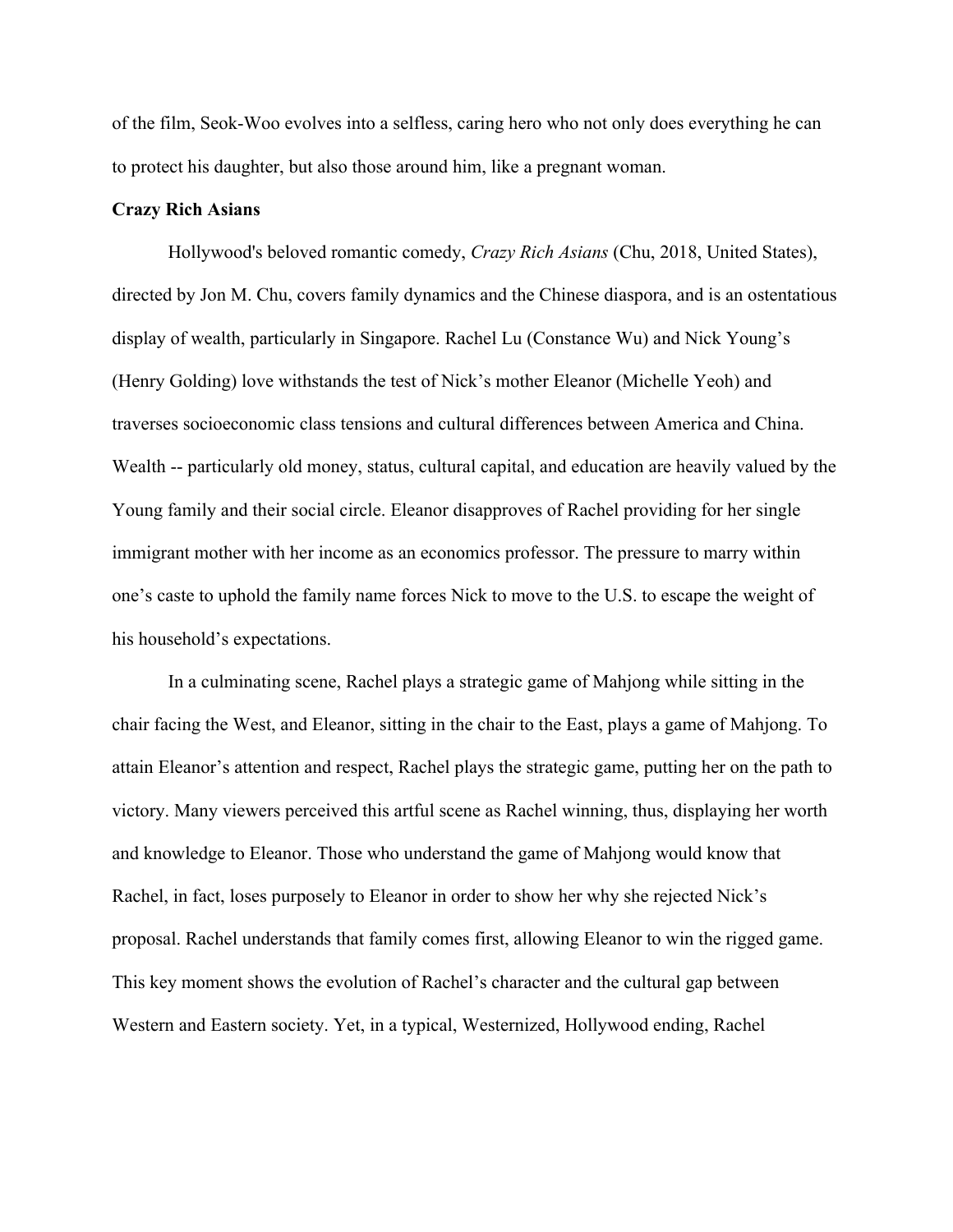ultimately gets engaged to Nick. Jon M. Chu's choice to end the movie the way he did creates excitement and potential for a sequel.

#### **Searching**

With a budget of less than one million dollars, Aneesh Chaganty executed *Searching*  (Chaganty, 2018, United States), a memorable thriller in which David Kim (John Cho) desperately searches for his missing adolescent daughter, Margot. After suffering the loss of Margot's mother, David becomes a single father, dedicated to his daughter's success while trying to keep the family afloat by filling the role of two parents. After Margot goes missing, the viewer watches David grow increasingly worried about the safety of his daughter while coping with the loss of his wife. The audience develops compassion and empathy for each character.

The use of technology plays an essential role in the film, making it a 21st-century story with an Asian American leading protagonist. Shot primarily on the desktop of a laptop, the audience follows David's efforts to find Margot through screen sharing, FaceTime, web searches, videos of testimonies, security footage, social media, and text messages. In moments where David is idle or away, the audience reads his unanswered text messages, missed phone calls, and Margot's pleas for help the night she disappeared. The limited setting and lack of camera work confines the viewer to one space, forcing one to be present to catch every detail on screen. Witnessing David panic as he anxiously scrolls, types, and searches for answers reflects exactly what the viewer is feeling while watching the film. The viewer and David are seemingly investigating Margot's disappearance together, experiencing similar emotions of dread, anxiety, and confusion.

After an emotional journey, David finds Margot. Their father-daughter relationship strengthens after the event, showing how the characters overcome a troubling time and ultimately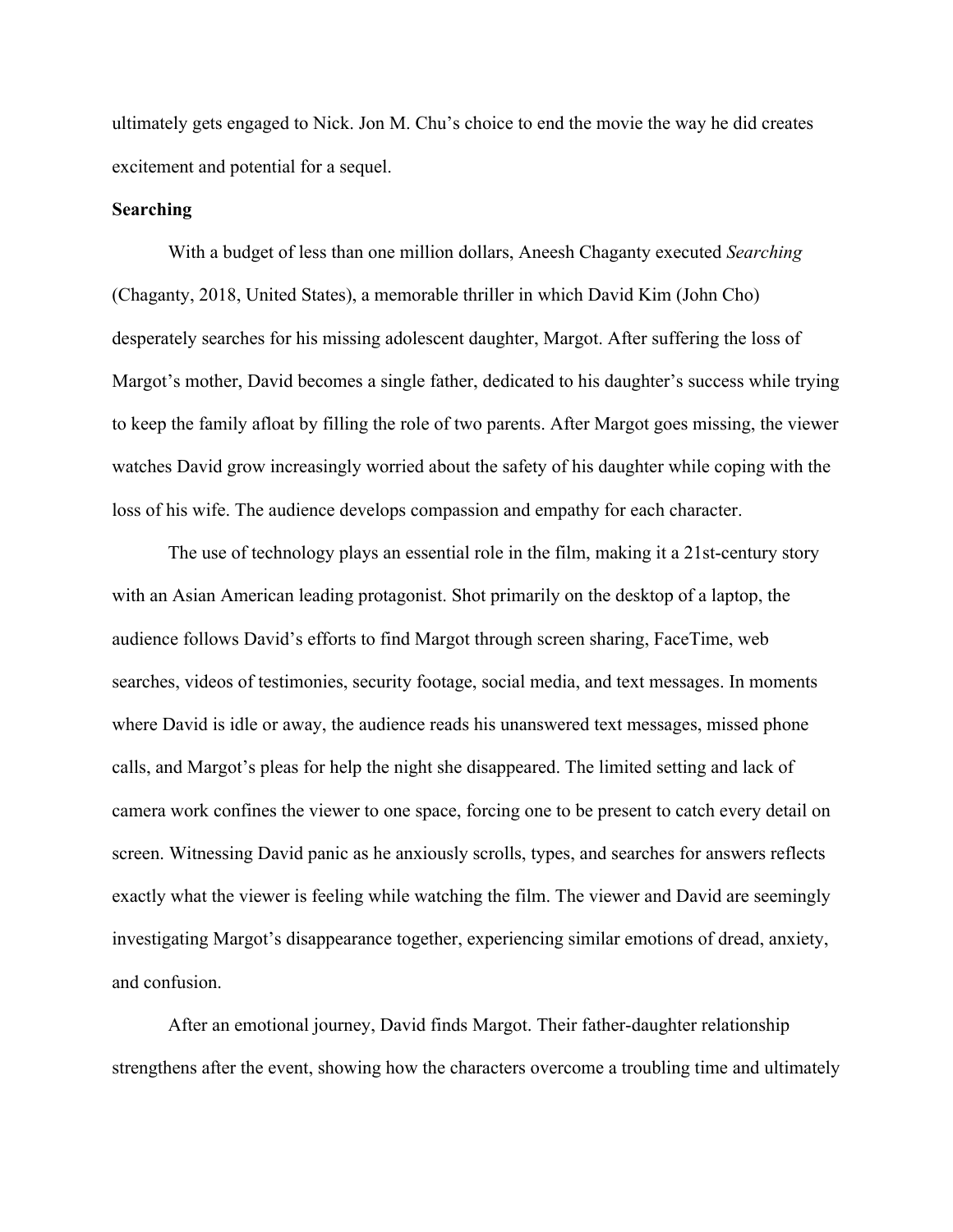succeeding. For instance, David supports Margot's pursuit of piano in college. The unconditional love David has for Margot is portrayed through a minor computer camera. Chaganty's film challenges the idea that not all movies with non-white actors have to be about cultural heritage, immigration, and racial tension. *Searching* (2018) is simply an American thriller about family without highlighting the Korean American experience.

#### **Bao (Pixar) & Wind (Pixar)**

Domee Shi's *Bao* (Shi, 2018, United States) is an animated Pixar short film focusing on the aspects of the intergenerational gap between families. The film focuses on the journey of a Chinese Canadian mother who raises a bun child that represents her real son. Despite enjoying spending time with their mother, the real son and the bun child eventually leave her for the appeal of a more "free" lifestyle. After multiple failed attempts, she eats the bun, regrets it, and cries in her bed. Her real son then appears and they share a snack that they shared in the son's childhood. The film accurately portrays the divide in opinions between two generations. The mother is portrayed to be overprotective towards her son. For example, she doesn't allow him to play soccer or is upset by him wanting to spend time with his friends. This presents the emotional side of tiger parenting, emphasizing the mother's unwillingness to let her son live his life. Another central theme in the film is portraying food as a means to establish a connection between families and people. When the bun is upset at the mother, she cooks him a lavish meal as a means to apologize for not letting him play soccer. When the real son returns, he brings the snack he and his mother shared in his childhood as a means to make amends and reconnect with her. In addition, the last scene of the film is the real son, his fiance, and the parents making buns together. Food, especially nostalgic foods, serve as a connecting thread for the relationships.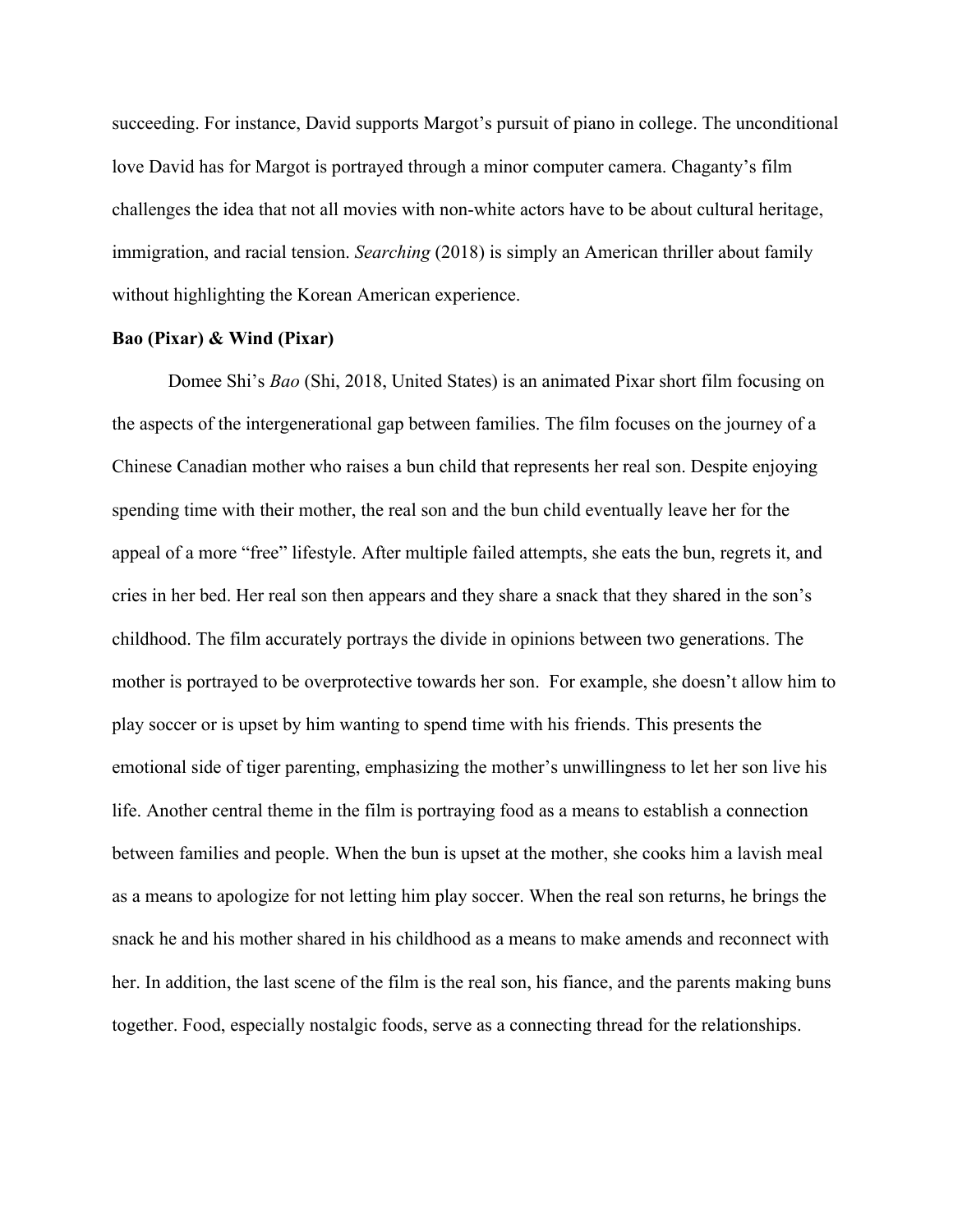Food is essential to any culture and having niche food -- baozi, in a foreign country (Canada) - is an essential part of having a connection to not just community but also roots.

Edwin Chang's animated Pixar short film *Wind* (Chang, 2019, United States) focuses on the sacrificial nature of a family. Chang introduces a grandmother and her grandson who are trapped in a bottomless hole. The family's goal is to build a rocket in order to escape. The grandson realizes that there is only one seat in the rocket, leading to his grandmother reassuring him that he should leave the hole first and then pull her out of the hole. His grandmother's reassurance gives him the courage to follow through with the plan. This symbolizes how immigration to a new country for better opportunities or getting out of dangerous circumstances often requires a generation to sacrifice itself or its needs and wants to help the next generation. In an interview with ABC News, Chang talks about how the film represents the sacrifices his grandmother had to make in order to allow for his father to come to the United States from Korea (Myers). A noticeable lack of dialogue represents how immigrating from oppressive regimes, like North Korea, is done quietly because the regime doesn't want anyone to leave.

Pixar's animated short films, *Wind* (Chan, 2019, United States) and *Bao* (Shi, 2018, United States), focus on different aspects of family. Yet, they have the same target audience. Since both are animated films, their primary target audience is children. However, the concepts and metaphors in the films make them meaningful to audiences of all ages. While the films provide entertaining stories for children, they represent deep concepts like sacrifice and empty nest syndrome for a more mature audience. To children, *Wind* simply may be about a family escaping from a hole and *Bao* may be a story about a mother and son. However, mature viewers can understand how the hole in *Wind* is a metaphor for North Korea and the relationship between the mother and bun as empty nest syndrome in *Bao.*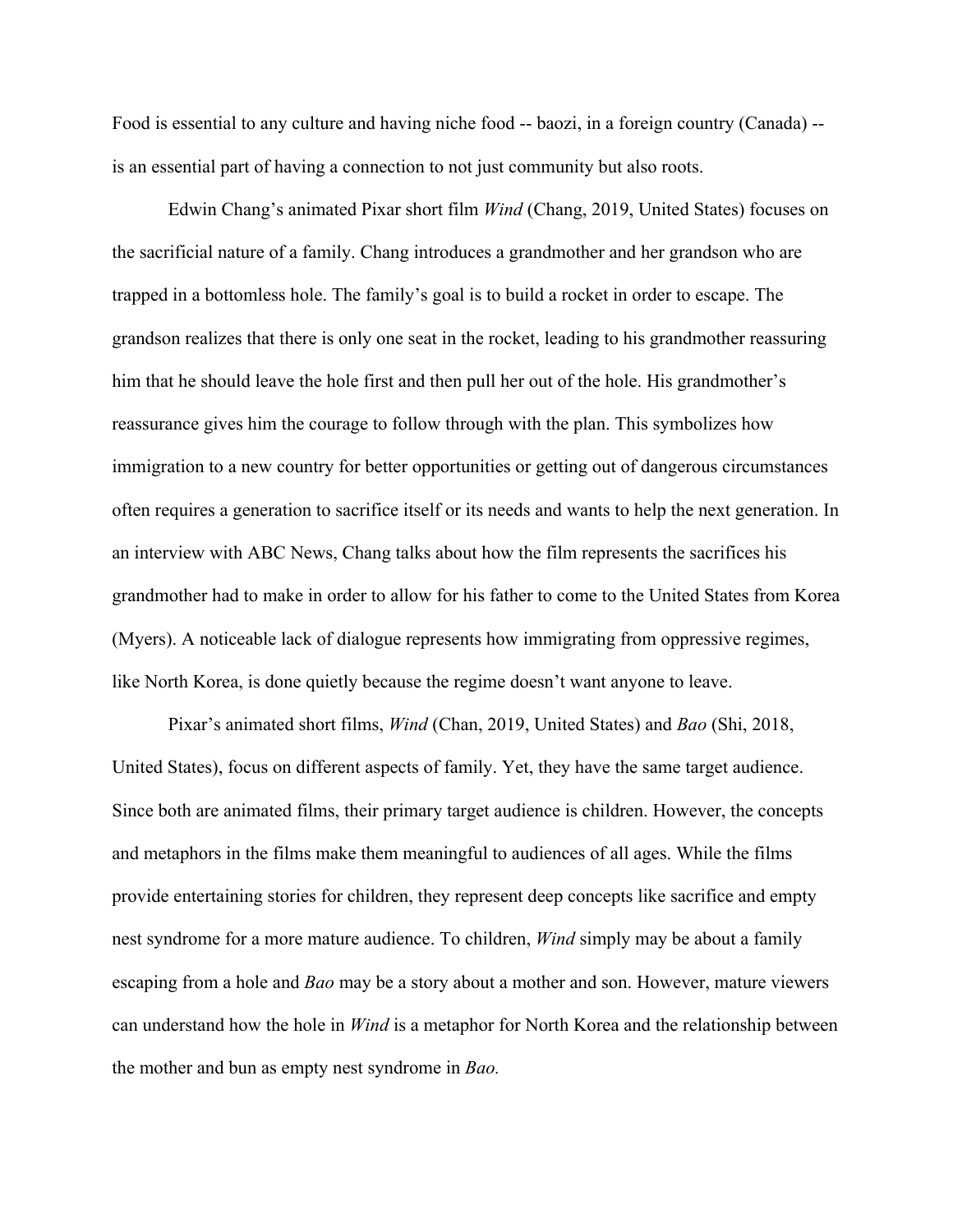#### **The Farewell**

Lulu Wang's *The Farewell* (Wang, 2019, United States) follows a Chinese American, Billi Wang (Awkwafina), as she travels back to China in preparation for her grandmother's inevitable death. Billi helps her family shield Nai Nai's diagnosis from her, despite seeing it as unethical. Although lying about a cancer diagnosis is portrayed as extremely common in Chinese culture because "it isn't cancer that kills. It's the fear," Billi is opposed to it initially due to her American upbringing, which focuses on individuality. Lulu Wang brings out the duplicit role in the Chinese's interpretation of loving your family: do you tell them the truth or protect them because you love them? The family emphasizes that their lie, in an attempt to protect Nai Nai, comes from their love for her. However, Billi constantly questions the moral reasoning behind the lie, preferring to be honest with Nai Nai's diagnosis. Through the film's dialogue, Wang reveals that Billi is willing to stay back in China in order to help Nai Nai during her final days. As a result, Billi displays her true love and dedication to her grandmother, emphasizing the important role of family in Asian households. In addition, Wang, through the depiction of postdeath rituals for Ye Ye (Billi's grandfather), conveys the idea that one doesn't stop being considered a part of the family after death. It emphasizes that familial bonds and connections defy death and the concept of mortality. Billi's regular communication with Nai Nai, despite being thousands of miles apart, shows how influential Nai Nai's positive presence was in Billi's childhood. Moving to the States, without Nai Nai, stripped her off of Nai Nai's physical presence, abruptly leading to emotional trauma.

#### **Ms. Purple**

Set in Koreatown, Los Angeles, *Ms. Purple* (Chon, 2019, United States) follows 23-yearold Kasie (Tiffany Chu) and her life as a karaoke bar hostess and her father's caretaker. In order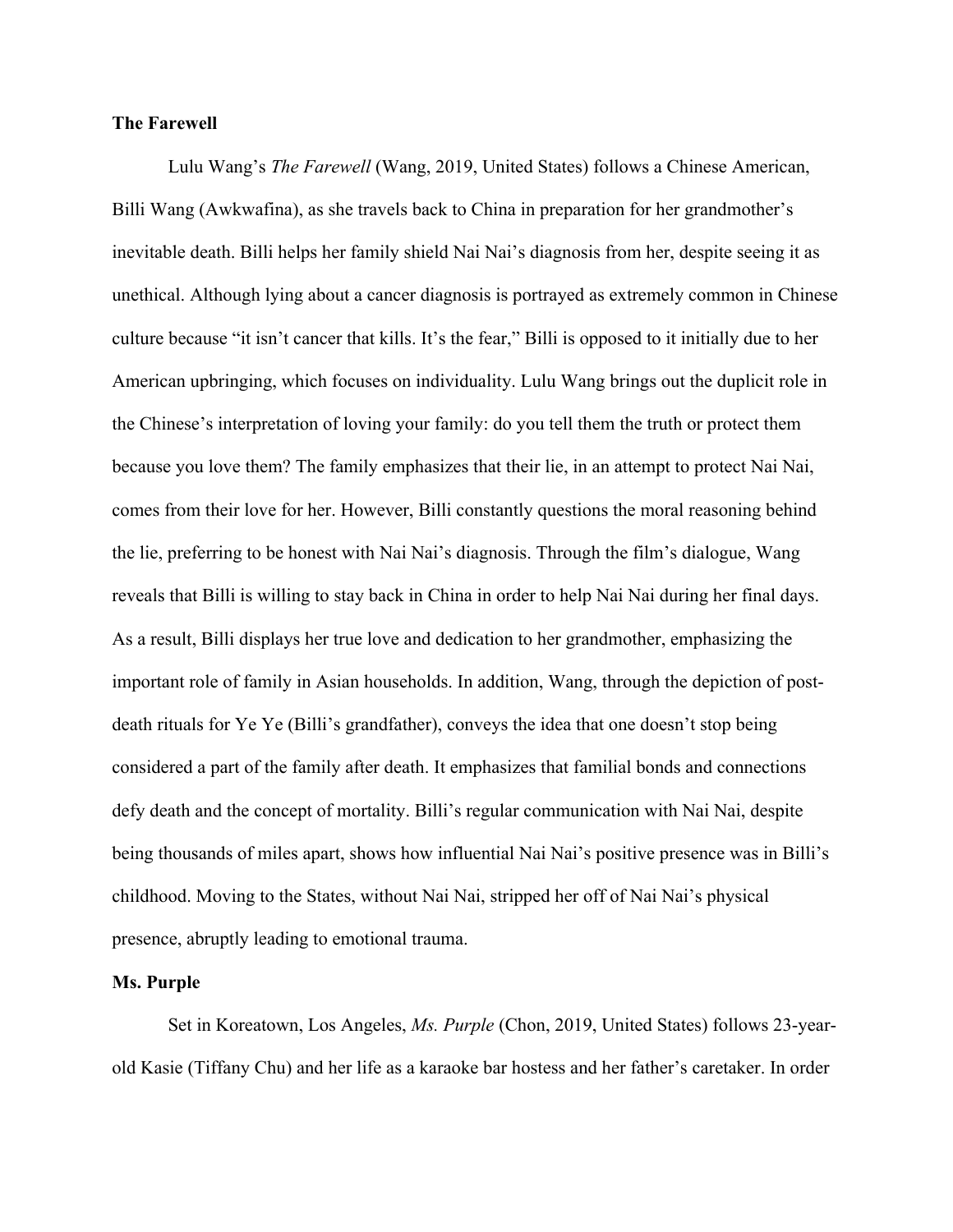to make ends meet, Kasie takes up the role as the matriarch of the family, making her father's health and uniting her family top priorities. As a female Asian American, Kasie faces and endures abandonment, misogyny, and objectification. The movie also highlights the American Dream Tax, the idea that one must pay to gain access to new opportunities as the cost of one's livelihood. In Kasie's case, she drops out of music school to tend to her terminally ill father and cover his medical expenses.

The film's director, Justin Chon, uses flashbacks to show what life used to be like for Kasie and her older brother, Carey. The single-parent, lower-middle-class household in which Kasie and Carey grew up in is far from perfect. Stylistically, the juxtaposition between Kasie's childhood memories involving her father and her present life exemplifies Kasie's respect for her father and his devotion to her. Despite Carey's rocky relationship with his father, Kasie brings them back together, mending the father-son relationship. *Ms. Purple* (2019) is an unconventional take on the Asian American narrative due to its lack of Asian tropes. Kasie is a relatable character that does not fit the model minority mold. Her experiences, emotions and life-changing decisions make her well-rounded and human. The conclusion is raw, authentic, and not particularly uplifting, making the overall film similar to real-life circumstances.

#### **Parasite**

*Parasite* (Bong, 2019, South Korea), directed by Bong Joon-ho, focuses on the story of the poor Kim family who deceive the opulent Park family in an attempt to secure jobs. The film portrays the theme of family unity by seamlessly depicting the integration of the Kim family in the Park family household. Once Ki-woo is hired as an English tutor at the Park household, due to his friend's recommendation, he works with his family in order to secure jobs for his entire family. Bong illustrates how the Kim family manages to integrate themselves into the household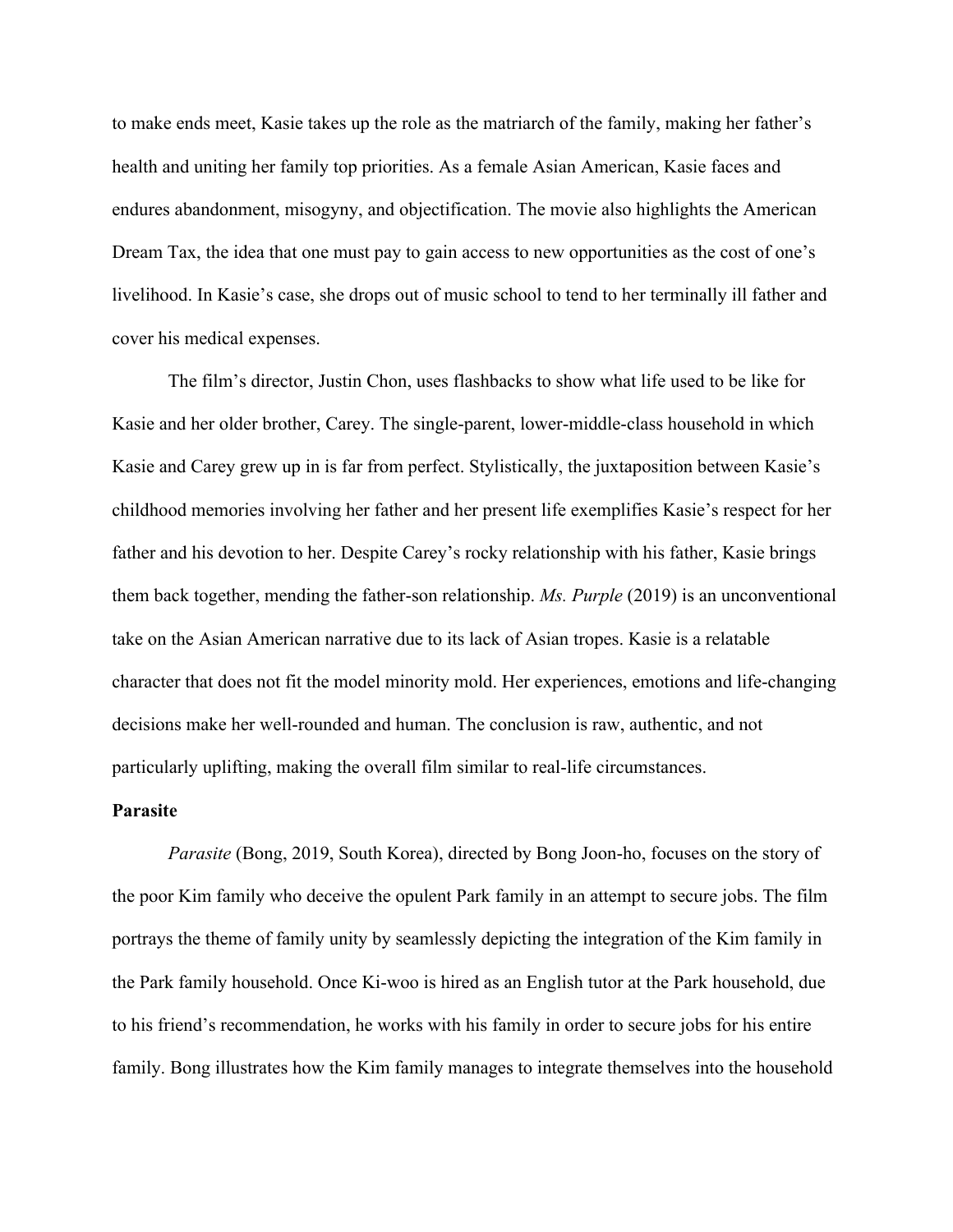sequentially through lies and deception. Beginning with Ki-woo and concluding with his mother, Chung-sook, the family of four manages to become enlisted by the Parks. The processes of hiring Ki-taek and Chung-sook are montages, edited seamlessly with non-diegetic melodious music. These montages create an audibly and visually appealing transition between the Kim family being unemployed and poor to being employed by the Park household, which represents the allure of working at the Park family home. The film also presents the idea of family being one's first and foremost priority. In the climax scene when Da-song is suffering from a seizure and Ki-jung is stabbed, Mr. Park ignores the stabbed Ki-jung and directs Ki-taek to drive them to the hospital immediately. However, since Ki-jung is Ki-taek's daughter, he decides to attend to Jessica instead of helping Mr. Park with Da-song, showing how both Mr. Park and Ki-taek prioritize their own families and disregard the others.

#### **Monsoon**

Hong Khaou's *Monsoon* (Khaou, 2019, United Kingdom) follows the story of Kit, a British Vietnamese man who travels back to Vietnam for the first time in thirty years in order to spread his mother's ashes. Khaou approaches family in a way that focuses more on the disconnection between a loved one's postmortem. Throughout the film, Vietnam is used to represent Kit's relationship with both his childhood and family as he ventures through his homeland. Specifically, the memories Kit associates with Vietnam reminds him of his mother's life and a childhood changed by the Vietnam War. Through Kit's conversations with Lewis, a romantic interest, the audience gets a glimpse of his childhood and his father's detention at a reeducation camp, and the impact of the war on South Vietnam. This conversation later implies why Kit believes that his parents forbade the family from ever returning back to Vietnam. Throughout the film, Kit begins to reflect more on his relationship with his mother and the fond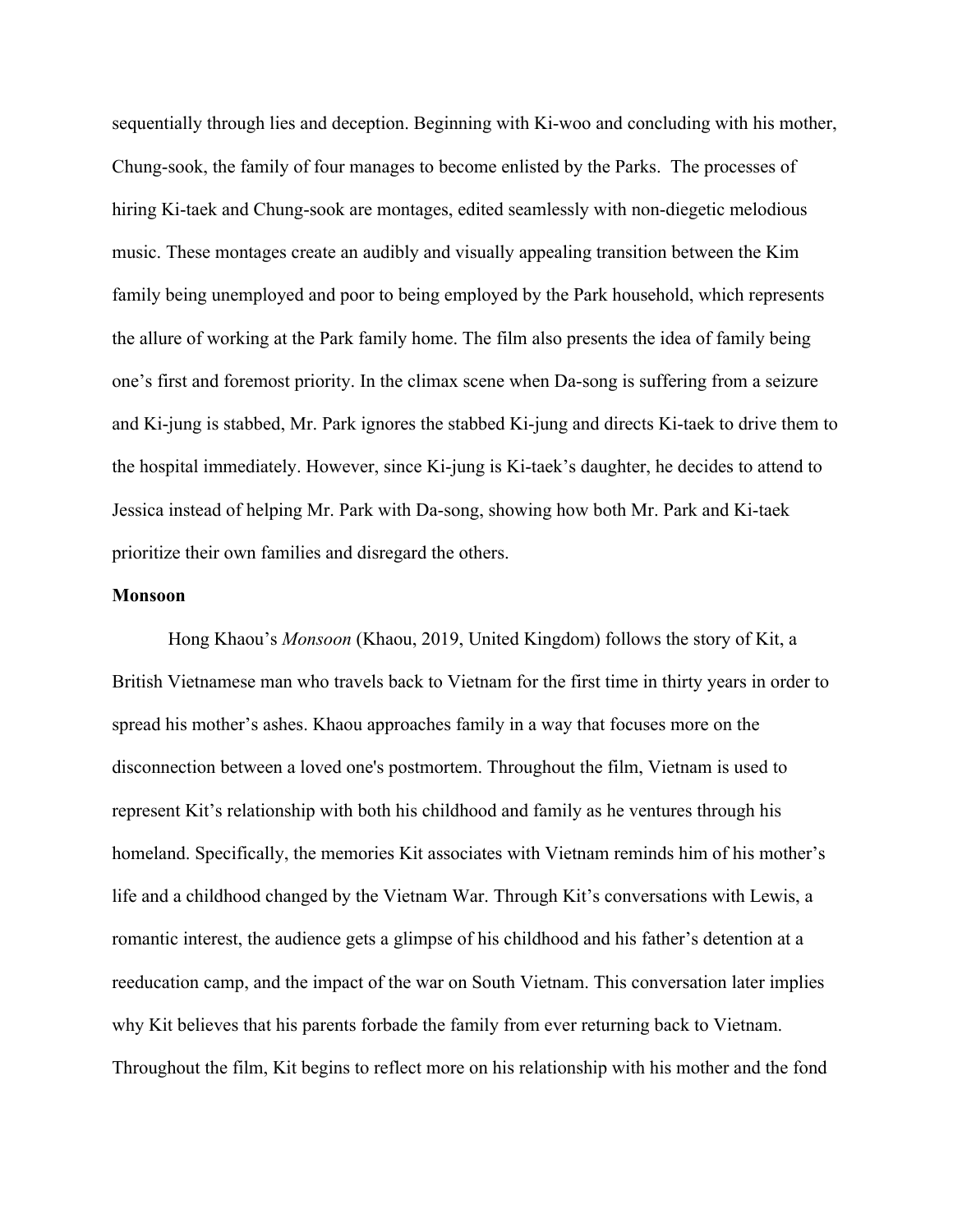memories he chooses to remember. As he travels from Saigon to Hanoi, he recalls his parents' lives and his emotions regarding his relationship with them. His parents' suffering and displacement from the Vietnam War ended up translating into generational trauma that ultimately affected Kit and his uneasy feelings about Vietnam. However, despite knowing his parents suffered through the war and their reasons for not coming back, Kit chooses to spread his mother's ashes in Vietnam as a way of bringing her home. Kit ends up conflicted by where his mother should rest: the pond behind his childhood home, Saigon, or his parents' home in Hanoi? Khaou illustrates the Asian experience of not only honoring family but remembering and understanding their lives. Ultimately, *Monsoon* chooses to highlight the importance of family spiritually and after death.

#### **Never Have I Ever**

Mindy Kaling and Lang Fisher's coming of age comedy-drama, *Never Have I Ever*  (Kaling, 2020, United States), follows the story of a teenage Indian American girl as she navigates through her adolescence. The television series emphasizes the theme of family is through multiple aspects. The role of family is portrayed by both an absent and tense relationship with parents, a complicated sibling relationship, and apprehension fulfilling familial duty. Mohan is first introduced as a parent who is more accepting of American customs (i.e. backyard gardens, neighborhood barbeques, mopeds, and Southern California sunshine), while Nalini is afraid and hesitant of accepting the Western culture. During the pilot episode, the series establishes the fact that Devi, the main character, begins the show without her father, Mohan, given his unexpected passing. Both Mohan's presence and absence in Devi's mind influences not only her character development but also the relationships she builds with her mother and others in her life. Despite his death, Devi is able to take his words of advice in spirit and conjure moments of comfort when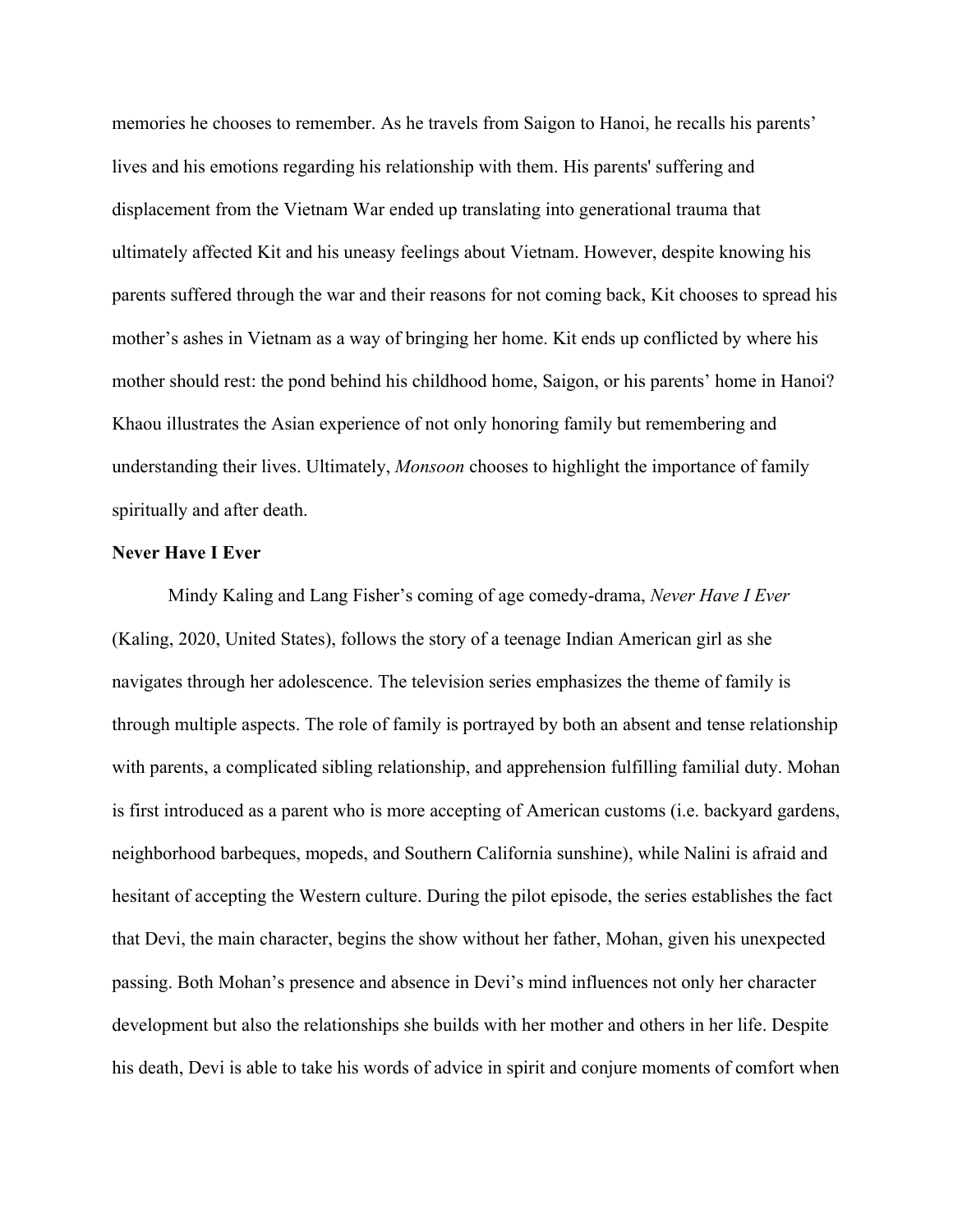she feels discouraged and lonely. ("... had to be on my best behavior" *Never Have I Ever,* season 1, episode 9, Netflix, 27 Apr. 2020. *Netflix,* www.netflix.com/watch/80179267.) Devi's memories of Mohan fill the empty void within her as she copes with a tumultuous relationship with her mother. In terms of Devi's adolescent problems such as dating and self-confidence, Mohan's spirit is able to provide her with the love and support she desperately yearns for from her mother.

Unlike Mohan and Devi's relationship, Nalini and Devi's relationship comes off as distant, cold, and contrarian. As their mother-daughter relationship deteriorates, Mohan's presence becomes the only aspect that fills their emptiness. For Nalini, it's spreading his ashes into the sea; for Devi, it's the desire to gain an understanding with her parents, whether that was through Mohan's spirit or her mother. Evident through Nalini's praise and appreciation for Kamala, referencing her beauty and traditional practices ("Pilot" *Never Have I Ever,* season 1, episode 1, Netflix, 27 Apr. 2020. *Netflix,* www.netflix.com/watch/80179267.), she becomes the daughter she obviously wishes Devi were. As a result of Kamala's upbringing in India and her recent immigration, she sustains her traditional roots and practices, something Nalini clearly wants of Devi instead of her current American roots. Due to this mixed perception, Nalini wanting Devi to be the perfect traditional Indian and Devi desiring to be the all-American teenager, their relationship fluctuates. Kaling highlights their fragile relationship in the near finale when Nalini fully projects her desire for Devi to become disciplined and traditional following a series of teenage misbehaviors. ("... had to be on my best behavior" *Never Have I Ever,* season 1, episode 9, Netflix, 27 Apr. 2020. *Netflix,* www.netflix.com/watch/81128606.) After Nalini's declaration, Devi goes so far as to run away from home, representing their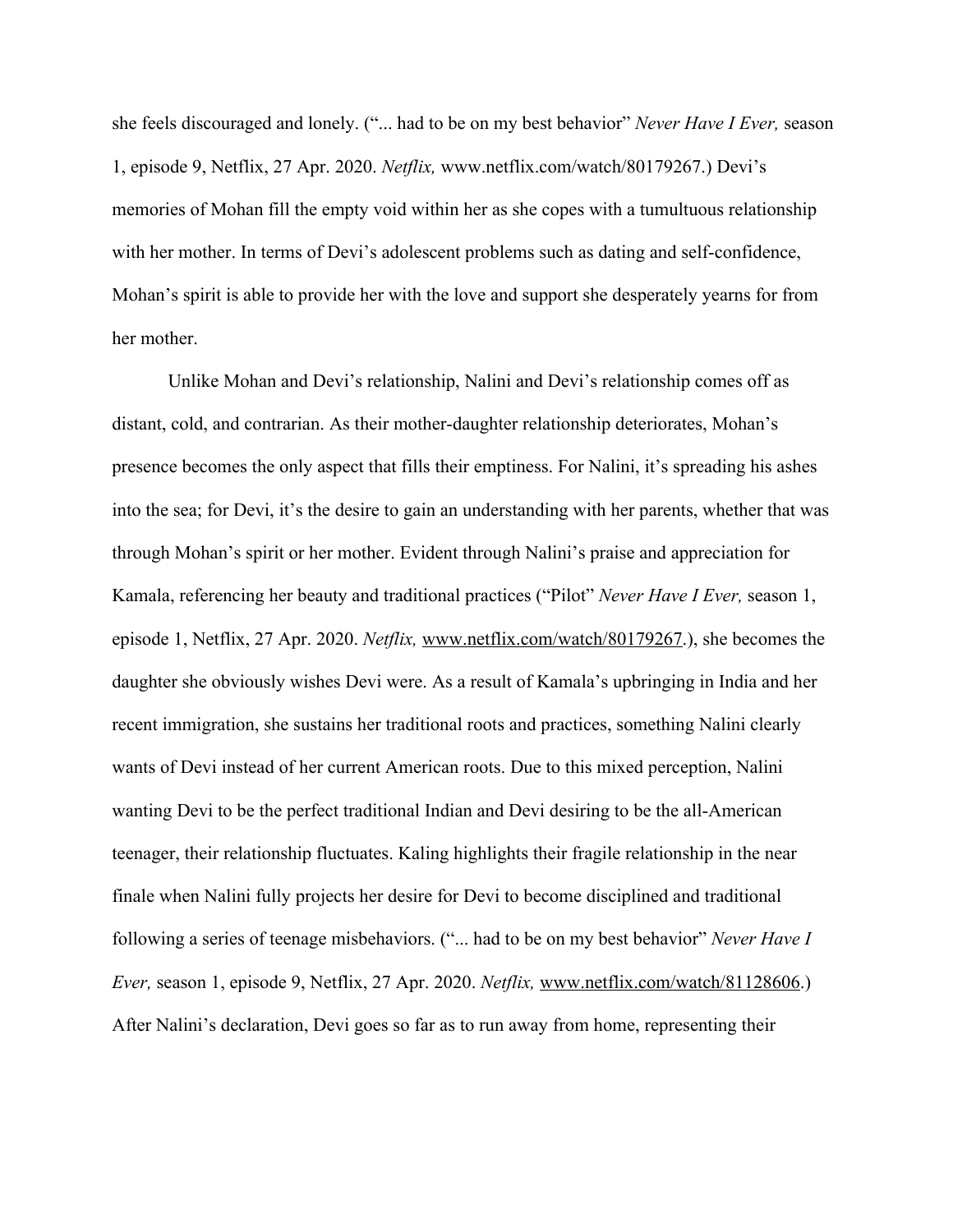shattered relationship. They only grow to understand one another when Nalini chooses to let go and scatter Mohan's ashes while Devi realizes the importance of the family in her life.

Kaling's *Never Have I Ever* (2020) addresses a sibling dynamic, specifically through Kamala (Devi's cousin) and Devi's relationship. Although she is Devi's cousin, Kamala is introduced as the epitome of perfection in Devi's life, representing the perfect elder sibling Devi is expected to emulate. Kamala is traditional and often shown being surprised by American pop culture and ways of life. As a result of their conflicting personalities, Kamala and Devi end up having a love/hate relationship. Established in the aforementioned paragraph, Kamala's recent immigration, upbringing in India, and appreciation for traditional Indian culture changes Nalini's perception of Kamala which puts her on a pedestal as the dream daughter. Kamala's perfection and Nalini's response further strengthen the sibling rivalry that affects Devi's overall opinion of Kamala. Through Nalini's contrasting treatment of Kamala and Devi, she is seen being more lenient towards Kamala, often dismissing or accepting of Kamala's mistakes in comparison to Devi's. For example, when Kamala was caught with her boyfriend during a family meeting of her future husband in comparison to Devi's night with Paxton, Nalini reacted more positively towards Kamala than Devi. ("... had to be on my best behavior" *Never Have I Ever,* season 1, episode 9, Netflix, 27 Apr. 2020. *Netflix,* www.netflix.com/watch/81128606.) In addition, Kamala's older age allows Nalini to be more lenient whilst her reaction to Devi's parallel relationship comes off as harsh, most likely due to her younger age. Kaling uses Nalini's reaction to represent an obvious sibling dynamic between the two pairs. As a result, Kamala comes to embody the image of the perfect and ideal elder sibling while Devi is seen as a young delinquent within the family.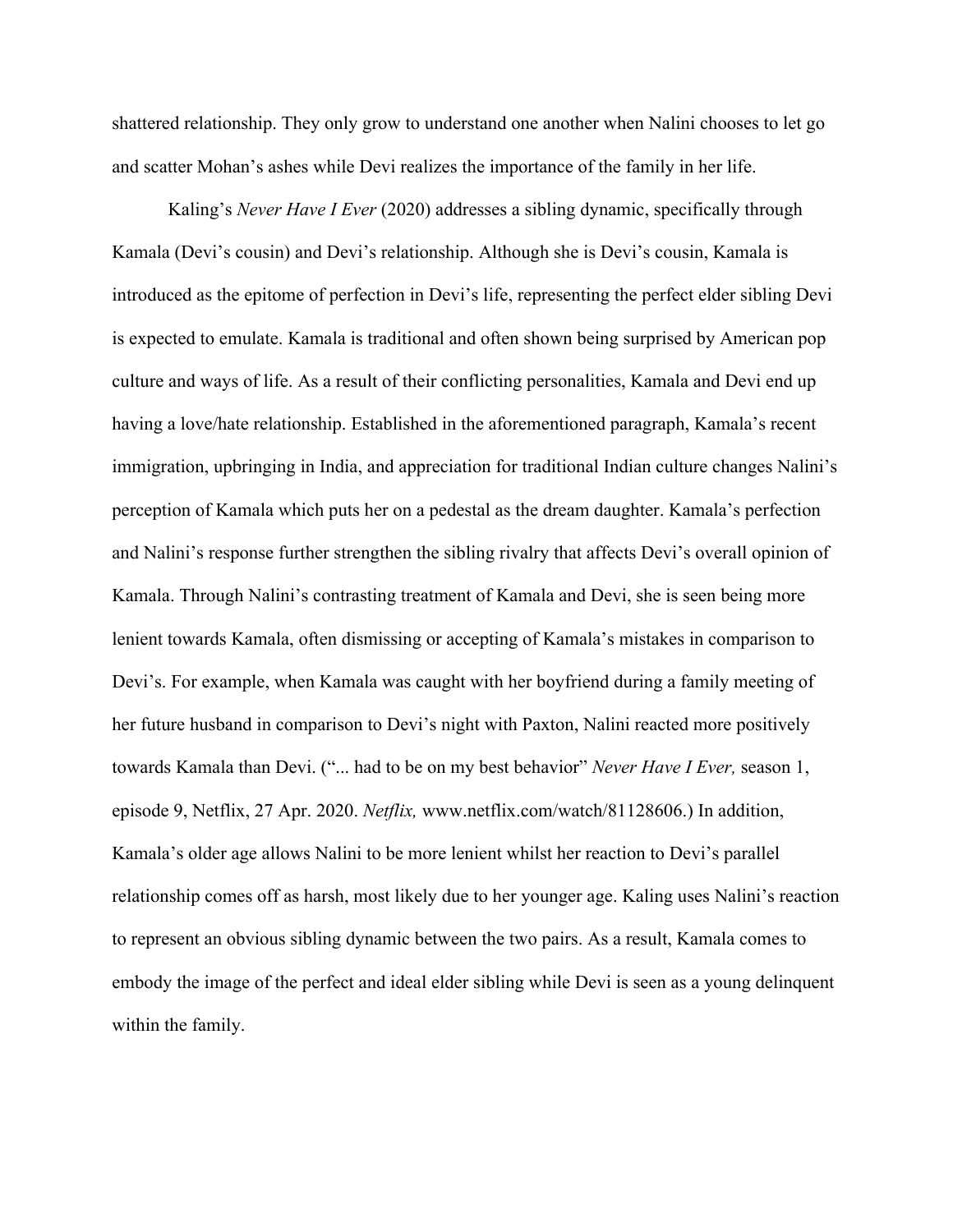Although Kamala is seen as the "perfect Indian daughter," the person Devi should become, she is left with her own personal discord between one of fulfilling her familial duty versus chasing her own romantic passion. Similar to the sibling dynamic, Kamala is left to mold into the epitome of tradition and perfection. Throughout the series, Kamala is seen as conflicted between accepting her arranged marriage, chasing Steve, or coming to terms with what she really wants with her life. Kamala is seen already dedicating some time and interest in her boyfriend Steve before breaking it off in order to fulfill her familial duties. It's only when Devi introduces her to a teenage soap opera, *Riverdale*, that she becomes inspired to chase her passion over her family's desire, a western approach to a romantic partnership. ("... gotten drunk with the popular kids" *Never Have I Ever,* season 1, episode 3, Netflix, 27 Apr. 2020. *Netflix,* www.netflix.com/watch/81128601.) She then begins to question that approach and begins to think about her familial duty more carefully when she meets a woman ousted by the Indian community for marrying a Muslim man, something against the woman's family's wishes. ("... never felt so Indian" *Never Have I Ever,* season 1, episode 4, Netflix, 27 Apr. 2020. *Netflix,* www.netflix.com/watch/81128600.) Kamala's story arc concludes when she is able to put her foot down and accept the fact that she's not ready for marriage, choosing to reject Steve's proposal and confessing to Prashant her issue with being engaged. Fortunately, for Kamala, Prashant reciprocates that feeling.

#### **CONCLUSION**

*Train to Busan* (2016) and *Parasite* (2019), both foreign films, portray the concept of family in a different way than those produced in the United States. *Train to Busan* and *Parasite* portray various family units in conflict with the outside factors, zombies, and social structure, respectively. The portrayal of family from an American perspective, in films like *Flower Drum*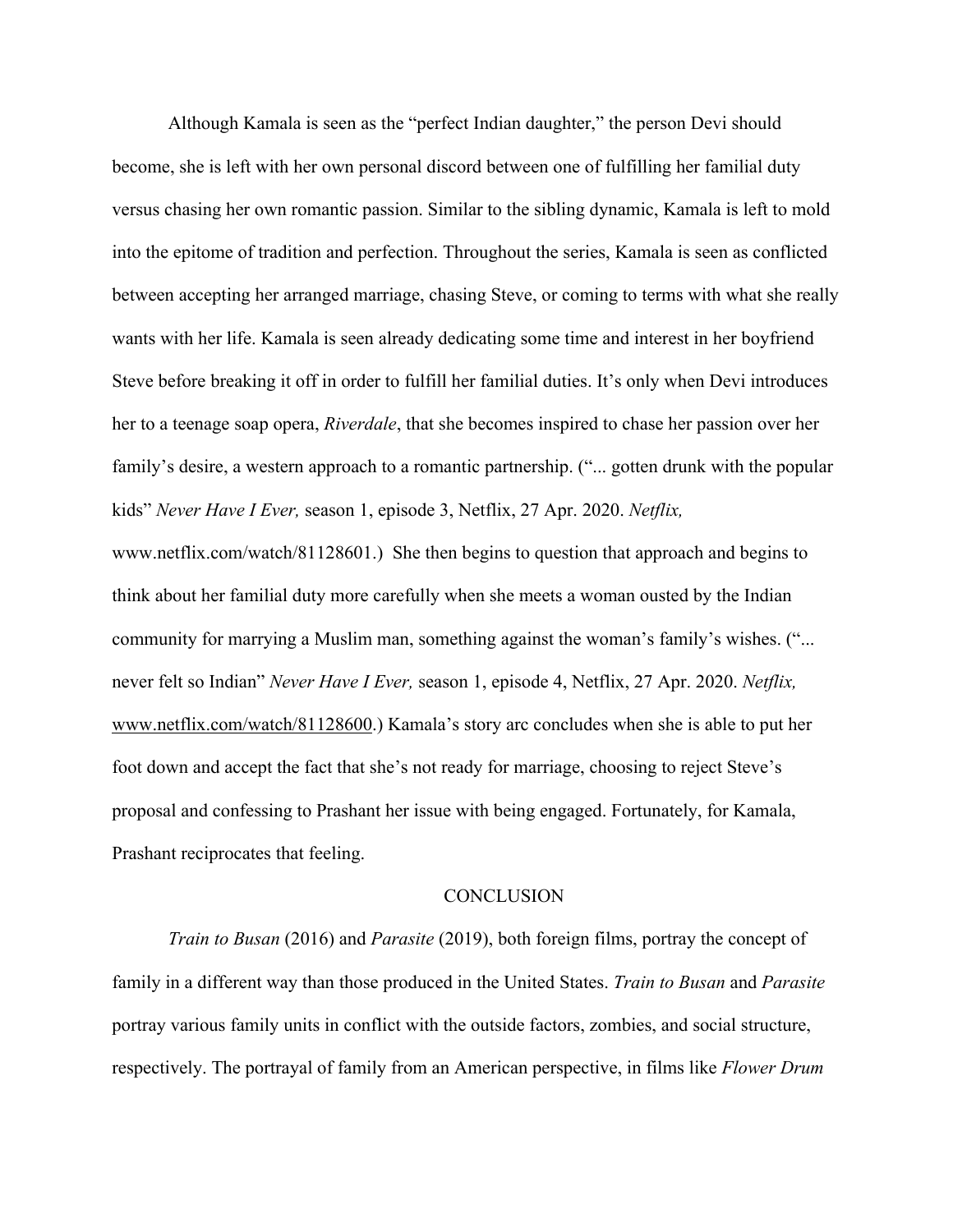*Song and Searching*, comes off as more intimate, focusing on family issues within the clan rather than a family as a unit with external factors as a source of conflict.

#### PERSONAL EXPERIENCES

#### **Nyaari Kothiya**

My family has played a very important role in my life. When I moved to the United States, I called my parents every day after school to tell them about my day. They would stay up till 1-2 am IST (Indian Standard Time) just to talk to me about my day. They have gotten me through extremely difficult times in my life. However, there are times when even now, I have conflicts with them because I feel like I am "too American." I still tend to go the "Indian" route for things where I ask for the approval of my parents for decisions I make. I know they appreciate that but there are disagreements where I stand my ground. My mom tells me how she had warned my father about me not potentially agreeing with him after I went to the United States. Despite any disagreements, I am confident that my parents will always stand by me. After I got into Hamilton and started going to college there, I have felt the concept of my Hamily (Hamilton Family) come into the spotlight. I don't call my parents every day now, but I have my Hamilton friends and professors as my family. Like any family, there may be disagreements but at the end of the day, I love both my family and my Hamily.

#### **Jason Le**

Like many Asian American kids, I grew up without hearing my parents saying the words "I love you." To me, their form of "I love you" was a "good job" whenever I brought home straight A's. Their apologies came in the form of sliced apples, watermelons, and oranges in a tiny bowl. When watching television shows or rom-com movies where Western parents would tell their kids: "Love you, son!" or "You'll get em' next time, sport!" whenever a loss or obstacle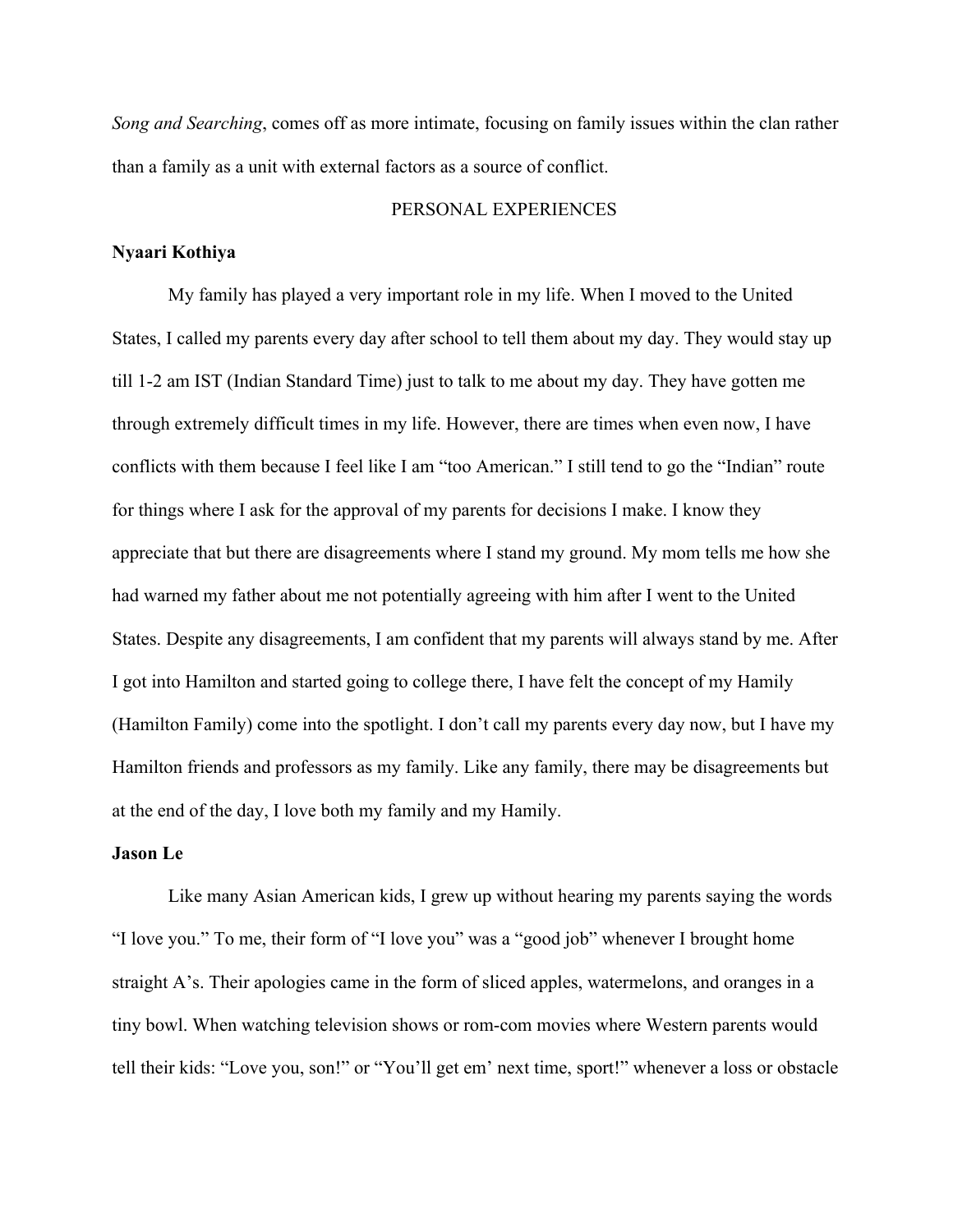occurs. What baffles me the most were the hugs, kisses, and the words: "I'm sorry," when they were in the wrong. In hindsight, I am able to understand their subtle expressions of love but it doesn't excuse the fact that I grew up with associations of being this perfect kid, a carbon cut copy of my sister to be exact, in order to be deserving of love. In my mind, their love was always conditional.

I grew up close to my grandparents. For a couple of years, my grandma raised me herself. My sister and I spent weekdays after school with my grandma, often playing with toys and eating lunch and dinner meals with her. She would play with us and make fun of me for always carrying my teddy bears everywhere I went. When we moved to Texas, my mom thought it was best for my grandma to come live with us since my grandpa died a few years before. Despite my grandma having a hard time keeping up with a couple of kids, she still managed to walk me to school and home every day, cook my sister and I meals, and walk up the stairs, despite her weakened legs, in order to tuck me into bed. My grandma always expressed her love for me, more so than my parents' subtle attempts.

A few years later, my cousins from Vietnam decided to move in with the rest of our family. Soon, we had fifteen people living under the same roof in Texas, the perfect example of a generational home. As a result of this crowded situation, I ended up sharing a bedroom with my cousin and sister for a good decade. We hardly had dinner together as an entire family since it was separated to children's dinner time versus adult dinner time following the workday. Despite the separate schedules, we always ate together as half family, one way or another. The system was weird but that's how we functioned with a massive household.

#### **Anna Sakamoto**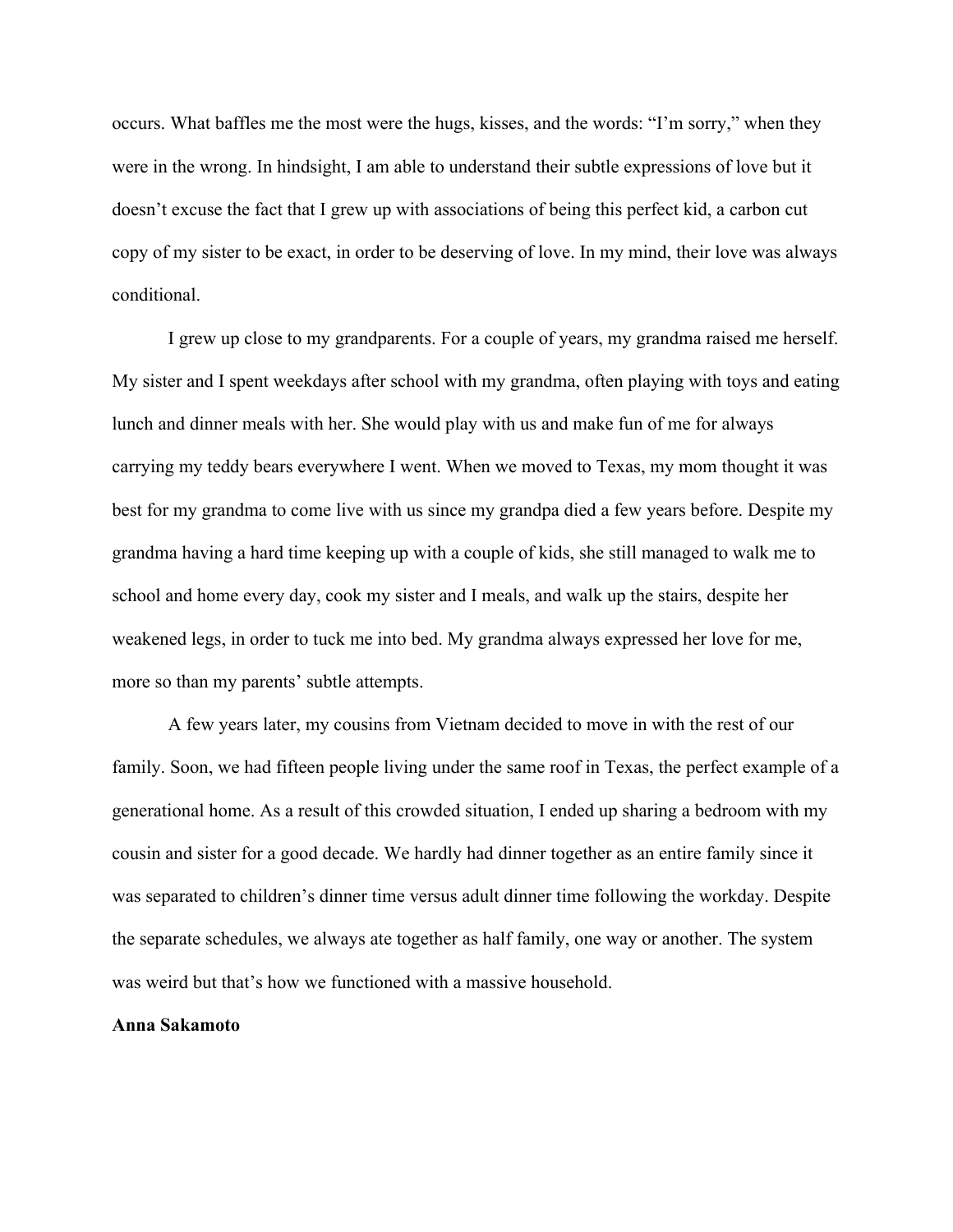I was born and raised in Tokyo, Japan to a Jewish American mother and a native Japanese father. I spoke English at home and attended regular Japanese school, as opposed to international school, from age four to seven where I developed a native Japanese tongue. My mom, fluent in Japanese, lived in Japan for seventeen years after graduating from college. She married my dad and eventually had my older brother in 1996. From kindergarten through fifth grade, my brother was teased and excluded by his classmates for being "hafu" or "half." Before starting first grade at my brother's public elementary school, I mentally prepared myself to face the same torment he would cry to my mom about after school. To say the least, I did not prepare myself enough.

My dad's work transfer came around only three months after I began elementary school. My family packed up our beloved house and moved to Honolulu, Hawaii, only planning on staying for three years before moving back to Japan. Now, fourteen years later, my mom and I remain in Honolulu, still baffled by our experiences leading up to this point. Although I lost a father figure in the process, my relationships with my mom and brother remain indestructible. I am delighted to call Hawaii my home.

#### TRANSITION

Transitioning to a new environment is described as getting accustomed to the unknown setting. Many Asian immigrants, in the United States, go through the phase of transitioning to a new form of life in the United States and ultimately assimilating into the new society. The process of transitioning can be affected by various aspects that may or may not be in one's control. Dramas like *Chan Is Missing* (Wang, 1982, United States) and *The Joy Luck Club* (Wang, 1993, United States) address assimilation into American society and the varying degrees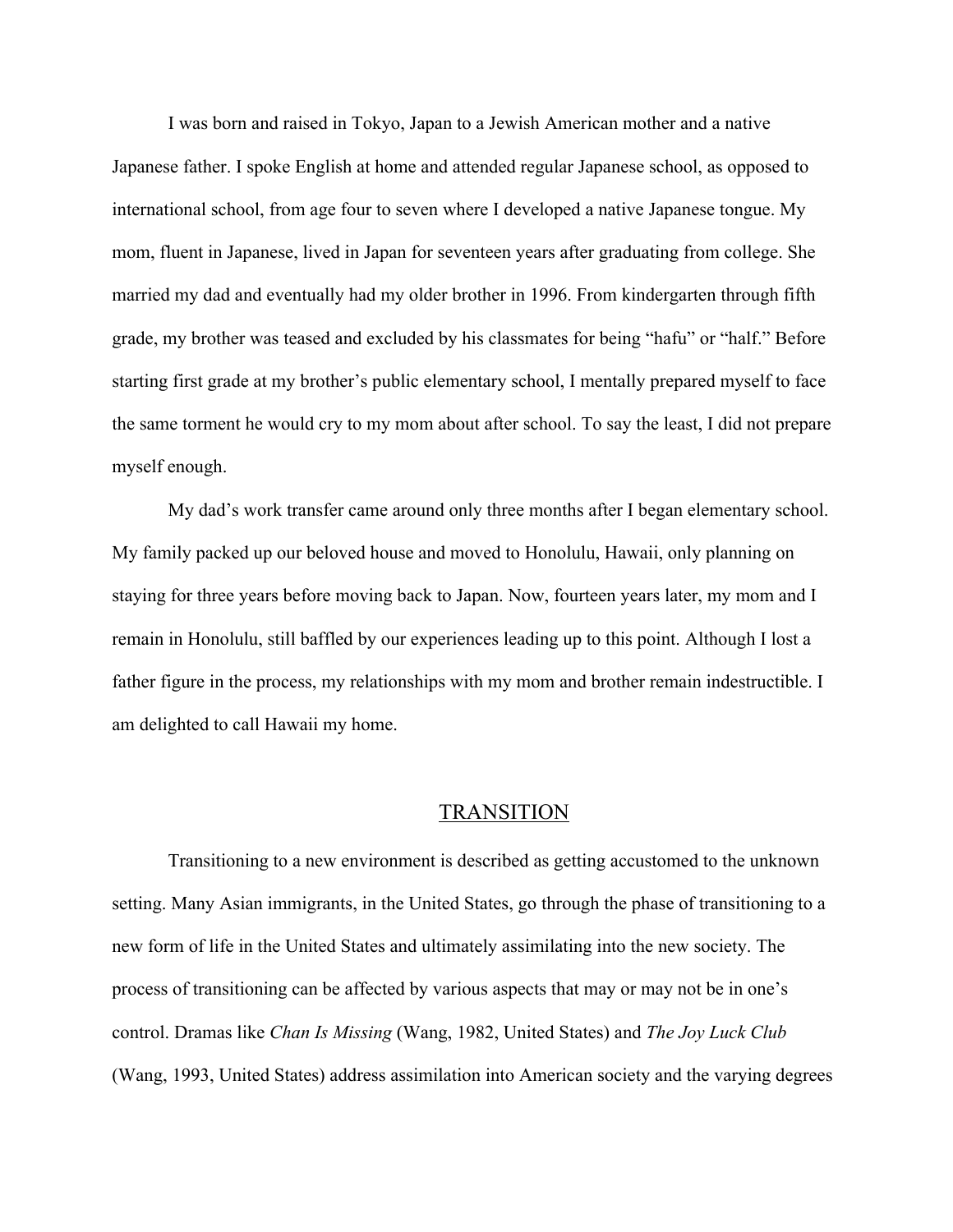of success the characters experience. The action thriller, *New York* (Khan, 2009, United States), conveys not only transitioning into a new country but also to a volatile political climate.

#### **Chan Is Missing**

Wayne Wang's *Chan Is Missing* (Wang, 1982, United States) follows Jo, a taxi driver in San Francisco, and Steve, Jo's nephew, and their journey to find Chan, a man who has their savings. The central figure in the film is the ambiguous character, Chan, who is introduced to the audience through various personal accounts by multiple characters. One of the central aspects of the film is the idea of transition and what it means to be a recent immigrant. It poses the question: how much should one adapt after immigrating to a new country? The film plays into the concept of either being "too Chinese," for a recent immigrant or being "too American" for an Asian American. While describing Chan, George said that he thinks Chan Hung is "too Chinese" alluding to his potential involvement and strong beliefs in the political conflict between Taiwan and mainland China (Wang 1:11:49). While describing himself, Jo says that he guesses he isn't "Chinese enough" to understand the mystery of Chan Hung and thus is refusing to accept the mystery without a solution (Wang 1:08:41). The various degrees of assimilation into American society is portrayed through numerous scenes and characters. There are people that, despite being in the United States, have strong loyalties and beliefs regarding the conflict between mainland and Taiwan, Chinese/Chinese American people at the senior center that enjoy dancing to Spanish music, and the recent immigrants trying to fully assimilate and adapt to American values. The film ends with Jo's voiceover monologue describing Chan Hung as:

"Mr. Lee says Chan Hung and immigrants like him need to be taught as if they were children. Mr. Fong thinks anyone who can invent a word processing system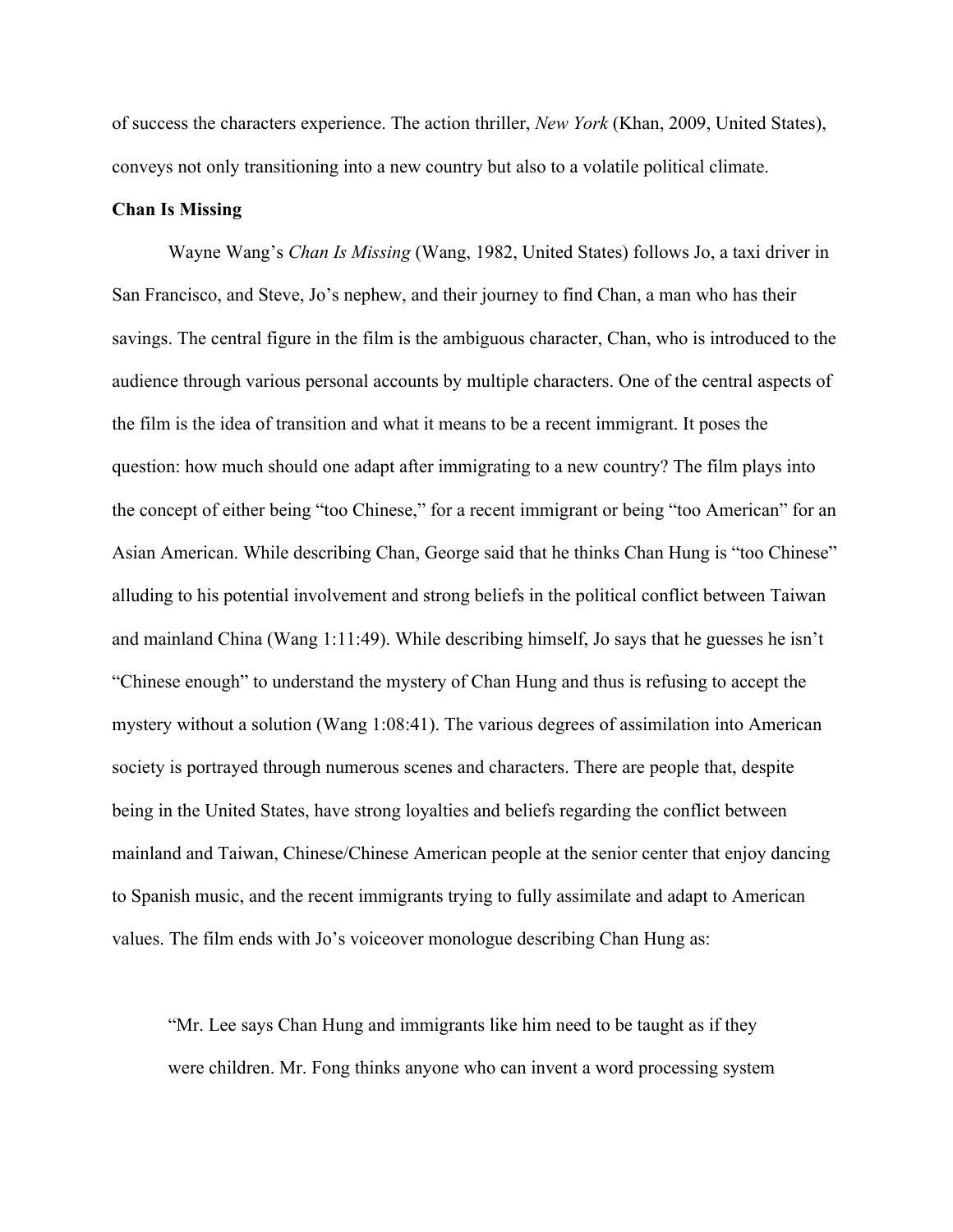in Chinese must be a genius. Steve thinks that Chan Hung is slow but sly when it comes to money. Jenny thinks that her father is honest and trustworthy. Mrs. Chan thinks her husband is a failure because he isn't rich. Amy thinks he is a hot headed political activist. The old man thinks Chan Hung is just a paranoid person. Henry thinks Chan Hung is patriotic and has gone back to the mainland to serve the people. Frankie thinks Chan Hung worries a lot about money and his inheritance. He thinks Chan Hung is back in Taiwan, fighting with his brother over the partition of some property. George thinks Chan Hung is too Chinese and is unwilling to change. Presco thinks he's an eccentric who likes Mariachi music." These complicated and contradictory descriptions of Chan Hung lead Jo to comment "here is a picture of Chan Hung but I still can't see him" (Wang 1:10:55)

The complicated aspect of Chan's characters represents the diversity and complex traits of the Chinese American community. Chan is meant to stand in as a representation of the uniqueness and intricately intertwined aspects of the Chinese American community. Wang's inclusion of the monologue is meant to emphasize how impossible it is to categorize the Chinese American community. By the same token, Wang's monologue serves as a way to encapsulate the diversity and uniqueness within the community. Wang's choice of the title, *Chan Is Missing*, then can be interpreted as it is not Chan, the character, who is missing but rather, the perfect description of the Chinese American community that is missing. Interestingly, the film lacks color and is black and white. By choosing to deprive the audience of the visual variety that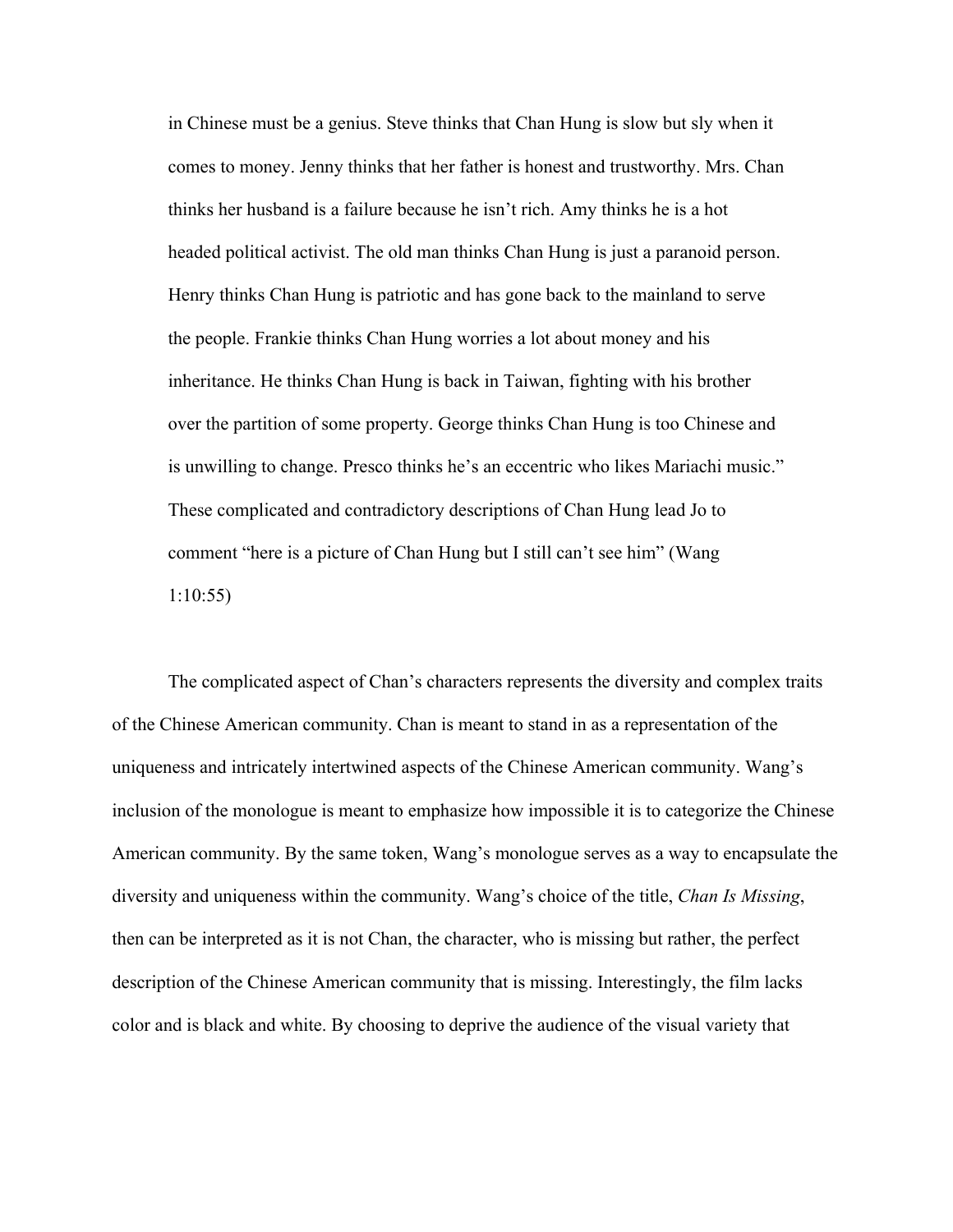comes with color, Wang effectively creates a contradiction with the message he attempts to convey regarding diversity within the Chinese American community.

# **The Joy Luck Club**

One of the most prominent themes present in Wayne Wang's *The Joy Luck Club* (Wang, 1993, United States) is the aspect of transitioning from one identity to another. Specifically, the transition between an Asian identity to that of an Asian American identity highlighted by the film's alternation between the stories of mothers and their respective daughters. Wang's film takes a nonlinear approach to storytelling, relying on flashbacks while setting the present-day scene at a party reunion of friends and family of, and including, the members of the Joy Luck Club. With each flashback, the audience witnesses the stories of the mothers and their lives in China with stories of their daughters afterward. Typically, the stories of the mothers highlight an important lesson which is then represented in their daughters but altered to take on the perspective of an Asian American. The mothers experience their own various hardships to a certain degree. However, we resonate the most with one particular pair and thus, are choosing to focus on that specific mother-daughter relationship: Lindo and Waverly.

Throughout Lindo's, the mother's flashback, the audience is forced to watch her grow up, from childhood to teenage years, and abandoned by her family due to the inevitability of an arranged marriage to a stranger embedded into a predetermined destiny.. The goal of Lindo's arranged marriage was to produce her husband and his family a male heir, something for years she could not do alongside being in a passionless marriage with him and abusive in-laws. Societal and familial expectations pressures their marriage to be solely for the benefit of fulfilling her mother's wishes while producing a male heir for her husband's family, evident through Lindo's physical and emotional abuse by her husband's family. Wang focuses on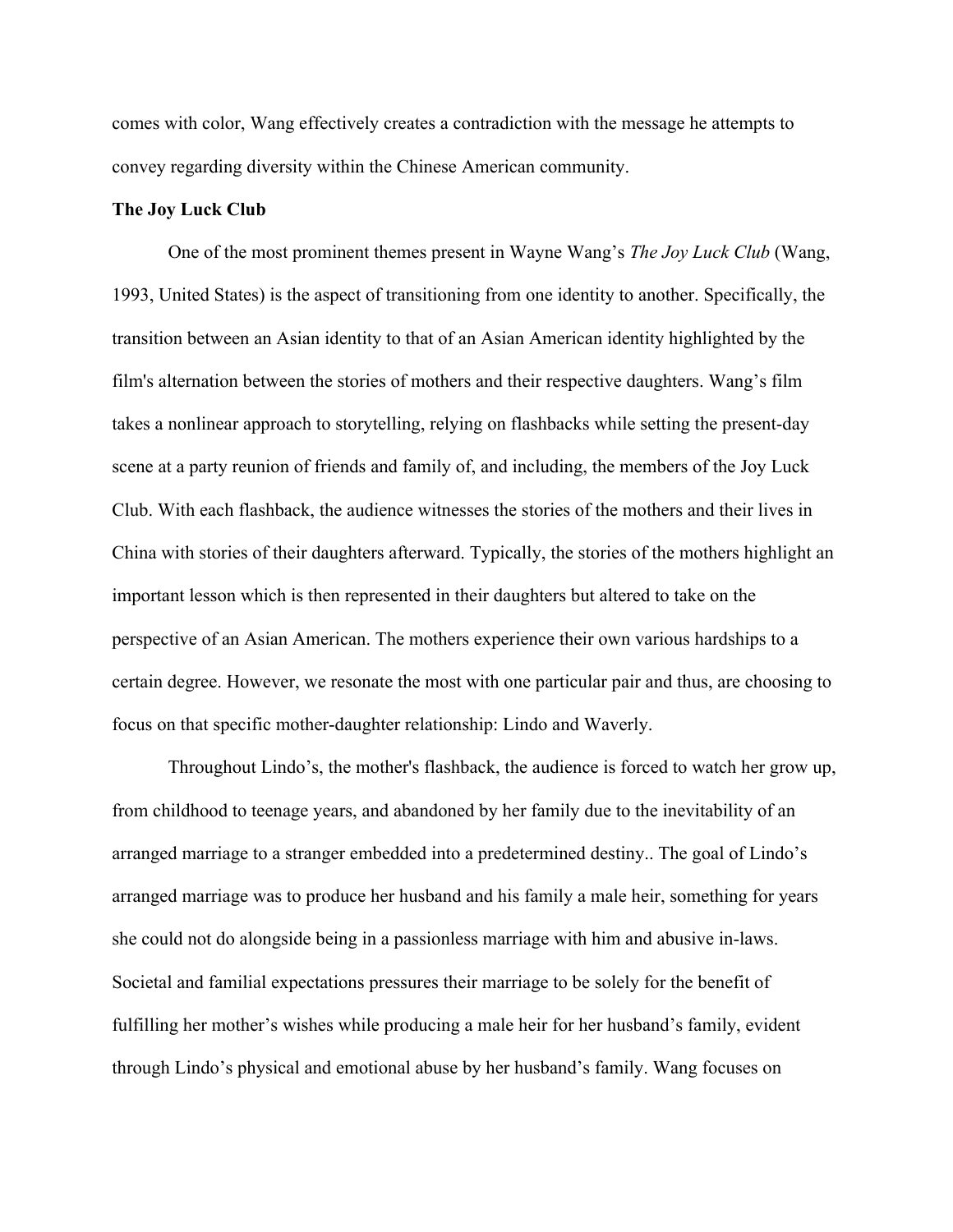bringing Lindo's hardships of experiencing the backward and patriarchal nature of marriage systems and the relentless emotional abuse of wives in China to life and for the eyes of a Western foreigner or a modern person. Lindo's exploitation of cultural superstition allows her to maneuver her way out of the abusive and loveless marriage. Presenting the audience with the lessons Lindo has learned during her life, Wang shifts and transitions this experience from the mother to daughter, Waverly, an Asian American. Similar to Lindo's arranged marriage, Waverly's discourse with her marriage stemmed from doing what she thought would make her mother proud. Waverly's experience isn't portrayed as a traditional arranged marriage, yet she adopts elements of it through marrying a Chinese man, associating that marriage with her mother's pride and satisfaction. Despite Waverly's situation differing drastically from those of her mother's, the lesson remains the same and is told through problems experienced by Asian Americans. For this family, there is a distinction between duty and passion. Both Lindo and Waverly chose passion as they transcend through an odyssey of fulfilling one's duty. By presenting Lindo and Waverly's stories simultaneously, the filmmaker displays one of the traditions upheld in China and the other of an Asian American.

# **New York**

The Indian action-thriller, *New York* (Khan, 2009, United States), directed by Kabir Khan, tells the story of three friends who meet at an American university. Omar, a newlytransferred international student from Delhi, meets Maya, an Indian American student who grew up speaking Hindi with her mother. Maya takes Omar under her wing to ease his transition, acclimating him to American culture and college life. Samir, a good friend of Maya, befriends Omar, and the three students become a tight-knit group. Towards the end of their college experience, 9/11 occurs causing a political, societal, and cultural shift for each character.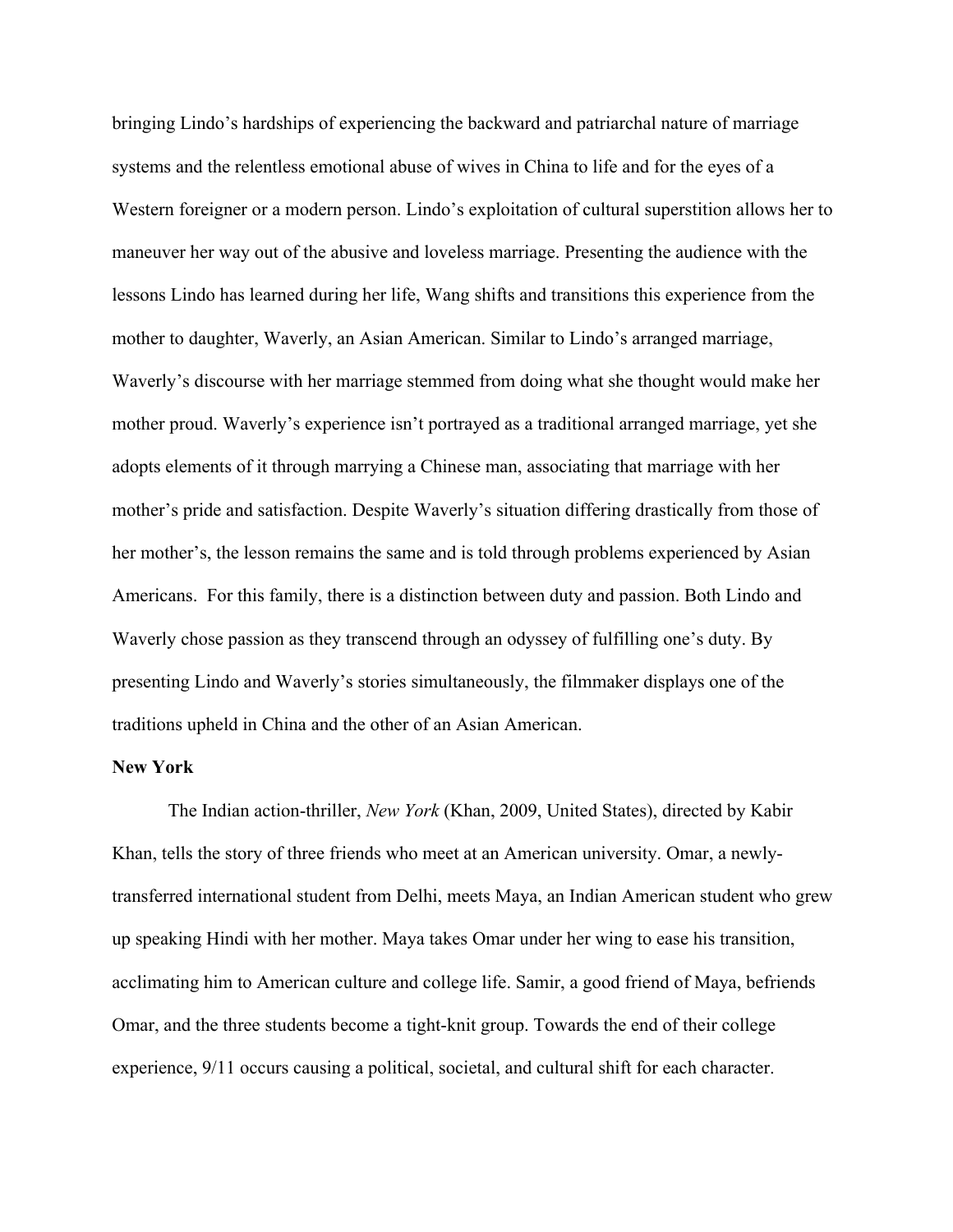Told through a nonlinear technique using flashbacks and flashforwards, the film highlights how the U.S. government dealt with the aftermath of 9/11 by detaining over a thousand Arab and Muslim men living in the states prior to the attack. Prejudice against Muslims, racial profiling, and post-traumatic stress restrict Omar and Samir to transition smoothly into a newly hostile society.

The two points of transition in the film contradict one another where Omar's initial transition into America is full of optimism and being accepted by those around him. The subsequent transition includes Omar, Samir, and Maya's adjustment to the new political climate, unable to live normal lives as people of color. Geographic, cultural, and societal changes perpetuate a change of identity.

#### **CONCLUSION**

Each film tackles various aspects of transitioning to a new country. *Chan Is Missing* (1982) attempts to portray the journey of a community, specifically the Chinese immigrant community. It highlights the individuality of the process of transitioning to the United States, and the failure to generalize the journey to a community. *The Joy Luck Club* (1993) focuses on the intergenerational transition within a family by showcasing the stories of mothers and daughters. *New York* (2009) illustrates how transition is a constant process that can be affected by external factors, such as political climate.

#### PERSONAL EXPERIENCES

#### **Nyaari Kothiya**

When I moved to the United States, I went through a phase where I wanted to transition quickly to being a "typical American teenager." Based on the people I knew in my school, it meant forgetting some of my roots and being "whitewashed." Retrospectively, I firmly believe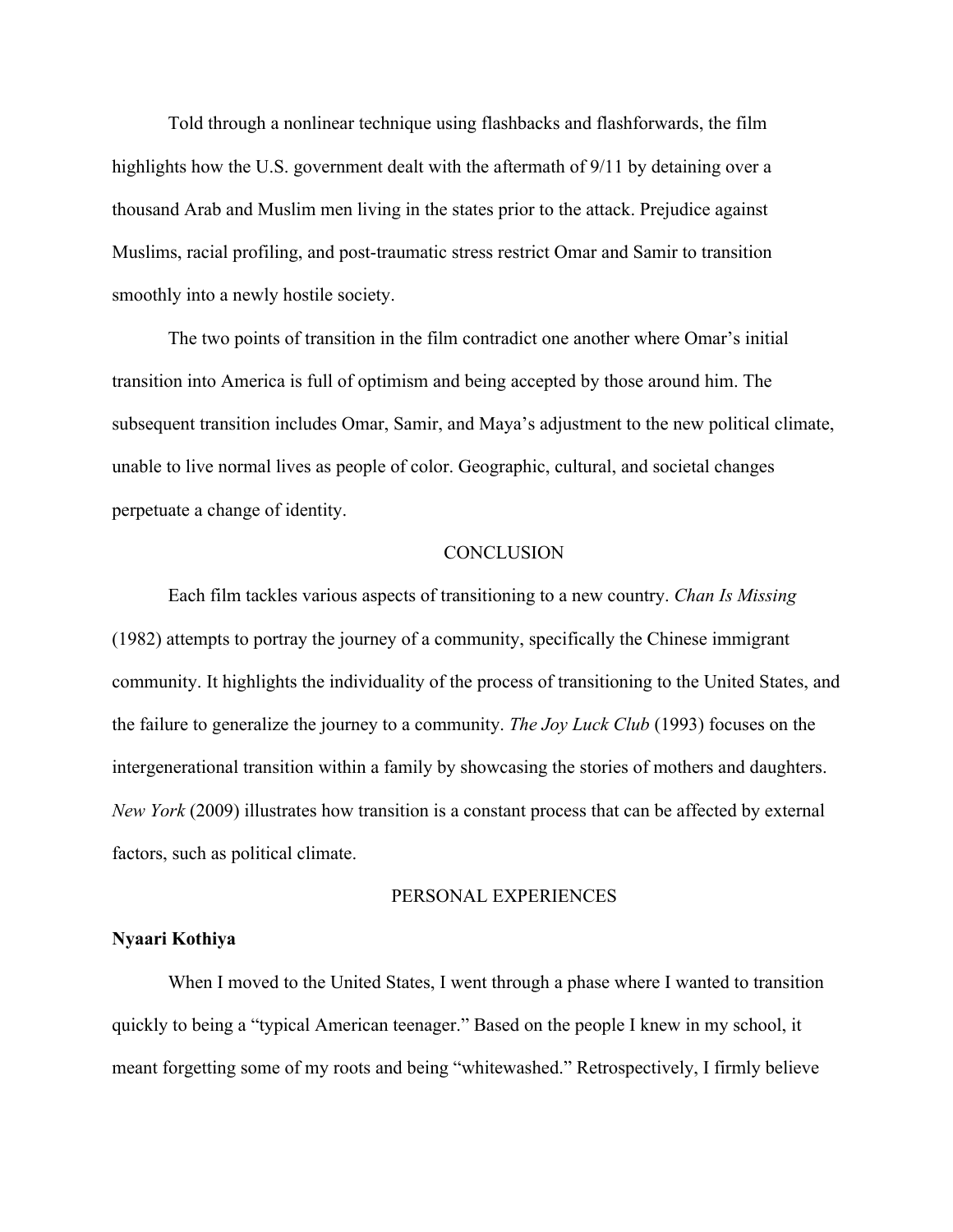that I was on the path to be "whitewashed." However, my best friend, Nicole, and mentor through high school, Mrs. McKenna, provided me with the confidence to be who I was. They made me realize that I didn't need to fit in. They helped me recognize that my background was what made me unique. In addition, during my early days in the United States, I was so afraid of speaking in English because I was extremely afraid of judgment. For a solid month in school, I refused to speak up in class until called on by my teachers. It certainly took time to be confident to speak English in America, despite the fact that I had gone to an English school in India. I am at the point in my life where people are shocked when they find out that I wasn't born in the US because I "don't have an accent at all." Interactions like that make me second guess if I have transitioned too much and if I have forgotten certain parts of my identity. I still consider myself to be going through a dormant transition, despite having been in the US for more than 4 years. I find myself surprised by certain aspects of American life that I continually find myself adapting to.

#### **Anna Sakamoto**

The majority of the population in the state of Hawaii is Asian and mixed race. The state is multicultural due to its location in the Central Pacific, history of immigration from Asia, and native Hawaiian and Pacific Islander population. Growing up in a place as beautiful as Honolulu for the remainder of my childhood was a blessing. As a child, my transition from Japan to the U.S. was seamless. I found a community that embraced my mixed roots. No one perceived me as strange, foreign, or unattractive. I was normal, and, frankly, that is all I wanted as a child and teenager. The transition from Japan to Oahu was needed, and I could not imagine having stayed in Japan and being the same person I am today. Living in Hawaii has solidified my deep appreciation for Japan despite my negative memories. My transition into rural Clinton, NY was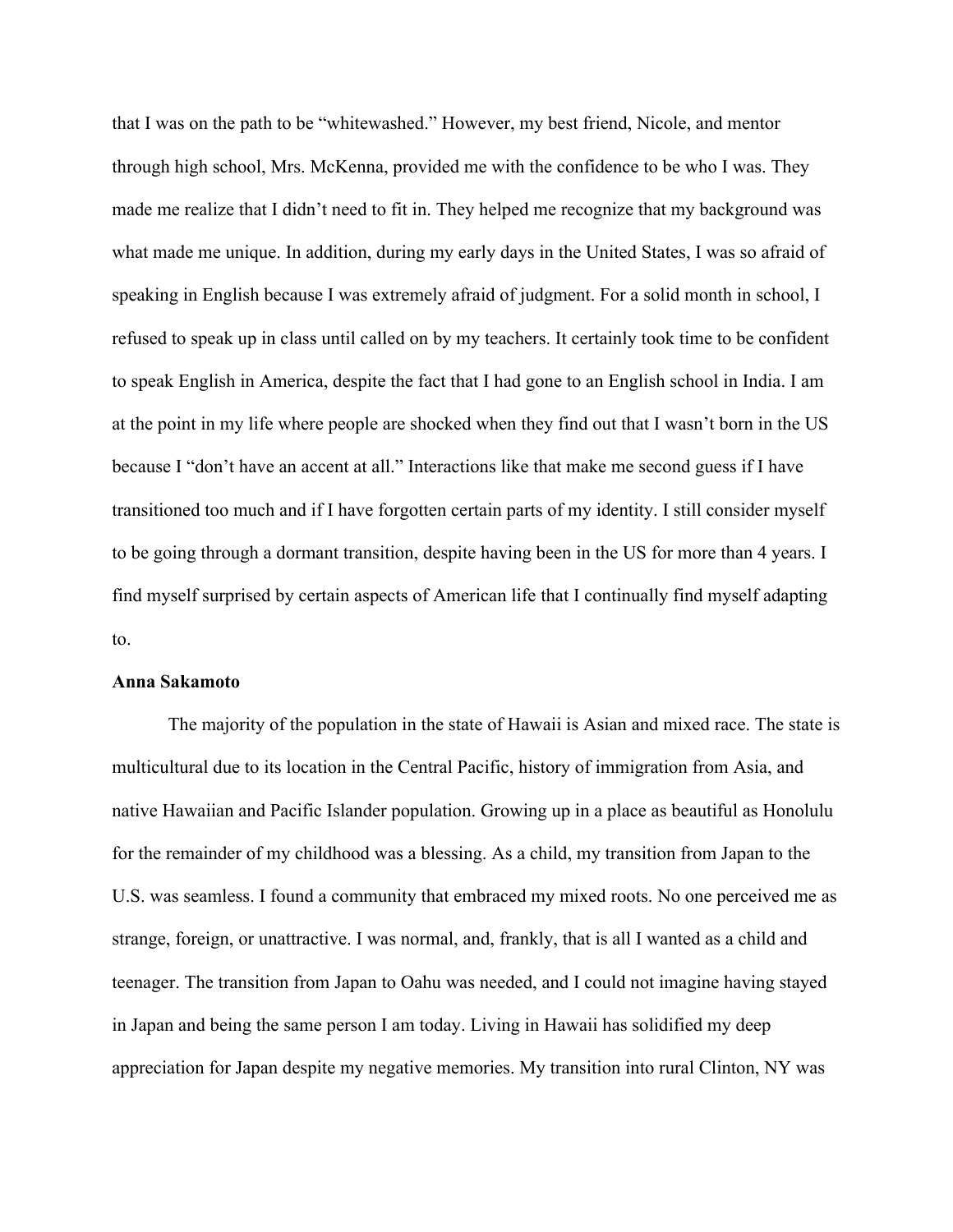not as smooth as my first geographic transition. Since I have never lived within a predominantly white community, I have had to acclimate to the lack of racial and cultural diversity, in addition to the absence of Asian food and city crowds.

# AMERICAN DREAM

The American Dream is built on a foundation and idea that anyone, no matter the class or creed, can reach their own success through hard work and sacrifice. Despite facing adversities (i.e. discriminations in the form of xenophobia, homophobia, or transphobia), accepting that it is a part of life will allow individuals to move forward and look for their own successes constructed by an American mold. Some entertainment media like *Harold & Kumar Go to White Castle*  (2004) and *Fresh Off the Boat* (2015) approach the American Dream with humor. While *New York* (2009), *Take Out* (2004), and *Who Killed Vincent Chin* (1987) examines the ideologies of the American Dream through a more serious and intimate tone. Despite the varying genres, these films survey the principles of the American Dream and its effect on not only Asian immigrants but also Asian Americans.

# **Who Killed Vincent Chin?**

Renee Tajima-Peña and Christine Choy's *Who Killed Vincent Chin?* (Choy, Tajima-Peña, 1987, United States) covers the brief life and death of Vincent Chin, specifically his murder in the city of Detroit and the consequences following his death. Detroit as a city became "the automobile manufacturing center of the United States, and the auto industry dominated Detroit's economy." (Hyde 57) Although not strictly in Detroit but rather all over the United States, "Immigrants of all nationalities are competing for a scarce number of jobs in Los Angeles and Asians are easily identifiable targets of working-class anger." (Iino 24) Renee Tajima-Peña and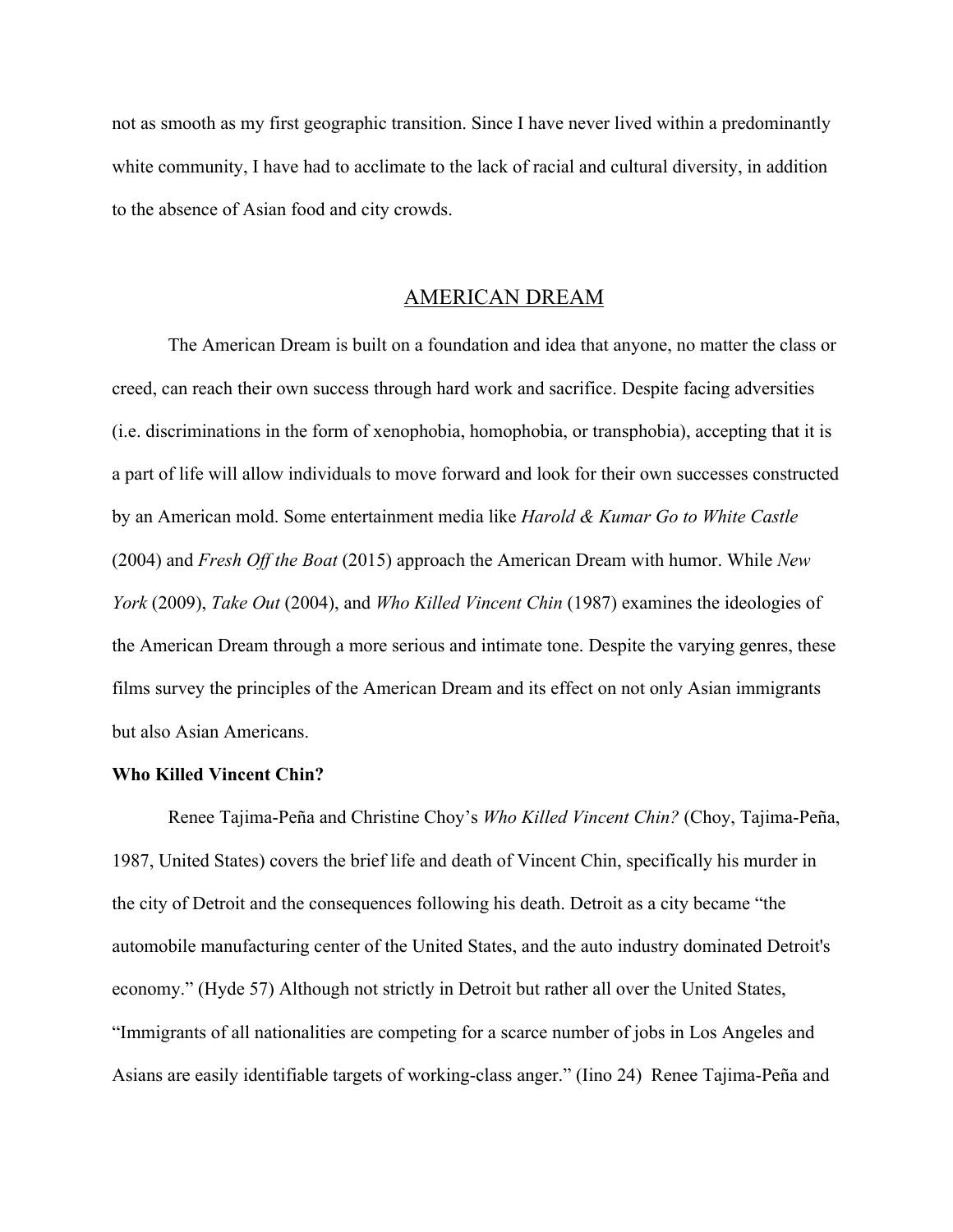Christine Choy's *Who Killed Vincent Chin* (1987) examines the murder of Vincent Chin as motivated by anti-Asian sentiment caused by the decline of the auto-industry. The makers of the film establish the Chin family's reasoning for moving to the United States which was to achieve the American Dream. Vincent's father made an all-American move and joined the U.S. Army. His wife Lily Chin obtained a job doing laundry while Vincent had dreams of becoming an engineer in the booming auto industry. Lily Chin's testimony of adapting to American life and customs are contrasted with various images of the American Dream. As Lily Chin recounts the aggressions she faced as a Chinese immigrant, her experiences are contrasted with images of American pies, a happy family, baseball, and kids playing with toys -- the ideal of a suburban dream. By contrasting Chin's testimony with images of an American paradise, Tajima-Pena and Choy emphasize the idea that some people are destined to achieve the American Dream, while others are constantly put down on the playing field. Eventually, the auto-industry in Detroit began to decline and " for the industry's economic woes. "Buy American" campaigns soon morphed into ugly, malicious forms of anti-Asian racism, [...] This anti-Asian racism claimed the life of Vincent Chin and shamed a city and a nation." (Darden 155) Vincent Chin's death, just days before his wedding, killed his American Dream. Before Lily Chin was supposed to see her son fulfill his wishes, her American Dream was shattered by his murder. Chin's murder comes to embody the discriminatory nature of society's choice regarding who is able to achieve the American Dream.

# **Take Out**

Shih-Ching Tsou and Sean Baker's *Take Out* (Baker, Tsou, 2004, United States) focuses its narrative on the experiences of an illegal Chinese immigrant's daily life in the United States. Baker's choice of utilizing a cinematography style similar to that of a low-budget and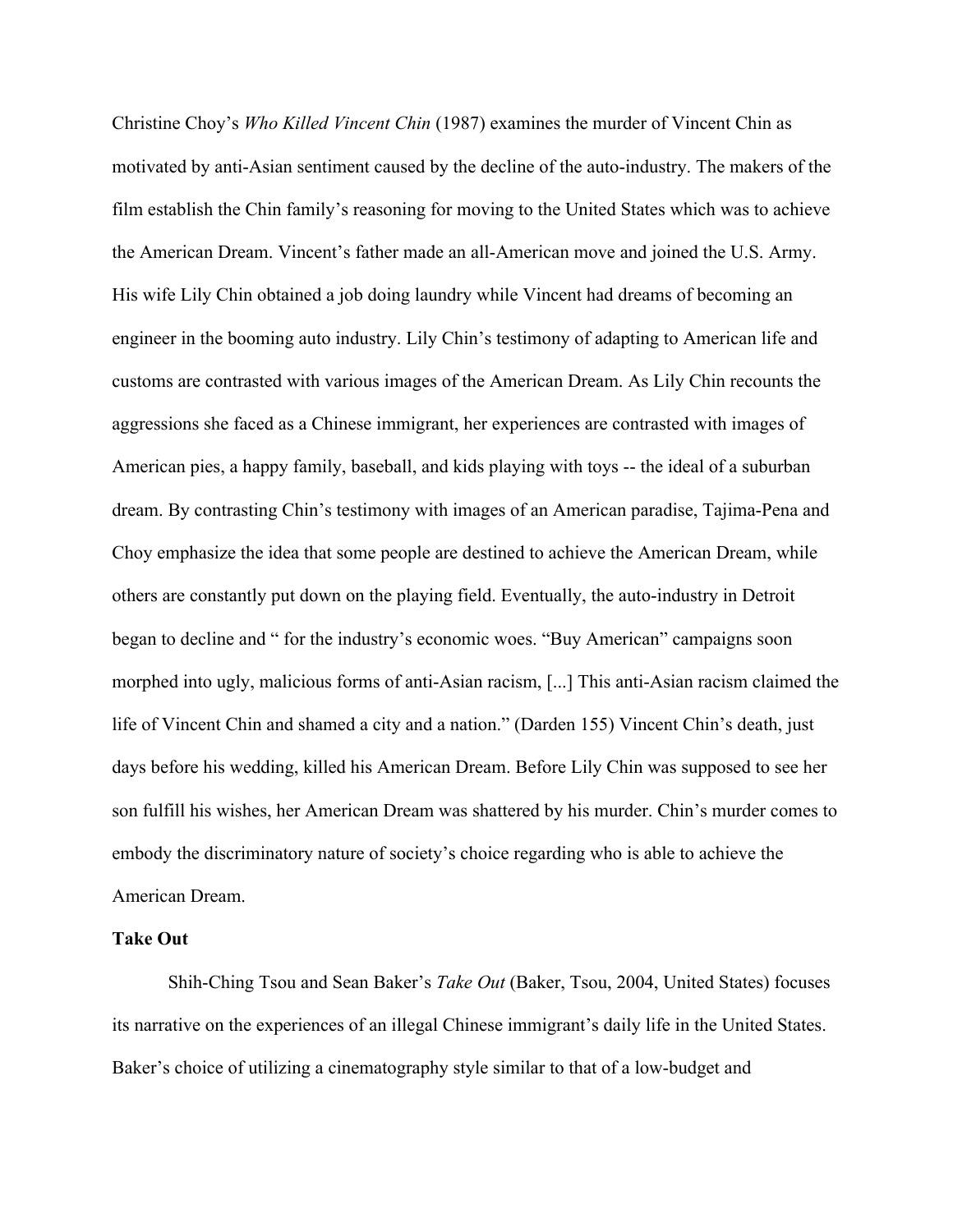documentary-style film fosters a feeling of authenticity in regards to his protagonist's experience.

The plot of *Take Out* highlights the impossible goals of achieving the American Dream, illustrating that the system allows some to succeed but destines others to ultimately fail. The film's events are motivated by Ming's, the protagonist, goal to repay the money he owes loan sharks who he used to help to cover his family's debts and illegal immigration to the United States. Popular press has often reported on illegal immigrants from Latin America due to debates and legislation over the southern border of the United States. However, popular press media has often failed to cover immigration issues faced by Asian immigrants. Similar to many immigrants, Asian immigrants face issues with resettlement, adjusting to a different environment, and of course, the economic troubles needed to make money. Ming's immigration to the United States as well as the motivation of him and other Chinese characters is fueled by the ever perpetuating belief in the American Dream. It's heavily implied that Ming and his colleagues immigrated to the United States in search of a better life and success. While on a lunch break, Ming's colleagues talk about various ways they came to the United States, including illegally coming on a boat through California or being smuggled through Canada. Ma's, Ming's colleague, boat was "nabbed off the California coast," forcing him to apply for "political asylum" and "wait for a hearing" or the "next amnesty program." (Baker, Sean, Tsou, Shih-Ching director. *Take Out*. CAVU Pictures, 2004.) Baker's choice to highlight the difficulties of the immigration process, specifically for Asian immigrants, illustrates a desperation to pursue the American Dream.

However, the harsh reality is revealed through Ming's hard work and the lackluster outcome. Throughout the film, Ming races against the clock with the goal of making enough money to pay off the loan sharks through making deliveries and earning tips from customers.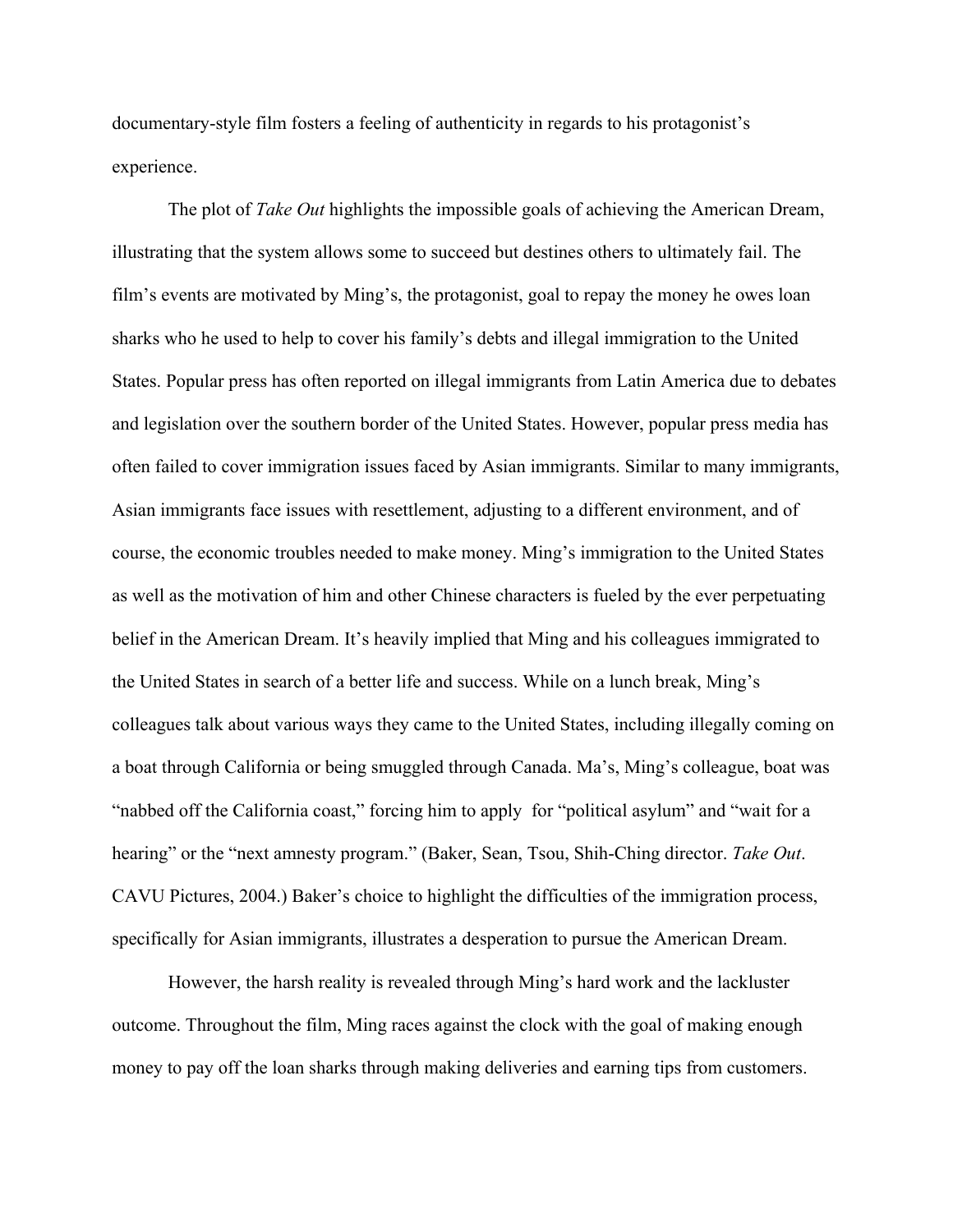Ming's task of making money, slowly chipping away at an unreasonable debt, epitomizes the endless cycle of achieving the American Dream. At the film's conclusion, Ming ultimately pays his dues for the night, thanks to money borrowed from a fellow chef, but his debt isn't cleared. After falling further into debt, he's able to keep the loan sharks at bay until they come for him again. Ming's efforts and ultimate outcome illustrates that the American Dream puts people into an endless cycle for a goal they can never achieve. However, despite this revelation, Asian immigrants are willing to chase this goal for the possibility of personal success.

#### **Harold and Kumar Go To White Castle**

*Harold & Kumar Go to White Castle* (Leiner, 2004, United States), directed by Danny Leiner, is a stoner comedy film that plays on the trope of the American Dream. Specifically, the concept of hard work and only hard work will allow you to transcend through society's adversities and find success. The "success" of the American Dream defined by Harold and Kumar, at least to the extent of this film, is the exquisite White Castle burger. The White Castle burger, just like the American Dream's definition of success, should be easily obtainable in theory. However, in practice, the White Castle burger is just as difficult as trying to achieve upward mobility in a society that constantly sabotages a person.

Harold Lee and Kumar Patel are two Asian Americans, Korean American and Indian American, respectively. Harold is a hard-working accountant who has a mundane work life while Kumar is an academically well-achieving student who plans to go to medical school. Both characters appear unhappy with their destinies and want more, to find that gold mine of success: the American Dream. The quintessential American Dream definition of success for the two, imposed by their ambitions or expectations of others, is the careers they are supposed to achieve. However, the true definition of success, aside from reaching the White Castle burger joint, is to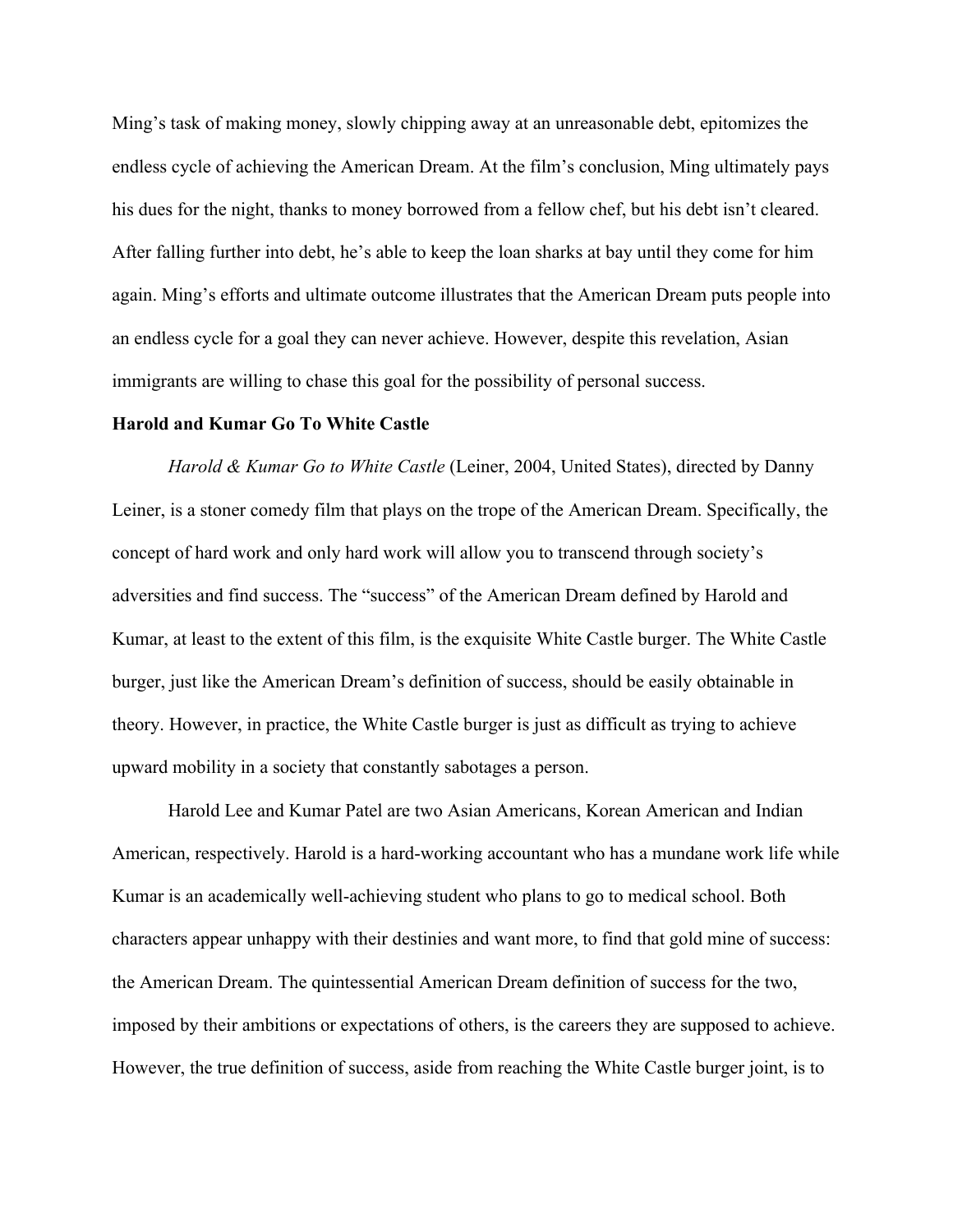find happiness and attain self-actualization. For Harold, shedding his submissive character and standing up for himself. Throughout the film, Harold's character and mindset develops after each mishap along the way to White Castle. By the end of the journey, Harold has shed his submissiveness and stands up to his white colleagues who have made a mockery of him time and time again. The audience watches Harold evolve from a stereotypical, obedient Asian trope to an assertive, confident, and risk-taking man. Kumar, after finishing a successful surgery, comes to realize that being a doctor was meant to be his destiny but it was the stereotype that held him back.

#### **New York**

Kabir Khan's *New York* (Khan, 2009, India) frequently uses patriotic imagery of the United States juxtaposed with the three main characters. By frequently throwing in images of the American flag and metropolitan New York City, an iconic image of the American Dream, Khan informs the audience that this is the all-American city where Omar is destined to reach his dreams. Samir's capture of the American flag during a school race and the trio's reactions to the 9/11 attacks details their spiritual assimilation into the United States, illustrating the fact that they are, in a way, Americans not defined by citizenship. However, following the 9/11 attacks, these characters suffer through racial aggressions, specifically Samir. When Samir was racially profiled, arrested, and tortured for the color of his skin, his torturers, the American government, affirm that he's unwelcomed in the United States. Similar to his inability to properly integrate back into American society after suffering and appearing traumatized after his detention. He is able to achieve his "American Dream" of raising a family, owning a suburban home, and having an excellent job. However, by the same token, he is left broken and filled with hatred all due to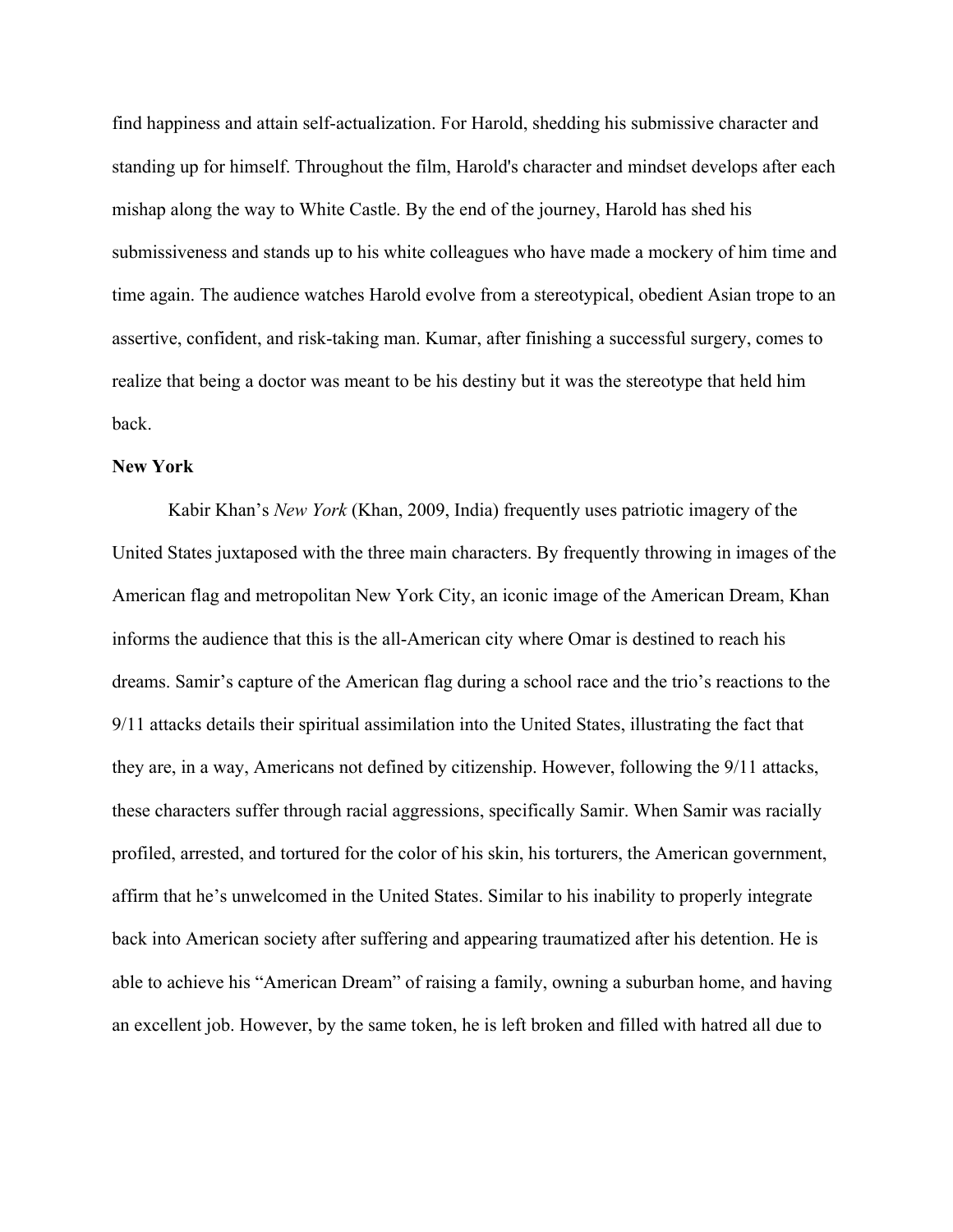the color of his skin. Like Omar, despite being fully integrated into society, some people are left unwelcomed and destined to not be successful enough for their American Dream.

Agent Roshan's role in the film serves as a perfect example of how the American Dream is plainly difficult for some more than others. Throughout the events of the film, Roshan is often seen answering to a Caucasian superior who tends to put him down a lot. When interrogating Omar, Roshan is portrayed in a more powerful dynamic through alternating close-up shots between the two. Agent Roshan's close proximity to Omar backs him into a corner, giving him both the power and authority to get what he wants one way or another. However, Roshan's power dynamic switches when he answers to a Caucasian superior. His Caucasian superior is unable to understand his accent or pronounce Roshan's name correctly. As a result, the audience is forced to watch Roshan constantly accommodate his superior by reexplaining himself or allowing him to do whatever he wants. Thus is always being put down and restricted to answering to his Caucasian superior.

## **Life of Pi**

*Life of Pi* (Lee, 2012, United States), directed by Ang Lee, recounts the story of Piscine "Pi" Patel as he grows up in India and his journey as an adolescent lost at sea. Unlike the traditional elements of an immigration story, Lee tackles the theme of immigration through both a typical and primialistic approach of survival of the fittest. Pi and his family set off on a journey to go to Canada as an attempt to escape the economic and political crisis in India. Despite the family's choice to immigrate to Canada and not the United States, Lee still manages to highlight aspects of the American Dream. Specifically, Pi's family's desire to immigrate from an Asian country to a Western one mirrors the desire immigrants have in their pursuit for the American Dream. Similar to stories of immigrants, "Pi's mother [...] receives a racist reply [...] [Pi's father]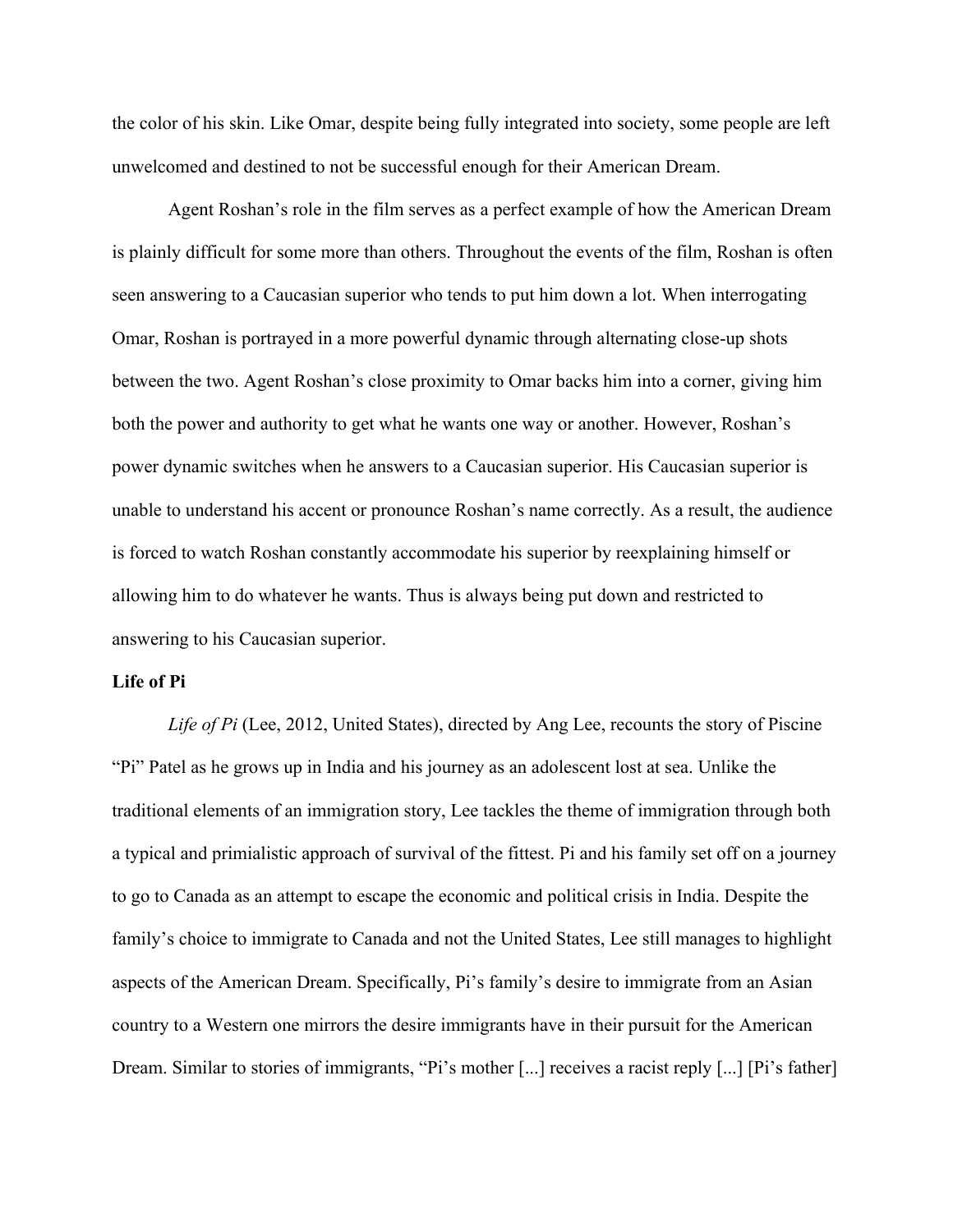berates the chef, stating, "You can't speak to her that way. You're just a cook!" But despite being merchant class and Western-educated, Pi and his family must face the reality of migration to the West: even uneducated lower-class whites are entitled to abuse them." In addition to Pi's family, the audience watches a "Taiwanese crewmember [...] flavors his white rice with tiny amounts of meat gravy to get through the long voyage [...] this scene foreshadows the impending moral concessions Pi must make in order to survive his journey to the New World." (Coe 28) Lee illustrates the difficulties of successfully immigrating to Western countries similar to the United States. Pi's family is left treated with hostilities and other immigrants, like them, are forced to adapt in order to survive. On Pi's journey to Canada, aboard a Japanese cargo ship, the rest of his family ends drowning as Pi becomes the sole survivor. Waking up on a lifeboat filled with various animals, they soon give in to their primal instincts and kill one another, leaving Pi alone with Richard Parker. This scene mirrors how some immigrants are successful in their immigration stories whilst others are left unsuccessful. Pi's survival and eventual arrival to his end destination, despite the difficulties, illustrates Pi's willingness to adapt and do whatever it takes to survive. Like the concept of the American Dream, the world tends to put down others and the only way to obtain upward mobility is to work hard and adapt to the given situation. Lee tackles the American Dream through his employment of literal survival of the fittest through initiative, adapt, and sacrifice in a tough situation. As a result, Lee is able to highlight the difficulties Asian immigrants, fueled by economic promises and survival, face as they are forced to strip themselves of their culture and comfortness in order to succeed as well as adapt to a situation that's already unfair.

# **Fresh Off The Boat**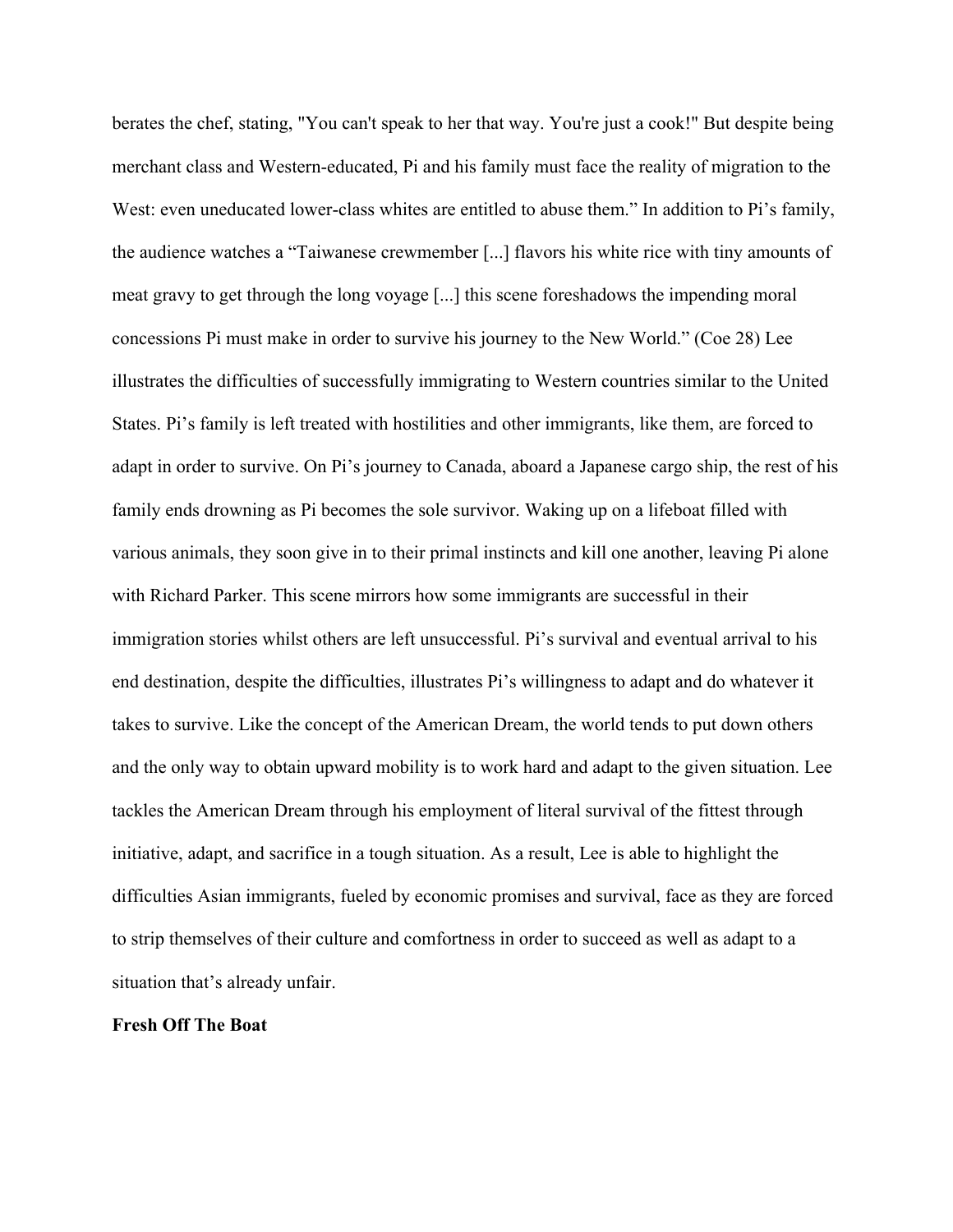One of the central themes of *Fresh Off The Boat* (Khan, 2015, United States) is Louis' pursuit of the American Dream which recurs throughout the series, more prominent in the first season. Louis, drained from working at Jessica's brother-in-law's furniture store in D.C., moves to Orlando to make his version of the American Dream come true in the form of a Western restaurant called "Cattleman's Ranch Steakhouse." His beliefs in the American Dream and the idea of working his way up to the top motivates him to achieve economic success and fulfillment. Louis does everything in his power to make his restaurant popular and prosperous. Variations of achieving the American Dream are also portrayed by the ability to afford and live in the suburbs. Although the restaurant initially struggles, Louis boosts business. For Jessica, part of achieving the American Dream is fitting in and befriending the white, middle class, suburban clique of female neighbors. Being accepted by a seemingly stable community of like minded individuals is an ideal that many people, including Jessica (and Eddie), want ("Pilot." *Fresh Off the Boat,* season 1, episode 1, Hulu, 2015. *Hulu,* https://www.hulu.com/watch/3ecda132-7410- 4403-849b-c06ba948dafd).

A lot of the American Dream involves economic growth, success, and financial stability. By chance, Jessica relinquishes her hidden talent of making sales. She feels compelled to sell properties, eventually earning her realtor license and working for a real estate firm. Contributing to her family's financial stability, doing what she loves while also getting paid, and being skilled in a specific field give Jessica a greater purpose in life ("License to Sell." *Fresh Off the Boat,* season 1, episode 9, Hulu, 2015. *Hulu,* https://www.hulu.com/watch/f4a426ff-b159-4551-9763 bd4ec3a3beac). Another image associated with the American Dream is education, particularly higher education. Both Jessica and Louis attended an American university as Taiwanese immigrants.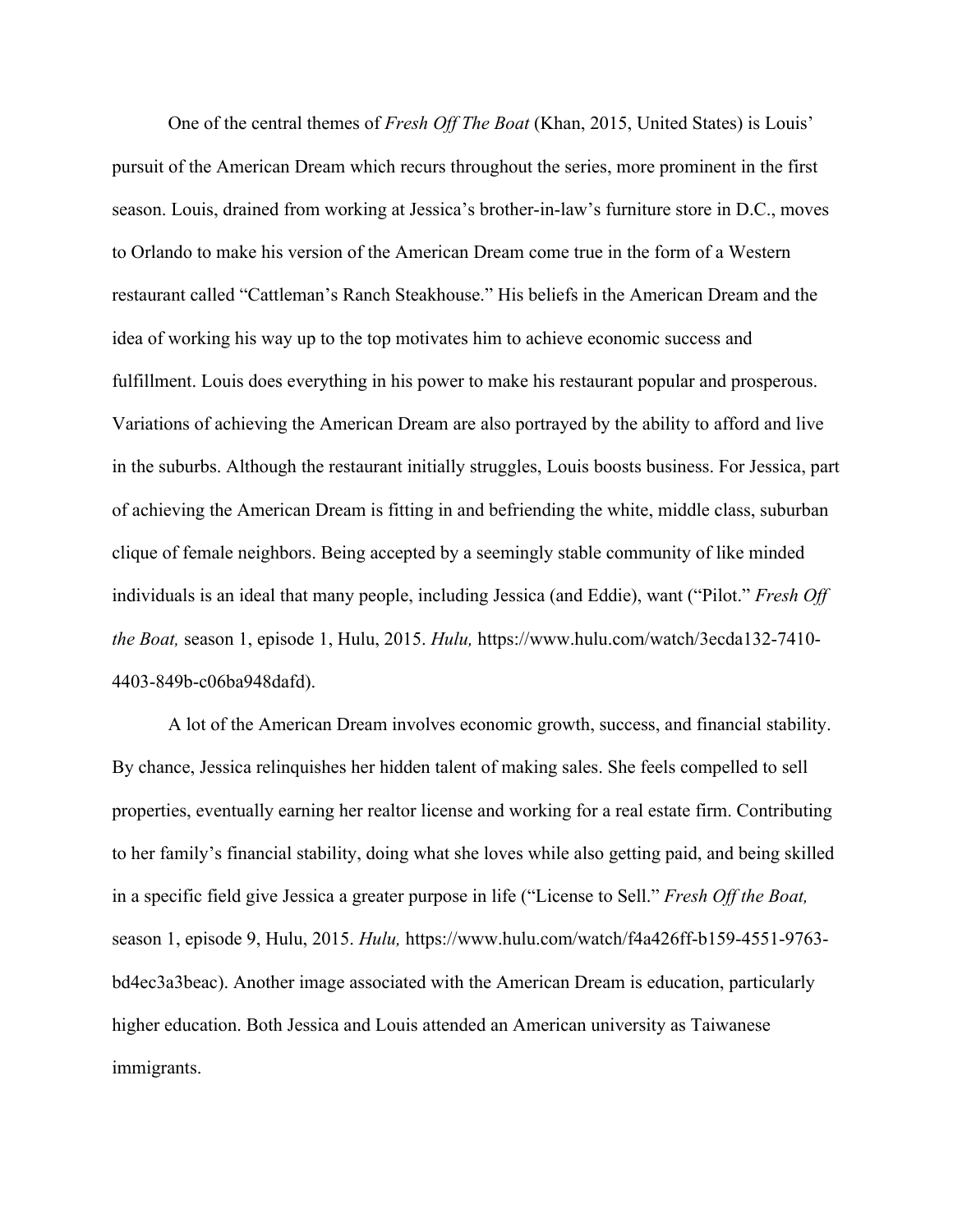In the last episode of the first season, the Huangs receive an invitation to join a country club - the "ultimate symbol of success" according to Louis and Jessica. During the process to convince Louis to join the country club, Jessica points out how the Huang family will be the first Chinese family to be members of the club. In response Marvin, says. "Sometimes I forget that you guys are Chinese."

"You guys are just like regular old Americans to us," Honey adds, catching Jessica's attention, throwing her into a spiral of concerns of whether her family is Chinese enough. Fearing that her children will abandon and forget their cultural and ethnic roots, Jessica makes household changes in terms of interior design, sending her sons to Mandarin school, and making Chinese dishes for meals. She scolds her family for wearing shoes inside and attempts to reconnect everyone with their heritage. Despite her efforts, Jessica eventually accepts her appreciation for American culture, realizing that her family can still retain their Chinese roots. Balancing two cultures, languages, and mindsets is a struggle due to the desire to fit in and become the norm in order to be accepted in society. Feeling both included and distinct are two aspects of the American Dream Jessica desires and eventually realized she has. Jessica's American Dream is not only financial and economical success, but also making sure that her family retains parts of their culture and doesn't forget where they came from ("So Chineez." *Fresh Off the Boat,* season 1, episode 13, Hulu, 2015. *Hulu,*

https://www.hulu.com/watch/98c22d39-ee2e-4f8c-aef6-0707444ee3f6).

#### **CONCLUSION**

The American Dream fosters the belief that anyone, regardless of socioeconomic background, ethnicity, or religion, is capable of finding their own success in the United States. However, the fallacy of the American Dream's path to success can hinder personal growth as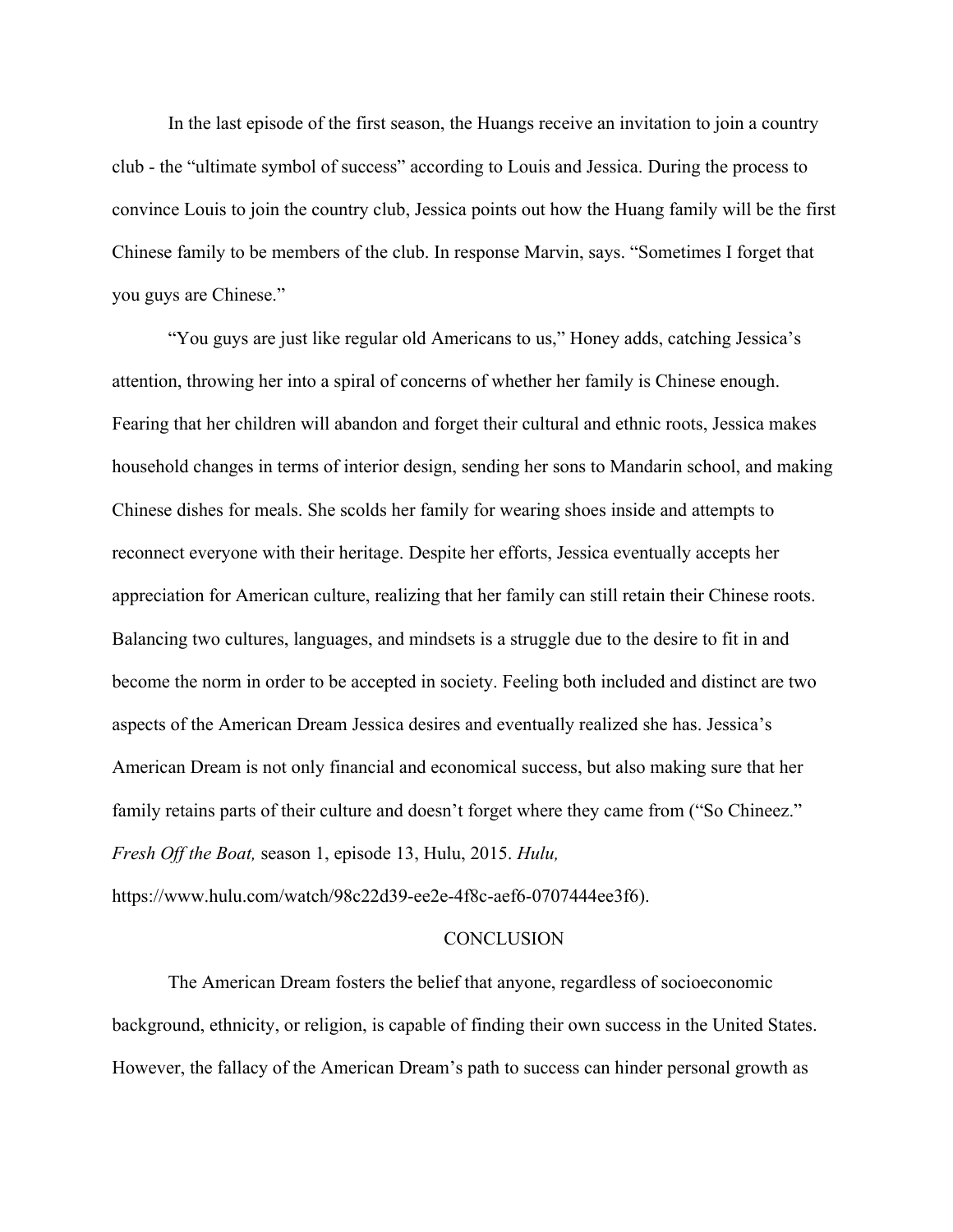individuals are sometimes forced to lose parts of themselves, consumed by this belief of endless hardwork for success. As a result, the American Dream comes off as biased with social factors, such as racism, influencing who can attain or lose their chances for success. Historically, racial biases can result in serious injury or death, evident through Vincent Chin's murder. While Detroit's auto industry began to decline, the "Buy American" campaign ultimately led to people associating the decline to Japan's auto industry. As a result, hostility towards people of Asian descent began to rise, Japanese or not. Like his mother, racial biases stripped Chin of his American Dream of becoming an engineer for the automobile industry. In order to obtain the American Dream, people are often left in a balancing act between integrating fully with American culture whilst still maintaining culture from home. Ultimately, success comes with sacrifice, one way or another.

## PERSONAL EXPERIENCES

## **Nyaari Kothiya**

The concept of the American Dream is one that I hold very near and dear to my heart. My uncle came to the United States in search of his American Dream. I decided to immigrate to the United States because I believed in the same principles. Although at that point in my life, I wasn't aware of the term "American Dream," I firmly believed that I could be anything I wanted to be in the United States. I visited the U.S. for a vacation and immediately decided that I wanted to live my life here. Within a year of my initial visit, I ended up going to high school in the U.S.. I appreciate the flexibility embedded in the American education system and still believe, to a lesser extent now though, that if I work hard enough, I will achieve my American Dream. To a certain extent, I feel that the idea of the American Dream has fueled my mom's journey to the States. She was a successful practicing dermatologist in India and made the extremely difficult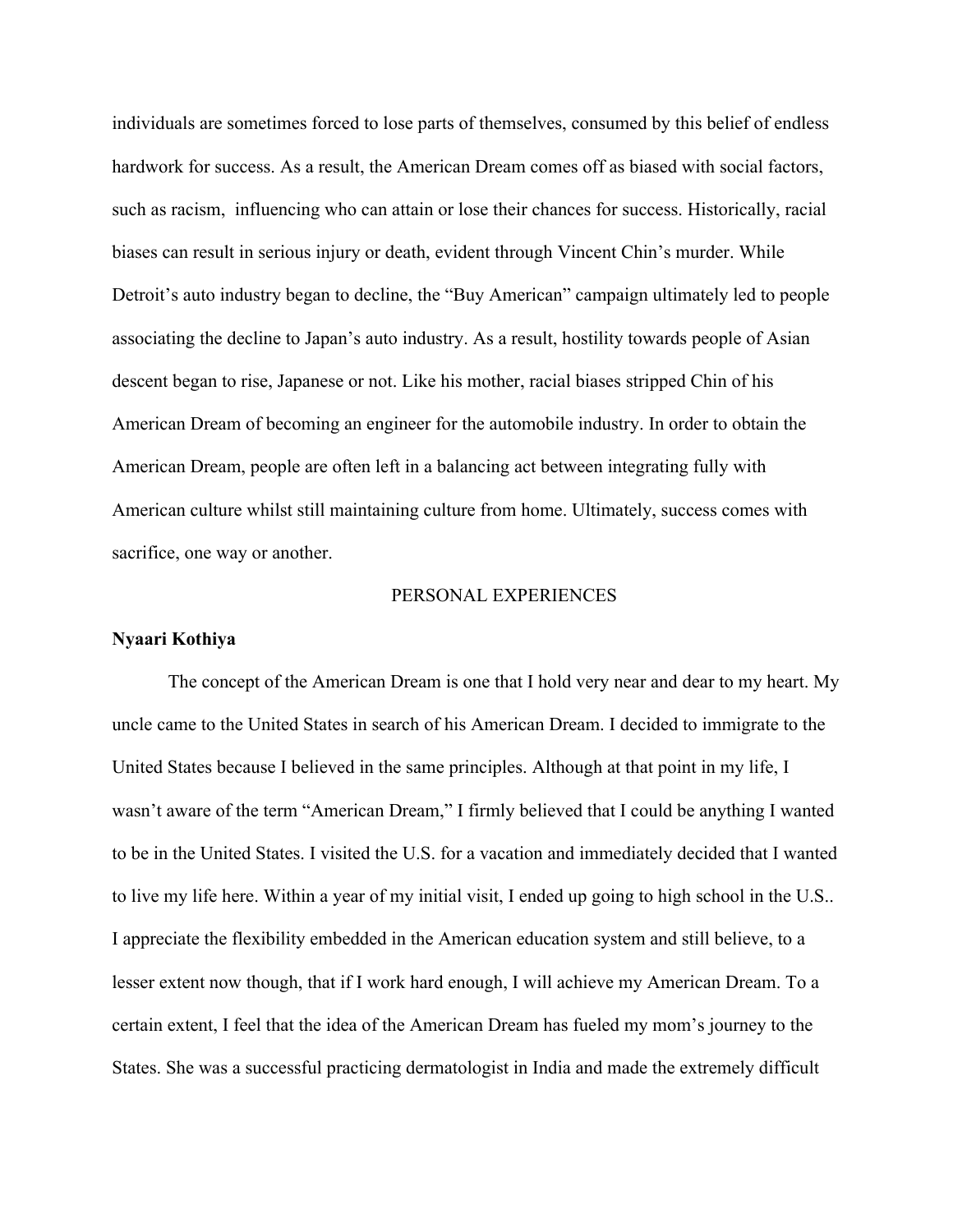decision to leave everything behind to come to the United States. She has been working towards being an internal medicine doctor here for the last 2.5 years. My mom worked hard for two years to clear all her USMLE steps and now is applying for residency programs. Her journey, of working hard until she was at the place she wanted in life, is what still grounds my belief in the American Dream. I can't imagine a person my mother's age competing to get into a residency program in India. To me and my family, the mere fact that my mom has a chance of getting into a residency program at her age is enough to retain our belief in the American Dream. However, after spending so much time in the U.S., I do realize how flawed the concept of the American Dream is; yet I refuse to let go of the belief.

## **Jason Le**

My parents immigrated from Vietnam in search of the American Dream. In Vietnam, my parents grew up in tiny villages outside of Saigon and near the Cambodian border. My dad grew up as a farmer, raising his younger siblings on top of maintaining high grades for school. My mom was on the streets, selling items to American soldiers as an attempt to make money for food. After the war, my mom saw American soldiers and the United States as saviors. They fought alongside my grandpa and their people in South Vietnam, which further reinforced their belief that paradise was in the United States.

My mom came to the United States after former Senator John McCain sponsored my grandpa, a Southern Vietnamese soldier, and his family for their immigration to the United States. My dad came after my uncle got into the University of California in Los Angeles for medical school. They came into the United States at separate times, but both my parents had the same goal: to come to the United States and escape poverty. Starting off in California, my dad wanted to go into the U.S. Navy but was disqualified because he wasn't a permanent resident. By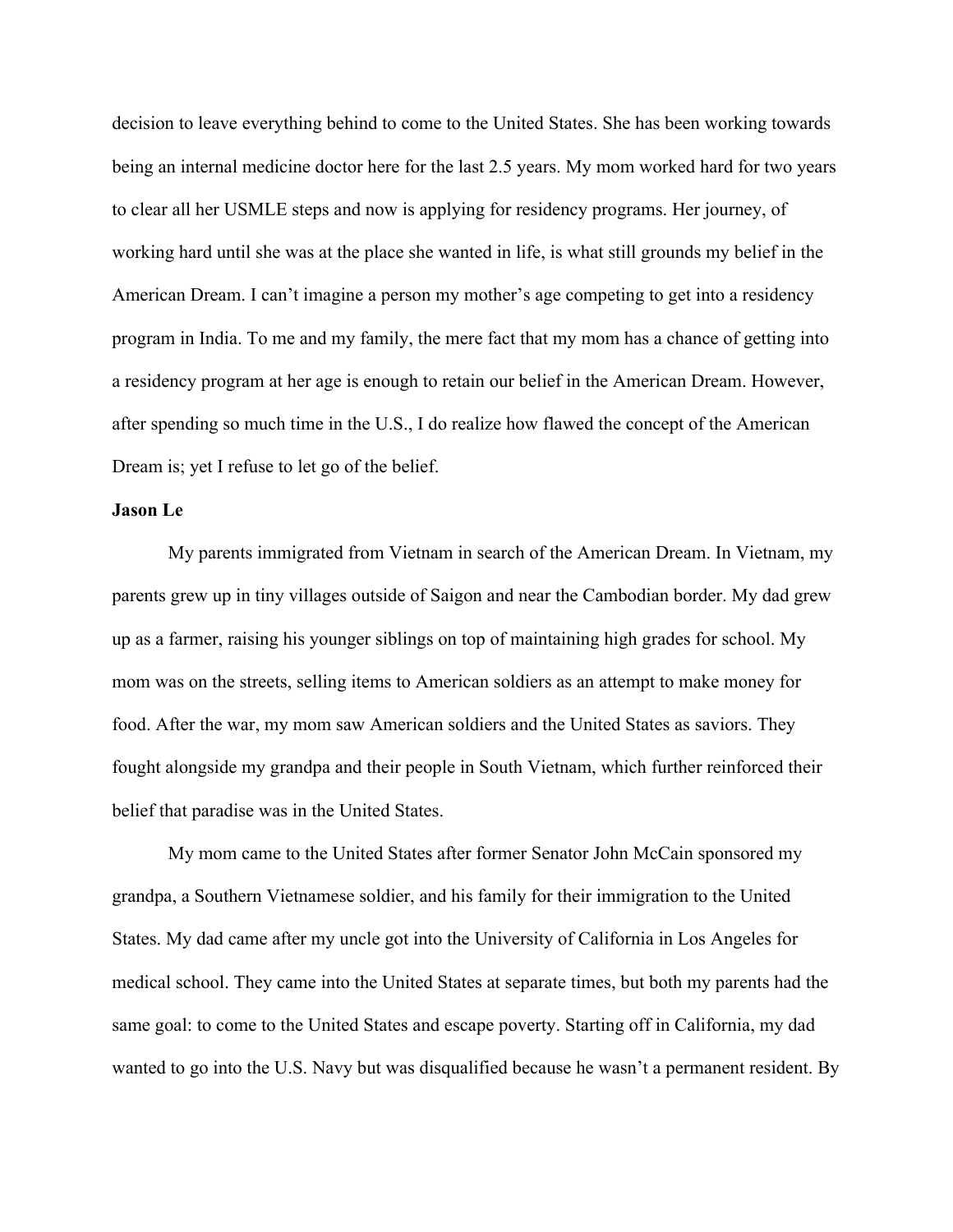the time he became a citizen, he had already found a career as an auto mechanic and an electronic technician. My mother gave up her dream of becoming a nurse in order to raise my older sister. Everyday, they worked, trying to make sure my sister and I have a better life than them. Rather than suffering through poverty and war, my parents worked hard everyday to give us the best opportunities they could. Rather than staying in California, my parents chose to move our family to Texas, where they could afford to buy us a warm home, comfortable clothes, and all the food we could ever want. Of course, my parents want to achieve more for us and would work until they die if it meant we could have a greater life.

A part of me still hopes in the American Dream, despite being aware of its fallacy. The American Dream motivated me to pursue opportunities of higher education, specifically through the QuestBridge program. I have hopes that my hard work will eventually pay off and that I am able to find my own definition of success and happiness. However, a part of me knows that my background as a low-income first-generation student puts me at a slight disadvantage compared to my peer network, at home and away.

## **Anna Sakamoto**

As a child, summer vacation was my interpretation of the American Dream. Every summer, my mom took my older brother and me back to her hometown in Massachusetts. For a couple of months out of the year, being surrounded by my Caucasian grandparents and extended family was something I cherished. Every moment spent swimming in the Atlantic Ocean, hearing the ice cream truck's signature tune in the distance, licking the sugary, artificial taste of blue Gatorade off my lips, playing American board games, and listening to early 2000s pop music on the radio filled my heart with nothing but comfort and longing - longing for how much I wanted to stay in the U.S. forever and not have to attend Japanese school.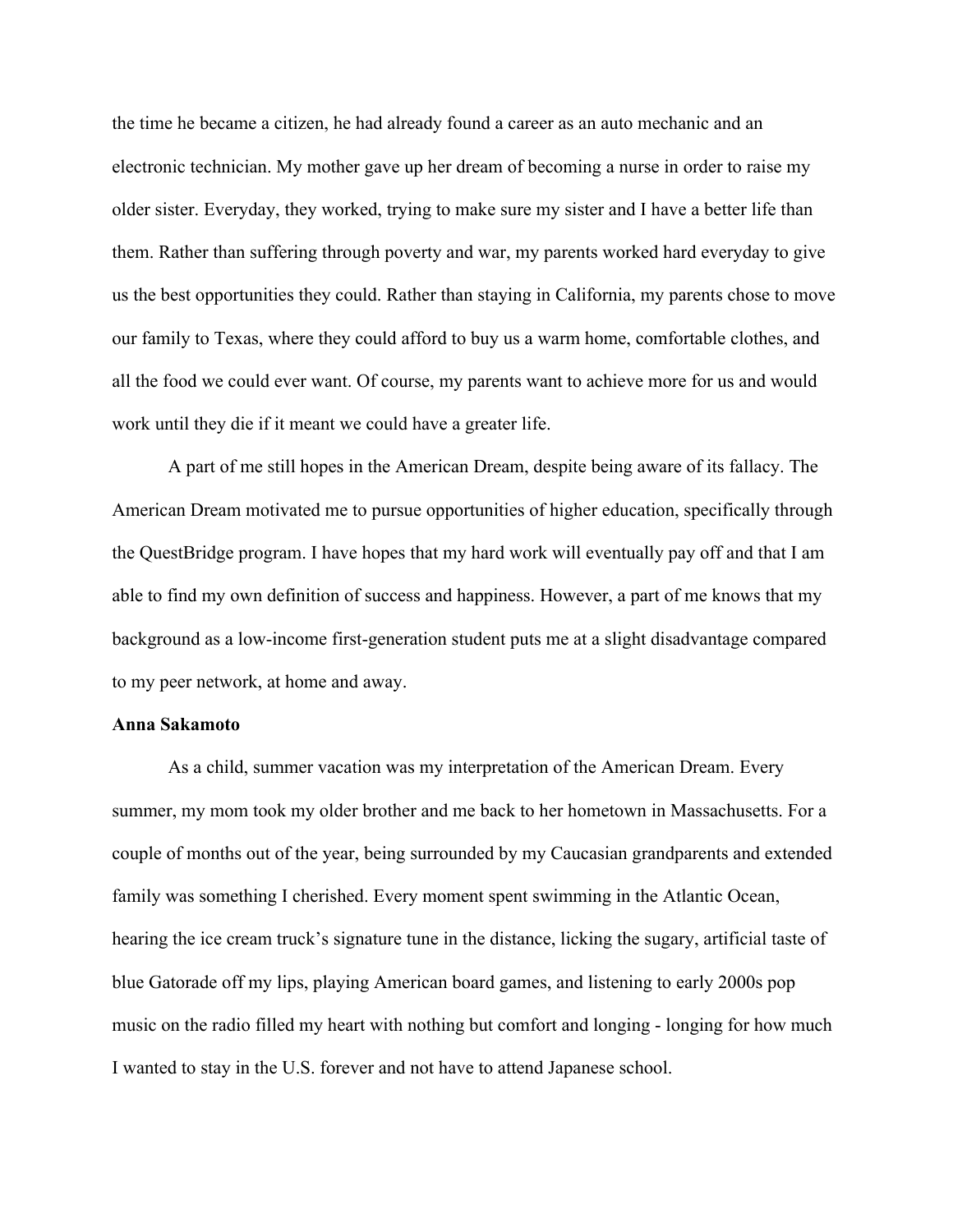Now, my American Dream consists of being a financially independent woman living in either New York City or Los Angeles. My American Dream has nothing to do with race anymore. I don't have a burning wish to be a white girl like I used to as a child. My mom would later describe my younger self as quiet, reserved, and lonesome. The only bright side of growing up with no friends in Japan is that I learned how to entertain myself. When not at school, I enjoyed playing and daydreaming in my pink bedroom. Even though I did not know how to read English, flipping through Western picture books was one of my favorite activities. In my head, I would pretend to be a fairy or a princess with long blonde hair and big blue eyes. My almost black bowl cut and dark brown, almond-shaped eyes were not pretty enough for my liking. There was not a single Disney Princess, doll, or fictional female protagonist I could relate to.

# FEELING OUT OF PLACE

Feeling out of place is a common experience for minorities. Reasons for feeling out of place in society range from race, ethnicity, gender, sexual orientation, socioeconomic class, citizenship, cultural differences, language barriers, to stereotypes. Groups or individuals unable to fit into the societal norm feel isolated, excluded, and lack a sense of belonging - an inherent desire for humans. In an effort to fit into the desired or accepted mold, an individual risks losing part of their identity. Sitcoms *Fresh off the Boat* (2015) and *Never Have I Ever* (2020) tackle coming of age narrative, while documentaries *Who Killed Vincent Chin?* (1987), *Take Out* (2004), and *Hafu* (2013) cover real-life experiences. Dramas such as *The Farewell* (2019), and *Monsoon* (2019), *Okja* (2017) approach feelings of isolation with comedic, thrilling, and romantic twists. Overall, the films share the common theme of feeling out of place and its impact on identity and life choices.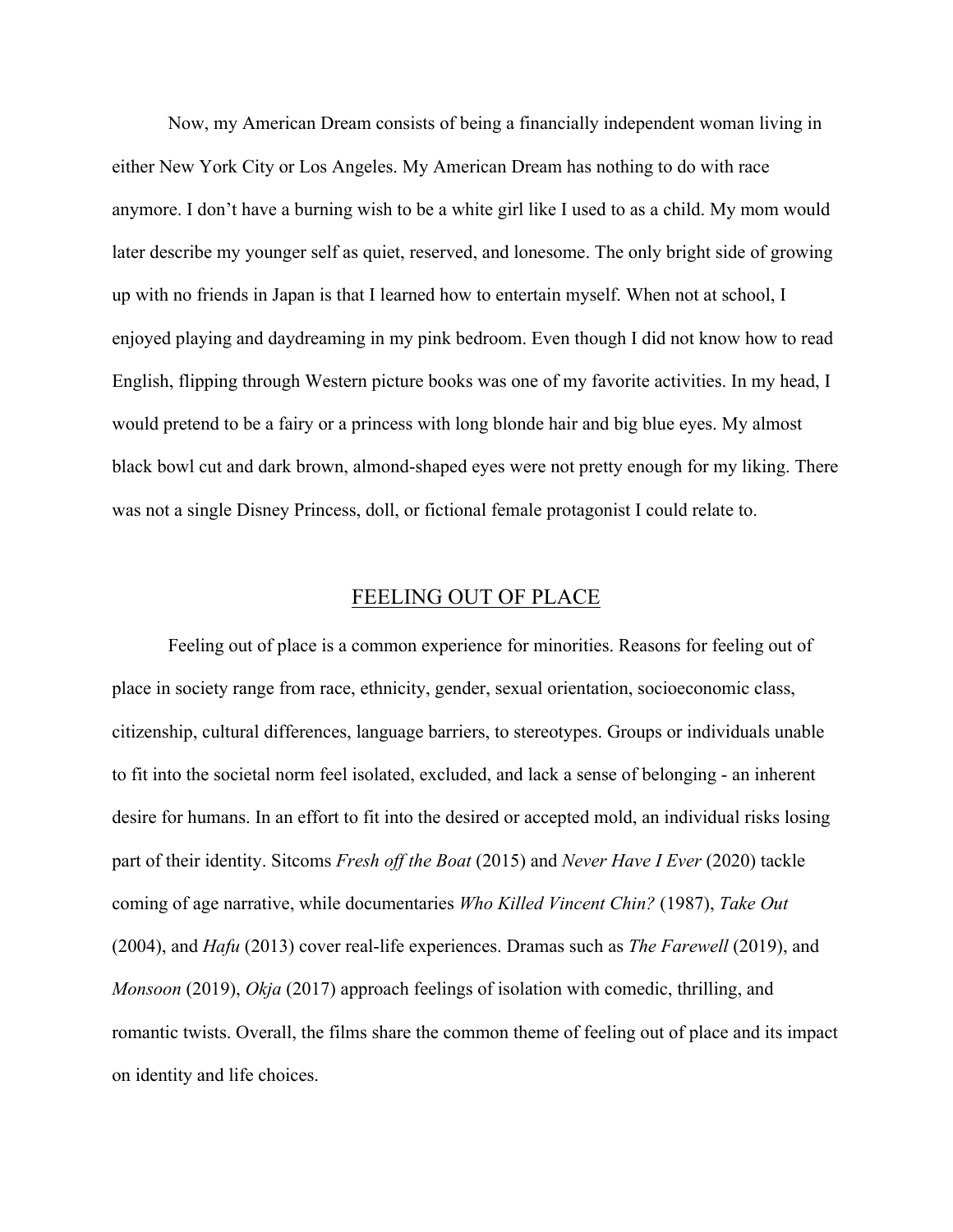## **Who Killed Vincent Chin?**

The filmmakers, Renee Tajima-Peña and Christine Choy, highlight multiple aspects of Chin's life and the social environment at the time of his death. Interviews of Chin's mother, Lily Chin, reveals the struggles she faced as an Asian immigrant. Lily Chin claims to have witnessed neighborhood children making fun of her situation and showing gestures of slitting their throats. Additionally, while being introduced to American traditions by her husband, such as a baseball game, Chin and her husband were kicked and cursed at. Ultimately, she decided to never come back to a baseball game. Lily Chin's interviews illustrate the hostile reaction people had in Detroit against people of Asian descent. Her interviews were purposely combined with images of the stereotypical all-American practices (i.e. baseball, homemade pies, and a happy family) in order to illustrate an irony between her story and the American Dream. As a result, her experience combined with images of the "American Dream" emphasizes how out of place she felt as she was obviously not experiencing those aspects Americans often boast about. In addition to Lily Chin's interview, the directors provided interviews of other Asian Americans residing in Detroit, simultaneously with footage of Caucasian residents mocking Japanese people and the destruction of Japanese imported vehicles. As a result, the directors were able to paint a clearer picture of how unwelcoming Detroit became for Asians when the Japanese auto-industry began to skyrocket in the United States. Chin's death was thought to be motivated by racism against people of Asian descent, specifically those who are Japanese or who look remotely Japanese. The murderers', Robert Ebens and Michael Nitz, motivation ultimately singled out, confined, and isolated Chin as not a Chinese man, but an Asian man. Their assumptions and murderous act forced Chin to feel out of place as he's not seen as an equivalent American despite being such.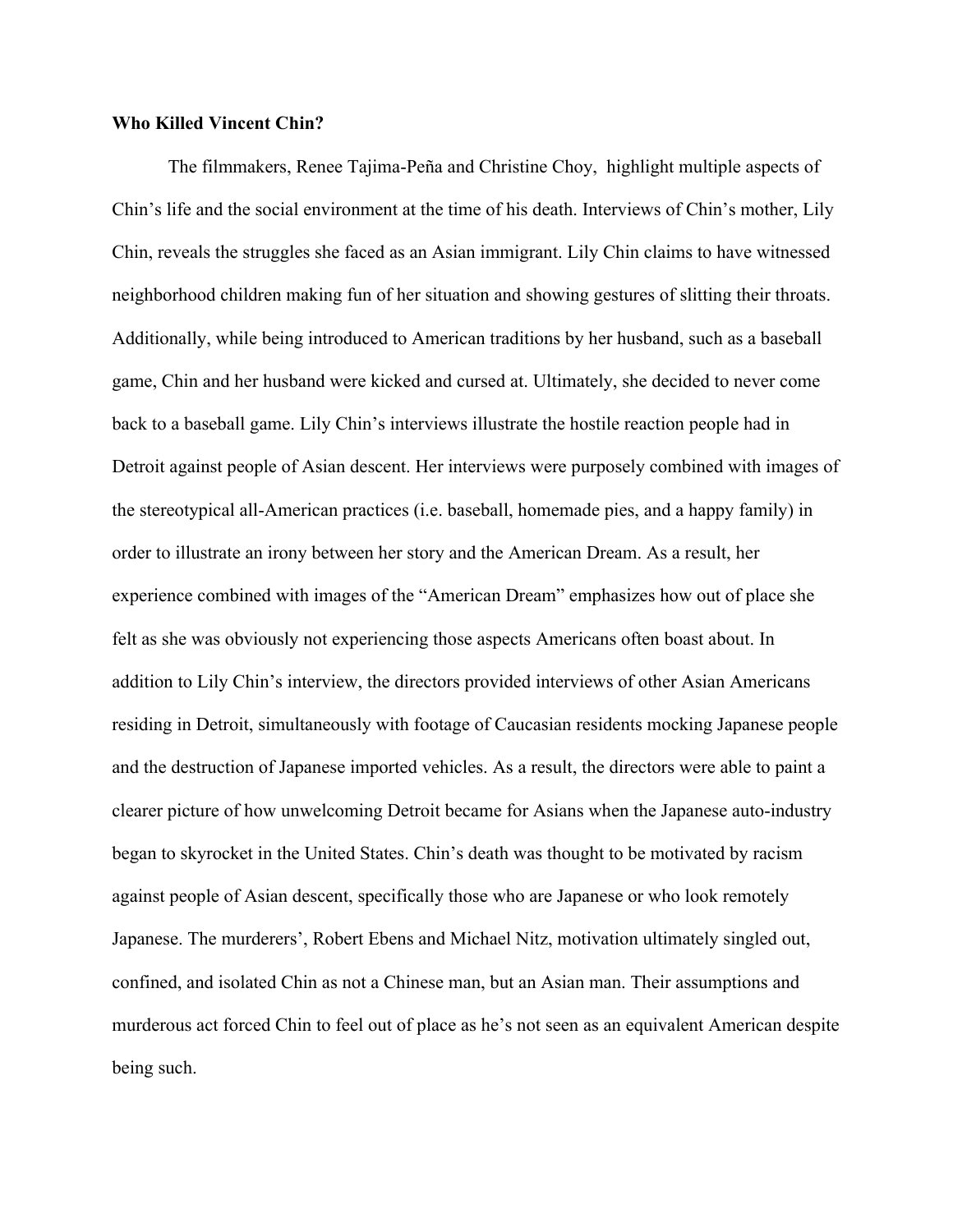## **Take Out**

In Shih-Ching Tsou and Sean Baker's *Take Out* (Baker, Tsou, 2004, United States), the directors choose to focus on the theme of feeling out of place, specifically through Ming's experience in the United States as an illegal and unskilled Chinese immigrant. While going through his day-to-day life, Ming experiences a variety of obstacles, such as people mocking him in broken English, his inability to properly speak and understand English (which hinders his ability to stand up for himself), and his lack of completely understanding American mannerisms required to make money. By illustrating Ming's difficulties, Tsou and Baker effectively demonstrate how Chinese immigrants are left feeling out of place on foreign lands. Additionally, Ming is also left feeling out of place with his colleagues. Despite his colleagues being illegal Chinese immigrants themselves, they also treat Ming with subtle hostilities, hinting that he isn't welcomed amongst their group either. The employees at the restaurant appear more assimilated into the United States than Ming. For example, Big Sister is charismatic enough to make money, and his best friend is able to understand what Americans want to make money. Ming's inability to understand and accept certain inconveniences (i.e. wrong order or getting scammed on the streets) separates him from his colleagues. As a result of his struggles, Tsou and Baker paint Ming as an isolated foreigner to both Americans and his Chinese colleagues.

## **Hafu**

Megumi Nishikura and Lara Perez Takagi's *Hafu* (Nishikura, Takagi, 2013, United States) documents the complexities of growing up as a mixed race person in Japan. *Hafu* (half) is a universally known term in Japan to describe people who are part Japanese. This term, acting as both a noun and an adjective, is a form of identification, a pejorative, and a potential complement, as many Japanese people find mixed raced people exotic. Being multiracial is both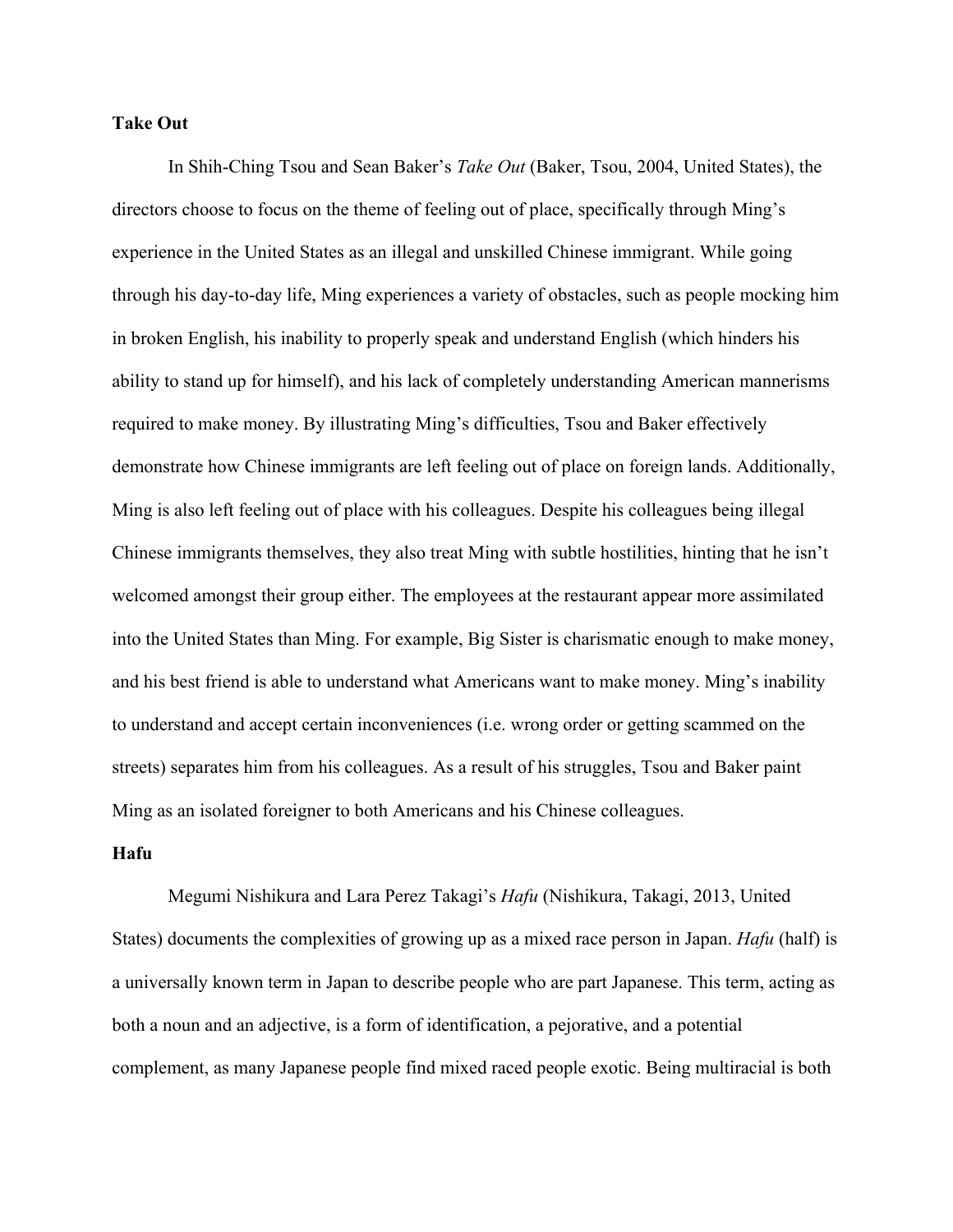appealing and troubling in a homogenous country like Japan due to the assumptions people make about a mixed person's background and identity. The label is othering and rather dehumanizing, deriving from "half-breed" which is commonly used to describe hybrid animals.

The documentary follows the lives of five different people as they navigate life in Japan. Each person talks about growing up, realizing their identity, balancing multiple cultures, and feeling unsettled and confused by their race and ethnicity. From a young age, feeling out of place both literally and figuratively is an isolating, yet formative experience for interviewees like, David, Alex, and Miyako.

David, who is half Ghanaian and half Japanese, grew up in a Japanese orphanage and considers himself to be more culturally Japanese. Despite identifying more with his Japanese side, he continues to explore his maternal side and help build a school in Ghana. The directors transition to a young boy, Alex, of Mexican and Japanese ancestry. He struggles to fit in and keep up academically due to his multilingual home life. Miyako, who is half Korean and half Japanese, grew up believing she was full Japanese until she came across her family records during a school project.

Hafu primarily focuses on how one's family can affect their sense of identity. Alex, being multilingual and half Japanese, is bullied in Japanese school. Initially, Alex attends Japanese elementary school. However, Alex is called "not Japanese" and "English-boy" in school by his peers and his teacher considers him slow in school, even though the only reason he has trouble in school is because he is concurrently learning three languages. When Alex tried to ask the teacher for help, he was met by "figure it out" yourself. Thus, Alex felt alienated and out of place at Japanese school. Alex, relies heavily on his family understanding his desire to spend time in Mexico to help boost his confidence. His family also decided that it will be better for him to go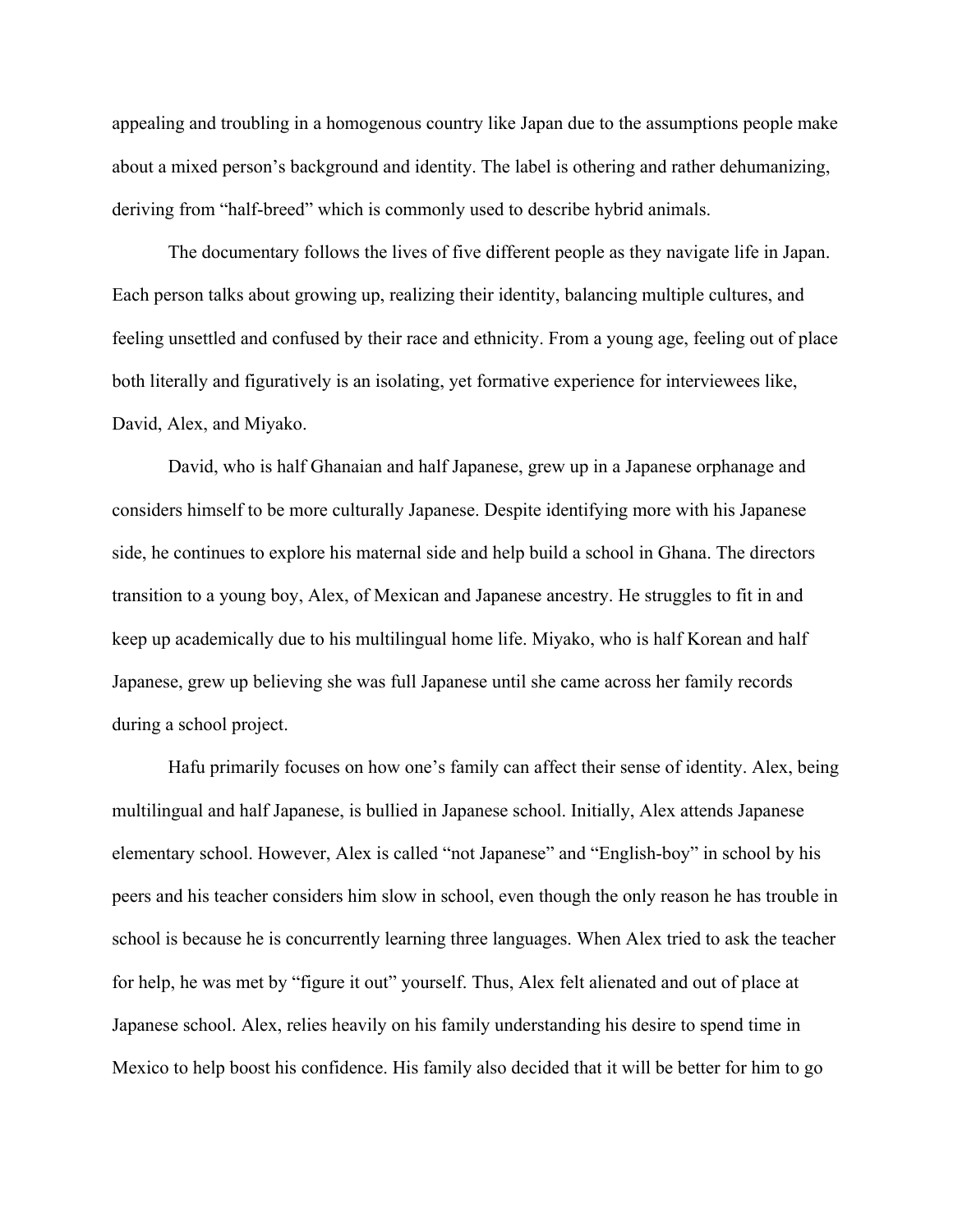to International school instead of Japanese school in order to avoid the bullying he faced in Japanese school.

In contrast to Alex's story, Miyako's mother hid her Korean side from her. Miyako's mother and family raised her to believe that she was fully Japanese until coming across the truth. She was told by her family that she won't be treated the same if she told her friends that she was only half Japanese or her future husband might not accept that she is half Korean. This led to Miyako feeling disconnected from both sides of her identity. Through the contrasting stories of Alex and Miyako, the film depicts the influence a person's family can have on them, especially in terms of either feeling comfortable with their identity or being troubled by it.

David recalls incidents where other children in the orphanage would not play with him, bully him, and beat him up because he looked different. He remembers a particular moment when he fell and started bleeding while playing soccer. Fellow kids gathered around him, reacting to the color of his blood being red as opposed to green, which was what they presumed about David due to the color of his skin. David states he "was like a space alien to them," causing him to feel out of place at the orphanage during his childhood. Despite feeling alienated, he, along with Alex and Miyako, continued to endure feelings of loneliness.

#### **Fresh off the Boat**

*Fresh Off The Boat* (Khan, 2015, United States) focuses on the Huang family adjusting to a new environment, suburban Orlando. The series chooses to portray how Asians feel out of place through various episodes. For example, the pilot starts with the family missing their old life in Chinatown in Washington DC and feeling too Chinese in Orlando. In season 1 episode 1, Eddie's teacher introduces him to the class, struggling to pronounce his Chinese name, Hung-ge Yi Minge. Noticing her mispronunciation, Eddie pipes up with, "Call me Eddie," to which the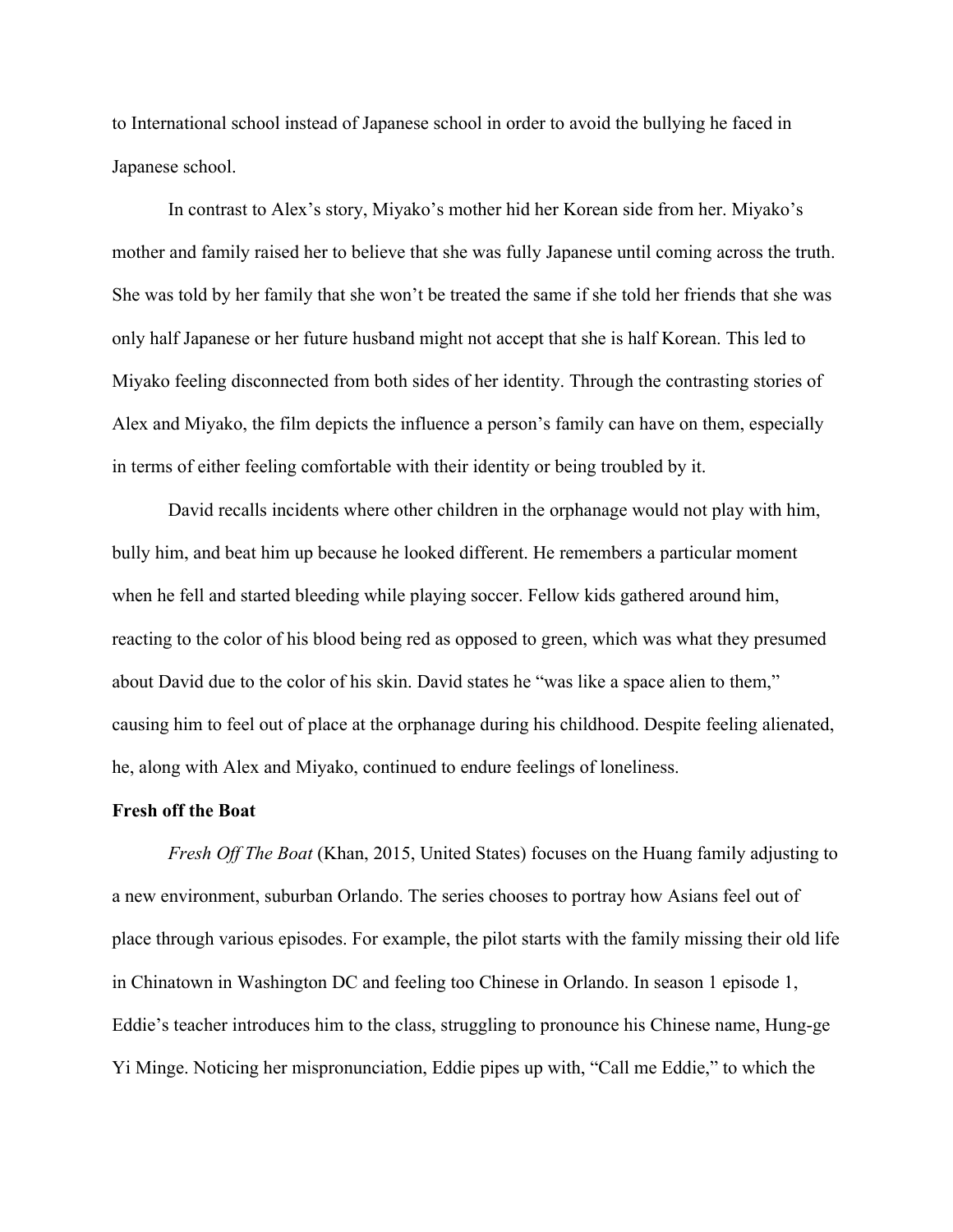teacher responds with a sigh of relief. Something as minor as butchering a name can alienate someone from the group. Eddie deals with the short-lived situation in a way most people would, politely and passively.

During lunch period, Eddie sits at a table with his new classmates while opening up his home-cooked Chinese meal. Confused and appalled by unfamiliar cuisine, students around him point out his food in disgust. The "Lunchbox Moment" is rather common for Asian Americans who bring cultural food to their institution. Facing ridicule from something as little as choosing to eat certain foods causes social and cultural isolation. In response, Eddie assimilates into his new middle school environment by bringing Lunchables to the cafeteria from that point forward. Eddie remarks, "When you live in a Lunchables world, it's not always easy being homemade Chinese food," taking his negative experiences in stride, accepting his differences, and moving forward.

After being called a chink and getting into a fight at school, Eddie is reprimanded for starting the situation. Jessica and Louis stand up for Eddie, questioning why only Eddie faces consequences and not the kid who used the ethnic slur. Feeling out of place in Orlando, Eddie tries his best to fit in but realizes that he does not have to change himself in order to find a group of friends ("Pilot." *Fresh Off the Boat,* season 1, episode 1, Hulu, 2015. *Hulu,* https://www.hulu.com/watch/3ecda132-7410-4403-849b-c06ba948dafd). Discrimination against Asians is still prevalent in the U.S. The comedy series shows a happy family, only highlighting a fraction of microaggressions, cultural isolation, and assimilation.

#### **Okja**

Netflix's live-action animation hit*, Okja* (Bong, 2017, South Korea), also directed by Bong Joon-ho, displays the unethical behavior of a large American corporation and a young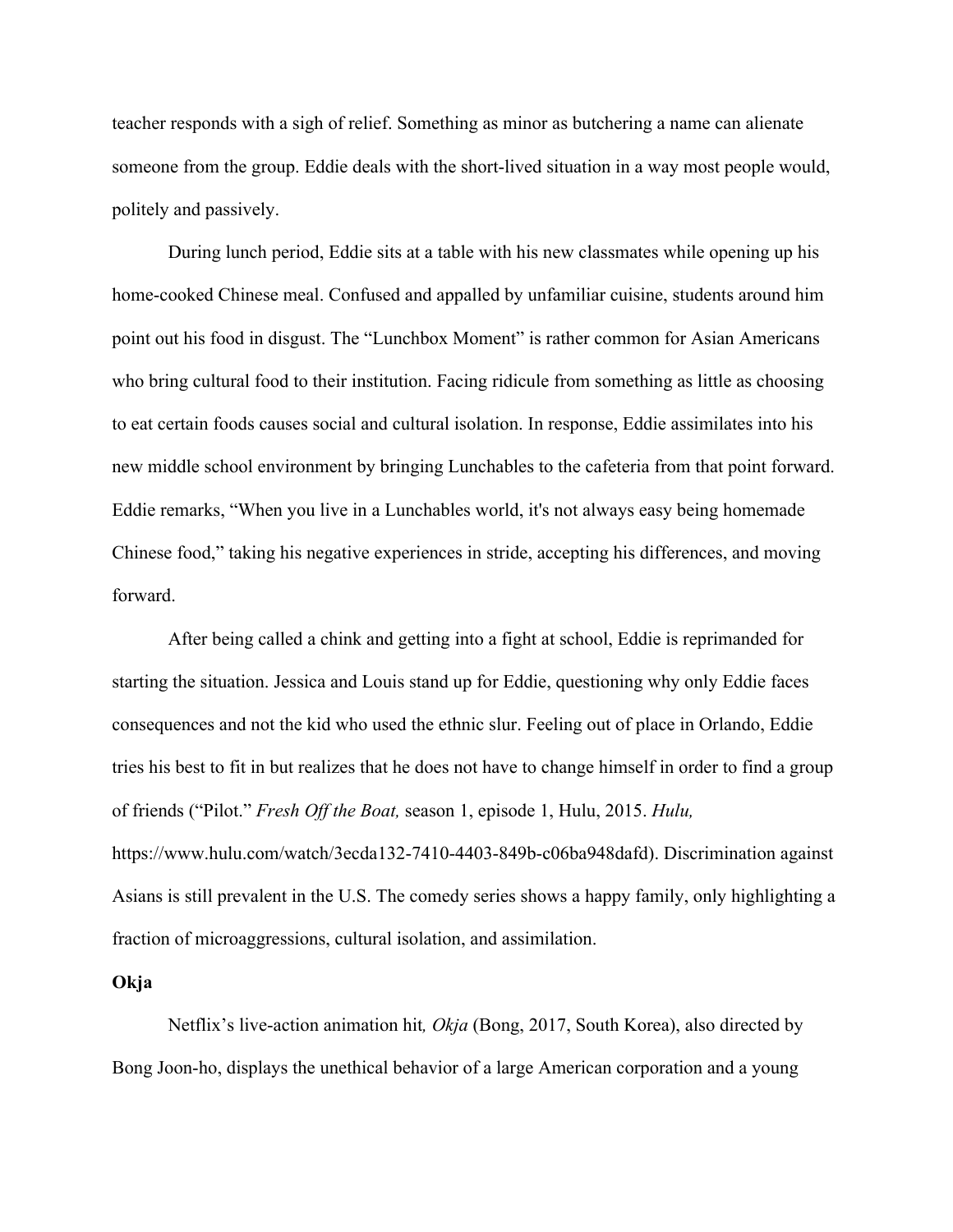girl's journey from South Korea to the United States. In exchange for a large sum of money, Mija (Seo-Hyeon Ahn) and her uncle raise Okja, a large pig-like creature, over the course of ten years for the American "Mirando Corporation." Mija, unaware of Okja's gruesome fate, learns of the corporation's plans to transfer Okja from Seoul to New York City for exhibition, and ultimately, slaughter. This film is a social commentary on greed and deception prevalent in corporate American, in addition to animal rights and meat consumption.

Among corrupt, money-hungry characters, Mija is an outlier due to her innocence, resistance to authority, and devotion to Okja. Seo-Hyeon Ahn plays Mija's resilient and assertive character, compelling viewers to root for the strong, female lead throughout the film. To spotlight Mija's cultural heritage at the New York City exhibition of Okja, Mirando Corporation dresses her in a hanbok, a traditional Korean garment. This sets Mija apart from the predominantly white, American crowd. Individually, Seo-Hyeon Ahn is an outlier in the mainstream media production industry as a young, South Korean female actor. Although her character does not express sentiments concerning feeling out of place, the production underscores the theme of not fitting in.

## **The Farewell**

Through the dialogue, Lulu Wang's *The Farewell* (Wang, 2019, United States) reveals that Billi was born in China and was very close to her grandmother (nǎi nai, informal Chinese word for grandmother). Her family soon immigrated to the United States when Billi was a young child. Despite being a Chinese-born Asian American, Billi is left conflicted by her family's cultural practices against the ethics and morals she learned in the United States. Specifically, the family's tradition of lying. Billi's mother explains: "Chinese people have saying: when people get cancer, they die. But it's not the cancer that kills them, it's the fear." (Wang, 0:11:46) This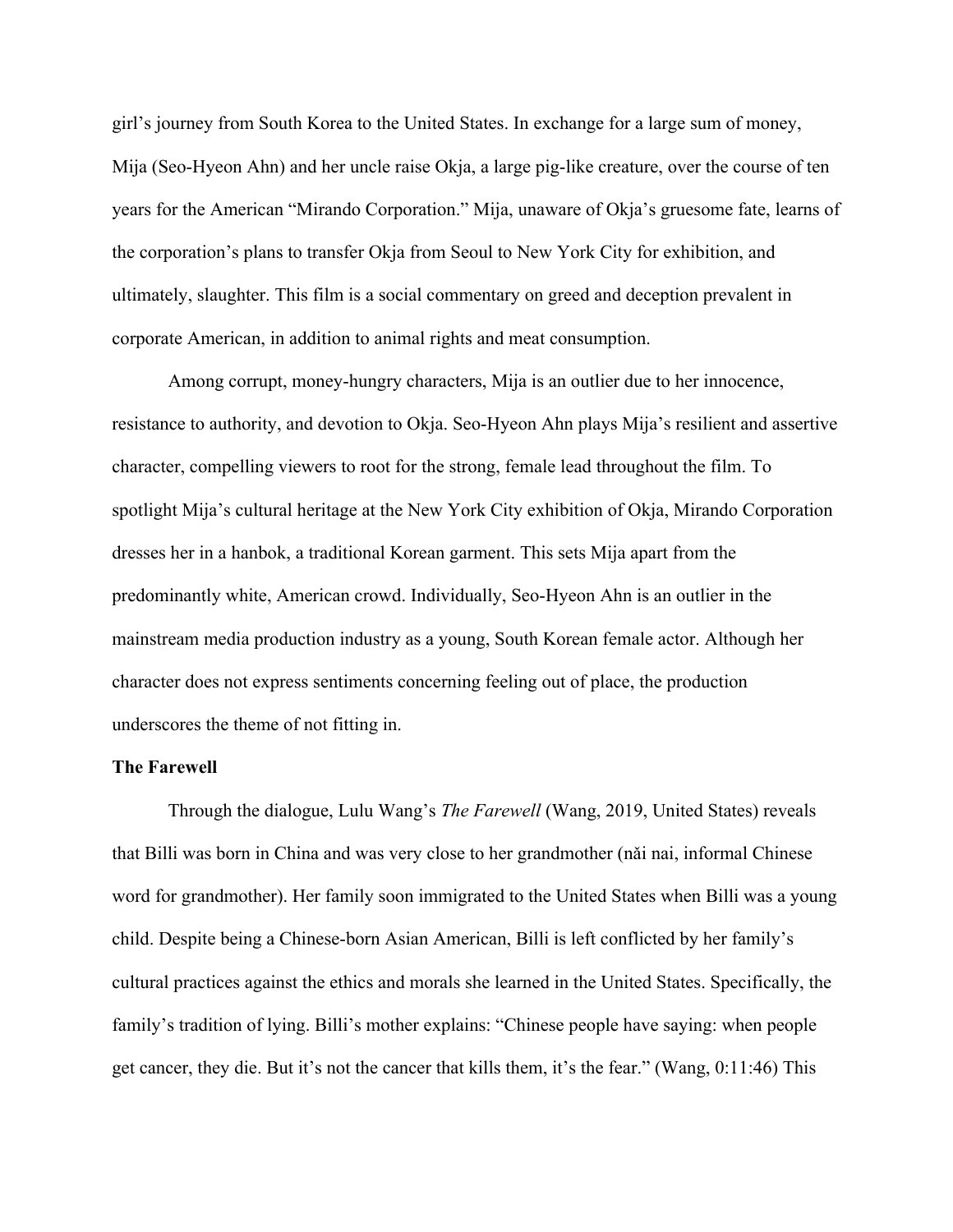one phrase and state of mind is enough to distance Billi's beliefs from those of her relatives. Concurrently with her family's lie, Billi is left excluded by her family who shows a fear of her presence around Nai Nai. Her parents reference her showing of emotions which results in the family showing extreme worry when she arrives in China. This is evident through her family's intention of not inviting Billi to the "wedding", opting to keep her in the dark. Throughout the events of the film, Billi shows extreme distaste and sadness towards her family's actions but is forced to set aside her emotions and comply with their wishes to protect Nai Nai. Billi is able to communicate and understand Chinese but is unable to comprehend the ethical reasons behind the lie, illustrating an obvious lack of belonging. Lulu Wang's choice to highlight Billi's antipathy towards her relatives, evident through her passive actions (i.e. tears, facial expressions, solemn movements), in order to frame her as an outsider, a foreigner, to her own culture.

## **Monsoon**

Kit's character, portrayed by Henry Golding, a British-Malaysian actor, rarely speaks Vietnamese and is shown to feel out of touch and place while in Vietnam. The interactions he has with his childhood friend, Lee, is shown to be uneasy when they speak English to one another and when Lee is required to translate back and forth between Kit and the people he interacts with. Kit's inability to speak Vietnamese or relate to the people there in general puts him in an awkward position of a disconnected homelander. Khaou's choice to highlight the language barrier between Kit and the Vietnamese people he interacts with makes him a foreigner, bringing out his Western roots over his Asian blood. Additionally, Kit's portrayal by a British-Malaysian actor, Henry Golding, already makes him a stranger in Vietnam both on and behind the scenes. By the same token, people from the West end up making assumptions about Kit which ultimately blurs the line between his identity: one of a British and one of a Vietnamese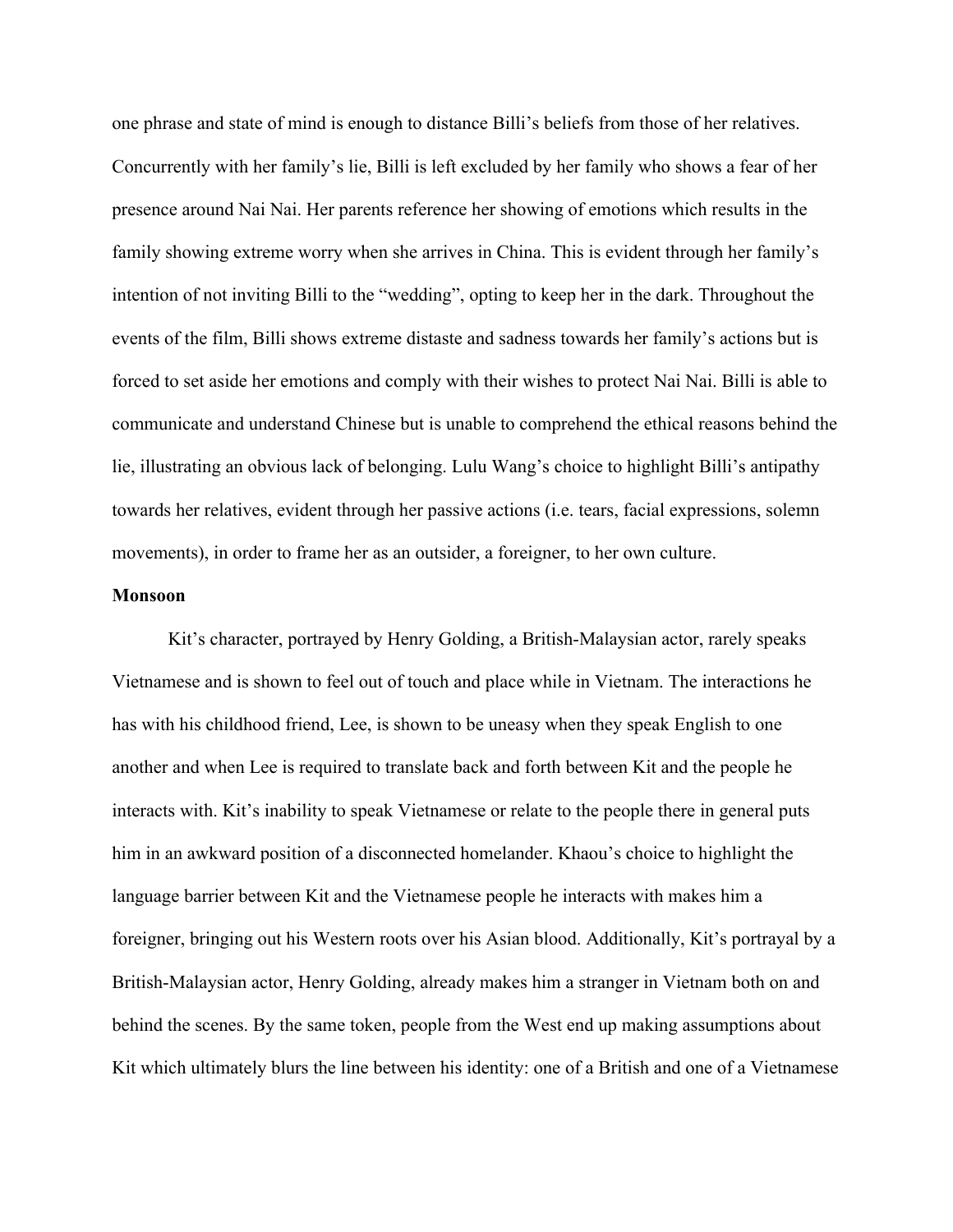man. Throughout the film, the audience is left to assume Kit's past through dialogue surrounding his childhood, often referencing the events of the catastrophic Vietnam War. The interactions he has with characters such as his new romantic partner, Lewis, illustrate a misunderstood identity from a foreigner's point of view. Lewis makes assumptions of Kit and the children of Vietnam's feelings towards the United States following the Vietnam War. By mentioning topics, such as a lack of American pride in the war and disdain towards Americans by the countries they have waged war with, Lewis' assumptions of Kit put him on a defensive interaction as he defends Vietnam and is confused as to why the United States was willing to pride themselves over a war that wrecked his childhood.

# **Never Have I Ever**

Kaling's *Never Have I Ever* (Kaling, 2020, United States) focuses on Devi's role as an Indian American teenager conflicted between her traditional roots at home and her desire to be a normal American teenager. Throughout the series, Devi attempts to act like an ordinary teenager, embracing aspects of adolescence to which her mother disapproves of. For example, she tries on colored highlights, attempts to get a boyfriend, and consumes alcohol. Despite being elements of teenagehood often praised in Western soap operas ("... gotten so drunk with popular kids" *Never Have I Ever,* season 1, episode 3, Netflix, 27 Apr. 2020. *Netflix,*

www.netflix.com/watch/81128601.), Devi's fear of getting caught as well as her mother's backlash towards her actions isolate her from the rest of her peers. While her peers equate party attendance and alcohol as socially acceptable, Devi's desire to fit in with the "cool kids" ends up clashing with her mother's view of a good Indian girl. Additionally, she finds traditional practices like Ganesh Puja and wearing her Sari annoying rather than something to be proud of. Her desire to feel more American is highlighted by her eagerness to attend Princeton, find a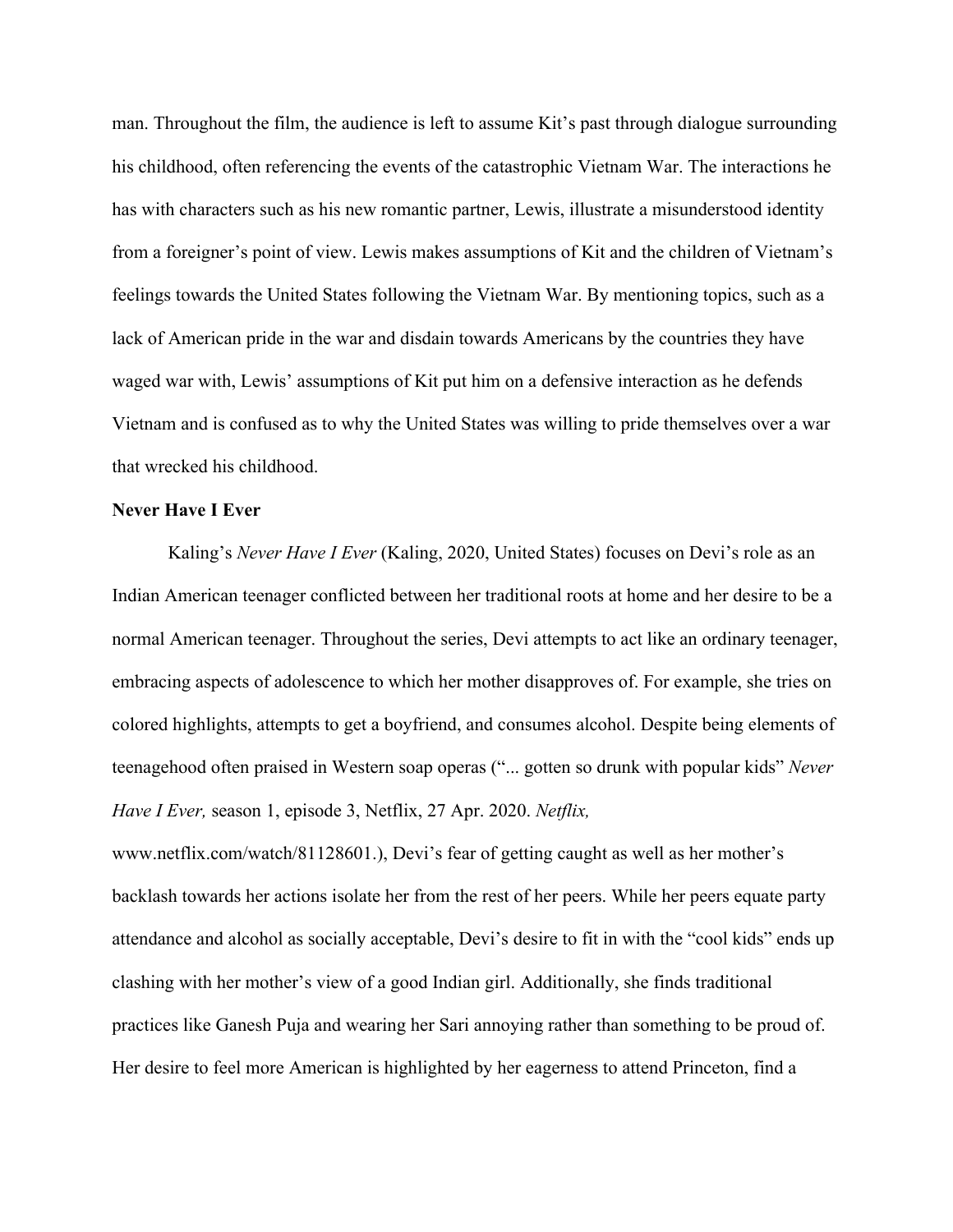white boyfriend, become an atheist, and eat cheeseburgers. ("... never felt so Indian" *Never Have I Ever,* season 1, episode 4, Netflix, 27 Apr. 2020. *Netflix,* www.netflix.com/watch/81128600.) Oftentimes, Devi appears trapped between being "too American" for her Indian culture and "too Indian" to be a typical American teenager. Kaling chooses to bring out Devi's complicated feelings of belonging in the fourth episode in which she feels dually isolated within her Indian community in addition to her peer network. Within her Indian community, Devi questions and feels annoyed by certain traditions and celebrations; "Although Devi was Indian, she didn't think of herself as *Indian Indian* like these girls [...] so sometimes she felt a little out of place." ("... never felt so Indian" *Never Have I Ever,* season 1, episode 4, Netflix, 27 Apr. 2020. *Netflix,* www.netflix.com/watch/81128600.) Kaling uses Devi to paint the complicated experience of feeling out of place as an Asian American torn between her traditional and western roots.

#### **CONCLUSION**

Despite the shows' and films' varying genres and stories, each production displays the difficulties of standing out in a crowd. Series like *Fresh Off The Boat* (2015), *Never Have I Ever*  (2020) appeal to wide audiences while conveying the idea of not fitting in in a comedic way. In addition, dramatic stories such as *The Farewell* (2019), *Monsoon* (2019), and *Okja* (2017) place characters in unfamiliar geographical locations to distinguish them from the majority. In turn, this technique emphasizes characters' cultural differences. Lastly, documentaries, *Take Out* (2004), *Hafu* (2013), *Who Killed Vincent Chin?* (1987) highlight the lives of those who face social challenges.

#### PERSONAL EXPERIENCES

## **Nyaari Kothiya**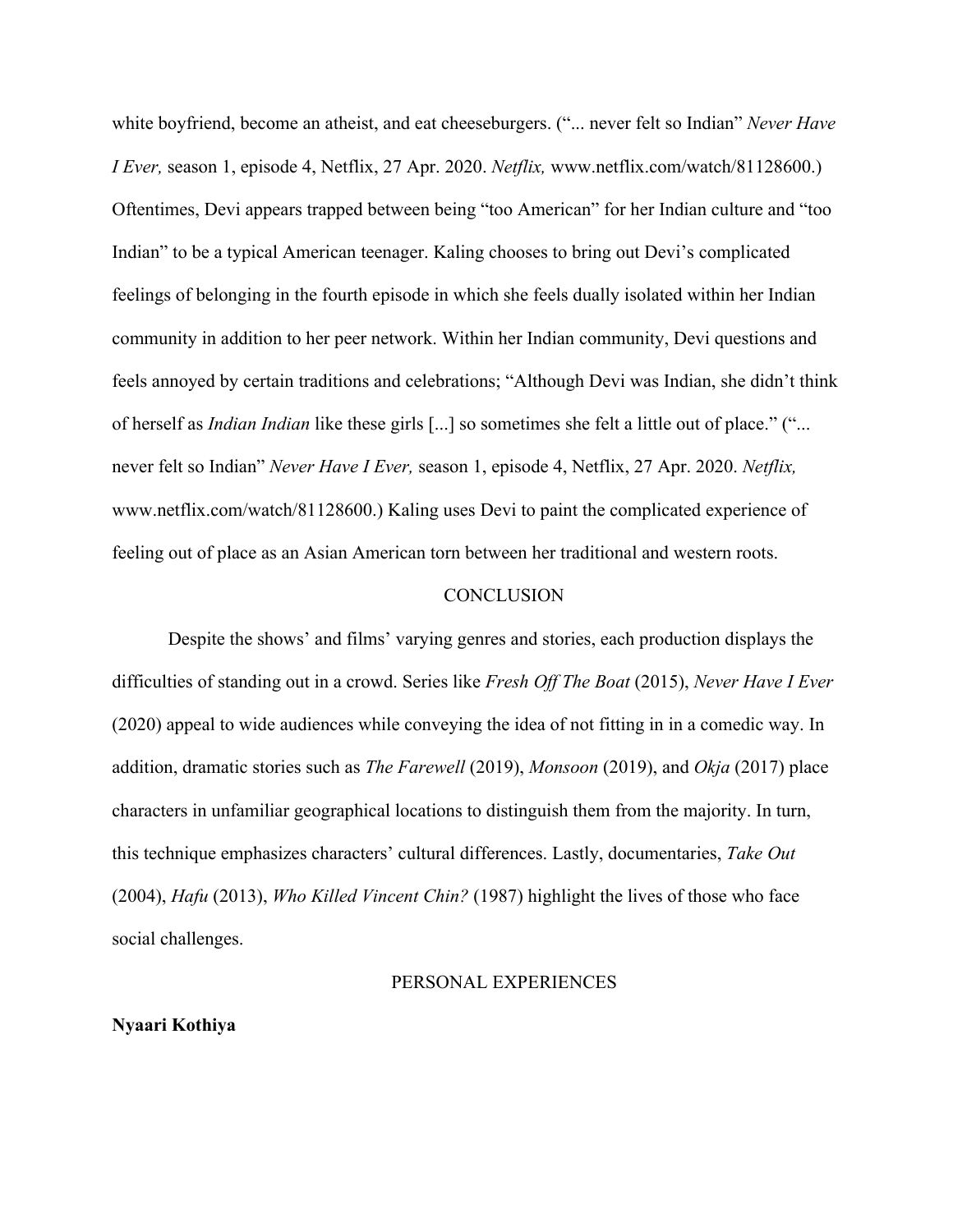Moving to the United States was a massive decision for me. When I first came here, I certainly felt extremely out of place. I felt that I was a little too connected to my roots and was afraid to show my "Indian side" to anyone at school. Even though I had Nicole and Mrs. Mckenna, I still felt that I couldn't be truly honest with anyone other than them. Throughout my high school experience, I had a constant feeling of being too Indian or not being American enough. After graduating from high school, I took a trip to India to visit my friends and family for the first time in three years. I was excited about it and looked forward to being where my core was. However, the experience was different than I expected. To a degree, I was "too American" and had begun to feel out of place in India. Minute things, for example, hugging my friend when I hung out with them led to confusion among some of them because they were not used to that. When I am in the United States, I look for opportunities to not communicate with people in English and instead speak Hindi or Gujarati. However, when I went to India, I noticed that I spoke more English than I expected, leading to my friends teasing me by calling me an "NRI" (Non-Resident Indian) implying that I was becoming an American. To add fuel to fire, every time I said "sorry" or "thank you" to them, they would ask "why are you behaving like an American?" In addition, the freedom and the thoughts that I was used to in the United States were not seen as "normal" within some of my extended family. It made me feel a little alienated in the country I grew up in and considered my core. Even though I loved my trip overall, it now feels as if I will always be either "too American" or "too Indian" in whatever setting I am in, even though nobody around me will consider me that. Sometimes I feel out of place even within the family I have in the U.S.. I feel that I am a completely different person every time I am back home from college for a break. Even though people from my family have been in the US for longer than I have, I still struggle to sometimes be as "American" as I want to be and am afraid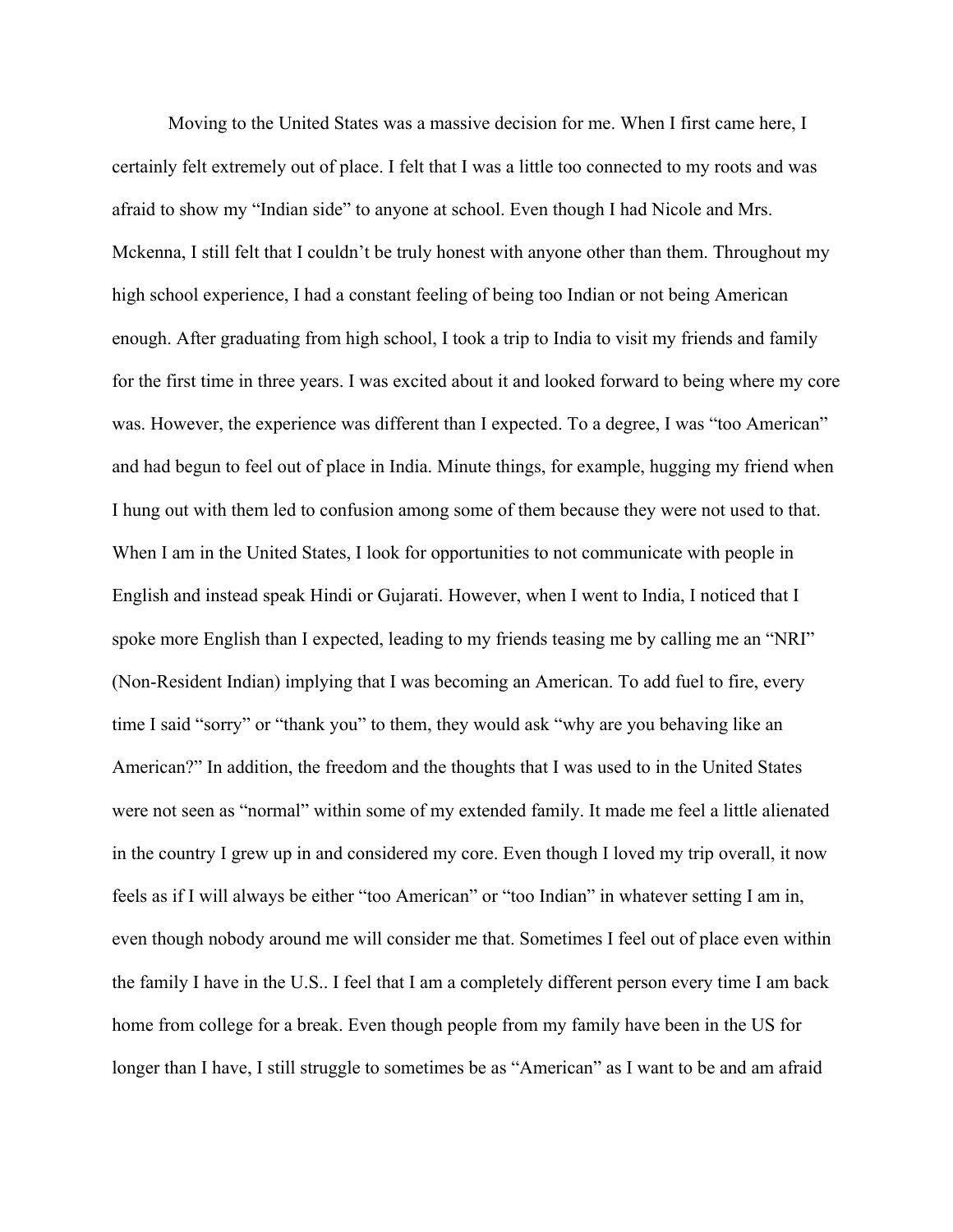of being "too American" even at home. I still try my best to try to fit into being the "ideal Indian daughter" at times. I feel like Kamala from *Never Have I Ever* who struggled to toggle between adopting American values and customs while retaining her Indian roots.

# **Jason Le**

Growing up in Orange County, California, I felt like I was part of the majority there. Weekends with my cousins, Asia town every other week, and the endless amounts of Vietnamese cuisine. Everything I did, regarding the Vietnamese practices my parents taught me (i.e. Asian squat, use of specific phrases, and eating specific foods) were all normal things around my cousins and at school. Students at my elementary school didn't care because they were practically doing the same things too. Chinese New Year, Vietnamese teachers and students, as well as Asian cuisine were often served at my school, treated as if it's a normal tradition. Of course, once I left for Texas, everything was completely different. For the first time in my life, looking Asian became something weird and not something people would take pride of.

Despite being born in California, the school district thought I belonged in an ESL program (English as a Second Language) and treated me as if I didn't speak a word of English. I can recall having one Vietnamese friend while I was in elementary school. Being one of the few Asian students at my school meant I was called "ching chong," "coin-slot eyes," and was asked quite frequently if I came from China or Hong Kong or whether I knew karate or kung fu. "No, I'm not from China. I was born in California."

"I don't know kung fu or karate."

#### "I'm Vietnamese."

The questions got annoying and went on for about a year and a half. Same reply, same reaction, it became habitual. The only time people pointed their eyes towards me was when we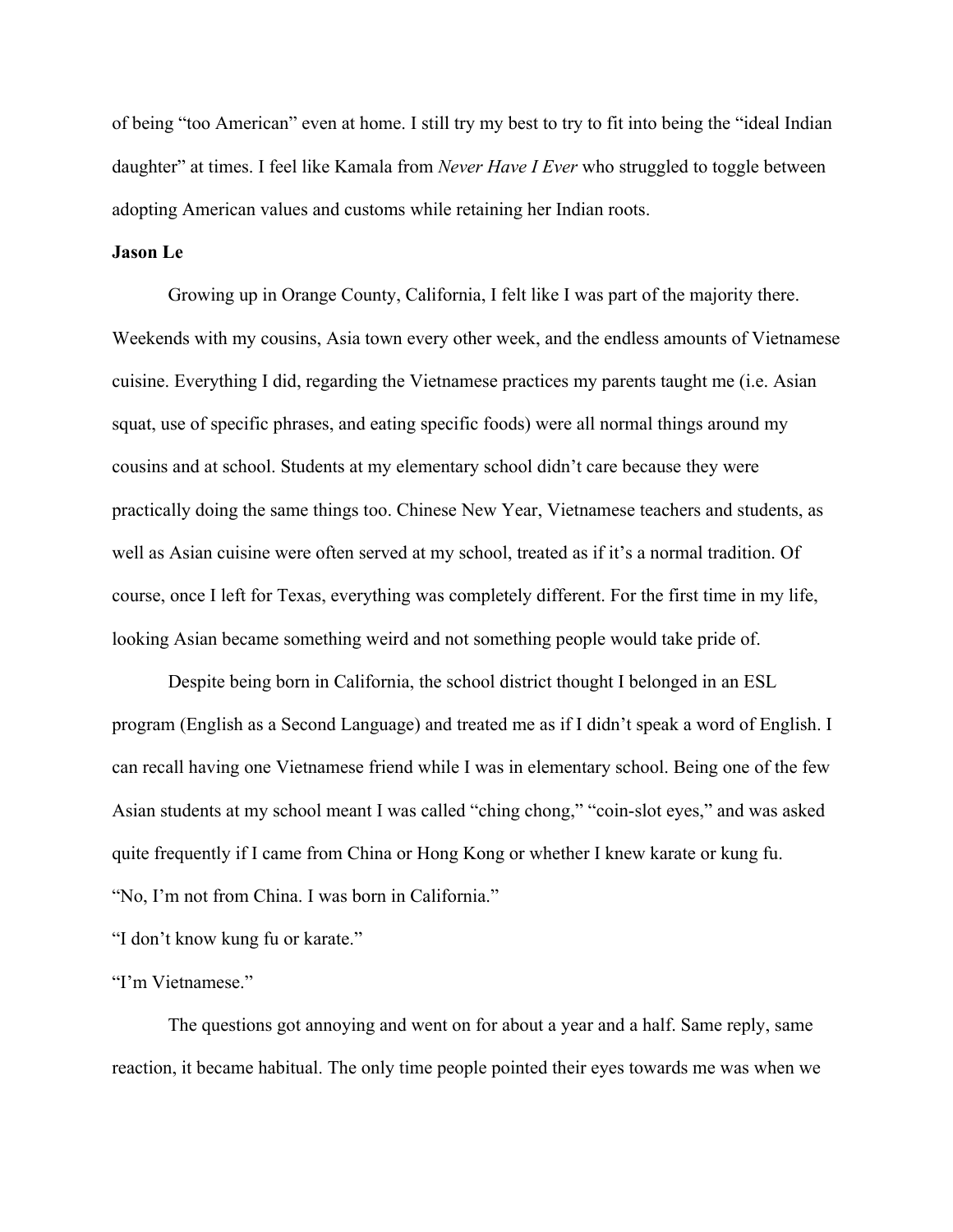talked about the Vietnam War during class. That was the only time people knew what Vietnam was, when my parents country was war-torn and the time their homes were bombed. The environment was completely different from California. Everyone celebrated Vietnamese culture and showed respect and decency for it. What the heck, Texas?

Walking around and seeing people who didn't look like me felt strange, considering I grew up in a heavily Vietnamese-populated area. The only times I heard Vietnamese was when I was at home or when my parents took me to Bellaire, a town just a couple miles away from the downtown area. There was a bubble of Vietnamese people my parents felt as if they could bond with. Whether it was in a restaurant or at church, my parents visited those places to just hear the Vietnamese or to feel like they belonged somewhere.

Without having a peer network of Vietnamese friends, everything just felt isolating. I couldn't tell people about the foods I liked because it was weird. I started to resent banh mi, pho, spring rolls, and even boba tea. All these foods used to be normal in California but, for some reason, people at school thought they were too exotic, strange, and un-American. Similar to Eddie from *Fresh off the Boat*, I begged my parents for Lunchables or anything American just so I can not show up to school feeling ashamed of myself.

Of course, as time went on, things got better in Texas. In high school, I was able to meet more Vietnamese students through orchestra, and they were more celebratory of Asian culture. Once Katy Asia Town had its grand opening, everything Asian became popular. It's almost like being Asian became trendy and cool. Suddenly, everyone wanted to eat pho, banh mi, and drink more boba. Even though my culture became fascinated or popular, it felt isolating to know that this was the only circumstance that made me visible.

#### **Anna Sakamoto**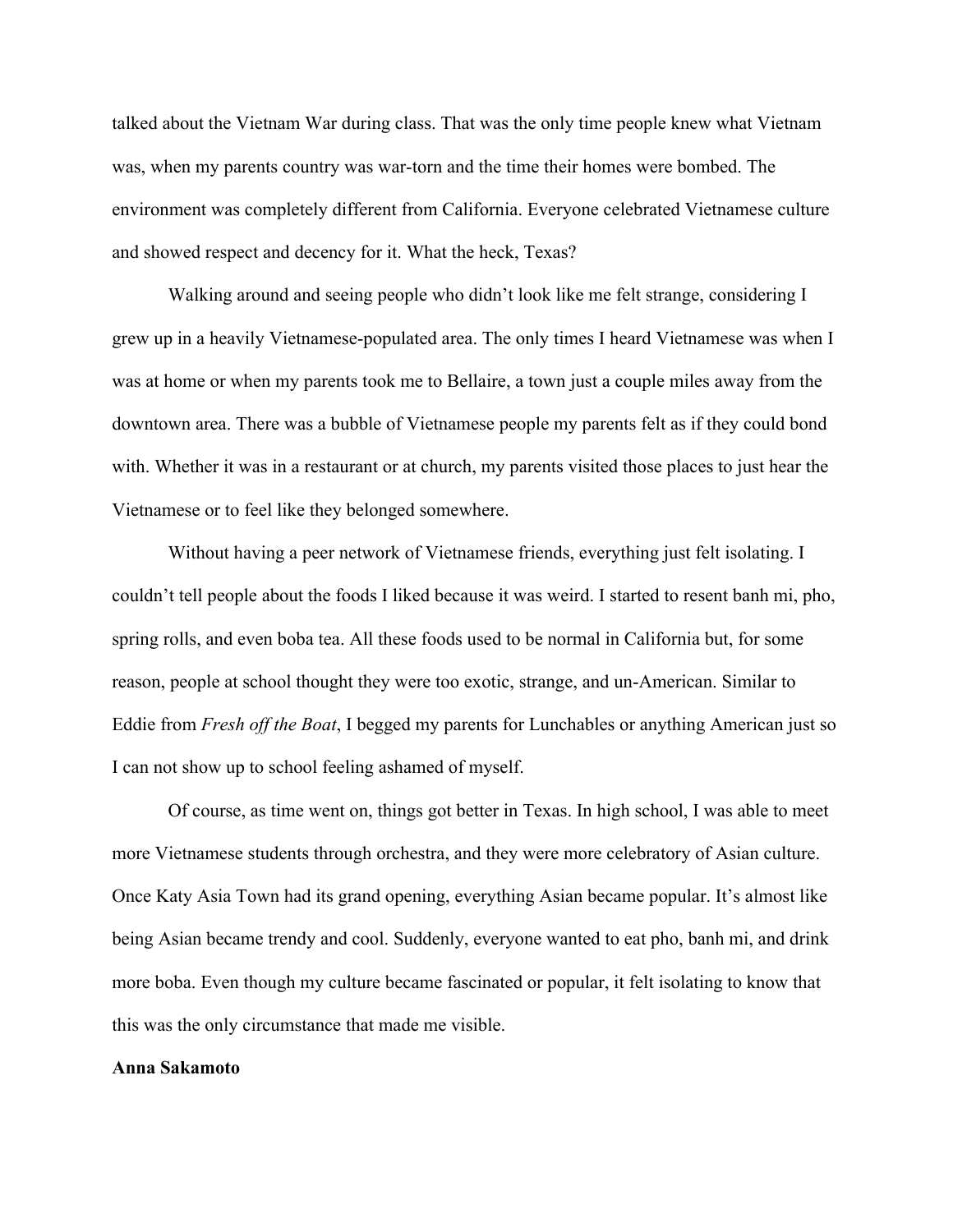Due to Japan's homogeneous population, feeling isolated is extremely common for people who are not full Japanese and foreigners. I had Japanese blood, Japanese citizenship, a Japanese palate, and a perfect accent, yet I was never seen as a normal Japanese girl. To fellow classmates, I was an "amerikajin" American, or "gaijin" foreigner, even at the mere age of seven. I was the embodiment of a stigma since I wasn't a "full breed." Being bullied and alienated because of my mixed roots made me feel uncomfortable, despite not fully understanding why at such a young age. Not only did those around me label me as "hafu" half Japanese, but I would soon begin introducing myself to fellow classmates by saying, "Hello, my name is Anna, and I am hafu (or 'daburu*,*' meaning double or two ethnicities)." Part of me was proud to call myself "hafu," thinking it made me unique, yet another part of me was embarrassed and wished so desperately to fit in with those around me.

Although my spoken grammar occasionally fell short, my mannerisms and tendencies were utterly Japanese. For instance, I absorbed the concept of "enryo" modesty, hesitation, and restraint early on in my childhood. I did not realize how strong "enryo's" cultural grasp was until I moved to the U.S.. During snack time at my new elementary school, fellow classmates would share their novel American cookies, crackers, and chips with me. However, I would politely refuse, despite my desire to try Cheetos, Fruit Roll-Ups, and Double Stuf Oreos. By taking their offers, I was afraid of coming off as greedy and rude, assuming that they were only offering their snacks to be polite. In retrospect, my thinking seems unproductive and reflects how shy I used to be. Years later, gifts and money are still difficult to accept, even from family and close friends. I feel a sense of guilt, but perhaps this could also be due to my Jewish heritage.

In Hawaii, I only ever stuck out like a sore thumb due to my Jewish heritage. The Jewish population in Hawaii is essentially non-existent. In high school, I witnessed numerous anti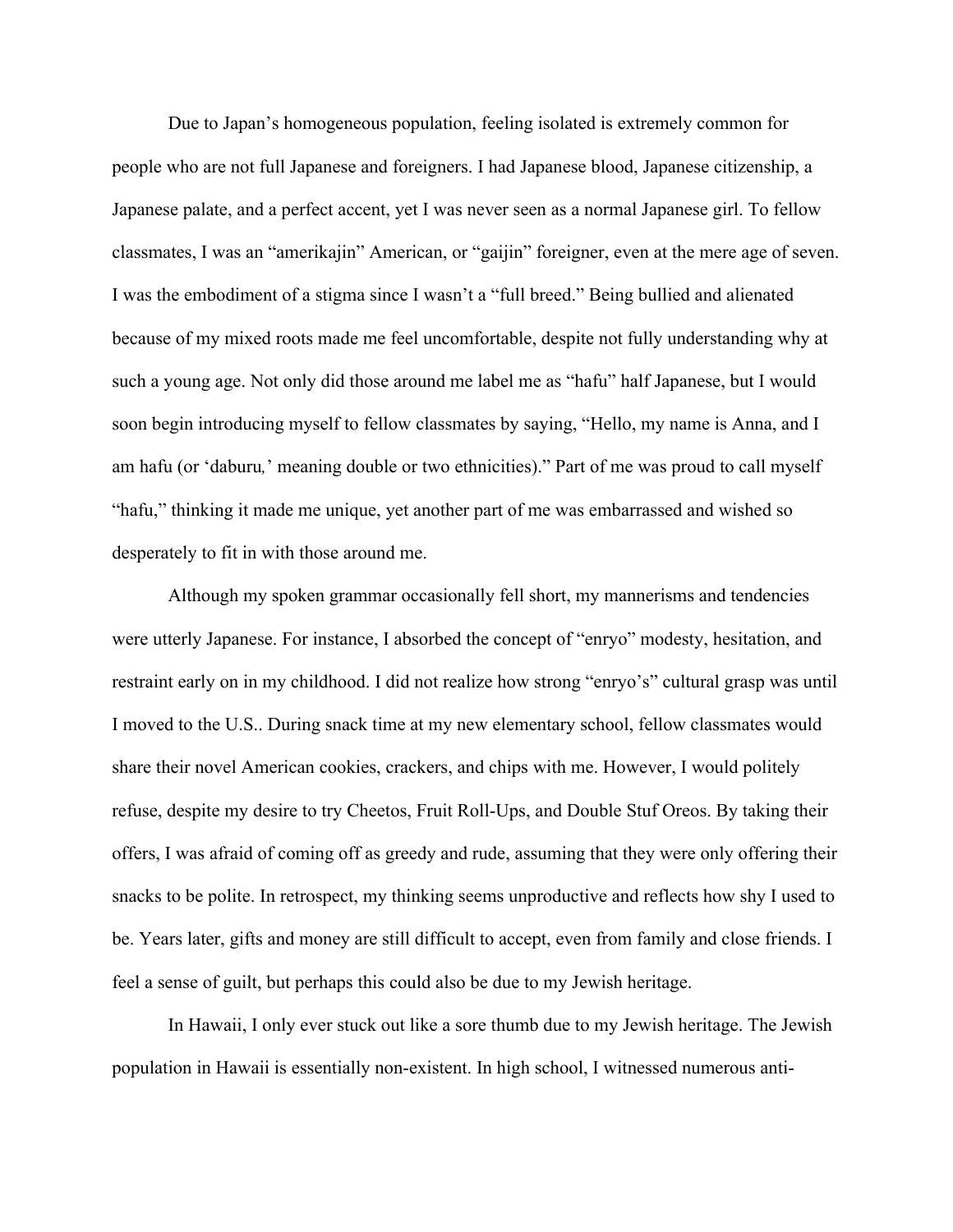Semetic incidents in addition to being mocked by classmates for being a Jew. My mom did not raise my brother and I to be religious; however, that part of our identity is no less important to us.

For mixed people, depending on how they were raised and what physical features are more prominent, they can decide if they want to identify as just one ethnicity. I spent most of my life raised by my Caucasian mom. I have both Asian and Caucasian features, but can potentially be mistaken for another race altogether. I'm either racially ambiguous, just Asian to white people, or potentially whitewashed or not Asian enough to full Asian people and other people of color. Choosing to only identify as white or Asian would be inauthentic, so that is why I have to check the "Other" box. I question whether my voice is legitimate when talking about the Asian experience because I was not raised in an Asian household. Do I genuinely understand what it is like to be an Asian woman? Yes and no. I wish I didn't have to choose what I am, but America's view of race is binary, so I cannot help but be influenced by that view as an American.

# MODEL MINORITY MYTH

The model minority myth, grounded in stereotypes or outside perceptions force Asian Americans into a box, believing that they have "managed to achieve well-paying positions and higher socioeconomic statuses through education and hard work despite bigotry and racism" (Wong 99). The myth conforms Asian Americans to a set of norms in society often being forced to "do well in school and careers, are hard-working and self-sufficient. It follows that Asian Americans are a model for all groups, especially other minority groups" (Wong 100). As a result of the model minority myth, Asian Americans tend to be stripped of individuality or personality by outside spectators who confine them into a set of norms. Dark humor in films, such as *Better*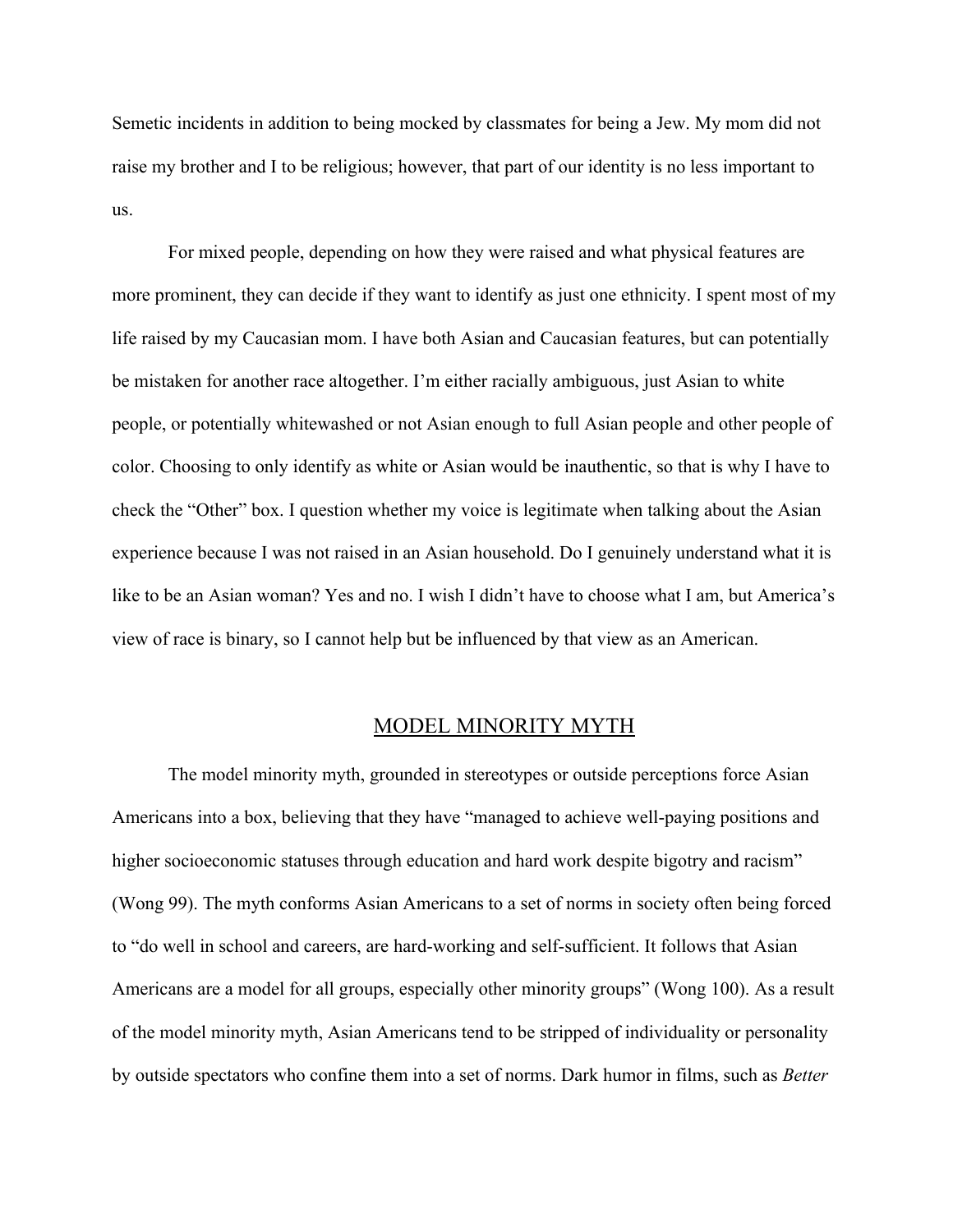*Luck Tomorrow* (2002) and *Harold and Kumar Go To White Castle* (2004), could be used to satirize stereotypes or even break the myth in elaborate ways. Meanwhile, coming of age television shows, such as *Never Have I Ever* (2020), while unknowingly fulfill aspects of the myth, come to question it and embrace individuality.

## **Better Luck Tomorrow**

*Better Luck Tomorrow* (Lin, 2002, United States) is an early 2000s tragicomedy documenting the life of Ben Manibang, an overachieving high school student looking to win the heart of Stephanie, a popular cheerleader. Ben and his social circle are products of tiger parenting, glorifying their college resumes through an array of extracurricular activities, high standardized test scores, and stellar grades. The film stresses the extreme consequences of the model minority myth, microaggressions, and toxic masculinity. Characters use self-deprecating humor to fit in at school and are patronized, ridiculed, and alienated by white classmates. Dark comedy and irony attract adolescent audiences. They feel "less than" in terms of masculinity and sexual experience. However, by the end of the movie, Ben, along with his group members, devolve into characters unlike their obedient, studious selves.

Driven by economic gain and adrenaline-pumping risky behavior, Ben and his companions start a schoolwide cheating operation, eventually transitioning to more perilous crimes. Their overachieving nature is clouded by hidden desires to commit such acts due to the immense pressures put on them to succeed. Their actions are the result of the dangers of the model minority myth because it sets an unhealthy expectation for Asian students to meet. The characters of the film exhibit toxic drinking habits, drug consumption, and emotional distress, where their actions ultimately culminate in a murder.

# **Harold and Kumar Go To White Castle & Take Out**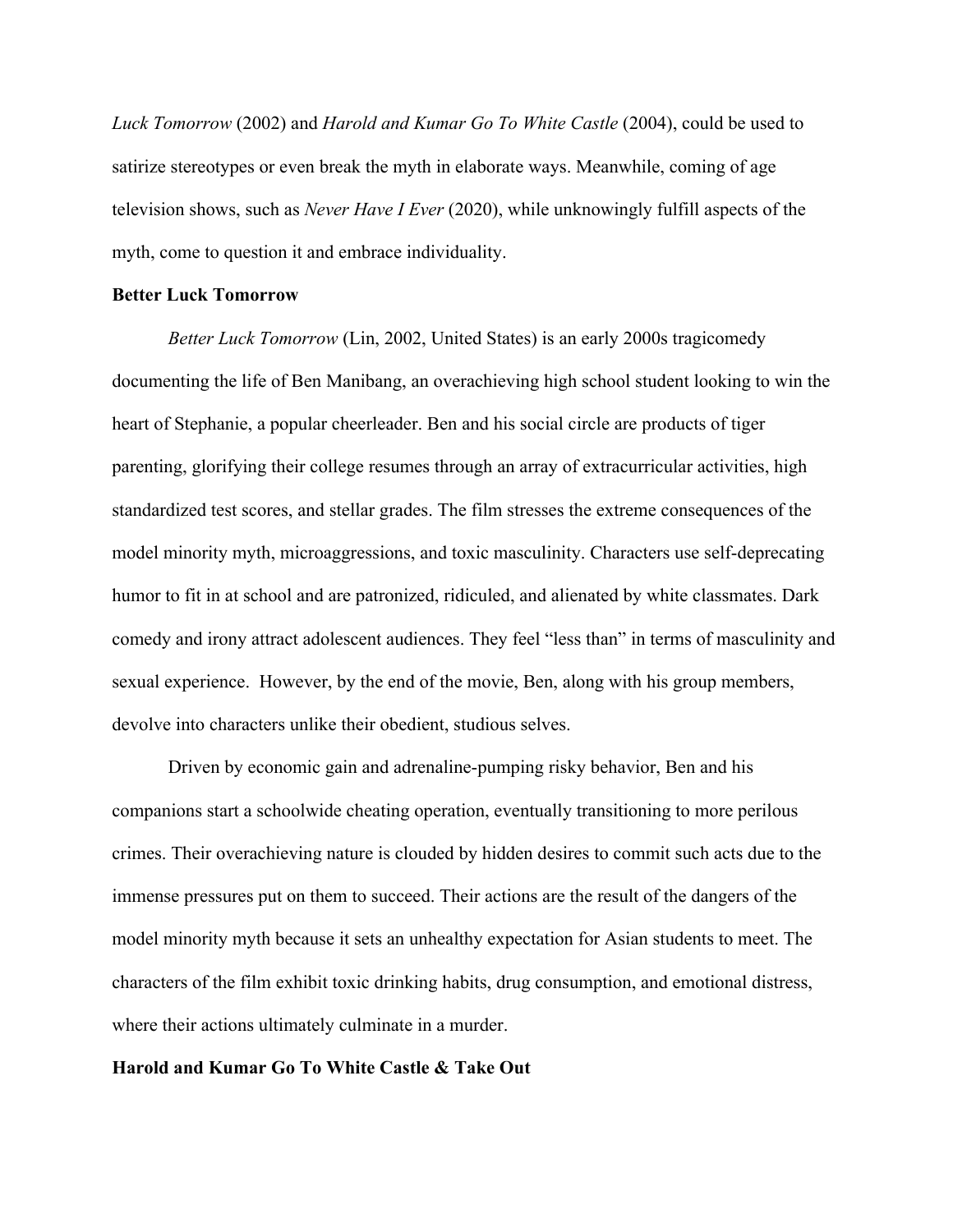In *Harold & Kumar Go to White Castle* (Leiner, 2004, United States), Danny Leiner compiles but by the same token, breaks the model minority myth through the protagonists: Harold Lee and Kumar Patel. Targeted towards a more mature audience, Leiner relies on inappropriate humor and comedic tropes to both portray and poke fun at the model minority myth. Leiner introduces these characters to the audience in a way that epitomizes their group identities to a certain extent. Harold is a high strung, hardworking, submissive, and tidy accountant. These character traits fall within his domain of the stereotypical Korean American trope perpetuated by Westerners. Kumar, on the other hand, is stereotyped by his stellar academic statistics and predestined career of becoming a medical doctor. Even though they adhere to certain aspects of being a model minority, they break the model minority myth in various ways such as breaking the law by smoking weed and punching a cop. In addition, Kumar performs surgery without a proper license. Similar to *Harold & Kumar Go to White Castle*, Shih-Ching Tsou and Sean Baker's *Take Out* (2004), simultaneously epitomizes and demolishes the model minority myth through their protagonist, Ming. Throughout the film, Ming is portrayed as quiet and submissive, often seen following orders and keeping his head down. Despite being mocked and reprimanded by customers and his own colleagues, he fails to confront or resist them. Despite having the above mentioned stereotypical characteristics of a model minority, Ming defies aspects of the model minority myth by breaking the law, evident through his illegal immigration to the United States, and being an unskilled worker.

#### **Never Have I Ever**

Throughout the series, *Never Have I Ever* (Kaling, 2020, United States), Kaling addresses elements of the model minority myth specifically through Devi's high school accomplishments and resume. In the pilot, Devi is established as an overachiever, referencing her AP classes,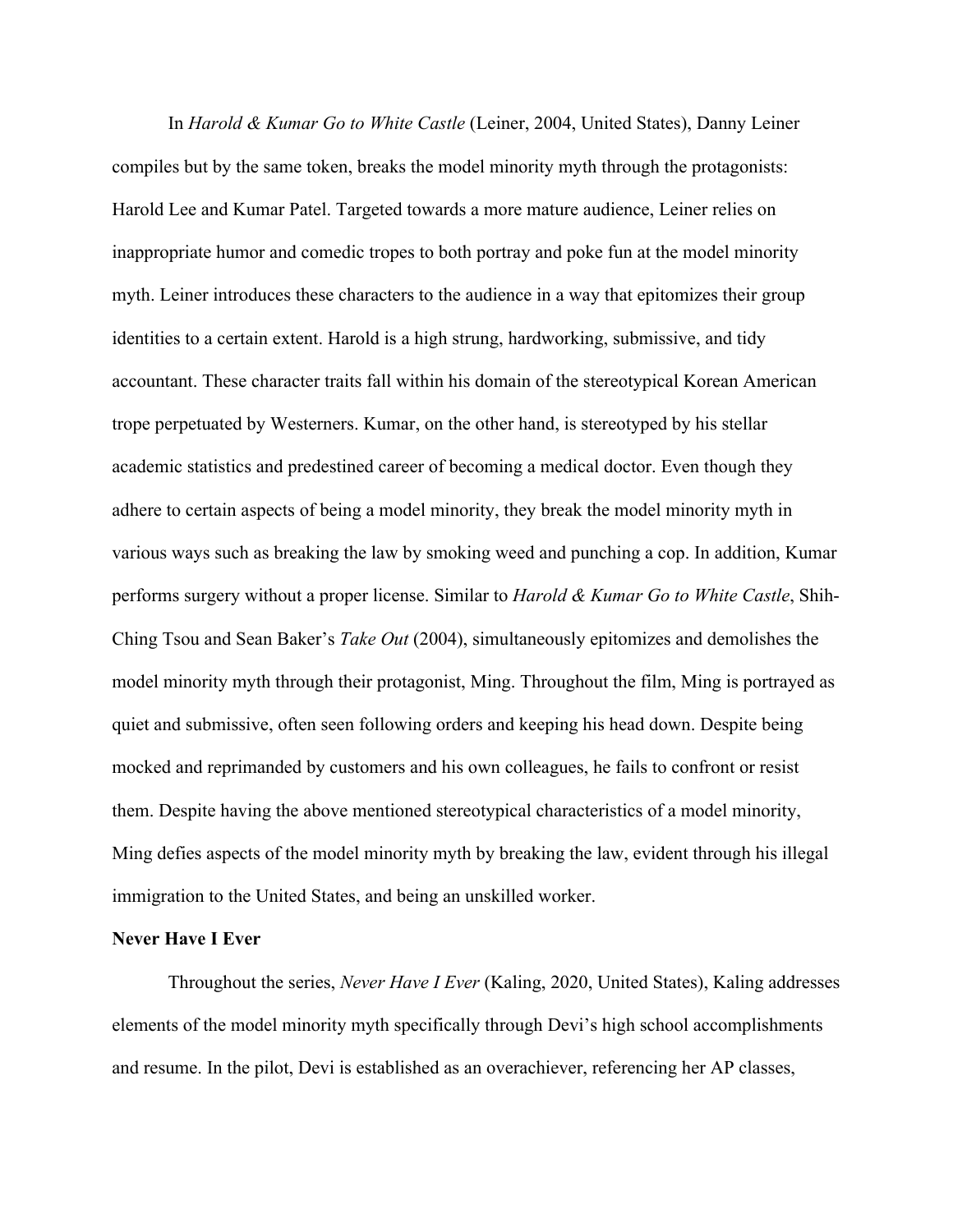perfect PSAT scores, extracurriculars, her mother's emphasis on attending an Ivy League school and her competition with another top student, Ben Gross. The themes of Devi's overachieving nature are maintained throughout the series as her academics seem to never suffer despite the turmoil in her social and family life. Specifically, Devi represents the model minority myth when she attempts to sell herself to a prestigious college counselor. She tries to buy his favor through flaunting her advanced classes, standardized test scores, and volunteer work to which the college counselor replies with indifference. He claims her statistics are common for Indian students and that no Ivy League wants to see another typical Indian tryhard. He urges Devi to be more introspective and reflect on her past trauma in her college essay, implying that her adversity is her only distinguishing factor.

("... never felt so Indian" *Never Have I Ever,* season 1, episode 4, Netflix, 27 Apr. 2020. *Netflix,* www.netflix.com/watch/81128600.) By choosing to portray Devi's extraordinary statistics as ordinary, Kaling emphasizes the problem with the model minority myth. The myth confines students to a specific set of standards. According to Stacey Lee, regarding a Chinese American student and the difficulty of: "the pressure the model minority stereotype places on Asian students to achieve. Mei Mei's statement points to the way that the stereotype influences how she sees herself. Despite her success, Mei Mei often spoke of her "poor" performance" (Lee 419). Despite Devi's achievements, the model minority myth paints her high performance as average and her identity is ultimately stripped and reduced to a minimum bar expected of all Indian American students.

#### **CONCLUSION**

*Harold and Kumar Go to White Castle*'s dated humor reflects the film's appeal to a mature audience and how humor was approached during the early 2000s. Coming off as slightly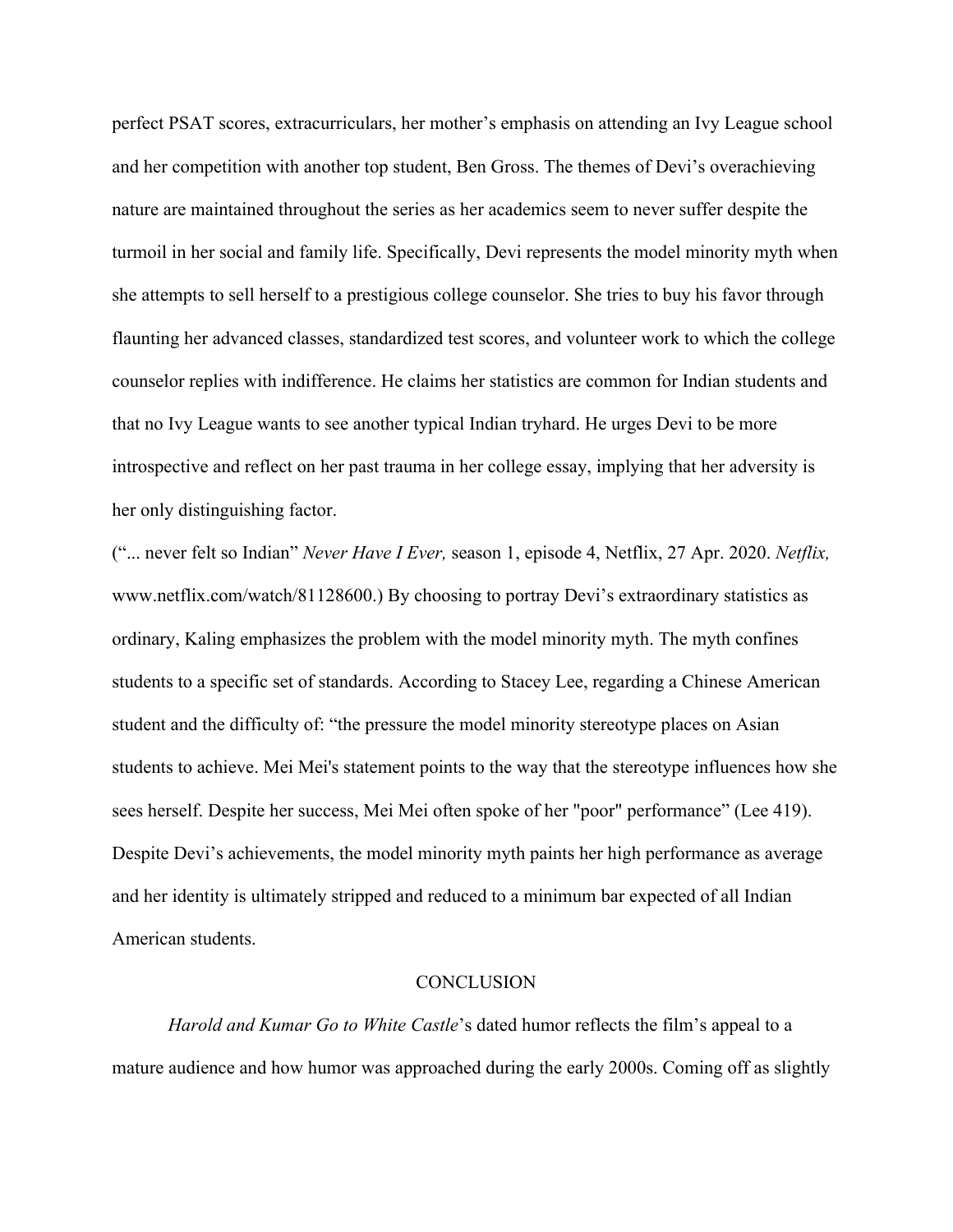more insensitive compared to modern and lighthearted television shows, such as *Never Have I Ever*'s portrayal of the model minority myth. Despite both focusing on tropes based on ethnicity, *Harold and Kumar Go to White Castle* forces its characters to fulfill their stereotypes in a humorous and ironic way whilst breaking them in an exaggerated manner. From time to time, the characters appear both aware and unaware of their stereotypes, often playing them off as normal. Kaling's *Never Have I Ever* relies on characters who are fully aware of their stereotype and often portrays them as questioning these norms. Devi, the protagonist, questions her role and desires to be this all-American teenager. Yet, she is still willing to embrace aspects of the myth that are inherently a part of her unique personality. The model minority myth, perpetuated by stereotypes imposed by spectators, confines Asians and Asian Americans into a set bubble, characterizing and stripping them of individuality. *Better Luck Tomorrow* (2002) and *Harold and Kumar Go To White Castle* (2004) approach the model minority myth through dark humor, often poking fun at the stereotypes and even breaking them to a paramount extent. Some entertainment mediums, such as the television series *Never Have I Ever* (2020), choose to embrace aspects of the myth but also question it.

#### PERSONAL EXPERIENCE

#### **Nyaari Kothiya**

I didn't come across the concept of the model minority myth until recently due to the Black Lives Matter movement. When I did familiarize myself with the concept, I realized that I am the living embodiment of it. I believe in the concept of the American Dream, tend to be quiet and reserved and would much rather keep my head down and continue doing my thing in many settings, and am pre-med (the biggest model minority aspect about me). Sometimes, I do struggle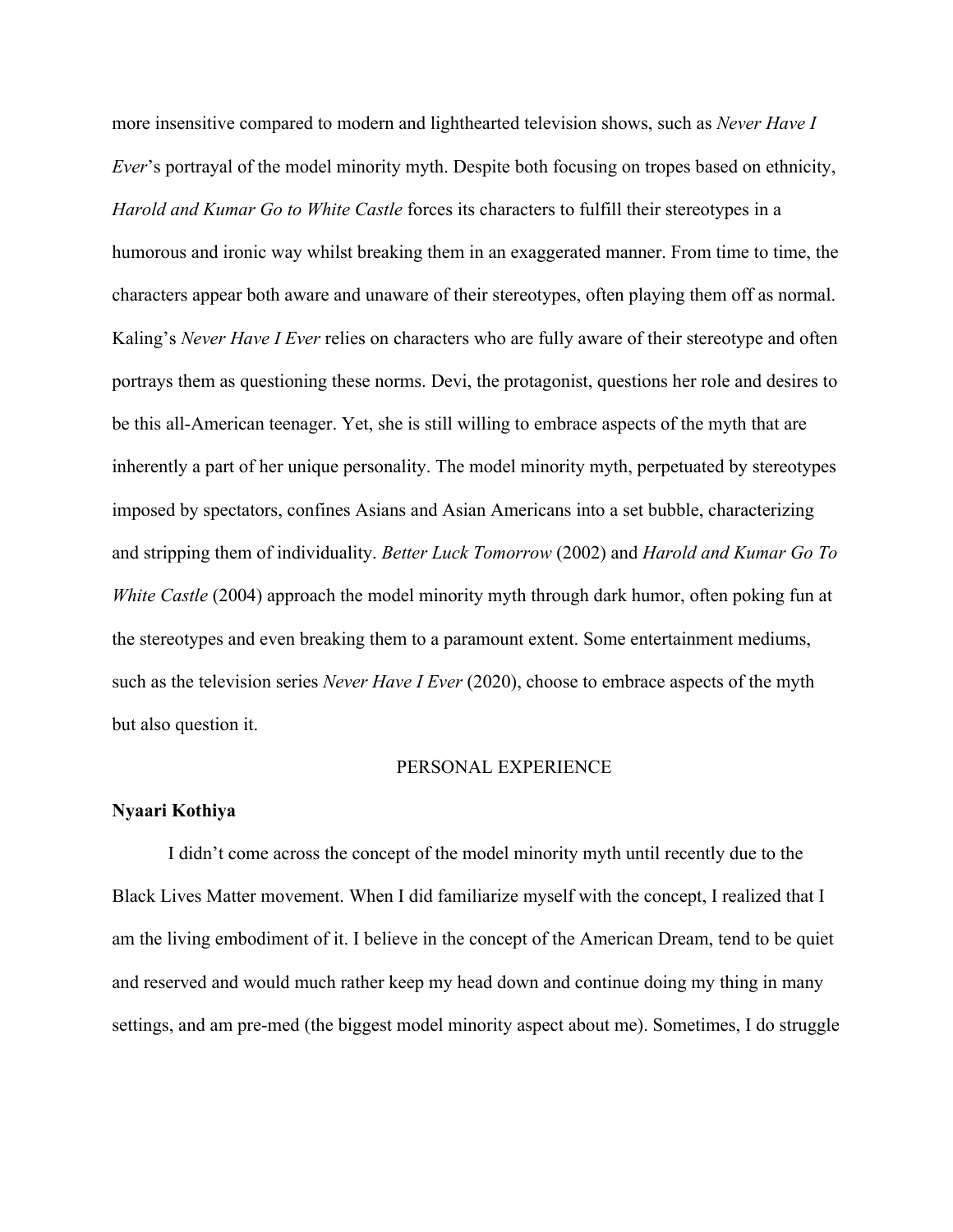with the fact that I may be accidentally perpetuating the model minority myth, but I do constantly remind myself that I am working on finding my voice and can't control my interests. **Jason Le**

Throughout my days in elementary school, middle school, and half of high school, I was always the quiet and smart kid. I kept my head down, stayed out of trouble, and respected authority and did what I was told. Like what most of my peers expected, I played the violin and cello, took all AP classes, and spent a lot of time studying in the library. I fulfilled those expectations and checked off all those boxes in people's heads. Naturally, everyone expected me to be in the top ten of my class, reach the Ivy Leagues, and become a doctor or something similar. As a result, those expectations became my expectations and, more than anything, I was afraid to break the myth and fall miserably. If I received something less than A, I would walk home ashamed than beyond imagination. It's not an exaggeration when I say I would rather drop off the face of the planet than bring home a B for most of my life. Cliche as it is for an Asian to want an A, it meant everything to me. My heart would race every time I countered a figure of authority in a civil debate. When it came to teachers, they were always right. Everything felt like I had to come out on top while staying invisible. I felt my personality being stripped away while in public, always keeping this facade up because of an unspoken obligation.

## **Anna Sakamoto**

When my brother was applying to colleges, he worried about how schools would perceive him due to his name. His first and last name are Japanese, but his middle name is Western. However, middle initials usually suffice for applications, therefore schools would only see his Asian name. He feared being stereotyped by the admissions offices and grew concerned that his transcript and scores did not meet the standards of the model minority myth. For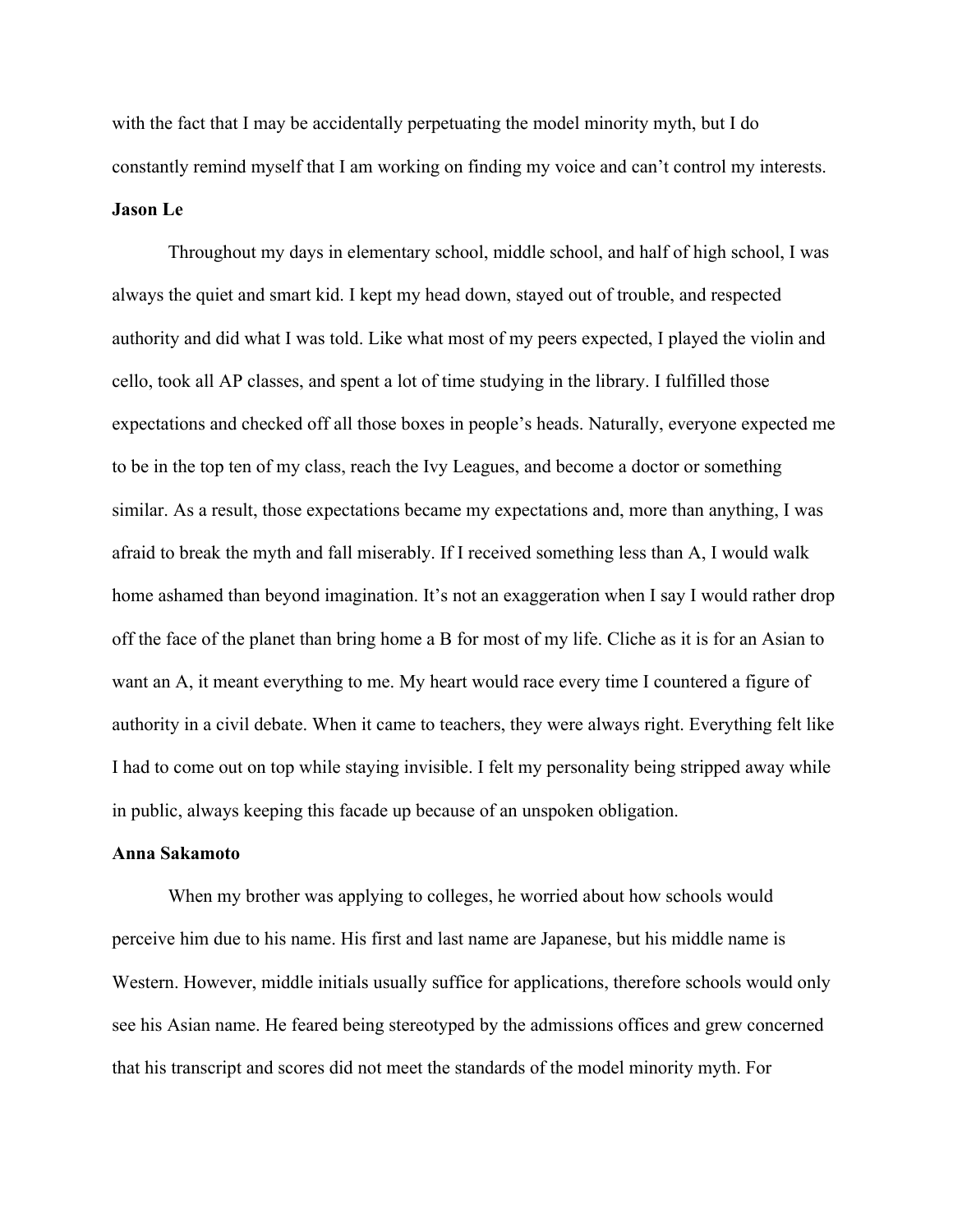instance, one of my closest friend's is also half Japanese and half Caucasian. Her father is white; therefore, her last name is Anglo. Her first name is also Western. In order to avoid unfair, racially-charged treatment in the college process, she only checked the "White" box on her application. While she was a potential victim of anti-Asian bias, she also exercised her white privilege.

I did not worry as much since my first name is a common Western name, but I certainly compared my adequate but not stellar test scores to my friends' - the majority of whom are part or full Asian like myself. I was a very serious student in high school but lacked the pressure to bring home A's like some of my friends. My mom, who graduated at the top of her class in high school and college, never pressured me to perform because she knew how much stress I put on myself already. She was right. I took as many APs as I could and hated that I wasn't in an upperlevel math class like my friends. I invested time in SAT and ACT prep classes and had a math tutor, but this was the norm, especially at the hypercompetitive private school I attended. I worked hard for my consistent, strong grades but do not fit into the model minority mold.

# STIGMA

A stigma emerges from people's fear of the unknown. Circumstances associated with specific outcomes perceived as shameful and damaging cause stigmas to form. In particular, social stigma is prejudice against certain members of society who are viewed as different. For instance, the stigma of lacking an education will not only eliminate employment opportunities, but also cause people to make potentially wrong assumptions about a person. Films that highlight the dangers of stigma include: *3 Idiots* (2009), *Period. End of Sentence.* (2018), and *Your Name*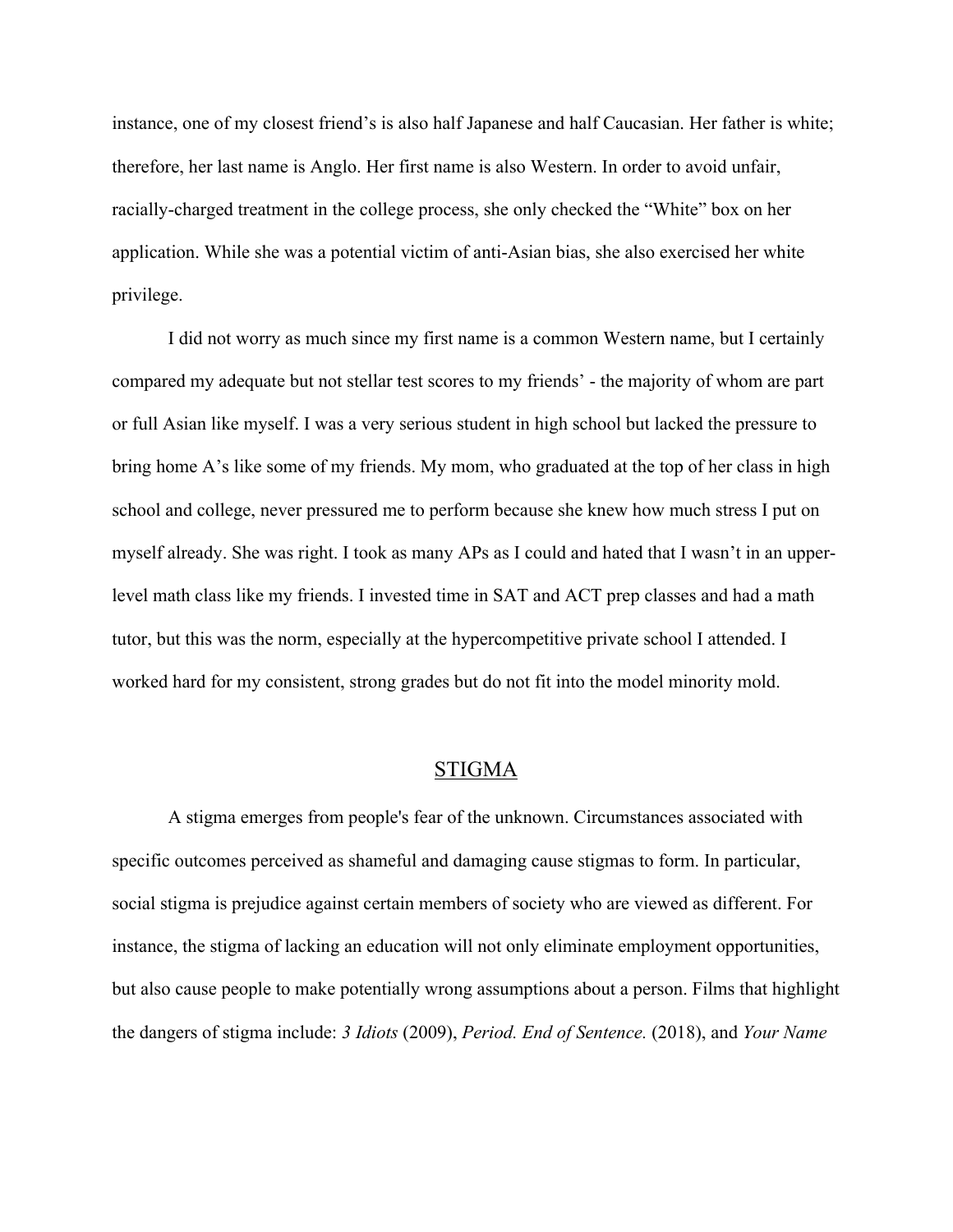*Engraved Herein* (2020). Regardless of genre, each film encapsulates the power of stigma appealing to audiences from all walks of life.

### **3 Idiots**

Rajkumar Hirani's *3 Idiots* (Hirani, 2009, India) addresses various stigmas within a cultural community regarding career choices, mental health, and familial pressures. The three protagonists -- Rancho, Raju, and Farhan -- are introduced as engineering students at a prestigious college in India. Their families and the school leadership promote engineering as the ideal career for men. Similarly, women are expected to become doctors. Farhan's father is often portrayed as a brute force in his life, striking fear and pressuring his son to become an engineer rather than pursuing his passion of wildlife photography. Pursuing a career outside the realm of STEM is perceived as following a path that will result in lower prestige, less money, and a smaller focus. *3 Idiots* (2009) also covers the stigma of mental health. The hypercompetitive, male-dominated environment forces students to repress feelings of inadequacy. Their worth is determined by the work they hand in for grades and their class rank. Students are reduced to a score regardless of creativity, ambition, and effort. After two students commit suicide and one attempts it, the school makes no effort to address the stresses, including dealing with harsh professors who exacerbate the situation.

## **Period. End of Sentence**

Rayka Zehtabchi's academy award-winning documentary short, *Period. End of Sentence.* (Zehtabchi, 2019, United States), follows the stigma and miseducation of the menstrual cycle in poorer Indian villages. Zehtabchi interviews women living in Hapur villages on their struggles to access menstrual products and misinformation about feminine hygiene. Unable to afford pads and tampons, women are reduced to fashioning makeshift liners with household cloths. Villagers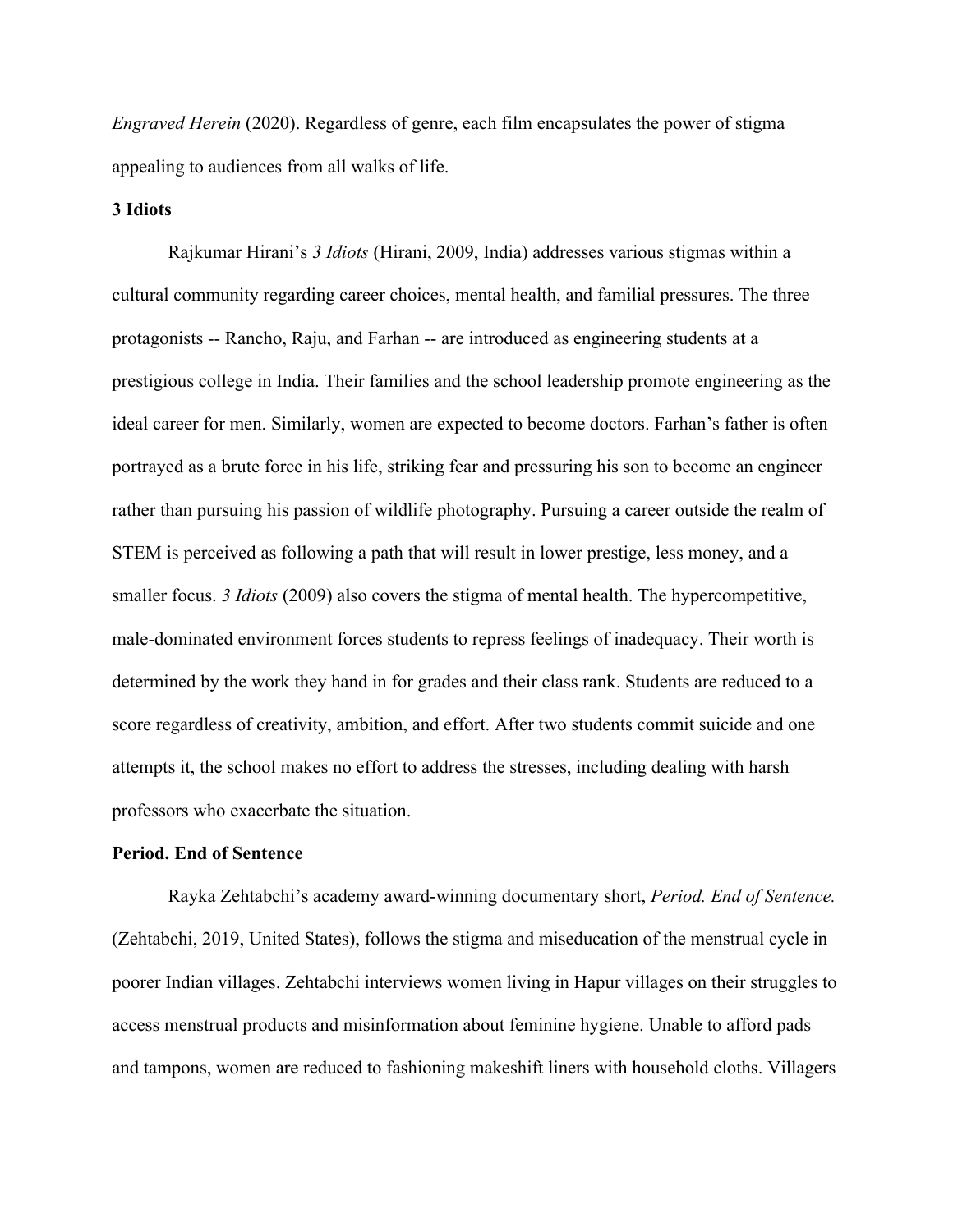view menstruation as a taboo subject, where both men and women display discomfort and a lack of knowledge when asked about the topic. Older women explain the menstrual cycle as God expelling bad blood out of the female body. Monthly menstruation deprives women from daily activities such as prayer and school. The stigma deems women as dirty, inferior, and unproductive during their periods.

The film shifts to Arunachalam Muruganantham's pad machine invention and its establishment in a Hapur village. The introduction of a pad machine fosters a community of women, promoting female empowerment, affordable and accessible menstrual products, and better education. *Period. End of Sentence.* (2019) instigated a movement to destigmatize menstruation and continues to do so through The Pad Project.

#### **Your Name Engraved Herein**

Netflix recently released an emotional, human-intimate drama set in 1987-post-martiallaw Taiwan. *Your Name Engraved Herein* (Liu, 2020, Taiwan) follows Jia-han, a struggling, closeted adolescent in love with his best friend, Birdy. Social stigma of homosexuality, and academic pressure force Jia-han and Birdy to conform to societal norms, inhibiting themselves from expressing their feelings for one another. This film tackles more than the repercussions of homophobia by showing Jia-han's difficult family relations and strict, militaristic, Catholic boys' school environment. Stigma surrounding the LGBTQ+ community compels Birdy to deny his true feelings for Jia-han. Birdy's neglect towards his best friend causes tension and heartbreak for both boys. This film also confronts the stigma of male emotions.

The movie flashes decades forward to the present where the viewer sees middle-aged Jiahan attend a high school reunion before traveling to Montreal, Canada. Jia-Han also learns of Birdy's marriage and eventual divorce to Ban-Ban, his childhood girlfriend. Birdy's hidden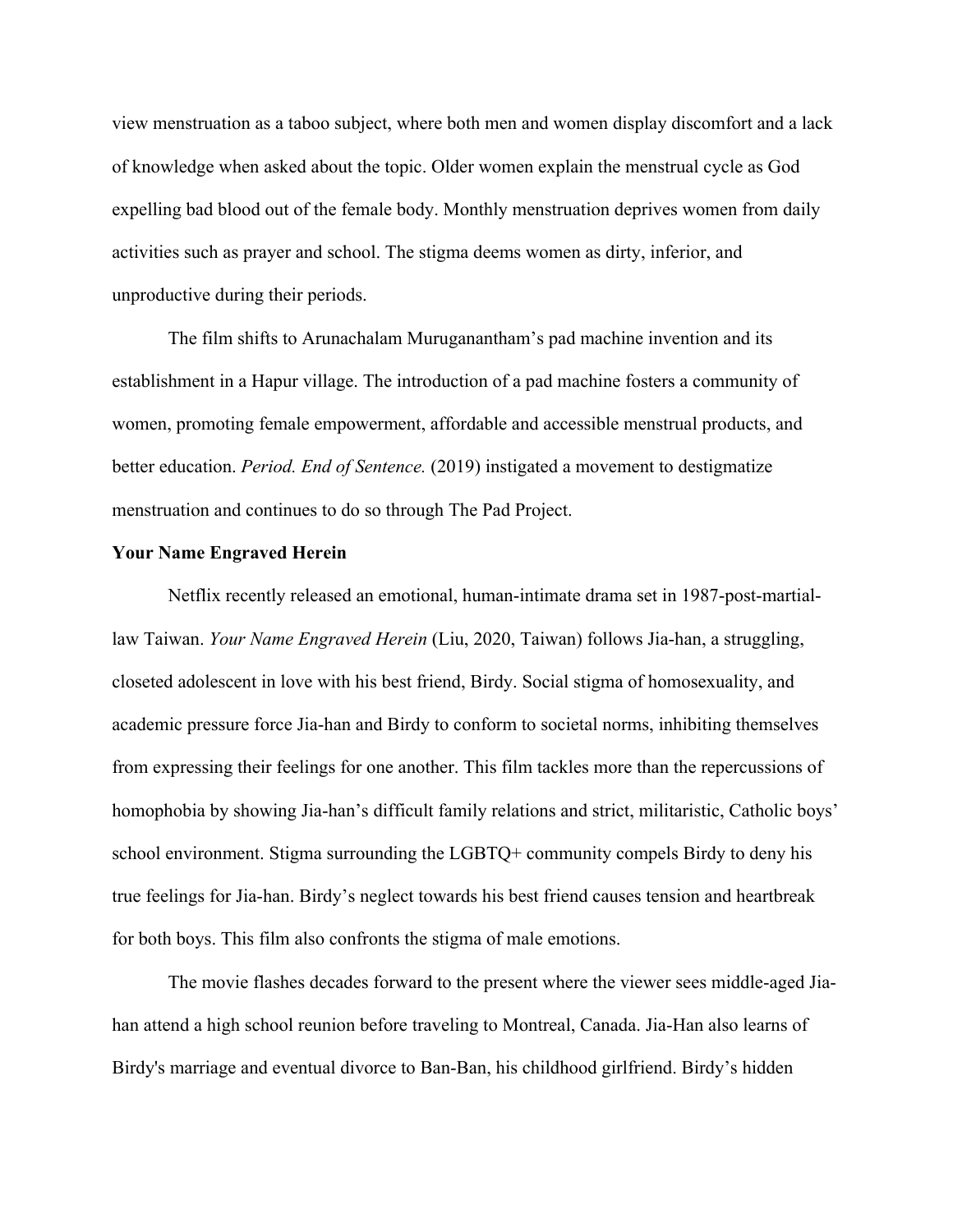sexuality led to an unfulfilled marriage. Liu's portrayal of Ban-Ban's feelings, of Birdy ruining everyone's lives, accurately depicts the plight of the LGBTQ+ members stuck in heterosexual marriages due to the stigma of same sex relationships. In socially and stigmatically forced marriages, it is not just the LGBTQ+ member that struggles but also leads to the unhappiness of their partner. Mourning the loss of Father Oliver, a Canadian priest who once helped him cope with his sexual orientation, Jia-han comes to find that the priest was also gay. Originally urging Jia-han to reject his feelings for Birdy, Father Oliver chose not to reveal his own struggles with his sexuality so that Jia-han would not go through the same torment. Internalizing social stigma prevents people from accepting their true identity. With Jia-Han and Birdy taking a walk in Montreal at the end of the film, Liu conveys how Jia-Han and Birdy can only be happy in Montreal, not Taiwan. This plays into the larger concept of the LGBTQ+ community still being a stigma in Asian countries and remains a taboo like concept within the Asian American community.

#### **CONCLUSION**

Although *3 Idiots* (Hirani, 2009, India), *Period. End of Sentence.* (Zehtabchi, 2019, United States), and *Your Name Engraved Herein* (Liu, 2020, Taiwan) call attention to three dissimilar stigmas, all have lasting impacts. Additionally, each film is either true or based on true events, making the stories utterly more gripping. Stigma suffocates those in its path, yet many people, like the men and women in the three films, also overcome the discrimination. For example, Rancho, Raju and Farhan pursue what they love, the women from the Harpur villages gain access to femenine products, and Jia-han and Birdy come to terms with their sexuality.

## PERSONAL EXPERIENCE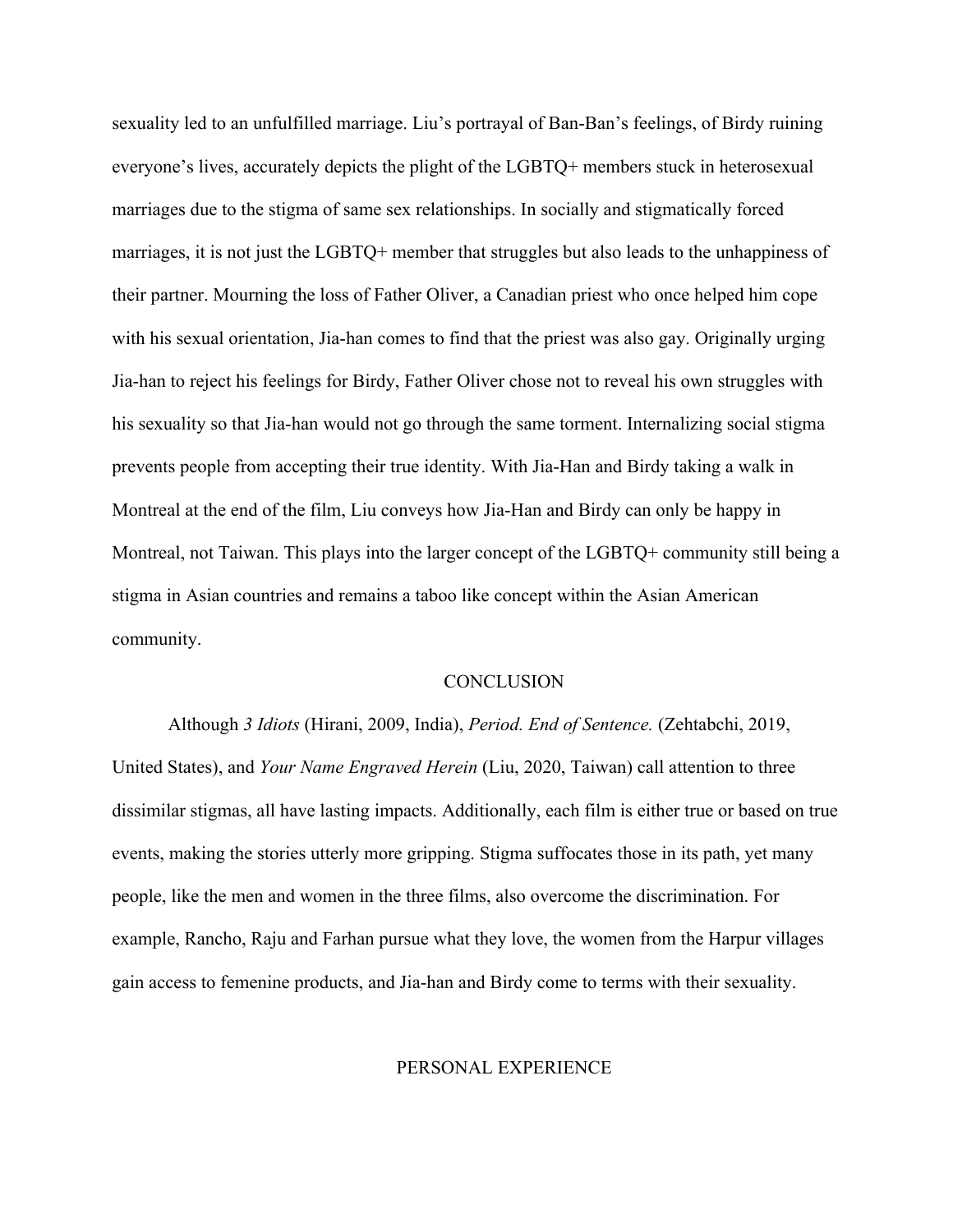## **Nyaari Kothiya**

I had never come across topics of mental health while I was in India. However, at Hamilton, I was introduced to therapy and the benefits of it. I remember telling my mother about therapy and her saying that she didn't believe I needed it at that particular time. I never saw mental health and wellness as a stigma, yet it was a struggle to talk about it freely at home. I was extremely reluctant to seek out help until my friends at Hamilton practically forced me to reach out for help because they saw how I was affected by everything going on in my life. When I first started therapy, I didn't tell my parents about it until I was two sessions in and then told them because of the guilt I had for hiding it from them. My parents and I are now accepting of me seeking therapy. However, I do acknowledge that because of the stigma surrounding mental health, there was an initial hesitation not just from them but from me.

### **Jason Le**

#### Career choice

Coming from a lineage filled with doctors, nurses, or something remotely within the healthcare field clearly mapped out my destiny. My parents wanted me to major in Biology, Chemistry, or the combination of both. For the longest time, I thought it was something I wanted. Despite hating anything to do with Biology and Chemistry, I managed to convince myself that no matter how unhappy I am right now, it'll get better eventually. Going to college and being able to choose whatever major felt more liberating if anything. I was able to drop the Biology and Chemistry track for something interesting and worth living for. Film, English, and Psychology were all topics I wanted to study but never got a chance to dive into until I went to college. In college, there was a lack of parental oversight and so much freedom to manipulate my future and my own destiny.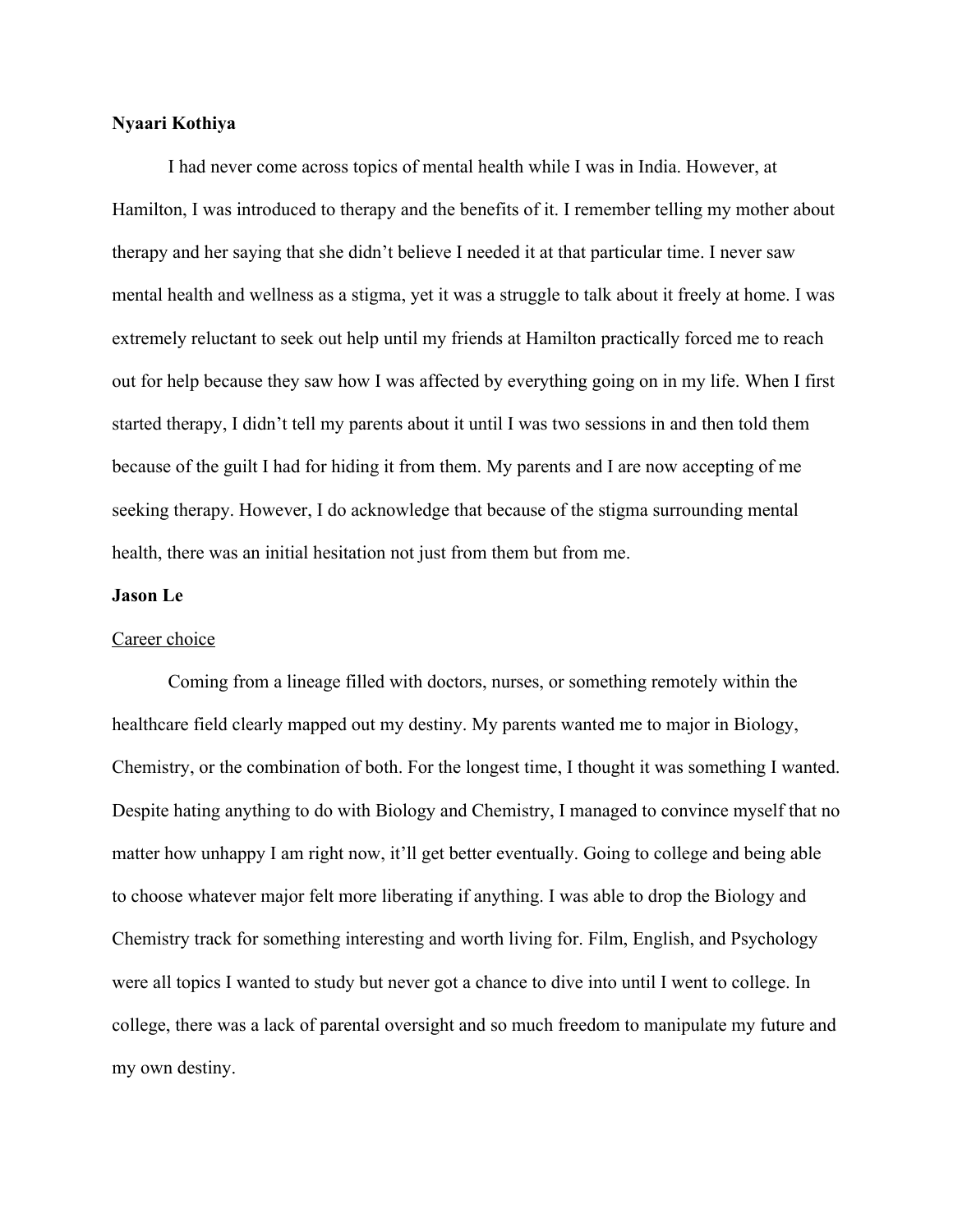## Mental Health

My parents brushed off my mental health plenty of times. It's heavily implied by them that mental health and anything that "makes me look bad" isn't welcomed into our family. To my parents, being sad was another word for being selfish and dishonorable. They found sadness as an insult to the family. As a result, I hid a lot of my emotions from my parents during middle school and high school. When you are told that stress, sadness, and anxiety are unacceptable, you learn to associate those emotions with shame. It wasn't until college that I started going to therapy, initially for the purpose of my gender transition. Going to therapy in college has allowed me to embrace and share the emotions my parents forced me to hide. Even though I started going to therapy, I had to keep it a secret. It was only then when things got into the realms of medical emergencies for them to figure out how much mental health affected me. As a result of that experience, my parents still saw that incident as shameful. My parents made sure that I kept that part of my life a secret from the rest of my relatives in California and Vietnam because of how embarrassed they felt about it. At the end of the day, their reaction to my mental health felt like an attempt to save face and not for the sake of my emotional wellbeing.

# LGBT identity

At the peak of my adolescence, it was hard for my parents to first accept me as a lesbian and then a transgender man. My parents had dreams of me marrying a man and having kids of my own. It was only while I was away, living in New York, I was able to finally let go and free myself. Without my parents' watchful eye or the pressure of saving face for the family, I was free to express myself as a transgender man. I was able to start hormone replacement therapy in an accepting environment, introduce myself to people as a different person, and truly live life as an out and proud transgender man. The first member of the family I came out to was my older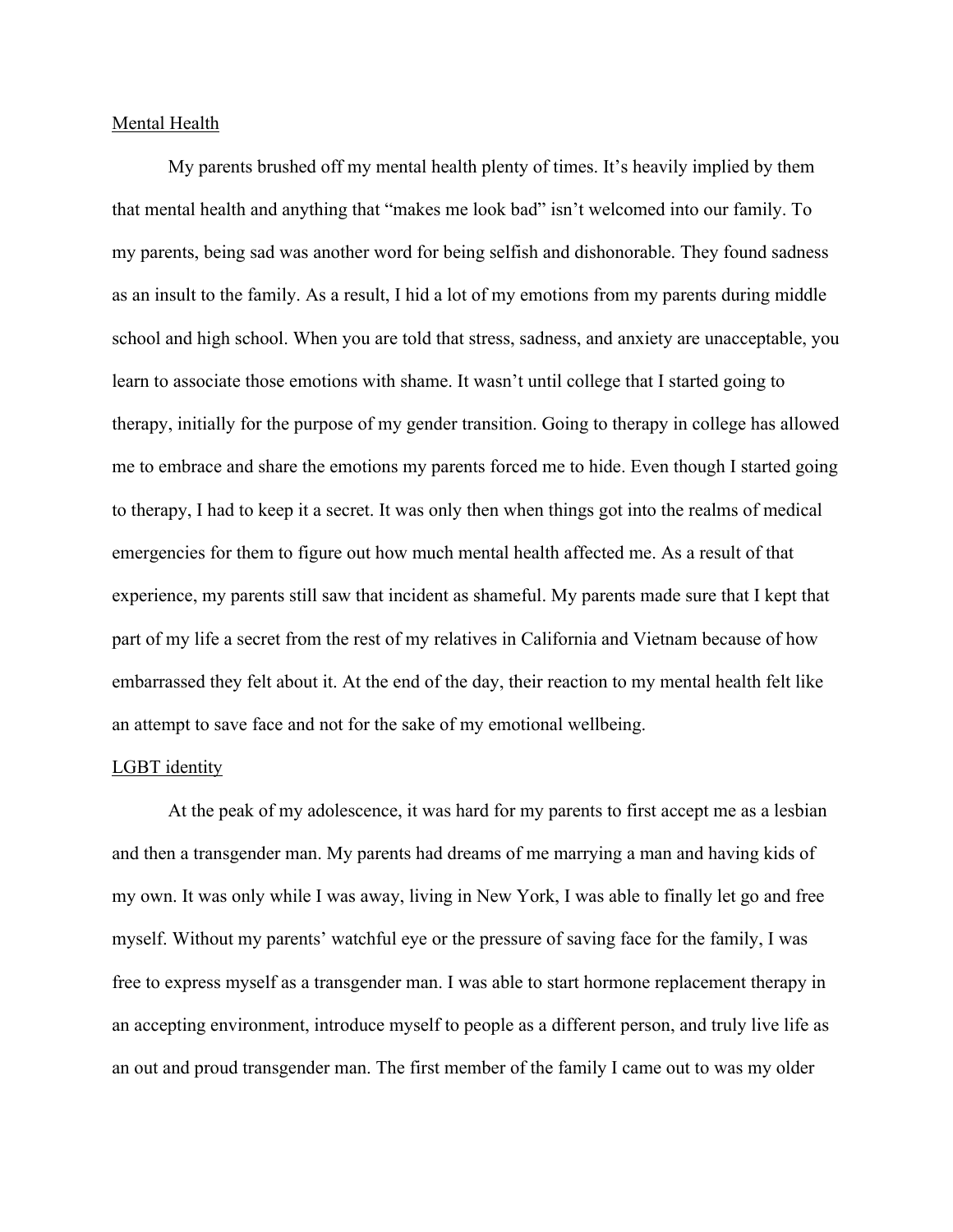cousin in Vietnam who was already out as a gay man. He gave me the courage to call my aunt and tell her about my transgender identity and slowly, I was able to come out to my parents as a transgender man. My first winter break home, after coming out to my parents, was obviously difficult for me. While I was away, I found out from a middle man -- my aunt, that my parents had prayed everyday for me to be a normal woman. They prayed that I would find a boyfriend, dress more feminine, and be exactly like my sister.

# ASIANS AT HAMILTON

Identifying as Asian and/or Asian American on Hamilton's campus comes with its challenges. This sparked an extensive conversation amongst the team with topics ranging from the Asian Student Union, dining hall food, to the Multicultural Peer Mentoring Program. Before sharing our thoughts, we explicitly want to mention that the observations and feelings are ours and do not reflect every Asian or Asian American students' opinions and experiences.

The food at dining halls has constantly served as a reminder of where we are and made each of us homesick at times. Le feels homesick because he misses having Vietnamese noodles on Sundays. Collectively, we yearn for steaming white rice and are always disappointed with the reiterations of Asian cuisine in the dining halls. Le remembers grabbing a bowl of pho at Commons and being underwhelmed. He didn't feel underwhelmed because the pho didn't taste like his mother's, but rather the fact that the "whole thing was completely wrong." The components and ingredients were inaccurate to him. To him, "It almost felt like an insult to injury." Sakamoto remarks on her personal adjustment to dining hall food each time she returns to campus. Kothiya is vegetarian and was underwhelmed by the food this past semester. Her visits to the dining hall averaged less than five swipes a week. She resorted to making all her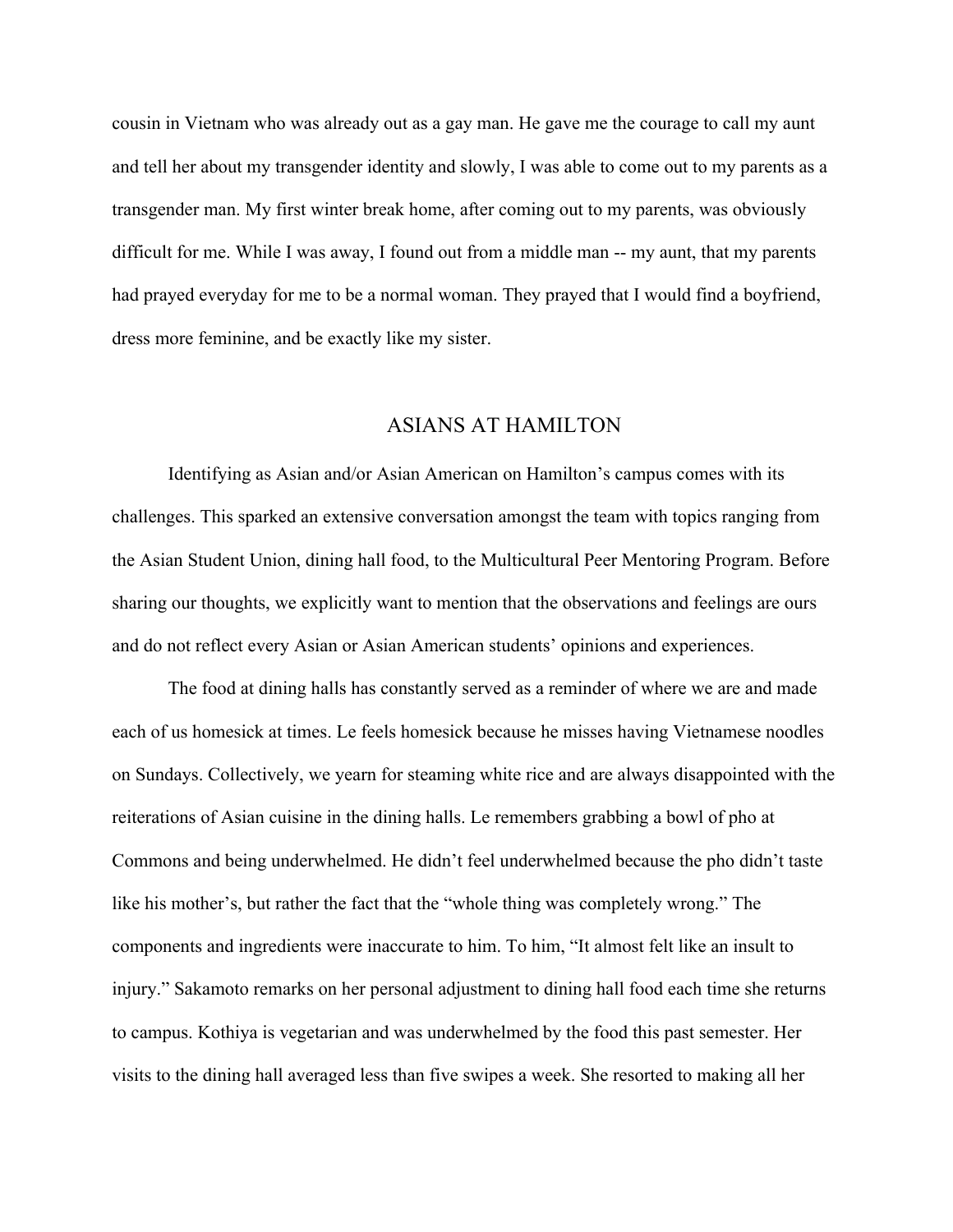meals in the communal kitchen of her residence hall. She gave up on dining hall food this past semester yet, still has hope for more vegetarian and vegan options at McEwen in the upcoming semester (Spring 2021). Le also mentioned how the boba at Euphoria and the iteration of banh mi at Opus was abysmal. Kothiya feels the need to correct the phrase "chai tea" periodically. Chai means tea and the phrase "chai tea" makes no sense when said out loud or written.

Le, who identifies as Vietnamese, was excited to come across the various opportunities presented at the club fair his freshman year. When he came across the Asian Student Union (referred to as ASU in the remainder of this paper), he felt ecstatic to finally find a place to connect with people from similar backgrounds, which he had previously struggled with during the first few weeks of his freshman year. He recalls approaching ASU's table, asking club members if there was a Vietnamese branch. The response he received was that it didn't exist, however, he could start one if he wanted to. He mentioned how upset he was and how he felt culturally isolated from that moment forward. He can't help but envy the Korean, Chinese, Japanese, and South Asian branches for celebrating their respective holidays and eating food from their cultures while he resorts to eating Chinese food as a substitute for Vietnamese food. The lack of a Chinese New Years celebration on campus has affected Jason the most among everything else. The one Chinese New Year he spent on campus was one of his worst memories. The lack of festivities like opening red envelopes, eating traditional food, and having the comforting presence of family impacted him emotionally. He ended the day eating fried rice alone in his dorm. Le emphasized how his Asian friends in college do not celebrate Chinese New Year, making him question his sense of belonging at Hamilton.

Kothiya, who identifies as Indian, attends the South Asian branch meetings regularly and feels excited to share her love of Bollywood movies and Indian food with other members. The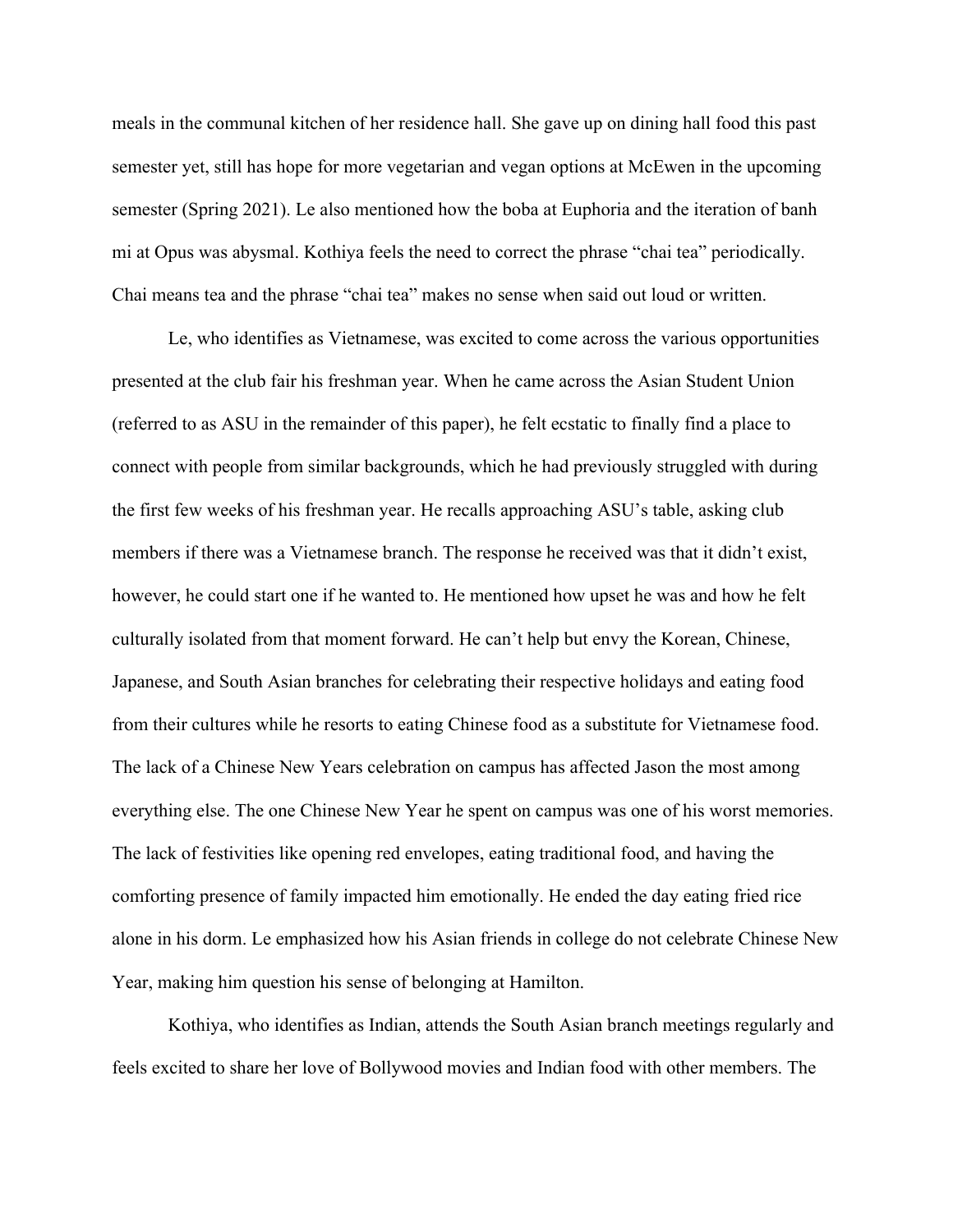meetings mean a lot to her and make her feel connected to her roots. She recalls celebrating Diwali ("the festival of lights" and the Hindu New Year) during her first year, feeling at peace because that was her first Diwali away from family. Le, however, recalls walking Kothiya to the celebration and feeling down throughout the evening because he lacked a celebration of his culture on campus. Kothiya recalls speaking about the importance of Diwali to herself at the lighting of the village during her first year as a representative from the South Asian branch, and being ecstatic about the genuine interest that people showed in her culture after the event. Sakamoto, who identifies as half Japanese, has not attended any Japanese branch meetings because she does not know anyone who attends them, nor does she have Japanese friends who would want to go with her.

In regards to the student body, we found a distinct dynamic between the international students who identify as Asian and Asian Americans. We noticed how there seems to be a clear distinction between groups of Asian international students and Asian American students. An Asian international student once mentioned how they felt that Asians weren't people of color, in a conversation they had with Kothiya. Since then, she struggles to cope with feelings of doubt about anyone else on campus having the same thoughts. Le feels like he doesn't belong in ASU because he identifies as Asian American. He explicitly stated that it wasn't because of any negative experience he had with ASU, but because he felt uneasy when he attended meetings. Le went to a food night hosted by the Korean branch and felt excluded because the students spoke in both, Korean and English. Le cannot understand Korean. Sakamoto understands that having separate branches is important and that it builds a sense of community within Hamilton but feels that it would be more uniting and healthier without any branches. She suggested a setting in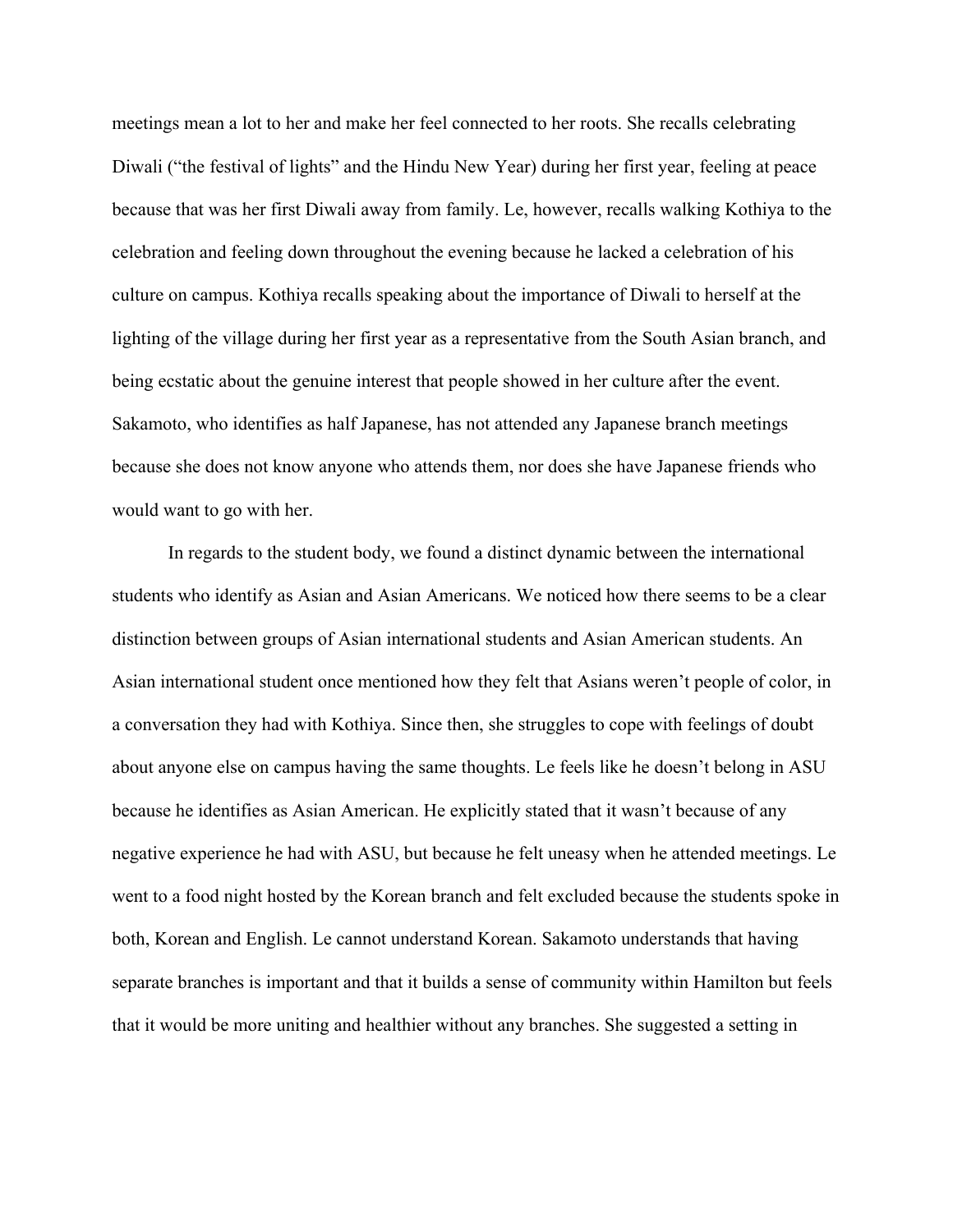which everyone could celebrate different Asian cultures and learn from one another since each is so unique.

Sakamoto is mixed race and still has yet to figure out if she is Asian or Asian American. She occasionally feels out of place at Hamilton because she can neither identify fully with the white student body, nor the Asian student body. Le also felt that Asian international students didn't want to interact with him because they perceive him as too whitewashed.

We have all been a part of the Multicultural Peer Mentoring Program at Hamilton but have had differing experiences. Kothiya had a very positive experience with her mentor because she was in the same field of study as her. She says that they have a great relationship and have connected on various levels. Sakamoto had a wonderful experience with her mentor as well. She echoes everything Kothiya said and added that the times she spent with her mentor and fellow mentee were very meaningful. However, Le had a different experience. While Kothiya's and Sakamoto's mentors were Asian or Asian Americans, Le's mentor was a Caucasian international student who wasn't interested in the same field as him. He loves his mentor and she is one of the most reliable and trustworthy friends he has at Hamilton, yet he can't shake the feeling of being isolated. He couldn't connect with her based on being Asian at a predominantly white institution. Overall, he wishes for a more robust support system and resources dedicated to Asians and Asian Americans on campus.

We would like to remind the reader that the incidents and opinions mentioned above are our own and are not a representation of the Asian and Asian American experiences at Hamilton. Despite feeling out of place, we agree that attending Hamilton has been an overall positive experience, and we are grateful and excited for our remaining time in college.

# DATING AS ASIANS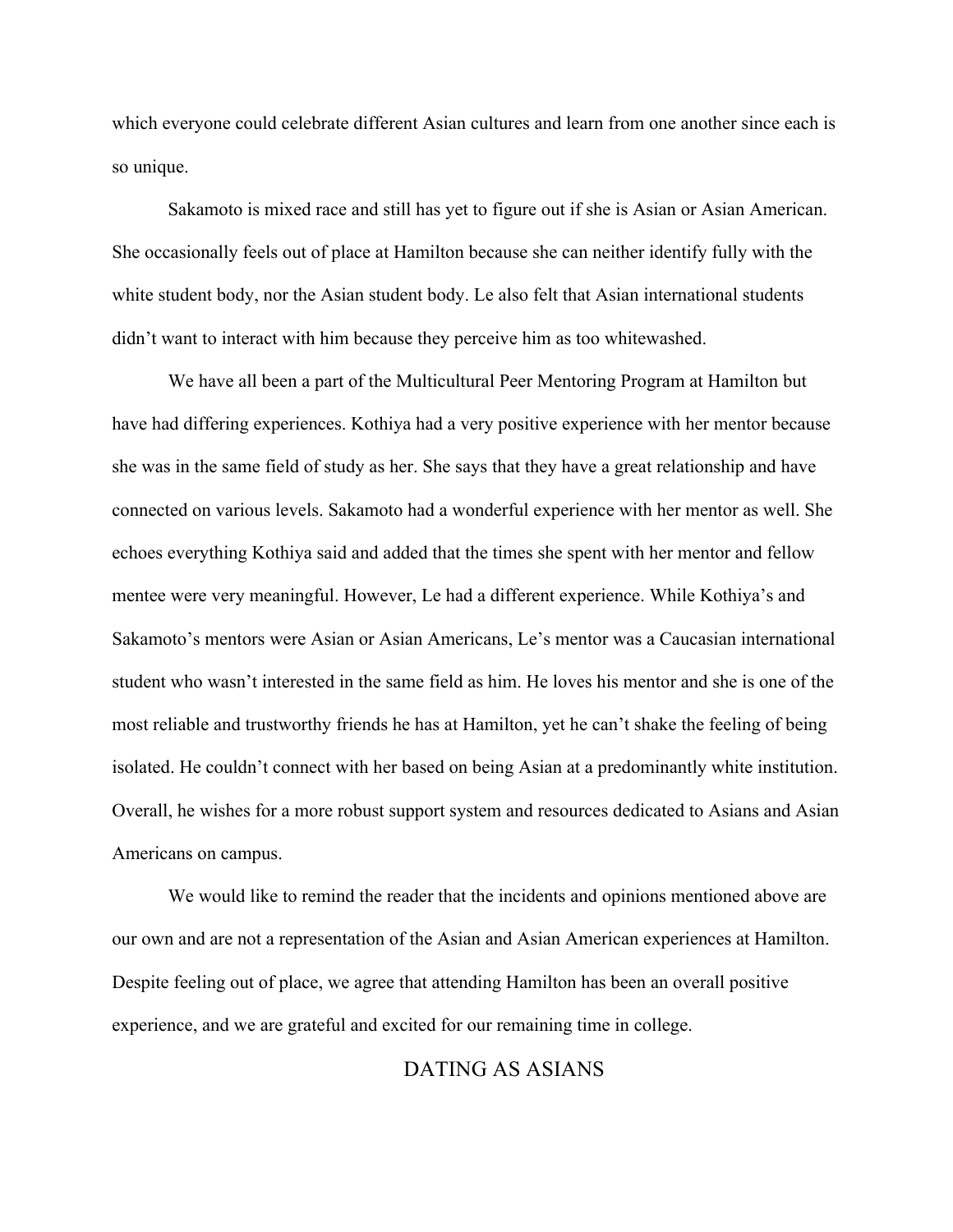Since streaming Netflix's *Indian Matchmaking* (Mindhra, 2020, United States), we have had various conversations concerning dating and potential partners. In the midst of our chats, we noticed commonalities in what we wanted in a future partner. We agreed on how essential it is for each of us to have a partner who respects, understands, and values our respective cultures. Sakamoto envisions someone, regardless of race, who is willing to embrace Japanese culture and try unique foods from Japan and other Asian countries. Kothiya remarked on the importance of her partner not only wanting to celebrate her favorite festivals but also raise children as trilingual, like herself. Le talked about potentially being with someone of Vietnamese heritage like himself. For instance, if Le lives far from home in the future, he would appreciate a future partner with shared cultural experiences. On days when he feels particularly alone, it would bring him comfort knowing that someone would be willing to celebrate holidays, such as the Chinese New Year. Feeling close to home is key for Le.

In terms of dating, our standards and experiences varied. Attending a predominantly white institution in central New York comes with the struggle of finding that special someone each of us described earlier. In some cases, dating outside of one's race can be tricky. Sakamoto describes a scenario in which she felt uncomfortable due to someone's attraction to her on the basis of her Japanese identity. Sakamoto feels that someone should only pursue someone because of their personality and positive qualities. People of color, not just those who identify as Asian, occasionally face the possibility of being pursued just because of their race and culture. This is extremely othering, and while some POCs may not mind this, others may feel uneasy about appealing to someone because of their race. Kothiya and Le discussed how they tend to find better dating options on Facebook groups like Subtle Asian Dating.

# **CONCLUSION**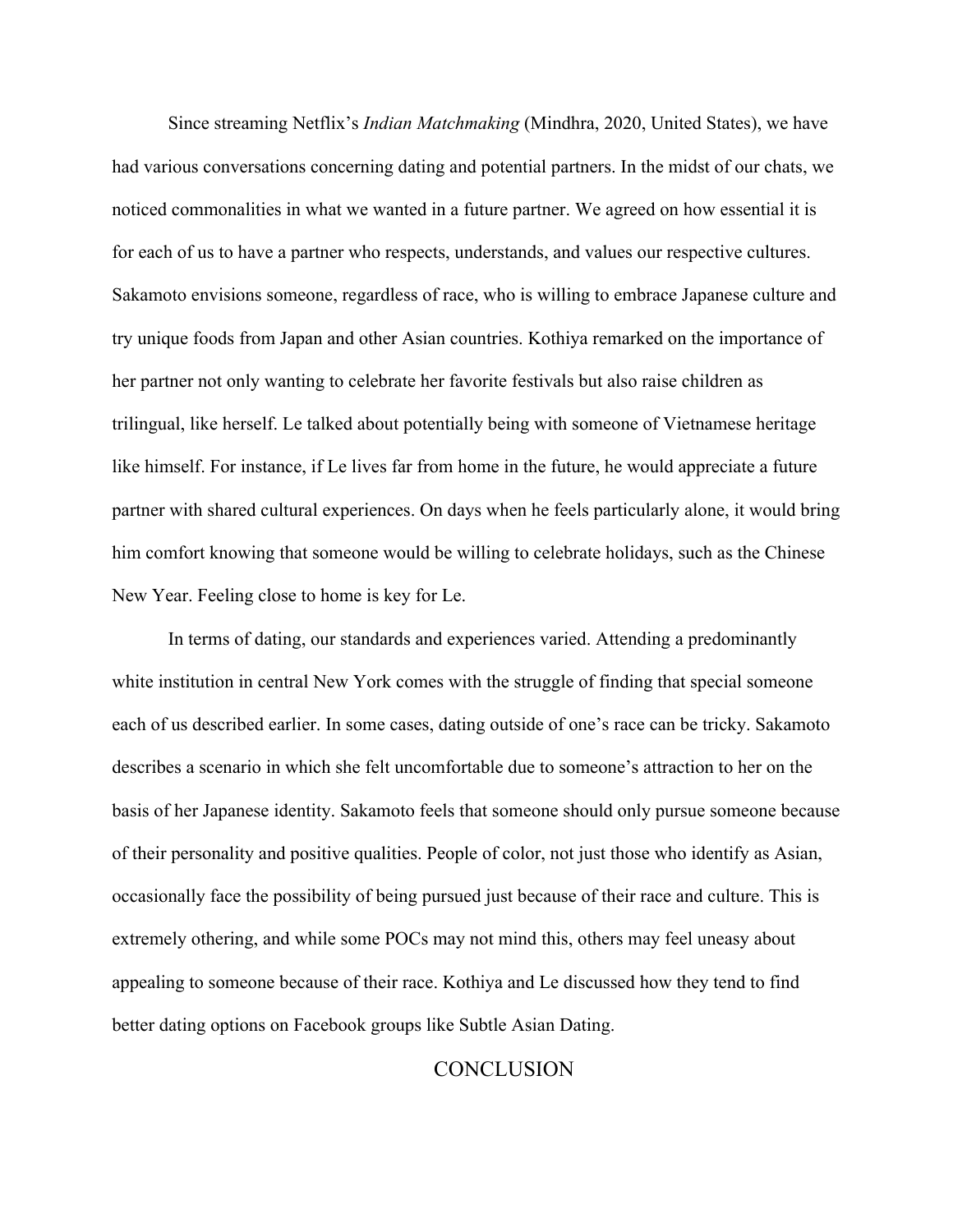This project provided us with the opportunity to analyze films about the Asian and/or Asian American experience, helping us understand the different practices, cultures, and circumstances that contribute to forming one's identity. Narratives are unique to individuals, therefore, no single experience is universal. Reflecting on our own experiences while watching these films, we realized that our personal stories vary but still show parallels to the film. This tells us that there are still stories out there that need to be told and films that need to be seen. We intend to use this research to provide insight on how Hamilton College can better support Asians and Asian Americans to improve their quality of life on campus.

Le now feels more proud to be Asian and further believes that you should not be forced to fully lose yourself in American culture in order to belong. Sakamoto deeply connects with the fact that one can never generalize a culture or term, specifically the label, "Asian." She understands that "Asian" is one of the most ambiguous terms one could use to define an entire community. For instance, what is the perfect answer to what makes someone Asian? Kothiya's biggest takeaway from this project has been the fact that transition is a continual process that can span for multiple years. Now, she feels more comfortable with the idea of not needing to identify with either "Asian" or "Asian American." As a group, we have had the chance to reflect on our stories as Hamilton students and as individuals. We look forward to telling our stories in addition to other people's experiences.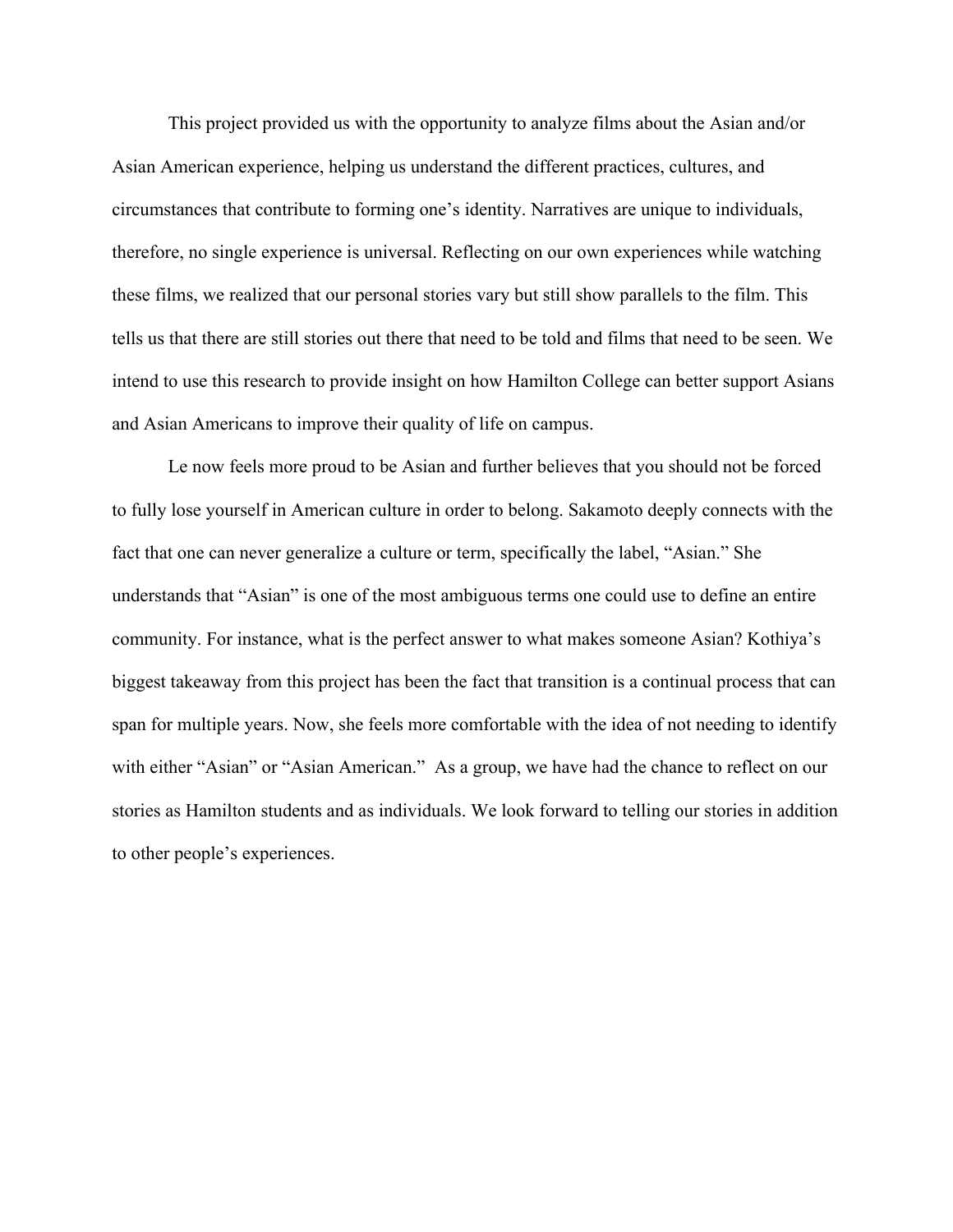## APPENDIX A: DEFINITIONS

These terms were mentioned briefly in the paper but were not given a full explanation. The terms identified and defined above serve to provide a comprehensive understanding of background information in the films we analyzed as well as in our own personal statements. We chose to define these terms, despite the subjective view on them, to provide an insight of how we view these terms in order to keep it under some universal umbrella.

Assimilation: The term, assimilation, is defined by Merriam-Webster as "the process of taking into mind and thoroughly understanding" and "absorbing into the cultural tradition of a population or group" ("Assimilate"). Scholars like Robert E. Park saw assimilation as "a solution to racial difference" and formed their "theory of interaction" of groups: a "natural process that begins with competition and ends with assimilation" (Park 14). Assimilation has been widely seen as "a taken-for-granted of immigrant incorporation in which the state holds a universal and implicit benign presence" (Park 15) Within the context of this paper, the state is the popular culture in the United States, often seen as the popular culture of a "white america" (Park 14). Park argues that assimilation is not a concept that needs to be achieved; it is rather a destination for one to aspire to (Park 15).

Diaspora: The dispersion of people from a certain ethnic community throughout the world.

Ethnicity: According to Bonus "ethnicity [...] refers to a kind of group formation on the basis of one or several attributes that subjects of such a group may hold in common: religion, language, or any number of social, political, or cultural features and traits that they may possess, including,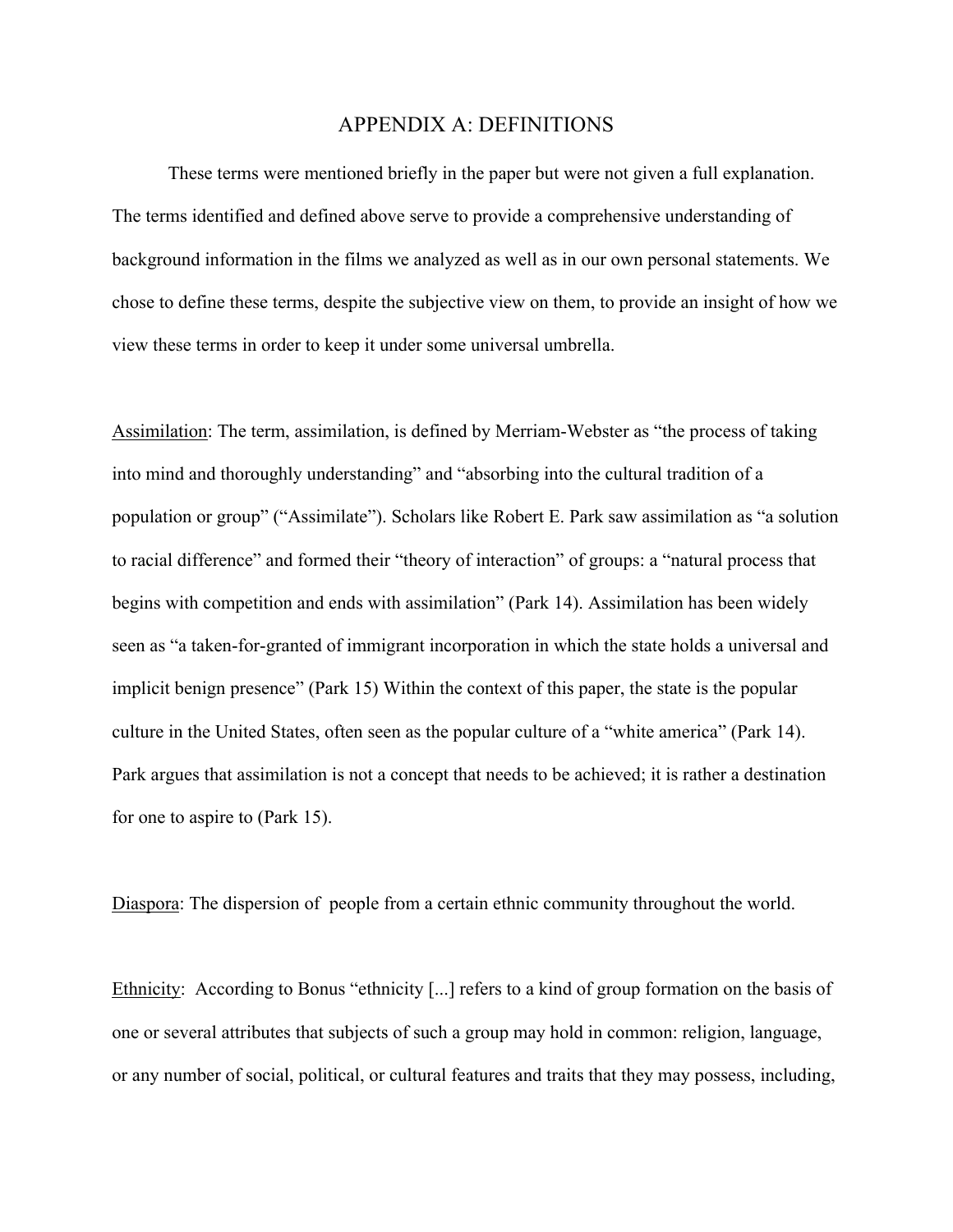but not limited to, racial characteristics, geographical origin, and national identification. It is both a product and an ongoing process of determining who or what gets included and excluded in a group, making ethnicity, therefore, an endless construction of similarity and difference that marks and limits the boundaries of a community" (Bonus 78).

Yellowface: Moon defines yellowface as "a term used primarily during the twentieth century to describe the ways in which white actors portrayed Asians, [and] manifested degrading images of Chinese immigrants on the stage" (Moon 16/page 6). Chinese characters in films are often portrayed by white actors with "exaggerated pitch black eyeliner, dark straight hair, elaborate costuming, and subservience to white Westerners signaling their 'Chineseness'" (Vats 424). Historically, not only does yellowface foster stereotypes, but also it "helped justify discriminatory anti-Chinese immigration policies" (Vats 430). Historically, the most scrutinized depiction was the character of I. Y. Yunioshi in *Breakfast at Tiffany's* (1961), played by the legendary actor Mickey Rooney. While the portrayal at the time was praised for the performance, it has been the central image for yellowface due to its Caucasian actor and reliance on ethnic stereotypes.

Whitewashed: According to Gabriel, "whitewash refers to the process of cultural bleaching" (Gabriel 5). As a verb, whitewashing, in the paper, is used to describe the Americanization of original cultural concepts to either aid in understanding for other people or make these concepts more appealing and relatable to a western/caucasian audience. Oftentimes, the real meaning of the concept or idea is either partly or fully lost when whitewashed. As an adjective, for example a whitewashed person, it is used to describe someone who is known to deliberately abandon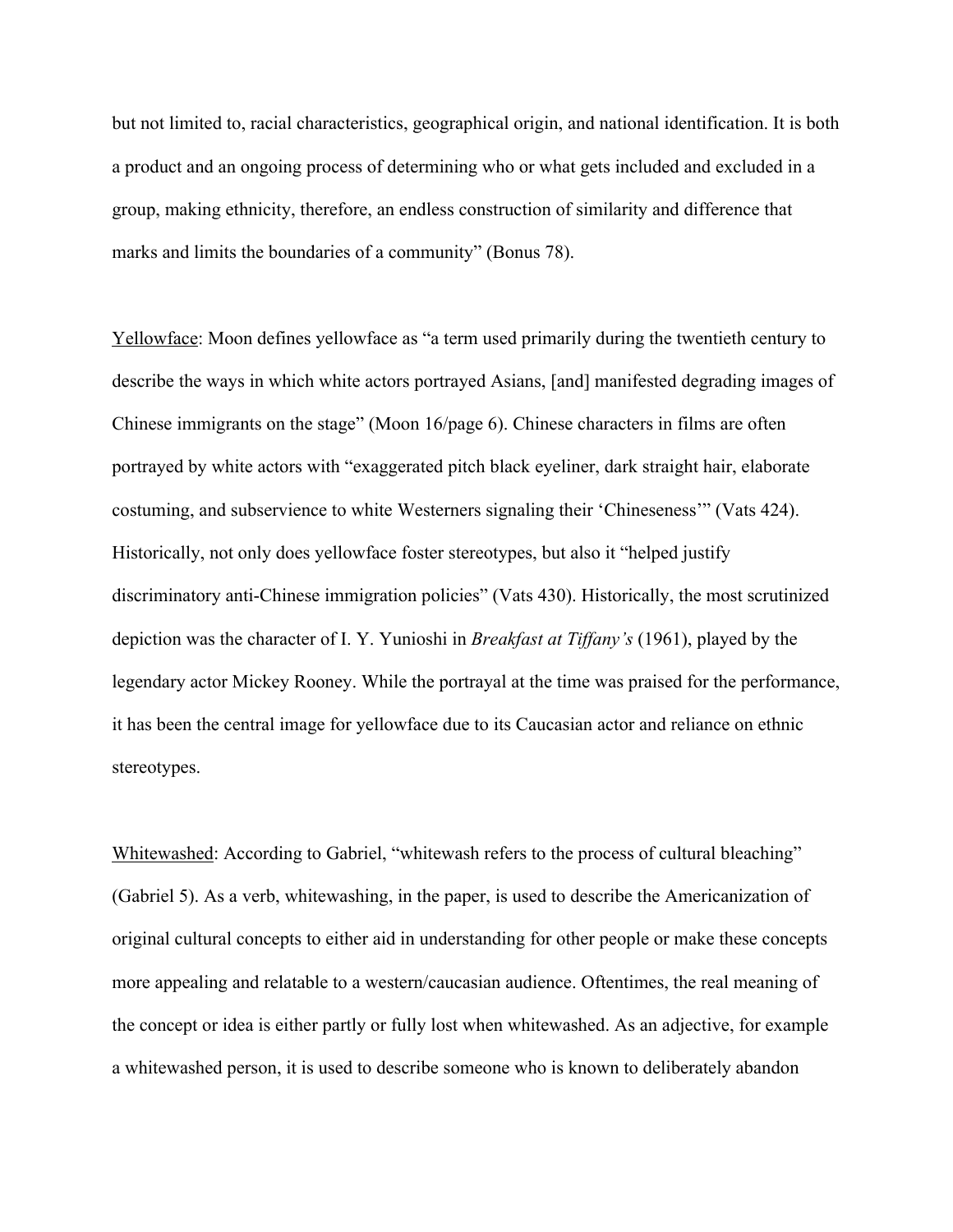part(s) of their culture to fulfill their desire to fit into the norm due to embarrassment or shame for one's culture.

For example, Jon M. Chu's adaptation of Kevin Kwan's novel, *Crazy Rich Asians*  (2013), initiated a turning point in Hollywood in terms of Asian representation and Asian storytelling. Prior to the premiere of *Crazy Rich Asians* (2019), news sources released the cast list of Asian actors planning to star in the film. Among famous cast members like Michelle Yeoh, Kevin Jeong, and Awkwafina, was Henry Golding -- a British-Malaysian actor as the film's male lead. Media followers responded with criticism regarding Golding's casting as Nick Young due to his mixed race background. In Kwan's novel, Nick Young is full Asian. Golding's half Malaysian and half British heritage sparked controversy and a debate on whether Golding was Asian enough for the role. Critics raised concerns on whether whitewashing Nick Young's character was due to the perceived lack of sexual appeal a full Asian man might have in the eyes of mainstream American viewers. The question: Are Hollywood and American audiences ready for a fully Asian male protagonist and love interest? Where exactly do Golding and other mixed race actors fit into Hollywood? Efforts to increase Asian representation in mainstream media continues to be a slow, frustrating progression.

Community: According to Merriam-Webster, a community is defined as "a group of people with a common characteristic or interest living together within a larger society" and "a body of persons or nations having a common history or common social, economic, and political interests" ("Community"). In Asian American the term is often attributed to "geographic localities that incorporate people, places, and institutions that have an affinity to one another or intricate connections" (Võ 31). The idea of "sameness" within a community is commonly viewed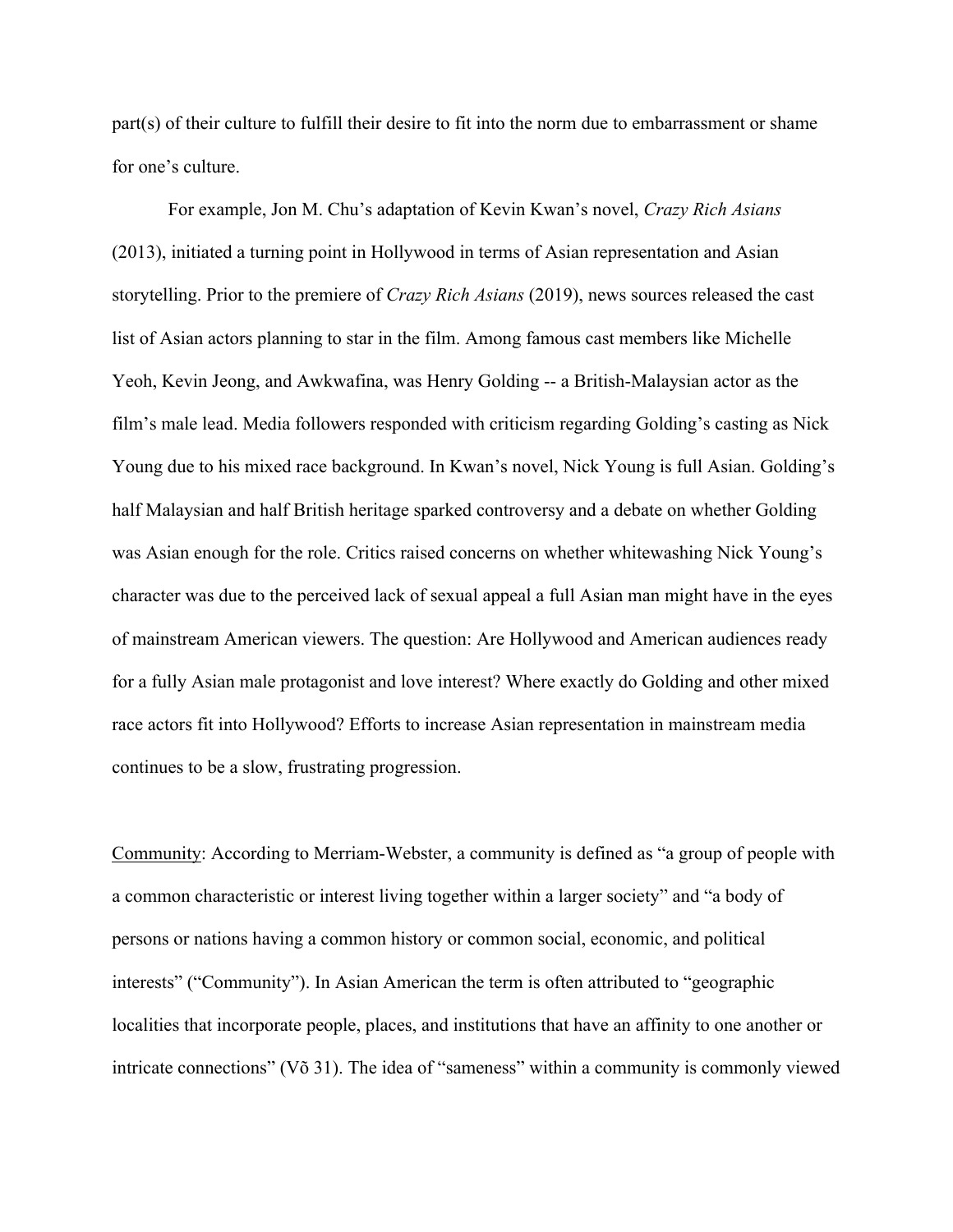as unifying (Võ 31). However, the idea of a community with the "same" characteristics "can be exclusionary and divide" causing the term to be viewed as "beneficial and affirming" in some scenarios, and as "oppressive and constrictive" in others (Võ 31).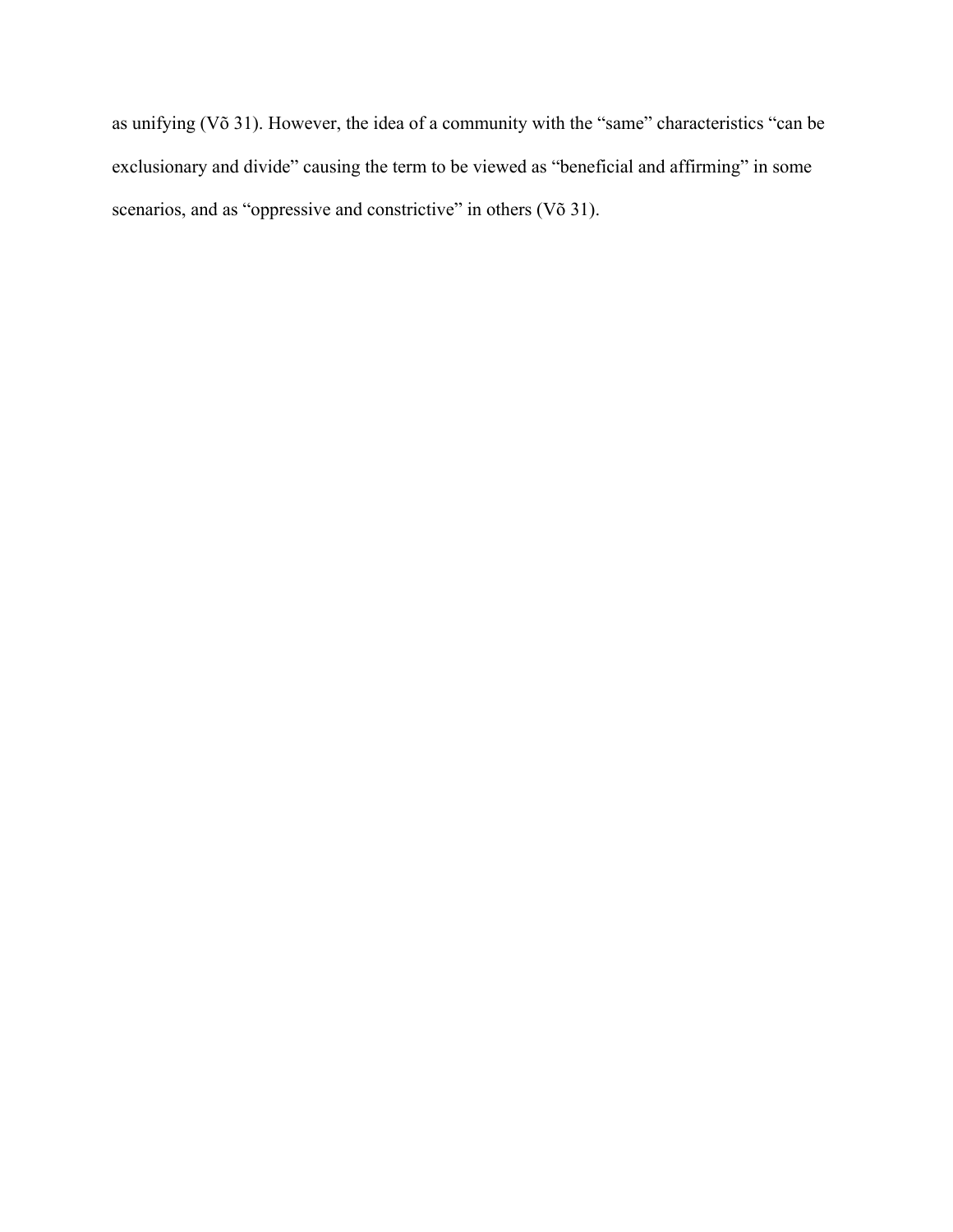## Works Cited

Baker, Sean and Shih-Ching Tsou, directors. *Take Out*. CAVU Pictures, 2004.

Bong, Joo-ho, director. *Okja*. Plan B Entertainment, Lewis Pictures and Kate Street Picture Company, 2017.

Bong, Joon-ho, director. *Parasite*. Barunson E&A, 2019.

Boyle, Danny, director. *Slumdog Millionaire*. Celador Films and Film4 Productions, 2008.

Chaganty, Aneesh, director. *Searching*. Bazelevs Company, 2018.

Chang, Edwin, director. *Wind*. Pixar, 2019.

Chon, Justin, director. *Ms. Purple*. Electric Panda Entertainment, MACRO, and Pan Zero Productions, 2019.

Choy, Christine and Renee Tajima-Peña, directors. *Who Killed Vincent Chin?*. Film News Now Foundation and WTVS, 1987.

Chu, Jon M., director. *Crazy Rich Asians*. SK Global Entertainment, Starlight Culture Entertainment, Color Force, Ivanhoe Pictures, Electric Somewhere, 2018.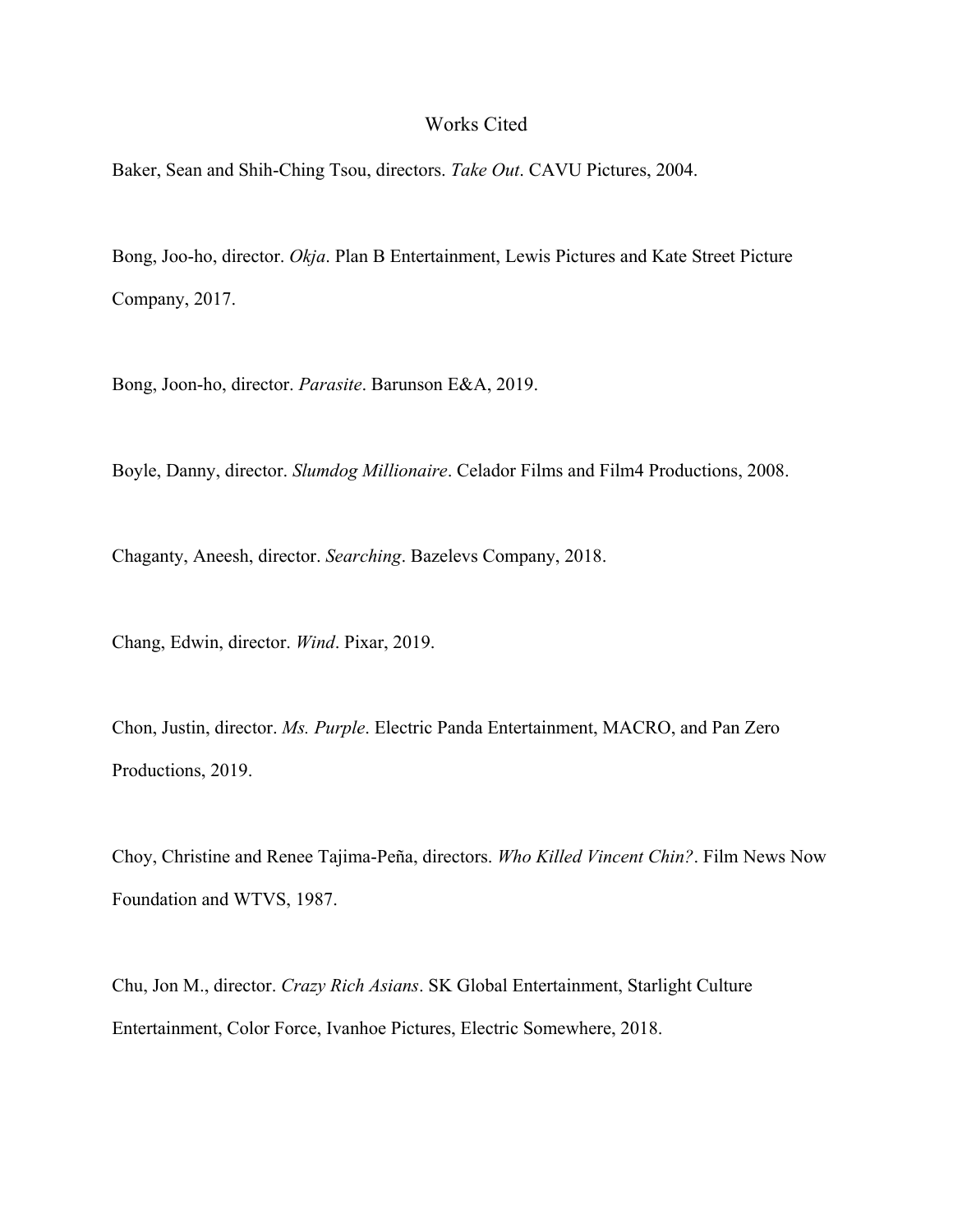Fisher, Lang and Mindy Kaling, creators. *Never Have I Ever*. Netflix, 2020.

Hirani, Rajkumar, director. *3 Idiots*. Vinod Chopra Films, 2009.

Khan, Kabir, director. *New York*. Yash Raj Films, 2009.

Khan, Nahnatchka, creator. *Fresh Off the Boat*. American Broadcasting Company, 2015.

Khaou, Hong, director. *Monsoon*. BBC Films, British FIlm Institute, Moonspun Films, and Sharphouse, 2019.

Koster, Henry, director. *Flower Drum Song*. Hunter-Fields Productions, 1961.

Lee, Ang, director. *Life of Pi*. Fox 2000 Pictures, Dune Entertainment, Ingenious Media, and Haishang Films, 2012.

Leiner, Danny, director. *Harold & Kumar Go to White Castle*. Senator International, Kingsgate Films, and Endgame Entertainment, 2004.

Lin, Justin, director. *Better Luck Tomorrow*. MTV Films, 2002.

Liu, Kuang-Hui, director. *Your Name Engraved Herein*. Netflix, 2020.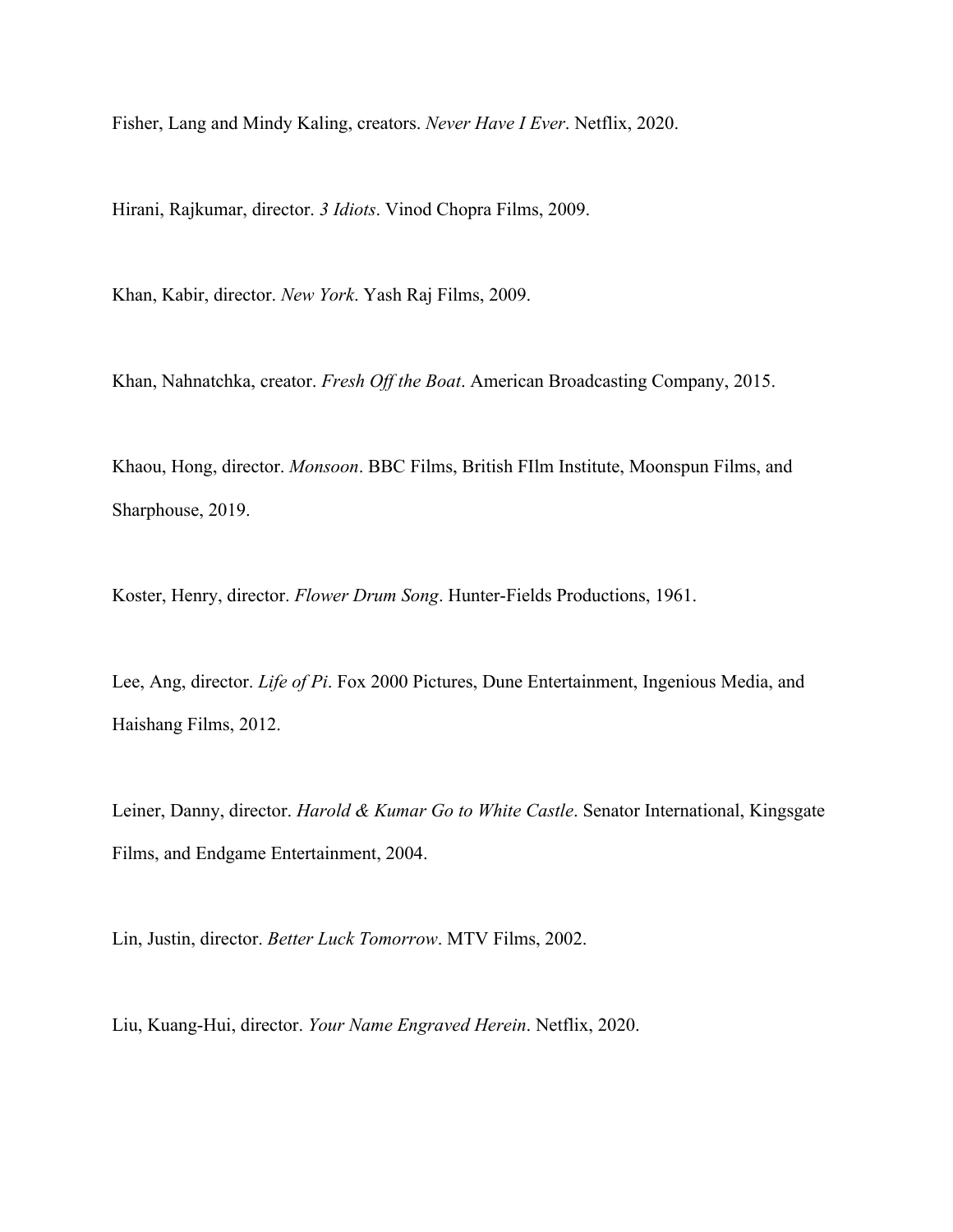Nishikura, Megumi and Lara Perez Takagi, directors. *Hafu:The Mixed-Race Experience in Japan*. Distribber, 2013.

Sanders, Rupert, director. *Ghost In The Shell*. Huahua Media, DreamWorks Pictures, Reliance Entertainment, Arad Productions, Steven Paul Productions, and Weying Galaxy, 2017.

Shi, Domee, director. *Bao*. Pixar, 2018.

Wang, Lulu, director. *The Farewell*. Ray productions, Big Beach, Depth of Field, and Kindred Spirit, 2019.

Wang, Wayne, director. *Chan Is Missing*. New Yorker Films, 1982.

Wang, Wayne, director. *The Joy Luck Club*. Hollywood Pictures, 1993.

Yeon, Sang-ho, director. *Train to Busan*. Next Entertainment World and RedPeter Film, 2016.

Zehtabchi, Rayka, director. *Period. End of Sentence*. Netflix, 2019.

# **Secondary Sources**

"Assimilate." The Merriam-Webster.Com Dictionary, www.merriamwebster.com/dictionary/assimilate#:%7E:text=1a%20%3A%20to%20take%20into,need%20to% 20assimilate%20new%20concepts. Accessed 23 Jan. 2021.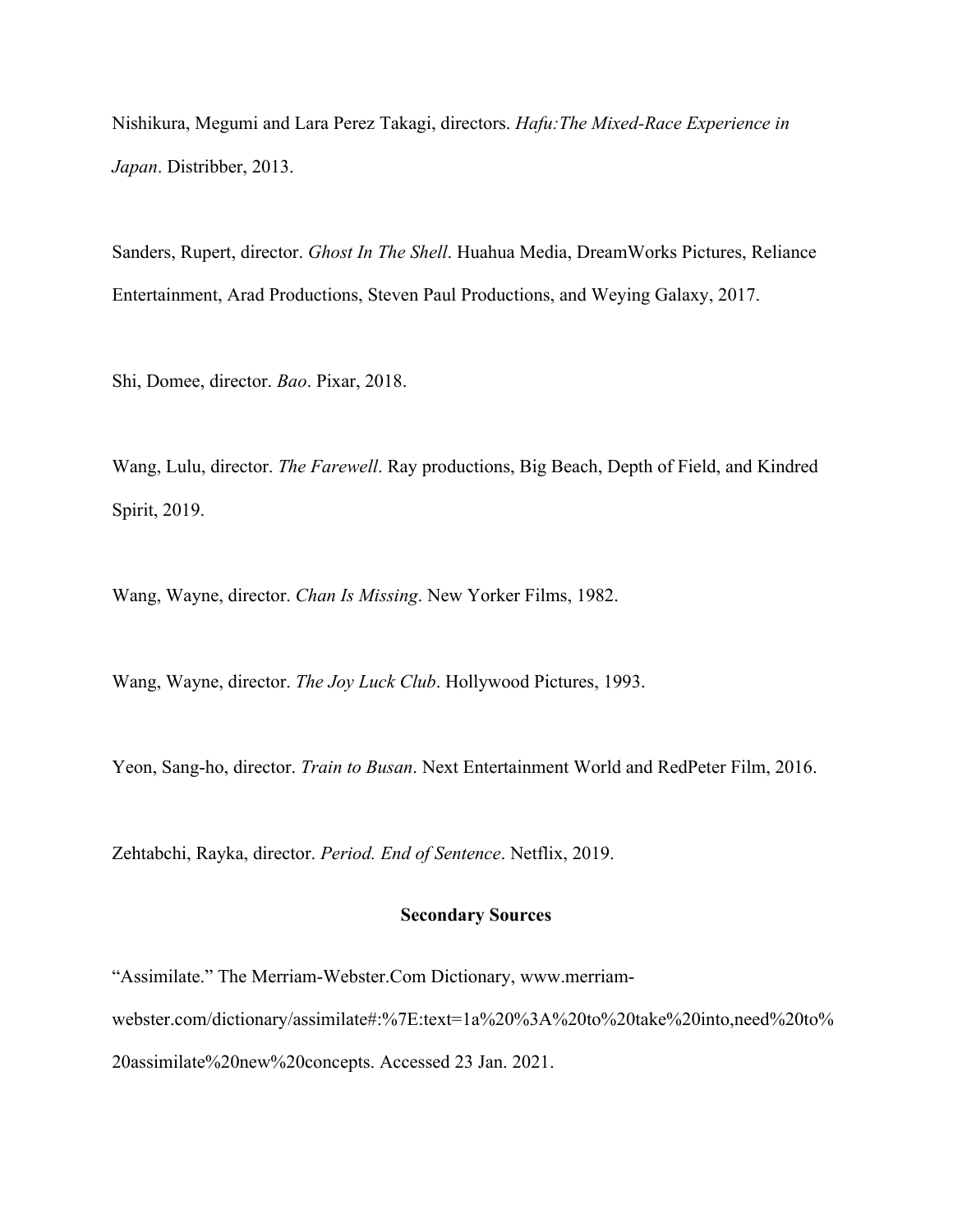Bonus, Rick. "Ethnicity." *Keywords for Asian American Studies*, edited by Cathy J. Schlund-Vials et al., NYU Press, 2015, pp. 78–81. *JSTOR*, www.jstor.org/stable/j.ctt15r3zv2.25. Accessed 23 Jan. 2021.

Coe, Jason. "Competing Narratives: Choosing the Tiger in Ang Lee's 'Life of Pi.'" *American Journal of Chinese Studies*, vol. 21, no. 1, 2014, pp. 21–29. *JSTOR*, www.jstor.org/stable/44288433. Accessed 19 Jan. 2021.

"Community." The Merriam-Webster.Com Dictionary, www.merriamwebster.com/dictionary/community. Accessed 23 Jan. 2021.

Darden, Joe T., and Richard W. Thomas. *Detroit: Race Riots, Racial Conflicts, and Efforts to Bridge the Racial Divide*. Michigan State University Press, 2013. *JSTOR*, www.jstor.org/stable/10.14321/j.ctt7ztb49. Accessed 22 Jan. 2021.

Gabriel, John. *Whitewash : Racialized Politics and the Media*, Taylor & Francis Group, 1998. *ProQuest Ebook Central*,

https://ebookcentral.proquest.com/lib/hamilton/detail.action?docID=165046.

Glenn, Evelyn Nakano. "Family." *Keywords for Asian American Studies*, edited by Cathy J. Schlund-Vials et al., NYU Press, 2015, pp. 87–92. *JSTOR*, www.jstor.org/stable/j.ctt15r3zv2.27. Accessed 23 Jan. 2021.

"Hawaii: Life in a Plantation Society.", https://www.loc.gov/classroommaterials/immigration/japanese/hawaii-life-in-a-plantation-society/.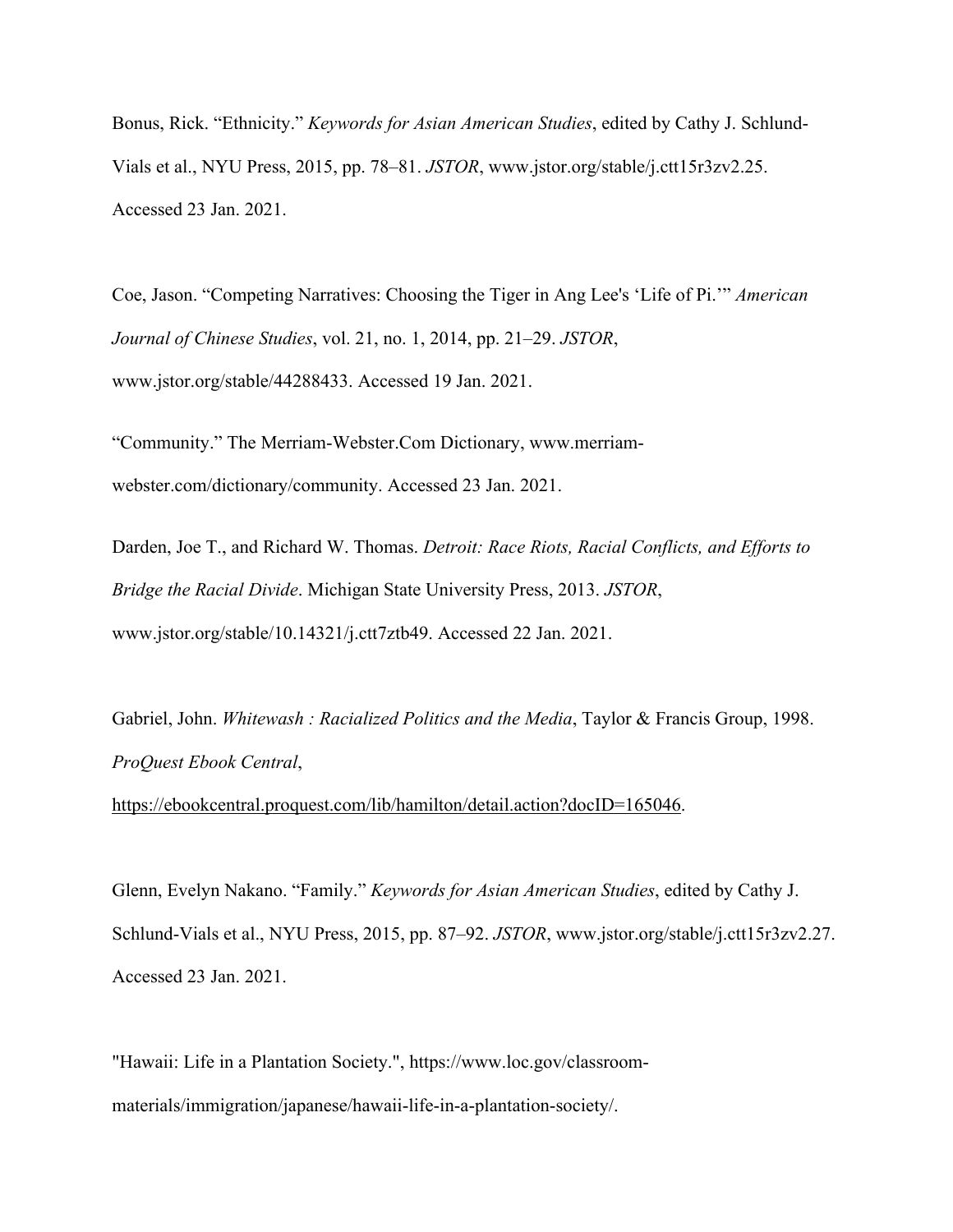Hyde, Charles K. "'Detroit the Dynamic': The Industrial History of Detroit from Cigars to Cars." *Michigan Historical Review*, vol. 27, no. 1, 2001, pp. 57–73. *JSTOR*, www.jstor.org/stable/20173894. Accessed 22 Jan. 2021.

Iino, Masako. "Asian Americans Under the Influence of 'Japan Bashing.'" *American Studies International*, vol. 32, no. 1, 1994, pp. 17–30. *JSTOR*, www.jstor.org/stable/41280814. Accessed 22 Jan. 2021.

Keywords for Asian American Studies. Cathy J. Schlund-Vials,

Linda Trinh Võ, K. Scott Wong.

Lee, Stacey J. "Behind the Model-Minority Stereotype: Voices of High- and Low-Achieving Asian American Students." Anthropology & Education Quarterly, vol. 25, no. 4, 1994, pp. 413– 429. JSTOR, www.jstor.org/stable/3195858. Accessed 17 Jan. 2021.

Lu, Alexander, and Y. Joel Wong. "Stressful Experiences of Masculinity Among U.S.-Born and Immigrant Asian American Men." *Gender and Society*, vol. 27, no. 3, 2013, pp. 345–371. *JSTOR*, www.jstor.org/stable/23486632. Accessed 19 Jan. 2021.

Moon, Krystyn R. *Yellowface: Creating the Chinese In American Popular Music and Performance, 1850s-1920s.* E-book, New Brunswick, N.J.: Rutgers University Press, 2006, https://hdl-handle-net.ez.hamilton.edu/2027/heb.90023. Accessed 23 Jan 2021.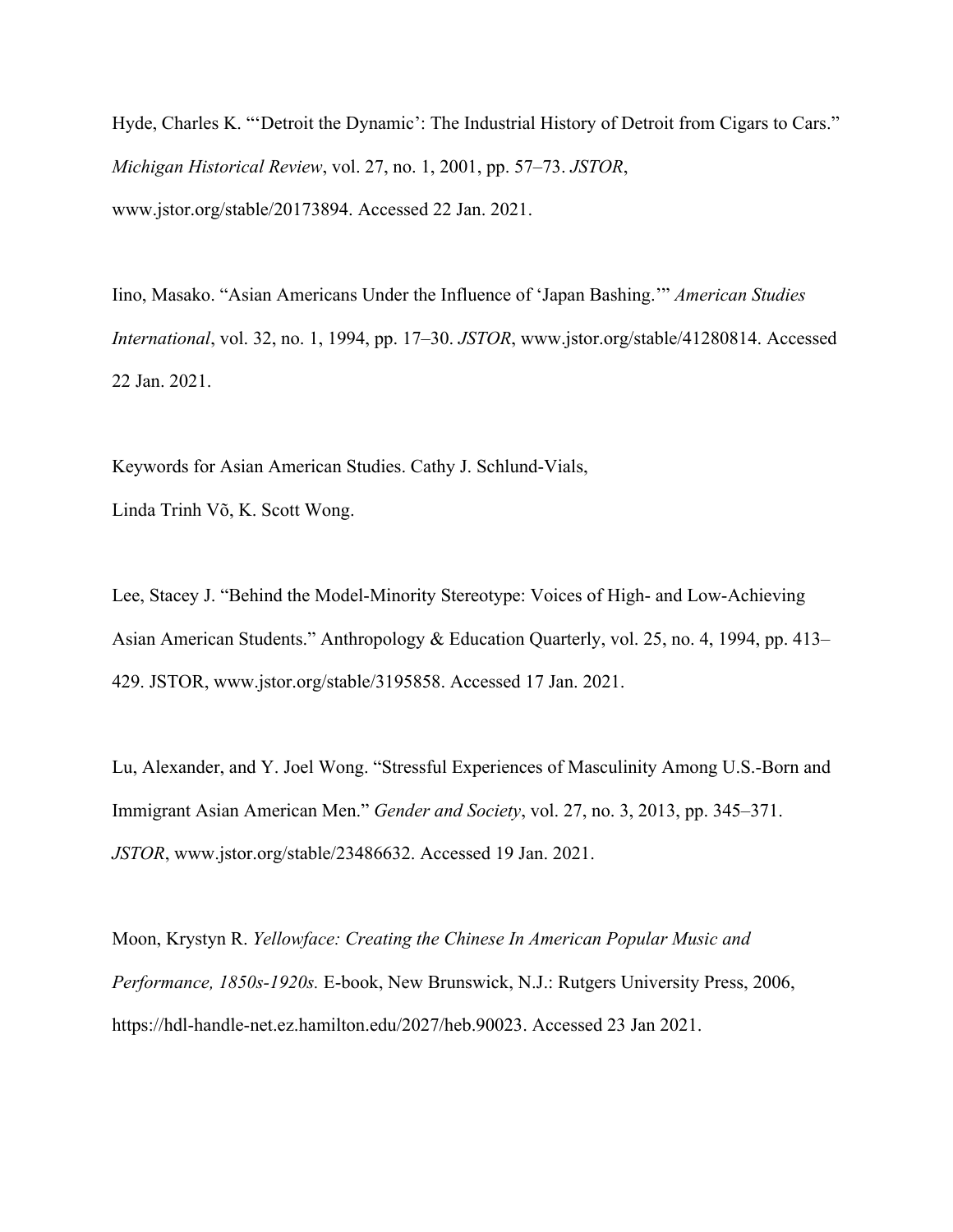Myers, Mariel Calizo. "Pixar's 'Wind' Is Metaphor for Immigration, Honors Korean Grandmother's Sacrifices to Get Her Sons to America." ABC7 San Francisco, 20 Dec. 2019, abc7news.com/pixar-wind-new-movie-what-is-pixars-about/5753299.

Park, Lisa Sun-Hee. "Assimilation." *Keywords for Asian American Studies*, edited by Cathy J. Schlund-Vials et al., NYU Press, 2015, pp. 14–17. *JSTOR*, www.jstor.org/stable/j.ctt15r3zv2.7. Accessed 23 Jan. 2021.

Phruksachart, Melissa. "The Many Lives of Mr. Yunioshi: Yellowface and the Queer Buzz of Breakfast at Tiffany's." Camera Obscura (Durham, NC), vol. 32, no. 3, Duke University Press, 2017, pp. 93–119, doi:10.1215/02705346-4205088.

"Reports of Anti-Asian Assaults, Harassment and Hate Crimes Rise as Coronavirus Spreads.", June 18, 2020, https://www.adl.org/blog/reports-of-anti-asian-assaults-harassment-and-hatecrimes-rise-as-coronavirus-spreads.

Schlund-Vials, Cathy J., et al., editors. *Keywords for Asian American Studies*. NYU Press, 2015. *JSTOR*, www.jstor.org/stable/j.ctt15r3zv2. Accessed 23 Jan. 2021. - Main book

Takaki, Ronald. *Strangers from a Different Shore.* Little, Brown and Company, 1989.

"Transcript of Chinese Exclusion Act (1882).", May 6, 1882,

https://www.ourdocuments.gov/doc.php?flash=false&doc=47&page=transcript.

Vats, Anjali, and LeiLani Nishime. "Containment as Neocolonial Visual Rhetoric: Fashion, Yellowface, and Karl Lagerfeld's 'Idea of China.'" *Quarterly Journal of Speech*, vol. 99, no. 4, 2013, pp. 423-47. *Crossref*, doi:10.1080/00335630.2013.833668.